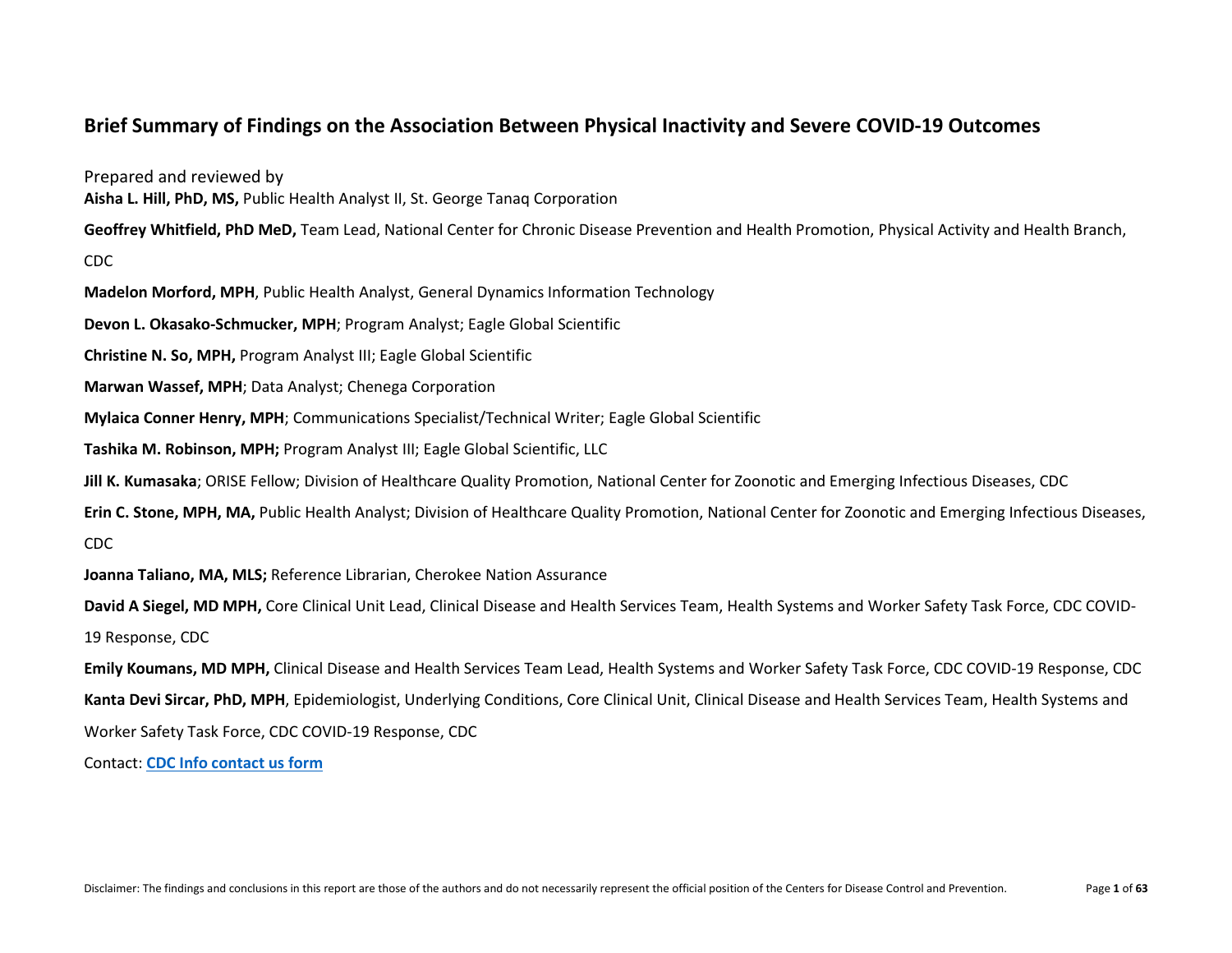#### **Brief Summary of Findings on the Association Between Physical Inactivity and Severe COVID-19 Outcomes**

Twenty-five studies, 15 cohort, 5 cross-sectional, 4 ecological and one case-control, reported data on physical inactivity or physical activity and severe COVID-19 outcomes and were included in this analysis. Physical activity is defined as any bodily movement produced by skeletal muscles that results in energy expenditure. Physical inactivity is defined as the lack of physical activity. Both may vary, depending on the context.

• The data indicate an association between increased mortality<sup>1-12</sup> and hospitalization<sup>8,13-18</sup> due to COVID1-19 infection and physical inactivity, and a possible association between increased ventilation<sup>1,6,9</sup> due to COVID1-19 infection and physical inactivity. Limited data is insufficient on the association between physical inactivity and ICU admission<sup>6,9</sup>. Limited data from only one study is insufficient to determine if there is an association between physical inactivity and intubation<sup>17</sup>. The data suggest an increased risk of mortality<sup>19-22</sup> and hospitalization<sup>15,17,18,22-25</sup> due to COVID1-19 infection with decreased duration or frequency of physical activity.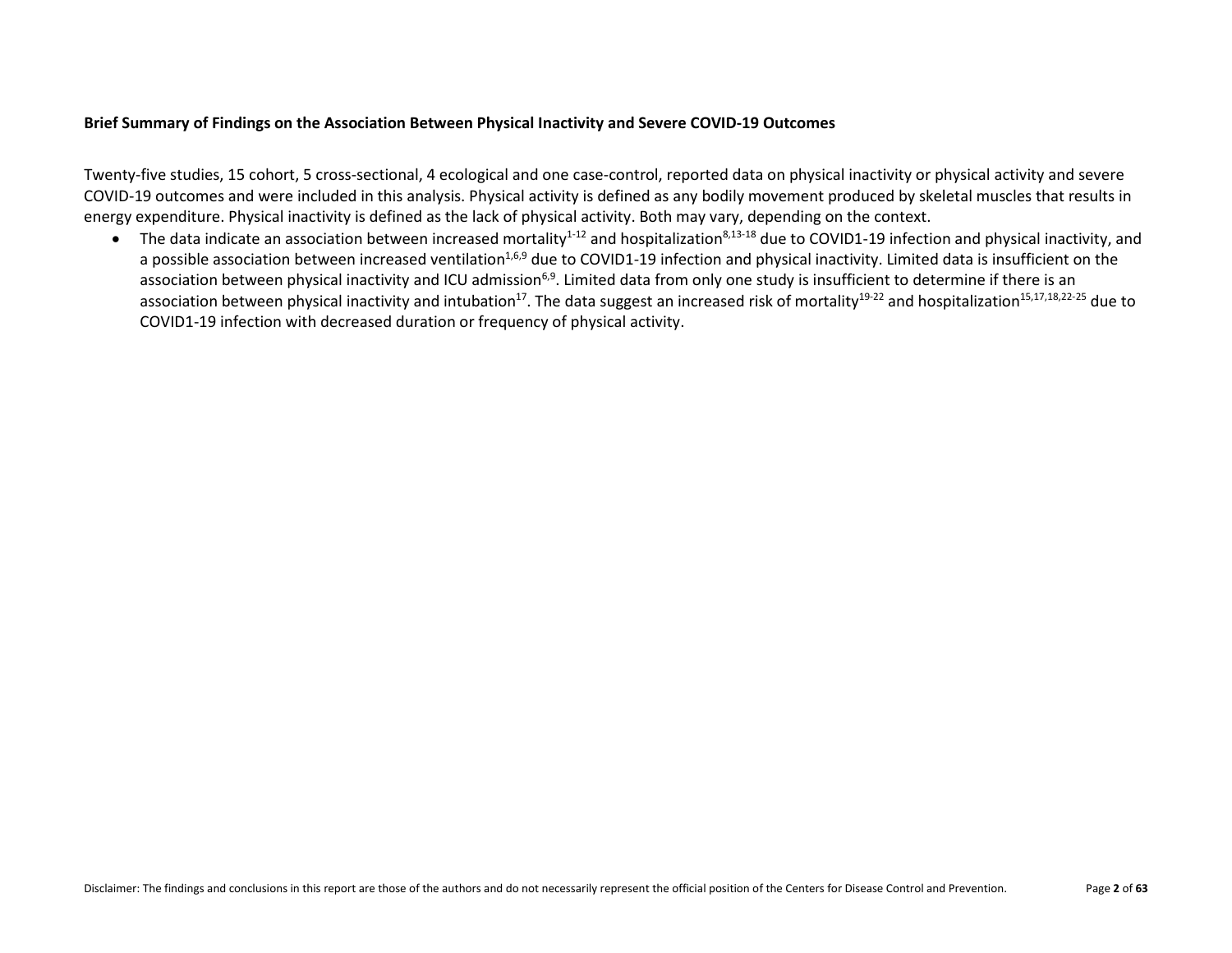# **Contents**

# <span id="page-2-0"></span>**Table of Tables**

| Table 7 Internal Validity Assessments of Extracted Studies Reporting the Association Between Physical Activity / Inactivity and Severe COVID-19 |  |
|-------------------------------------------------------------------------------------------------------------------------------------------------|--|
|                                                                                                                                                 |  |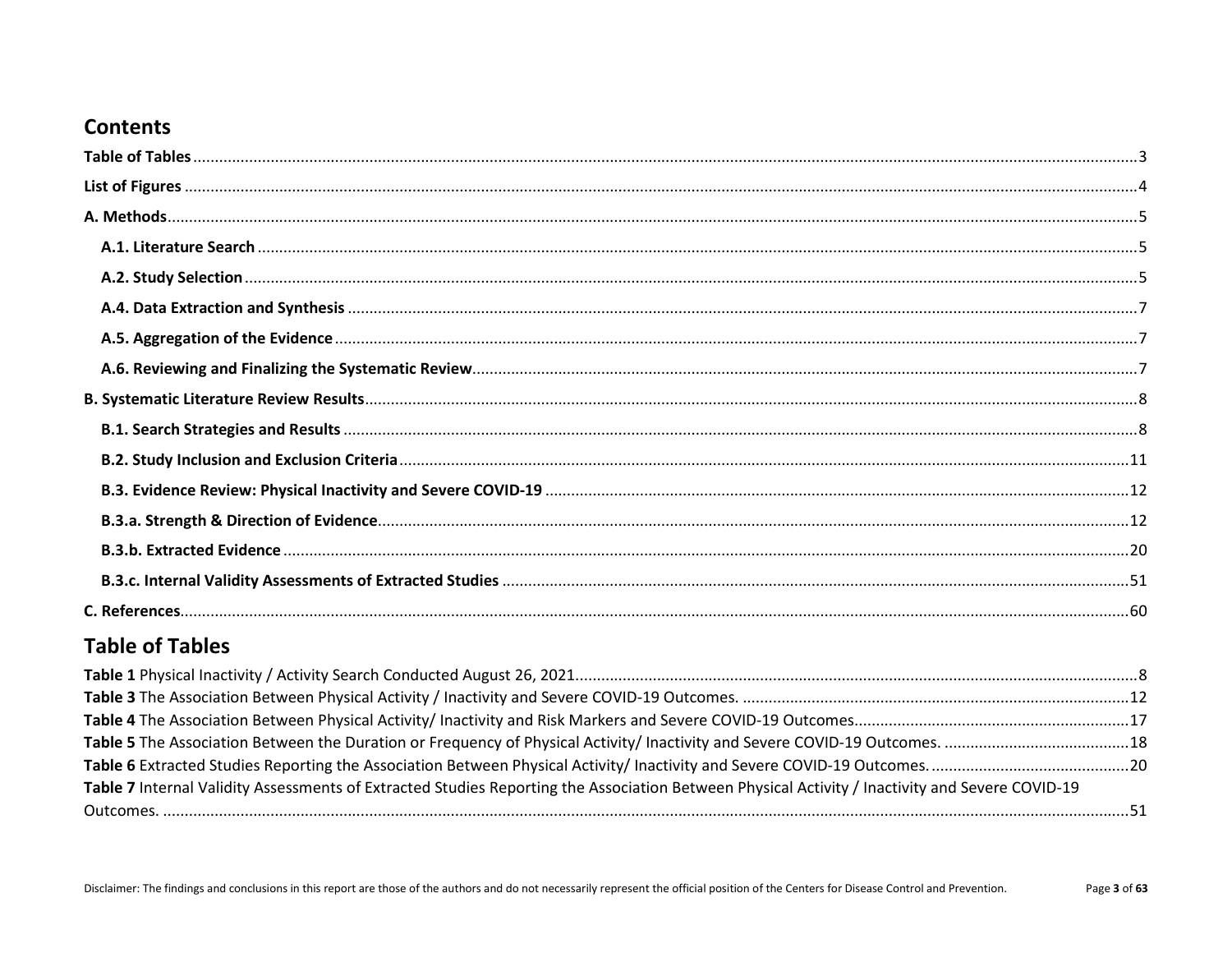<span id="page-3-0"></span>

| <b>List of Figures</b> |  |
|------------------------|--|
|                        |  |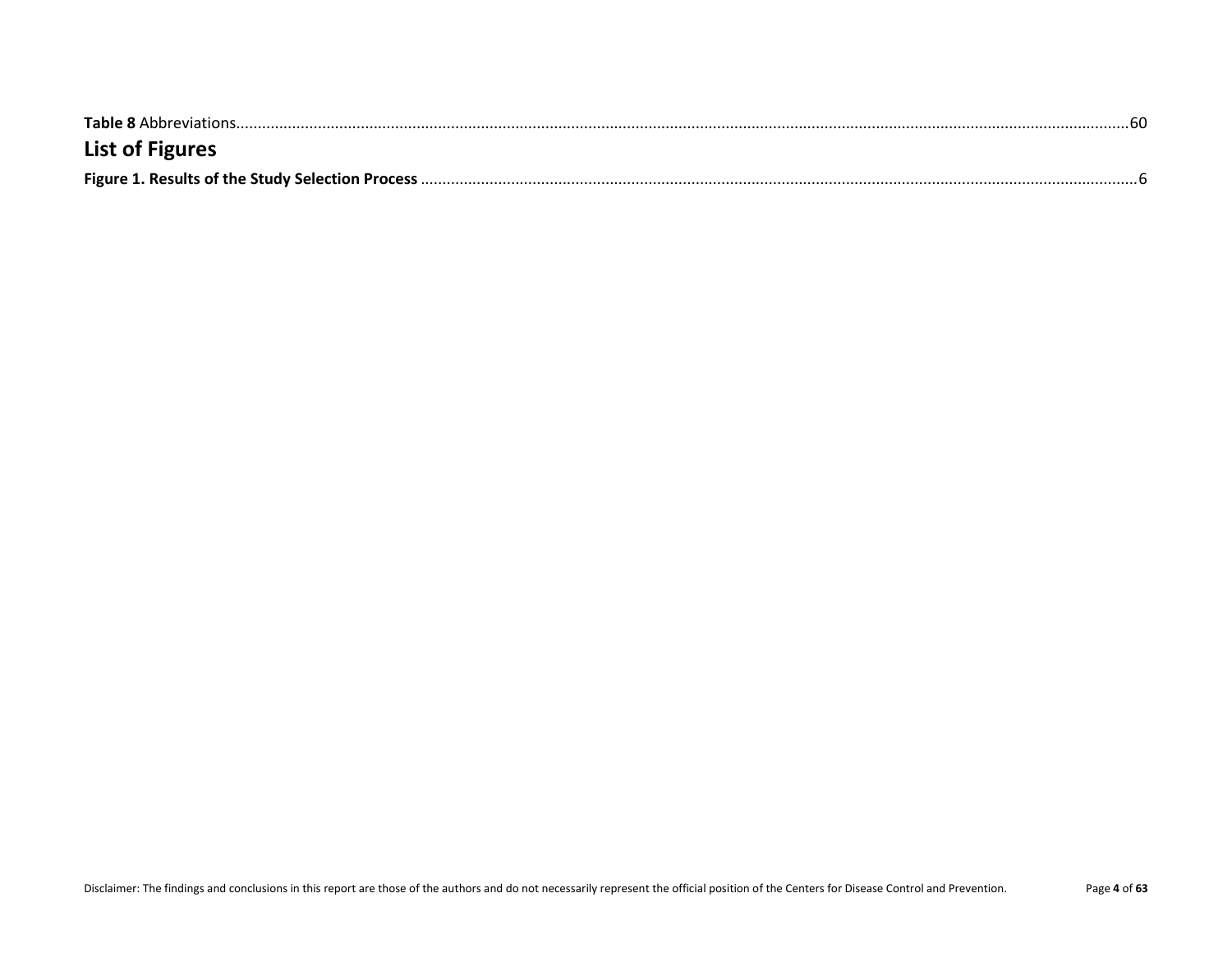# <span id="page-4-0"></span>**A. Methods**

The aim of this review is to identify and synthesize the best available evidence on the association between underlying disabilities and severe COVID-19 to update the Centers for Disease Control and Prevention (CDC) website on underlying conditions and add to the provider-specific website. The methods for all underlying conditions and risk factors are outlined in the webpage[, https://www.cdc.gov/coronavirus/2019-ncov/science/science](https://www.cdc.gov/coronavirus/2019-ncov/science/science-briefs/systematic-review-process.html)[briefs/systematic-review-process.html.](https://www.cdc.gov/coronavirus/2019-ncov/science/science-briefs/systematic-review-process.html) These methods were established in May 2021 and are standard for all conditions and risk factors on the CDC COVID-19 response underlying medical conditions page.

Below are methodologic highlights and additional methods unique to this review. For more information, please visit <https://www.cdc.gov/coronavirus/2019-ncov/science/science-briefs/systematic-review-process.html>

#### <span id="page-4-1"></span>**A.1. Literature Search**

A list of search terms was developed to identify the literature most relevant to the population, exposure, comparator, outcomes (PECO) question. Subject matter experts and library scientists were consulted to develop a robust list of search terms. These terms were then incorporated into search strategies, and these searches were performed in OVID using the COVID-19 filter for all articles from the beginning of each data base until August 26, 2021. The publications span before and after the availability of vaccines. Vaccination was not a criteria for selection. The detailed search strategies for identifying primary literature and the search results are provided in Part B. References were included if retrieved by the literature search and reported exposures and outcomes relevant to this review.

### <span id="page-4-2"></span>**A.2. Study Selection**

Titles and abstracts from references were screened by dual review (A.H., M.M., D.O.S., E.C.S, C.N.S., M.W., M.C., T.R. or J.K.). Full-text articles were retrieved if they were:

- 1. relevant to the PECO question;
- 2. primary research; and
- 3. written in English.

[Part B](#page-7-0) presents the full list of exclusion criteria. The full texts of selected articles were then screened by two independent reviewers, and disagreements were resolved by discussion (A.H., M.M., D.O.S., E.C.S, C.N.S., M.W., M.C., T.R. or J.K.). The results of the study selection process are depicted in Figure 1.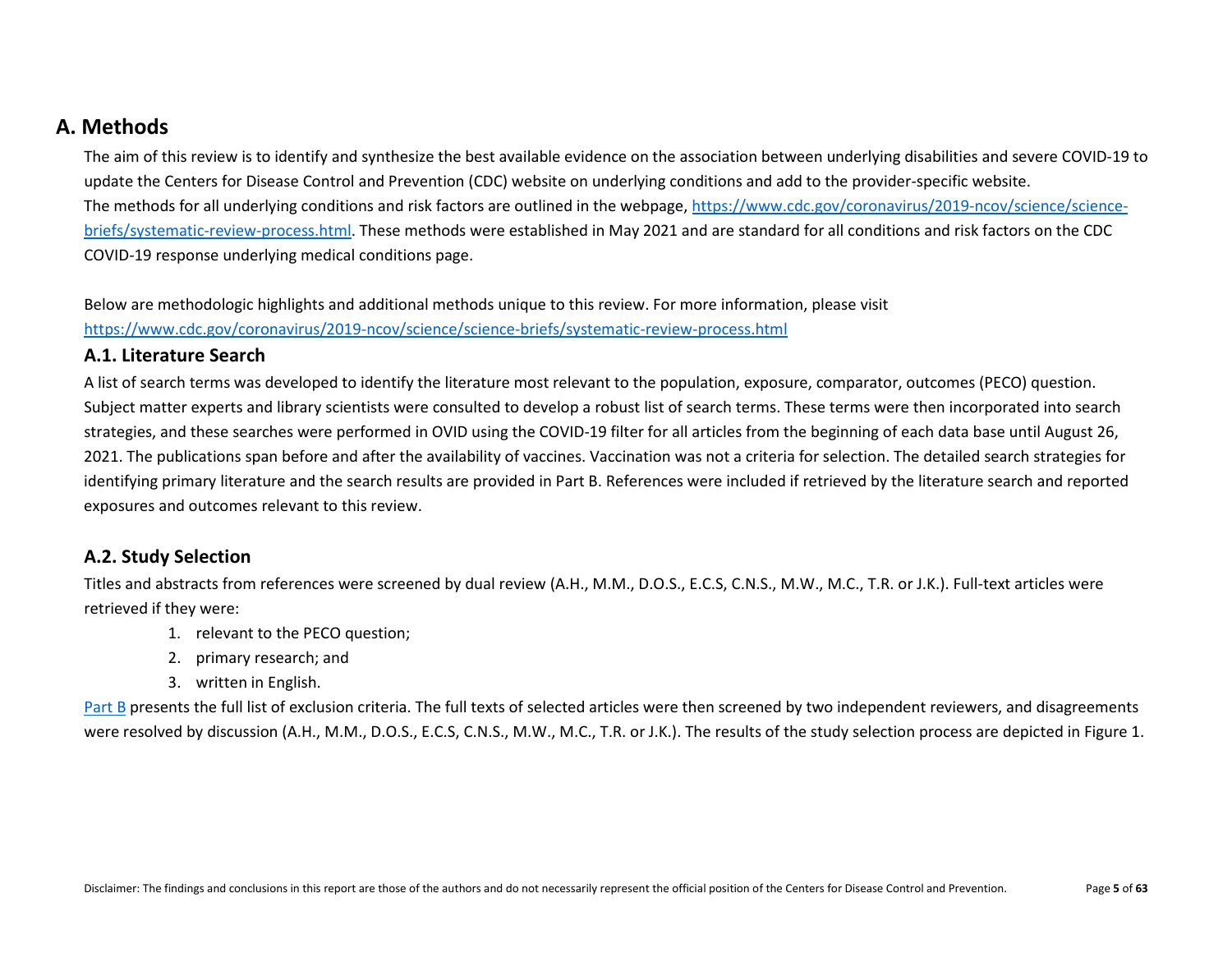<span id="page-5-0"></span>**Figure 1. Results of the Study Selection Process**

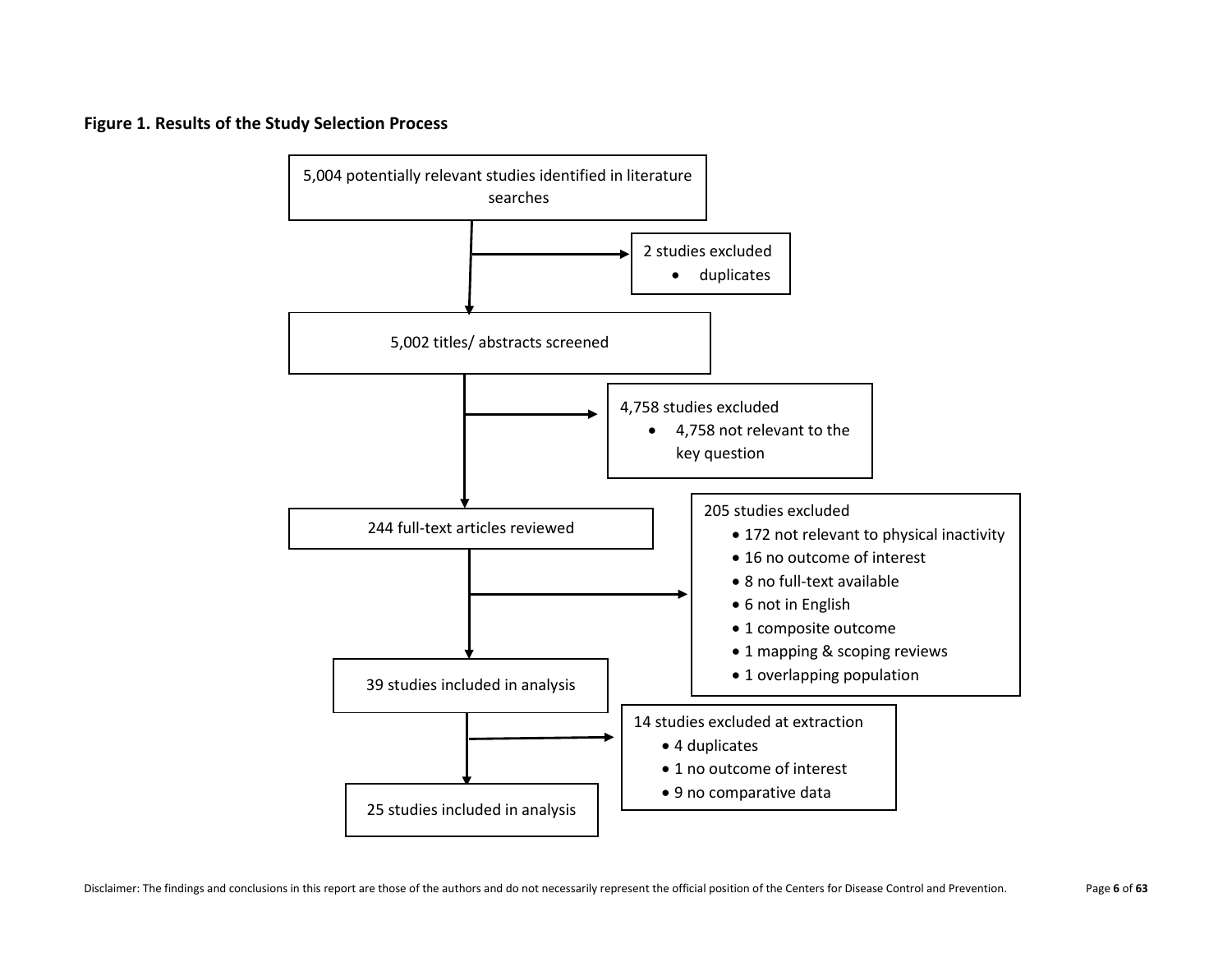## <span id="page-6-0"></span>**A.4. Data Extraction and Synthesis**

Methodologic data and results of relevant outcomes from the studies meeting inclusion criteria were extracted into standardized evidence tables. Data and analyses were extracted as presented in the studies. For the purposes of this review, statistical significance was defined as *p* ≤ 0.05. Wide confidence intervals were defined as upper tertiles that exceeded the average median of all confidence intervals reported. Small sample sizes were defined as sample sizes that were less than the average sample size from all studies included.

#### <span id="page-6-1"></span>**A.5. Internal Validity Assessment**

The internal validity associated with each study was assessed using scales developed by the Division of Healthcare Quality Promotion and scores were recorded in the evidence tables. [Part B](#page-50-0) includes the questions used to assess the quality of each study design. The strength, magnitude, precision, consistency, and applicability of results were assessed for all comparators. The overall confidence in the evidence base is reported in the aggregation tables in the [Part B.](#page-50-0) The denominators used in the aggregation tables are of people diagnosed with COVID-19. If the number was not given, the denominator was listed as "not reported" (NR).

#### <span id="page-6-2"></span>**A.6. Reviewing and Finalizing the Systematic Review**

Draft findings, aggregation tables, and evidence tables were reported to a CDC subject matter for review and input.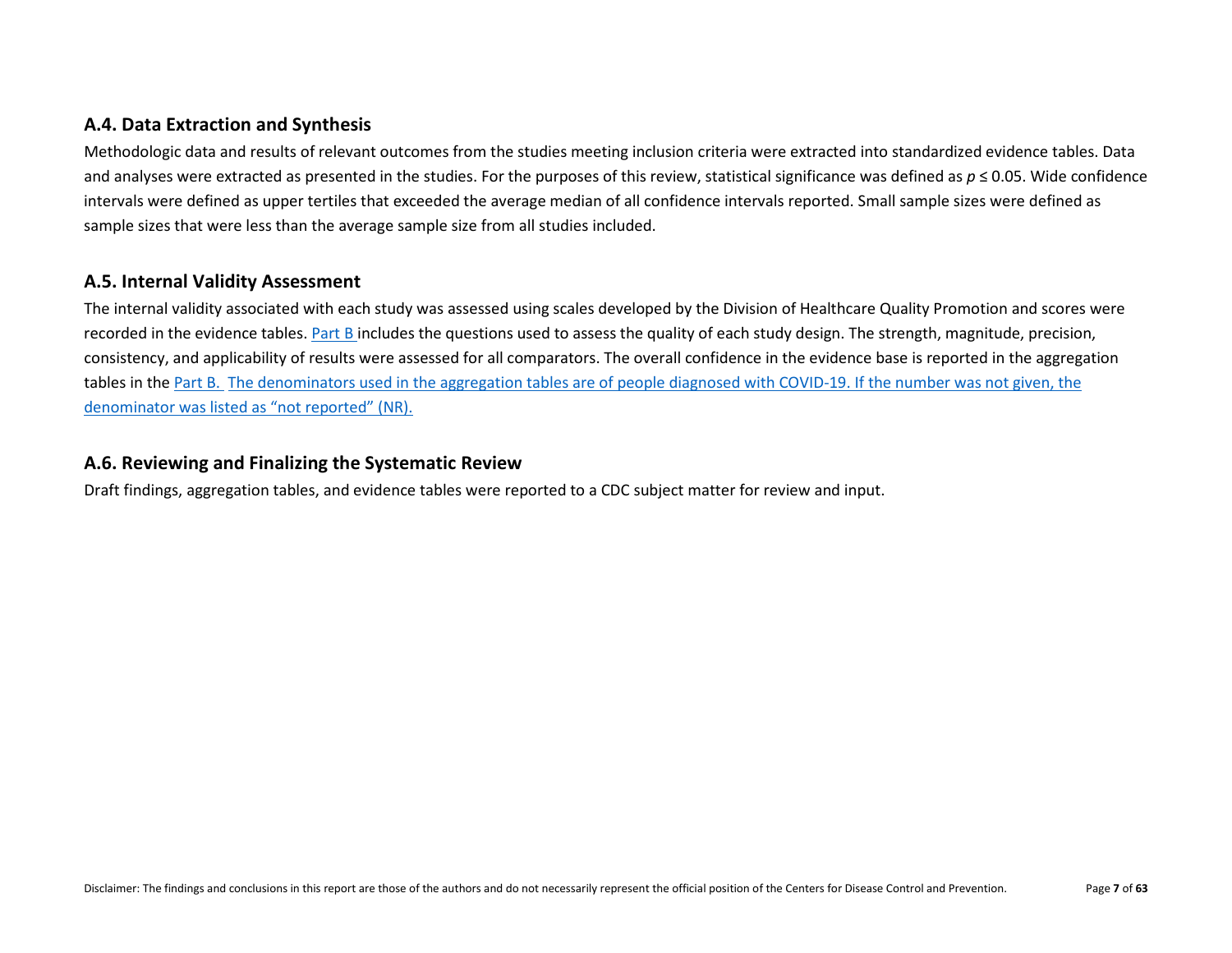# <span id="page-7-0"></span>**B. Systematic Literature Review Results**

## <span id="page-7-1"></span>**B.1. Search Strategies and Results**

<span id="page-7-2"></span>**Table 1** Physical Inactivity / Activity Search Conducted August 26, 2021.

| <b>Database</b>                   | <b>Strategy</b>                                                                                                                                                                                                                                                                                                                                                                                      | <b>Records</b><br>08/26/2021                              |
|-----------------------------------|------------------------------------------------------------------------------------------------------------------------------------------------------------------------------------------------------------------------------------------------------------------------------------------------------------------------------------------------------------------------------------------------------|-----------------------------------------------------------|
| <b>Medline</b><br>(OVID)<br>1946- | Physical activit* OR Physically active OR (Physical* ADJ3 inactiv*) OR sedentary OR immobil* OR (sitting ADJ3<br>time) OR (sitting ADJ3 behavior*) OR (activity ADJ3 level) OR (activity ADJ3 behavior) OR (daily ADJ3 activit*) OR<br>(routine* ADJ3 activit*) OR (leisure* ADJ3 activit*) OR recreation* OR leisure-time OR (household ADJ3 activit*)<br>OR (activ* ADJ3 lifestyle*)               | 1897                                                      |
|                                   | <b>AND</b>                                                                                                                                                                                                                                                                                                                                                                                           |                                                           |
|                                   | Severe* OR severity OR moderate OR outcome* OR hospital* OR symptom* OR ventilat* OR intubat* OR<br>mortality OR morbidit* OR death* OR fatalit* OR risk* OR ICU* OR intensive care OR oxygen OR respirat* OR<br>vaccin* OR immun* OR titer*                                                                                                                                                         |                                                           |
|                                   | Limit COVID-19 (validated filter)                                                                                                                                                                                                                                                                                                                                                                    |                                                           |
| <b>Embase</b><br>(OVID)<br>1988-  | Physical activit* OR Physically active OR (Physical* ADJ3 inactiv*) OR sedentary OR immobil* OR (sitting ADJ3<br>time) OR (sitting ADJ3 behavior*) OR (activity ADJ3 level) OR (activity ADJ3 behavior) OR (daily ADJ3 activit*) OR<br>(routine* ADJ3 activit*) OR (leisure* ADJ3 activit*) OR recreation* OR leisure-time OR (household ADJ3 activit*)<br>OR (activ* ADJ3 lifestyle*)<br><b>AND</b> | 2722<br>$-1188$<br>duplicates<br>$= 1534$<br>unique items |
|                                   | Severe* OR severity OR moderate OR outcome* OR hospital* OR symptom* OR ventilat* OR intubat* OR<br>mortality OR morbidit* OR death* OR fatalit* OR risk* OR ICU* OR intensive care OR oxygen OR respirat* OR<br>vaccin* OR immun* OR titer*                                                                                                                                                         |                                                           |
|                                   | Limit COVID-19 (validated filter)                                                                                                                                                                                                                                                                                                                                                                    |                                                           |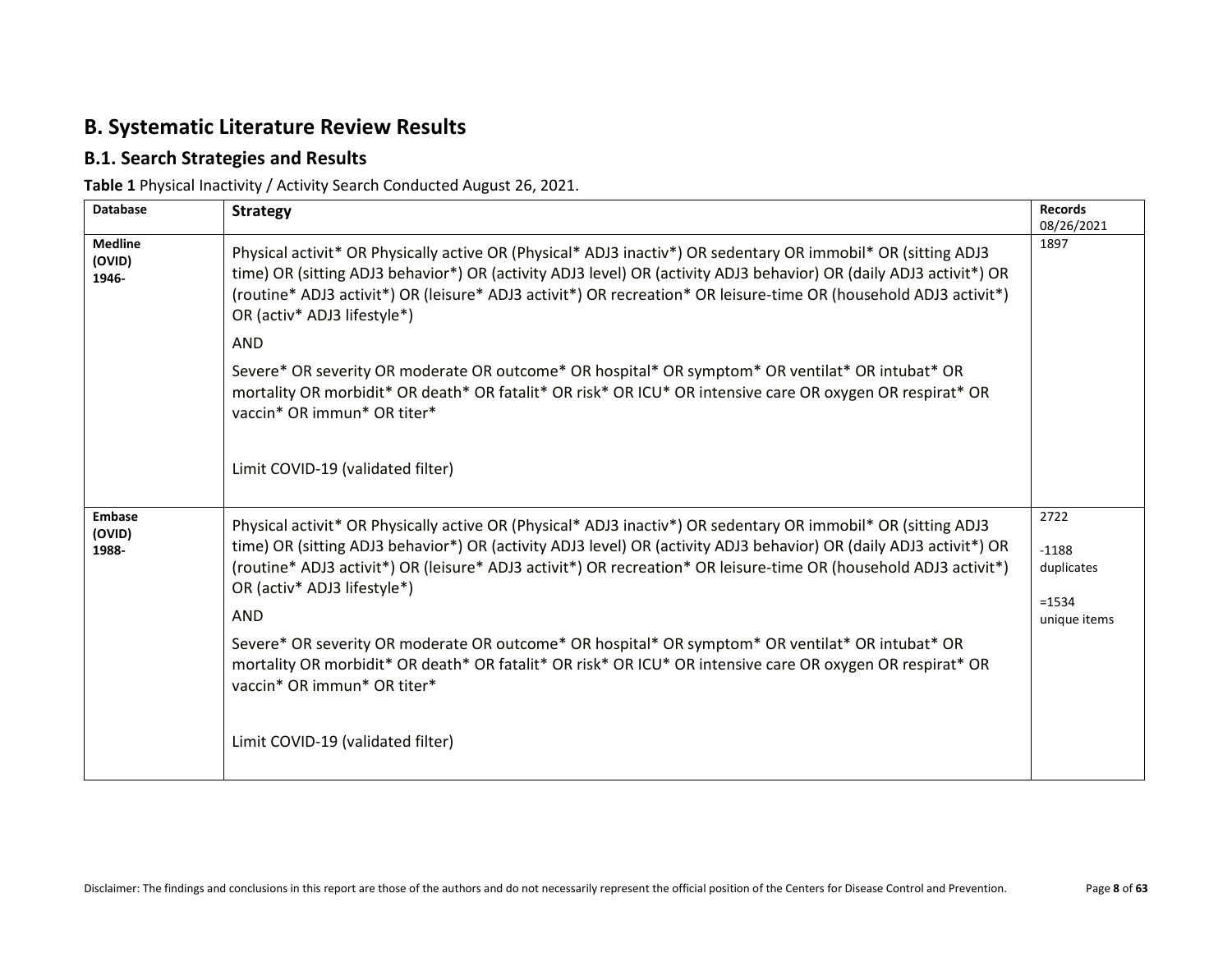| Global Health (OVID)           | (novel coronavir* OR novel corona virus* OR 2019 coronavirus OR coronavirus disease OR coronavirus 2019 OR<br>betacoronavir* OR covid19 OR covid 19 OR nCoV OR novel CoV OR CoV 2 OR CoV2 OR sarscov2 OR sars-cov OR<br>sarscov OR 2019nCoV OR 2019-nCoV OR wuhan virus*)<br><b>AND</b><br>Physical activit* OR Physically active OR (Physical* ADJ3 inactiv*) OR sedentary OR immobil* OR (sitting ADJ3<br>time) OR (sitting ADJ3 behavior*) OR (activity ADJ3 level) OR (activity ADJ3 behavior) OR (daily ADJ3 activit*) OR<br>(routine* ADJ3 activit*) OR (leisure* ADJ3 activit*) OR recreation* OR leisure-time OR (household ADJ3 activit*)<br>OR (activ* ADJ3 lifestyle*)<br><b>AND</b><br>Severe* OR severity OR moderate OR outcome* OR hospital* OR symptom* OR ventilat* OR intubat* OR<br>mortality OR morbidit* OR death* OR fatalit* OR risk* OR ICU* OR intensive care OR oxygen OR respirat* OR | 854<br>$-477$<br>duplicates<br>$= 377$<br>unique items |
|--------------------------------|------------------------------------------------------------------------------------------------------------------------------------------------------------------------------------------------------------------------------------------------------------------------------------------------------------------------------------------------------------------------------------------------------------------------------------------------------------------------------------------------------------------------------------------------------------------------------------------------------------------------------------------------------------------------------------------------------------------------------------------------------------------------------------------------------------------------------------------------------------------------------------------------------------------|--------------------------------------------------------|
|                                | vaccin* OR immun* OR titer*                                                                                                                                                                                                                                                                                                                                                                                                                                                                                                                                                                                                                                                                                                                                                                                                                                                                                      |                                                        |
| <b>CAB Abstracts</b><br>(OVID) | (novel coronavir* OR novel corona virus* OR 2019 coronavirus OR coronavirus disease OR coronavirus 2019 OR<br>betacoronavir* OR covid19 OR covid 19 OR nCoV OR novel CoV OR CoV 2 OR CoV2 OR sarscov2 OR sars-cov OR<br>sarscov OR 2019nCoV OR 2019-nCoV OR wuhan virus*)                                                                                                                                                                                                                                                                                                                                                                                                                                                                                                                                                                                                                                        | 473<br>$-472$<br>duplicates                            |
|                                | AND<br>Physical activit* OR Physically active OR (Physical* ADJ3 inactiv*) OR sedentary OR immobil* OR (sitting ADJ3<br>time) OR (sitting ADJ3 behavior*) OR (activity ADJ3 level) OR (activity ADJ3 behavior) OR (daily ADJ3 activit*) OR<br>(routine* ADJ3 activit*) OR (leisure* ADJ3 activit*) OR recreation* OR leisure-time OR (household ADJ3 activit*)<br>OR (activ* ADJ3 lifestyle*)<br><b>AND</b><br>Severe* OR severity OR moderate OR outcome* OR hospital* OR symptom* OR ventilat* OR intubat* OR<br>mortality OR morbidit* OR death* OR fatalit* OR risk* OR ICU* OR intensive care OR oxygen OR respirat* OR<br>vaccin* OR immun* OR titer*                                                                                                                                                                                                                                                      | $=1$<br>unique items                                   |
|                                |                                                                                                                                                                                                                                                                                                                                                                                                                                                                                                                                                                                                                                                                                                                                                                                                                                                                                                                  |                                                        |
| PsycInfo<br>(OVID)<br>1987-    | (novel coronavir* OR novel corona virus* OR 2019 coronavirus OR coronavirus disease OR coronavirus 2019 OR<br>betacoronavir* OR covid19 OR covid 19 OR nCoV OR novel CoV OR CoV 2 OR CoV2 OR sarscov2 OR sars-cov OR<br>sarscov OR 2019nCoV OR 2019-nCoV OR wuhan virus*)<br>AND                                                                                                                                                                                                                                                                                                                                                                                                                                                                                                                                                                                                                                 | 179<br>$-135$<br>duplicates                            |
|                                |                                                                                                                                                                                                                                                                                                                                                                                                                                                                                                                                                                                                                                                                                                                                                                                                                                                                                                                  | $=44$                                                  |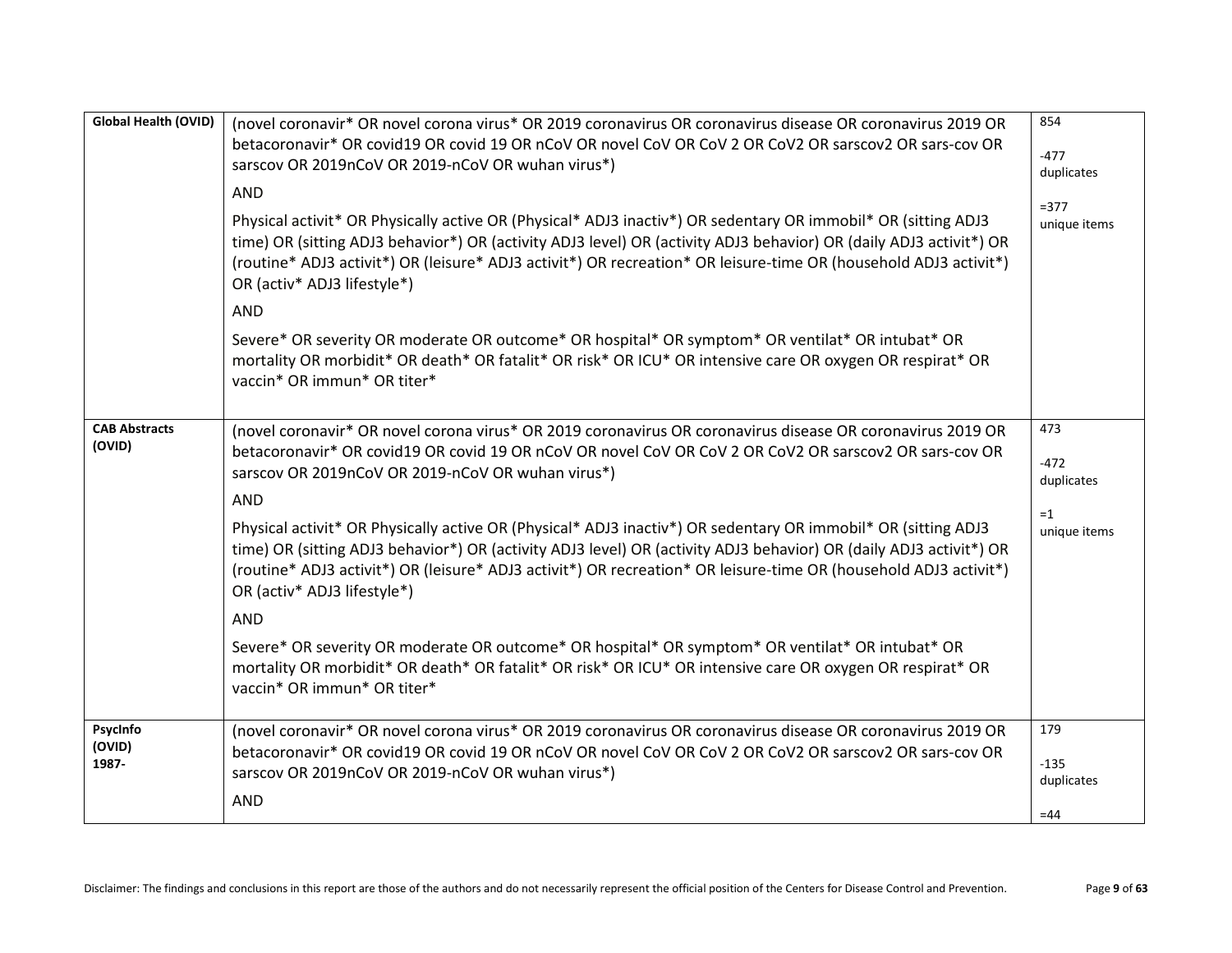|                                    | Physical activit* OR Physically active OR (Physical* ADJ3 inactiv*) OR sedentary OR immobil* OR (sitting ADJ3<br>time) OR (sitting ADJ3 behavior*) OR (activity ADJ3 level) OR (activity ADJ3 behavior) OR (daily ADJ3 activit*) OR<br>(routine* ADJ3 activit*) OR (leisure* ADJ3 activit*) OR recreation* OR leisure-time OR (household ADJ3 activit*)<br>OR (activ* ADJ3 lifestyle*)<br><b>AND</b><br>Severe* OR severity OR moderate OR outcome* OR hospital* OR symptom* OR ventilat* OR intubat* OR<br>mortality OR morbidit* OR death* OR fatalit* OR risk* OR ICU* OR intensive care OR oxygen OR respirat* OR<br>vaccin* OR immun* OR titer*                                                                                                                                                                                                                                                      | unique items                                            |
|------------------------------------|-----------------------------------------------------------------------------------------------------------------------------------------------------------------------------------------------------------------------------------------------------------------------------------------------------------------------------------------------------------------------------------------------------------------------------------------------------------------------------------------------------------------------------------------------------------------------------------------------------------------------------------------------------------------------------------------------------------------------------------------------------------------------------------------------------------------------------------------------------------------------------------------------------------|---------------------------------------------------------|
| <b>CINAHL</b><br>(EbscoHost)       | ("novel coronavir*" OR "novel corona virus*" OR "2019 coronavirus" OR betacoronavir* OR covid19 OR "covid<br>19" OR nCoV OR "novel CoV" OR "CoV 2" OR CoV2 OR sarscov2 OR sars-cov OR sarscov OR 2019nCoV OR 2019-<br>nCoV OR "wuhan virus*")<br><b>AND</b><br>("Physical activit*" OR "Physically active" OR (Physical* N3 inactiv*) OR sedentary OR immobil* OR (sitting N3<br>time) OR (sitting N3 behavior*) OR (activity N3 level) OR (activity N3 behavior) OR (daily N3 activit*) OR (routine*<br>N3 activit*) OR (leisure* N3 activit*) OR recreation* OR leisure-time OR (household N3 activit*) OR (activ* N3<br>lifestyle*))<br><b>AND</b><br>(Severe* OR severity OR moderate OR outcome* OR hospital* OR symptom* OR ventilat* OR intubat* OR<br>mortality OR morbidit* OR death* OR fatalit* OR risk* OR ICU* OR "intensive care" OR oxygen OR respirat* OR<br>vaccin* OR immun* OR titer*) | 534<br>$-380$<br>duplicates<br>$= 154$<br>unique items  |
| <b>Academic Search</b><br>Complete | ("novel coronavir*" OR "novel corona virus*" OR "2019 coronavirus" OR betacoronavir* OR covid19 OR "covid<br>19" OR nCoV OR "novel CoV" OR "CoV 2" OR CoV2 OR sarscov2 OR sars-cov OR sarscov OR 2019nCoV OR 2019-<br>nCoV OR "wuhan virus*")<br><b>AND</b><br>("Physical activit*" OR "Physically active" OR (Physical* N3 inactiv*) OR sedentary OR immobil* OR (sitting N3<br>time) OR (sitting N3 behavior*) OR (activity N3 level) OR (activity N3 behavior) OR (daily N3 activit*) OR (routine*<br>N3 activit*) OR (leisure* N3 activit*) OR recreation* OR leisure-time OR (household N3 activit*) OR (activ* N3<br>lifestyle*))                                                                                                                                                                                                                                                                   | 1093<br>$-734$<br>duplicates<br>$= 359$<br>unique items |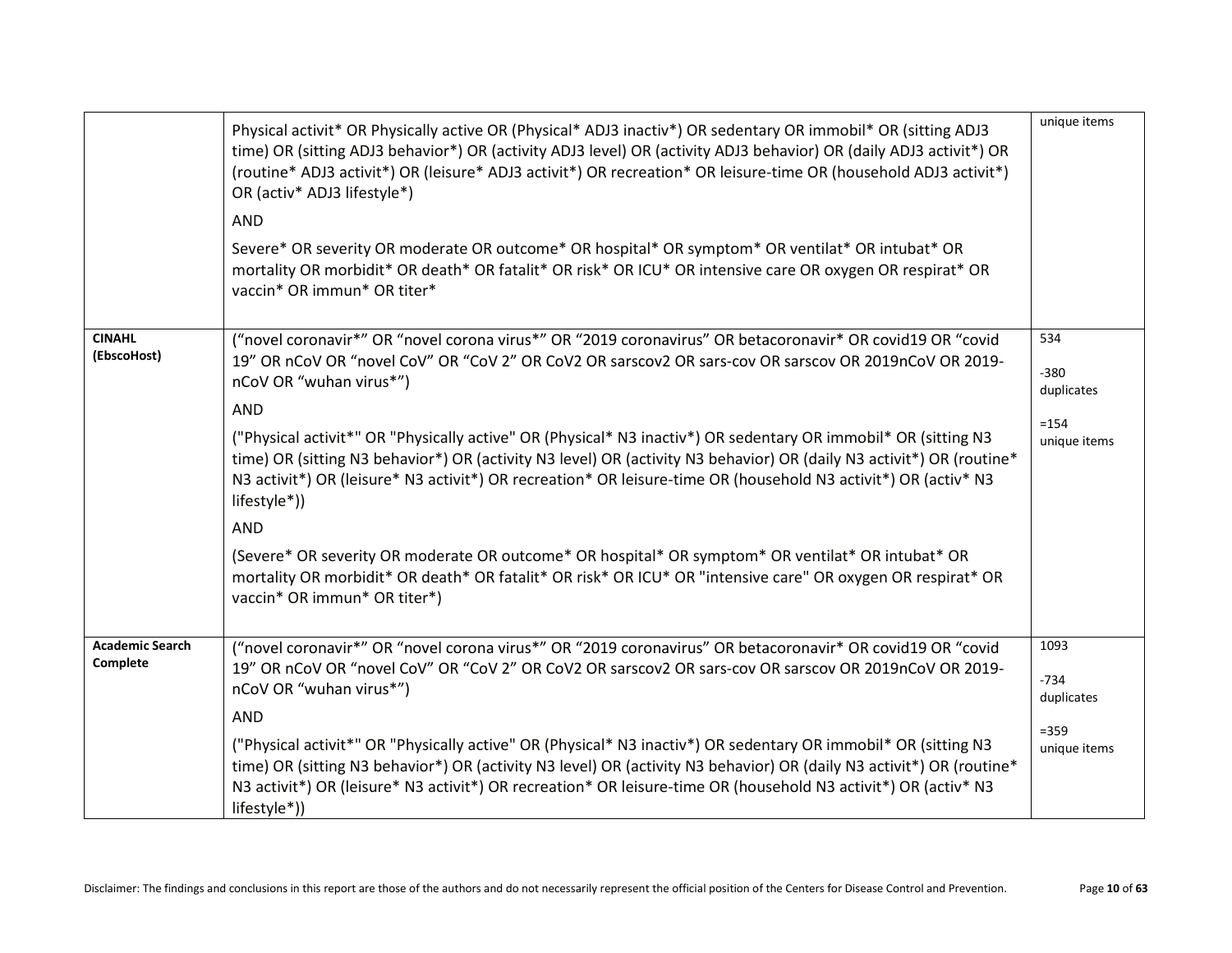|                                                       | <b>AND</b><br>(Severe* OR severity OR moderate OR outcome* OR hospital* OR symptom* OR ventilat* OR intubat* OR<br>mortality OR morbidit* OR death* OR fatalit* OR risk* OR ICU* OR "intensive care" OR oxygen OR respirat* OR<br>vaccin* OR immun* OR titer*)                                                                                                                                                                                                                                                                                                                                                                                                                                                                                                                                                                                                                                                                                              |                                                         |
|-------------------------------------------------------|-------------------------------------------------------------------------------------------------------------------------------------------------------------------------------------------------------------------------------------------------------------------------------------------------------------------------------------------------------------------------------------------------------------------------------------------------------------------------------------------------------------------------------------------------------------------------------------------------------------------------------------------------------------------------------------------------------------------------------------------------------------------------------------------------------------------------------------------------------------------------------------------------------------------------------------------------------------|---------------------------------------------------------|
| <b>Scopus</b>                                         | TITLE-ABS-KEY("novel coronavir*" OR "novel corona virus*" OR "2019 coronavirus" OR betacoronavir* OR<br>covid19 OR "covid 19" OR ncov OR "CoV 2" OR cov2 OR sarscov2 OR sars-cov OR sarscov OR 2019ncov OR 2019-<br>nCoV OR "novel CoV" OR "wuhan virus" ) AND TITLE-ABS-KEY("Physical activit*" OR "Physically active" OR<br>(Physical* W/3 inactiv*) OR sedentary OR immobil* OR (sitting W/3 time) OR (sitting W/3 behavior*) OR (activity<br>W/3 level) OR (activity W/3 behavior) OR (daily W/3 activit*) OR (routine* W/3 activit*) OR (leisure* W/3<br>activit*) OR recreation* OR leisure-time OR (household W/3 activit*) OR (activ* W/3 lifestyle*)) AND TITLE-ABS-<br>KEY(Severe* OR severity OR moderate OR outcome* OR hospital* OR symptom* OR ventilat* OR intubat* OR<br>mortality OR morbidit* OR death* OR fatalit* OR risk* OR ICU* OR "intensive care" OR oxygen OR respirat* OR<br>vaccin* OR immun* OR titer*) AND NOT INDEX(medline) | 1227<br>$-950$<br>duplicates<br>$= 277$<br>unique items |
| <b>WHO Global COVID</b><br><b>Literature Database</b> | "physical activity" OR "physically active" OR "physical inactivity" OR sedentary OR "active lifestyle" OR "routine<br>activity" OR immobility OR (sitting AND time) OR (sitting AND behavior) OR "level of activity" OR (activity AND<br>behavior*) OR "daily activity" OR "leisure activity" OR recreation* OR leisure-time OR "household activity" OR<br>"household activities"<br><b>AND</b><br>(Severe* OR severity OR moderate OR outcome* OR hospital* OR symptom* OR ventilat* OR intubat* OR<br>mortality OR morbidit* OR death* OR fatalit* OR risk* OR ICU* OR "intensive care" OR oxygen OR respirat* OR<br>vaccin* OR immun* OR titer*)                                                                                                                                                                                                                                                                                                         | 539<br>$-178$<br>duplicates<br>$= 361$<br>unique items  |

## <span id="page-10-0"></span>**B.2. Study Inclusion and Exclusion Criteria**

**Inclusion Criteria:** Studies were included at the title and abstract screen if they:

- were relevant to the key (PECO)question "What is the association between physical inactivity and severe COVID-19?";
	- o exposures: physical inactivity, physical activity, activity, inactivity, exercise, sedentary, sedentary behavior, sitting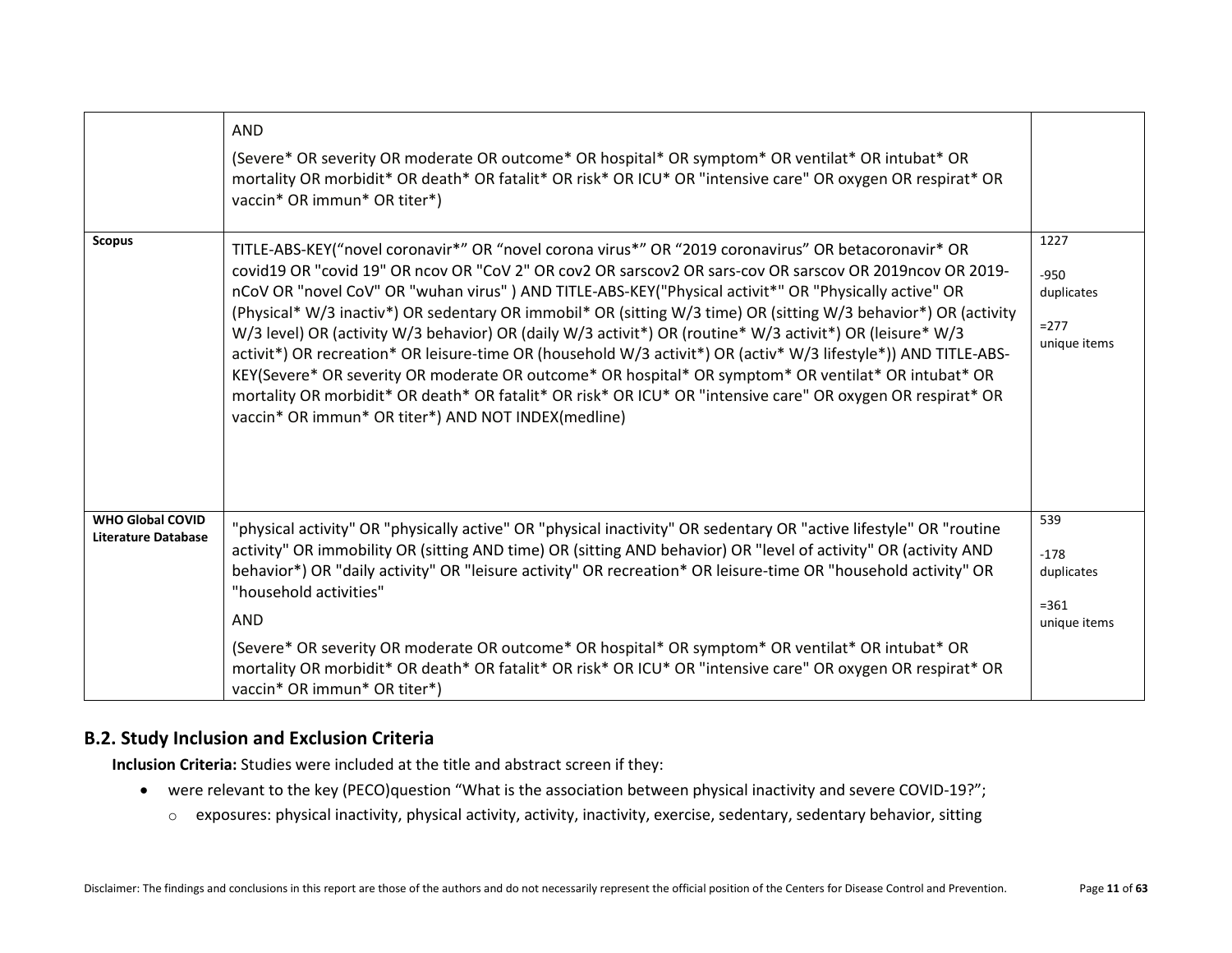- $\circ$  outcomes: mortality, ICU admission, intubation (invasive ventilation, ECMO), ventilation (non-invasive ventilation, mechanical ventilation), hospitalization, and re-admission
- were primary research, systematic reviews, meta-analysis, or guidelines based on systematic reviews;
- were written in English (can be seen as [language] in title);
- examined humans only;
- were in a community setting; and
- notably, descriptive data or comparative data where n < 5 with the exposure of interest were included only when comparative data was unavailable for an exposure of interest.

**Exclusion Criteria:** Studies were excluded at full text review if they:

- were not available as full-text;
- were a conference abstract, poster, or reply letter;
- were mapping and scoping reviews;
- reported autopsy results;
- reported on a population that overlapped with a larger study using the same data set; and
- reported only composite outcome measures for "severe COVID-19".

#### <span id="page-11-1"></span><span id="page-11-0"></span>**B.3. Evidence Review: Physical Inactivity and Severe COVID-19**

#### **B.3.a. Strength & Direction of Evidence**

<span id="page-11-2"></span>**Table 2** The Association Between Physical Activity / Inactivity and Severe COVID-19 Outcomes.

| Outcome   | Results                                                                                                                                                                                                                                                                                                                                                                                                                                                                                                                                                                    |
|-----------|----------------------------------------------------------------------------------------------------------------------------------------------------------------------------------------------------------------------------------------------------------------------------------------------------------------------------------------------------------------------------------------------------------------------------------------------------------------------------------------------------------------------------------------------------------------------------|
| Mortality | The data from 12 studies <sup>1-12</sup> suggests that physical inactivity is associated mortality; physical inactivity is associated with<br>an increase in mortality whereas physical activity is associated with a decrease in mortality, among people with COVID-19.<br>Ten studies were found to have a moderate threat to internal validity, and 2 studies <sup>5,11</sup> had a high threat to<br>internal validity. Self-reported data is considered to introduce reporting bias; however, this data is considered normative<br>in the field of physical activity. |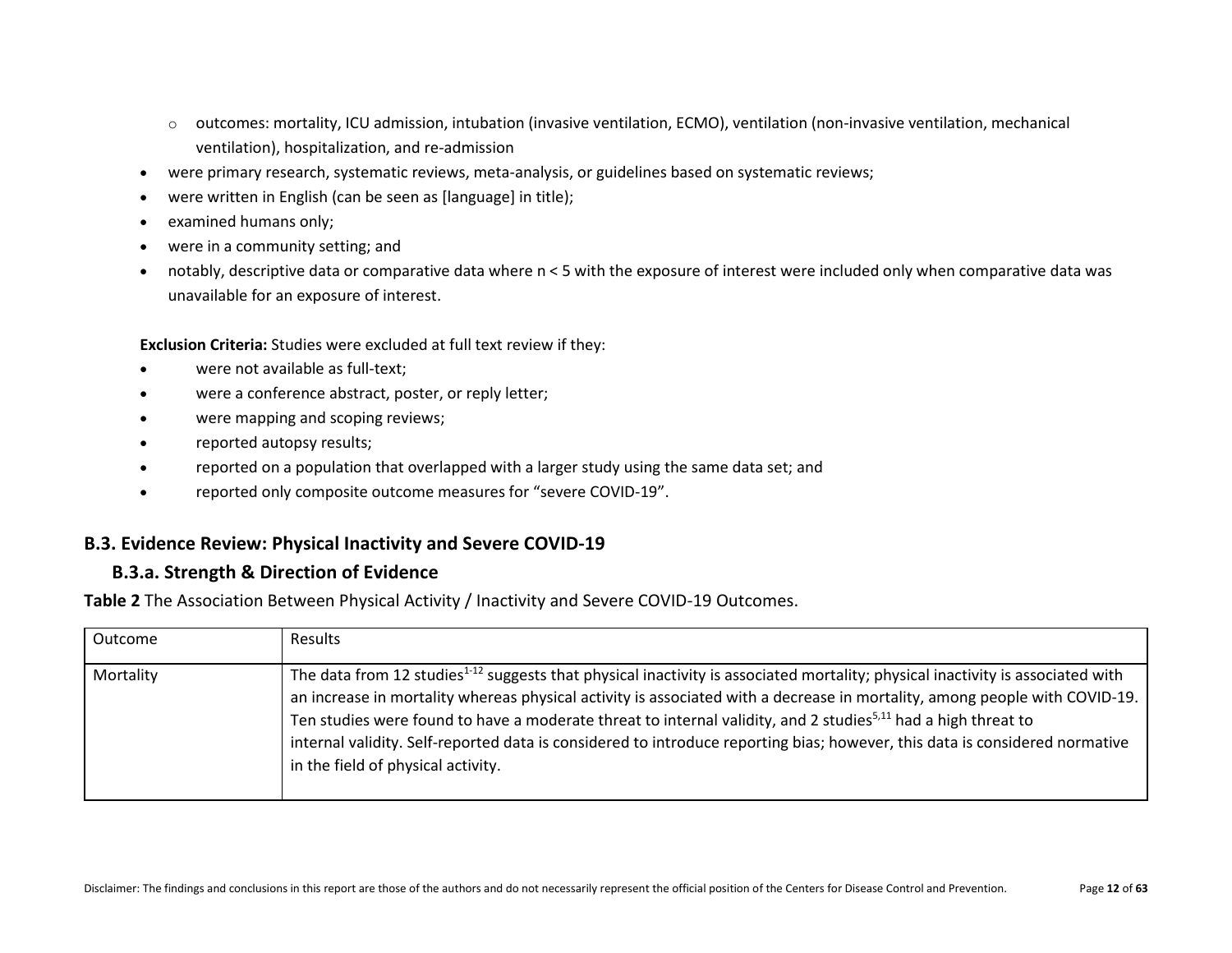| Outcome | Results                                                                                                                                                                                                                                                                                                                                                                                                                                                                                                                                                                                                                                                                                                                                                                                                                                                                                             |
|---------|-----------------------------------------------------------------------------------------------------------------------------------------------------------------------------------------------------------------------------------------------------------------------------------------------------------------------------------------------------------------------------------------------------------------------------------------------------------------------------------------------------------------------------------------------------------------------------------------------------------------------------------------------------------------------------------------------------------------------------------------------------------------------------------------------------------------------------------------------------------------------------------------------------|
|         | Strength of Association: Five studies reported measures of association. Four reported physical activity adjusted<br>measures of $0.70 - 0.97$ , and one reported a physical inactivity adjusted measure of 5.91.<br>Precision of Association: Five studies reported confidence intervals: 1 reported physical inactivity <sup>6</sup> and 4 reported<br>$\bullet$<br>physical activity <sup>7-10</sup> . Confidence intervals for the 4 studies reporting physical activity spanned the null.<br>Consistency of Association: Results were consistent.<br>$\bullet$<br>Applicability of Association: Settings were applicable across studies. Six studies <sup>1,6-8,11,12</sup> were conducted in high<br>income countries (HIC), 3 studies <sup>3,9,10</sup> were conducted in low- and middle-income countries (LMIC), and 3<br>studies <sup>2,4,5</sup> were conducted across resource settings. |
|         | Summary of Evidence:                                                                                                                                                                                                                                                                                                                                                                                                                                                                                                                                                                                                                                                                                                                                                                                                                                                                                |
|         | Twelve studies <sup>1-12</sup> (N = 4,690,953) reported data suggesting an association between physical activity or physical<br>inactivity and mortality among people with COVID-19.                                                                                                                                                                                                                                                                                                                                                                                                                                                                                                                                                                                                                                                                                                                |
|         | Seven studies reported the measure of physical inactivity.                                                                                                                                                                                                                                                                                                                                                                                                                                                                                                                                                                                                                                                                                                                                                                                                                                          |
|         | Two cohort studies <sup>1,6</sup> (N = 684), 2 cross-sectional studies <sup>2,3</sup> (N = 4,670,832), and 3 ecological studies <sup>4,5,12</sup><br>(N = 517 countries, countries may overlap) reported measures of association, correlation measures, or<br>proportions suggesting a possible association between physical inactivity and increased mortality among<br>people with COVID-19 [aHR: 5.91 (95% CI: 1.80 - 19.41), p < 0.01] <sup>6</sup> .                                                                                                                                                                                                                                                                                                                                                                                                                                           |
|         | Study limitations include wide confidence intervals <sup>6</sup> , small sample sizes <sup>1,6</sup> , low number of<br>$\circ$<br>deaths <sup>1,6</sup> , insufficient follow up <sup>1</sup> , and heterogeneous measures for physical activity <sup>12</sup> . The use of<br>multiple datasets resulting in the comparison of heterogeneous exposure and outcome<br>measurements <sup>5</sup> . Perhaps most importantly, sedentary patients, defined as those engaging in<br>light physical activity, from the study <sup>6</sup> reporting the aHR, had a higher median age, more<br>comorbidities, and were more commonly physically dependent.                                                                                                                                                                                                                                               |
|         | Five studies reported the measure of physical activity.<br>$\bullet$                                                                                                                                                                                                                                                                                                                                                                                                                                                                                                                                                                                                                                                                                                                                                                                                                                |
|         | Three cohort studies <sup>8-10</sup> (N = 17,484) and one ecological study <sup>11</sup> (N = 3,142 counties) reported measures<br>of association or estimates suggesting that physical activity is associated with a decrease in mortality<br>among people with COVID-19. ([aOR: 0.70 (95% CI: 0.40 - 1.30), p = 0.27] <sup>9</sup> to [aHR: 0.94 (95% CI: 0.90 -                                                                                                                                                                                                                                                                                                                                                                                                                                                                                                                                  |
|         | 0.99), $p < 0.02$ ] <sup>10</sup> ; [estimate: -0.72 (SE = 0.27), $p < 0.01$ ]).                                                                                                                                                                                                                                                                                                                                                                                                                                                                                                                                                                                                                                                                                                                                                                                                                    |
|         | Of these studies, one confidence interval was wide and spanned the null <sup>8</sup> . Other limitations<br>include the use data acquired from 2006-2010 <sup>8</sup> affecting confidence in the results. Furthermore,                                                                                                                                                                                                                                                                                                                                                                                                                                                                                                                                                                                                                                                                             |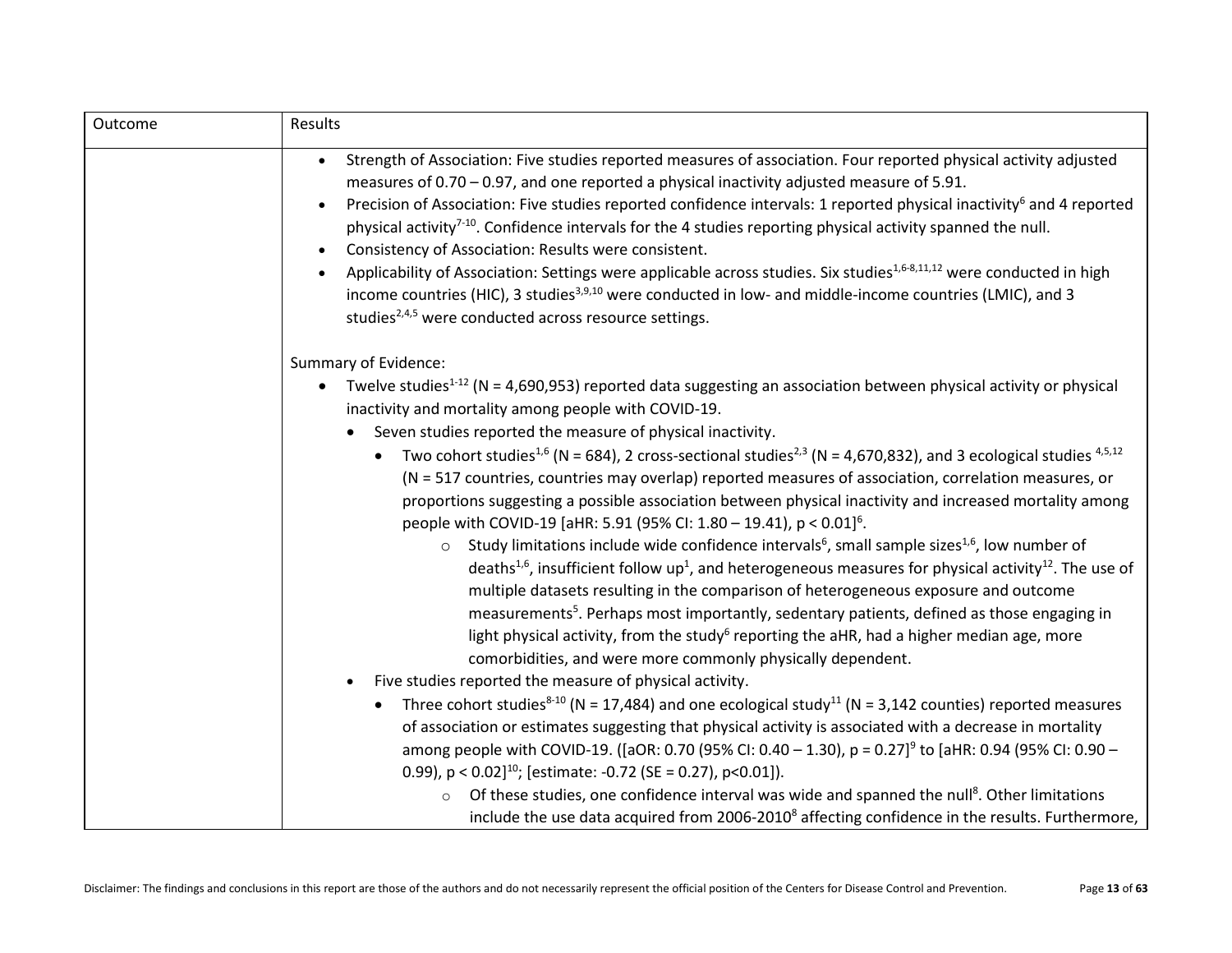| Outcome              | <b>Results</b>                                                                                                                                                                                                                                                                                                                                                                                                                                                                                                                                                                                                                                                                                                                                                                                                                                                                                                                                                |  |
|----------------------|---------------------------------------------------------------------------------------------------------------------------------------------------------------------------------------------------------------------------------------------------------------------------------------------------------------------------------------------------------------------------------------------------------------------------------------------------------------------------------------------------------------------------------------------------------------------------------------------------------------------------------------------------------------------------------------------------------------------------------------------------------------------------------------------------------------------------------------------------------------------------------------------------------------------------------------------------------------|--|
|                      | one study <sup>10</sup> reported a small number of deaths and did not report which confounders were<br>used to adjust results.<br>One cohort study <sup>7</sup> ( $N = 1,953$ ) reported adjusted measures of association suggesting that physical activity,<br>even when stratified by walking as the primary mode of transport, is not associated with mortality among<br>people with COVID-19 [aHR: 0.97 (95% CI: 0.76 - 1.23), p = 0.79] to [aHR: 1.06 (95% CI: 0.85 - 1.32, p =<br>$0.61$ ].<br>This study <sup>7</sup> had wide confidence intervals that spanned the null and did not report the number<br>of participants that were physically active.                                                                                                                                                                                                                                                                                                |  |
| <b>ICU Admission</b> | The data from 2 studies <sup>6,9</sup> is insufficient to determine an association between physical inactivity or activity and ICU<br>admission in patients with COVID-19. Both studies were found to have a moderate threat to internal validity. Self-<br>reported data is considered to introduce reporting bias, however this data is considered normative in the field of physical<br>activity<br>Strength of Association: One study reported adjusted effect measures ranging from 0.90 - 1.10.<br>$\bullet$<br>Precision of Association: One study reported wide confidence intervals that crossed the null.<br>Consistency of Association: The data is inconsistent.<br>Applicability of Association: One study <sup>6</sup> was conducted in a HIC and 1 <sup>9</sup> was conducted in a LMIC.                                                                                                                                                       |  |
|                      | Summary of Evidence:<br>Two cohort studies <sup>6,9</sup> (N = 520) reported inconsistent results for ICU admission among patients with COVID-19<br>who reported physical inactivity or activity.<br>One cohort study <sup>6</sup> (N = 520) of hospitalized COVID-19 patients 18- to 70-years-old in Spain reported a<br>higher proportion of ICU admission in patients with a sedentary lifestyle compared to those with an<br>active lifestyle [8.8% (26/297) vs. 6.3% (14/223), $p = 0.29$ ]. Additionally, sedentary patients had a higher<br>median age, more comorbidities, and were more commonly physically dependent.<br>One study <sup>9</sup> (N = 209) of hospitalized patients with COVID-19 in Brazil suggested that there is no<br>$\blacksquare$<br>association between total activity and ICU admission [aOR: 0.90 (95% CI: 0.70 - 1.20), p = 0.46]. The effect<br>measures were adjusted for age, sex, BMI, and presence of comorbidities. |  |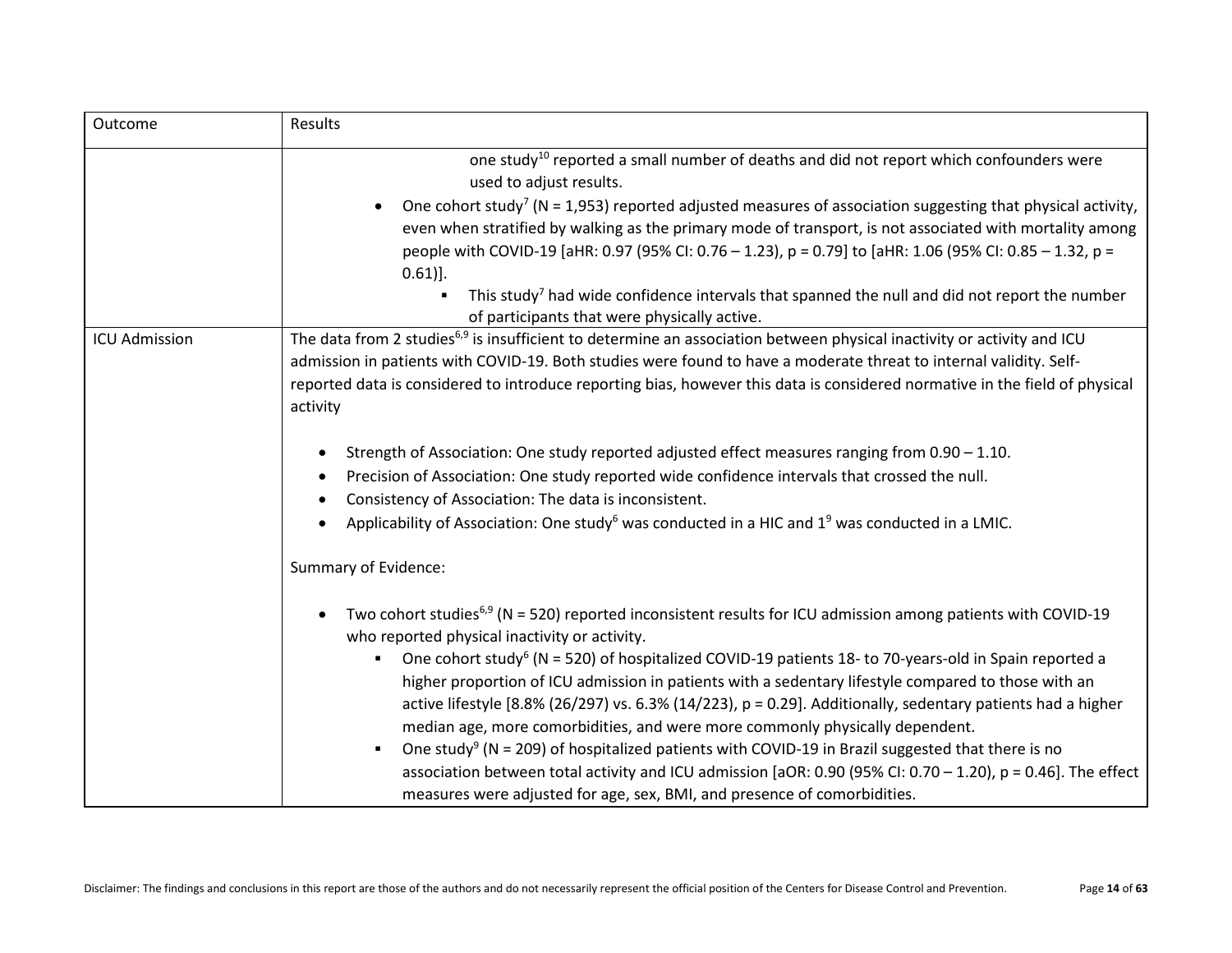| Outcome     | Results                                                                                                                                                                                                                                                                                                                                                                                                                                                                                                                                                                                                                                                                                                                                                                                                                                                                                           |  |  |
|-------------|---------------------------------------------------------------------------------------------------------------------------------------------------------------------------------------------------------------------------------------------------------------------------------------------------------------------------------------------------------------------------------------------------------------------------------------------------------------------------------------------------------------------------------------------------------------------------------------------------------------------------------------------------------------------------------------------------------------------------------------------------------------------------------------------------------------------------------------------------------------------------------------------------|--|--|
| Intubation  | Limited data from only one study <sup>17</sup> is insufficient to suggest an association between physical inactivity and intubation. The<br>study was found to have a moderate threat to internal validity. Aggregation indices are not assessed for outcomes                                                                                                                                                                                                                                                                                                                                                                                                                                                                                                                                                                                                                                     |  |  |
|             | reported by only one study. Self-reported data is considered to introduce reporting bias; however, this data is considered<br>normative in the field of physical activity.                                                                                                                                                                                                                                                                                                                                                                                                                                                                                                                                                                                                                                                                                                                        |  |  |
|             | • One study <sup>17</sup> (N = 938) reported proportions of intubation among people reporting physical activity with COVID-<br>19.                                                                                                                                                                                                                                                                                                                                                                                                                                                                                                                                                                                                                                                                                                                                                                |  |  |
|             | One cross-sectional study <sup>17</sup> (N = 938) of people who survived COVID-19 in Brazil reported higher, non-<br>significant rates of intubation among people reporting insufficient physical activity compared to those<br>reporting sufficient physical activity $[14.3\% (6/42)$ vs. 6.1% (3/49), p = 0.29]. The study stratified analysis<br>by time spent sitting each day and reported no difference in intubation whether participants sat for more<br>or less than 7.4 hours per day [10.5% (2/19) vs. 9.7% (7/72), p = 1.00], or 4.7 hours per day [11.8% (6/51)<br>vs. 7.5% (3/40), $p = 0.73$ ]. The study included people who survived or fully recovered from COVID-19 and<br>did not capture the most severe cases. Additionally, the number of intubation events were small, and the<br>proportions were not statistically significant decreasing confidence in these results. |  |  |
| Ventilation | Data from three studies <sup>1,6,9</sup> suggest a possible association between physical inactivity and increased ventilation, or                                                                                                                                                                                                                                                                                                                                                                                                                                                                                                                                                                                                                                                                                                                                                                 |  |  |
|             | physical activity and decreased ventilation among patients with COVID-19. The three studies <sup>1,6,9</sup> were found to have a                                                                                                                                                                                                                                                                                                                                                                                                                                                                                                                                                                                                                                                                                                                                                                 |  |  |
|             | moderate threat to internal validity. Self-reported data is considered to introduce reporting bias; however, this data is                                                                                                                                                                                                                                                                                                                                                                                                                                                                                                                                                                                                                                                                                                                                                                         |  |  |
|             | considered normative in the field of physical activity.                                                                                                                                                                                                                                                                                                                                                                                                                                                                                                                                                                                                                                                                                                                                                                                                                                           |  |  |
|             | Strength of Association: One study <sup>9</sup> reported adjusted effect measures from $0.60 - 0.90$ .                                                                                                                                                                                                                                                                                                                                                                                                                                                                                                                                                                                                                                                                                                                                                                                            |  |  |
|             | Precision of Association: One study <sup>9</sup> reported wide confidence intervals that cross the null.                                                                                                                                                                                                                                                                                                                                                                                                                                                                                                                                                                                                                                                                                                                                                                                          |  |  |
|             | Consistency of Association: The data is consistent.                                                                                                                                                                                                                                                                                                                                                                                                                                                                                                                                                                                                                                                                                                                                                                                                                                               |  |  |
|             | Applicability of Association: Two studies <sup>1,6</sup> were conducted in HIC and 1 study <sup>9</sup> was conducted in a LMIC.                                                                                                                                                                                                                                                                                                                                                                                                                                                                                                                                                                                                                                                                                                                                                                  |  |  |
|             | Summary of Evidence:                                                                                                                                                                                                                                                                                                                                                                                                                                                                                                                                                                                                                                                                                                                                                                                                                                                                              |  |  |
|             | Two cohort studies <sup>1,6</sup> (N = 684) reported a non-statistically significant higher proportion of ventilation among<br>those with COVID-19 who reported physical inactivity.                                                                                                                                                                                                                                                                                                                                                                                                                                                                                                                                                                                                                                                                                                              |  |  |
|             | One cohort study <sup>1</sup> (N = 164) of patients with COVID-19 in China reported higher rates of invasive<br>ventilation among patients that were physically inactive compared to patients that were physically active                                                                                                                                                                                                                                                                                                                                                                                                                                                                                                                                                                                                                                                                         |  |  |
|             | $[2.9\% (3/103)$ vs. 0% $(0/61)$ , $p = NR$ ]. This study had a small sample size and a low number of events.                                                                                                                                                                                                                                                                                                                                                                                                                                                                                                                                                                                                                                                                                                                                                                                     |  |  |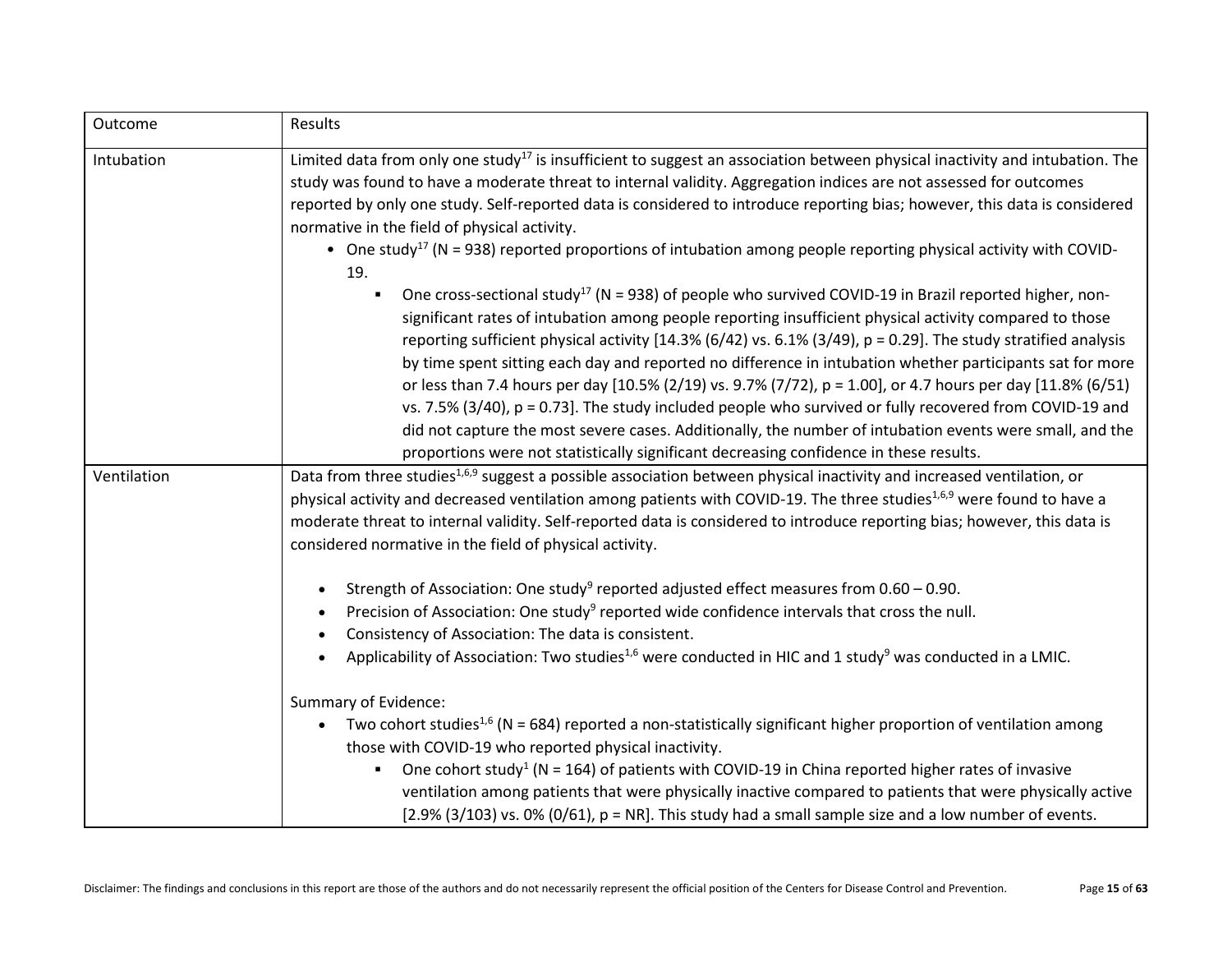| Outcome         | Results                                                                                                                                                                                                                                                                                                                                                                                                                                                                                                                                                                                                                                                                                                                                                                                                                                                                                                                                                                                                                                                                                                                           |
|-----------------|-----------------------------------------------------------------------------------------------------------------------------------------------------------------------------------------------------------------------------------------------------------------------------------------------------------------------------------------------------------------------------------------------------------------------------------------------------------------------------------------------------------------------------------------------------------------------------------------------------------------------------------------------------------------------------------------------------------------------------------------------------------------------------------------------------------------------------------------------------------------------------------------------------------------------------------------------------------------------------------------------------------------------------------------------------------------------------------------------------------------------------------|
|                 | One cohort study <sup>6</sup> (N = 520) of hospitalized COVID-19 patients 18- to 70-years-old in Spain reported<br>higher rates of invasive ventilation, and a lower rate of non-invasive ventilation in patients with a<br>sedentary lifestyle compared to those with an active lifestyle ([7.7% (23/297) vs. 4.5% (10/223), p = 0.14],<br>and $[16.2% (48/297)$ vs. 22.4% (50/223), $p = 0.07$ ]). Sedentary patients had a higher median age, more<br>comorbidities, and were more commonly physically dependent.<br>One cohort study <sup>9</sup> (N = 209) suggested that physical activity is associated with a decrease in ventilation among<br>patients with COVID-19.<br>One cohort study <sup>9</sup> (N = 209) of hospitalized patients with COVID-19 in Brazil suggested that physical<br>activity has a protective effect, decreasing the odds of ventilation [aOR: 0.80 (95% CI: 0.50 - 1.20), p =<br>0.21], and the measure of effect was larger for those with increased work levels. All models were<br>adjusted for age, sex, BMI, and presence of comorbidities. This study reported a small sample size which |
|                 | likely contributed to wide confidence intervals that span the null across analyses.                                                                                                                                                                                                                                                                                                                                                                                                                                                                                                                                                                                                                                                                                                                                                                                                                                                                                                                                                                                                                                               |
| Hospitalization | Data from 7 studies <sup>8,13-18</sup> (N = 18,124) indicates physical inactivity is associated with an increase and physical activity is<br>associated with a decrease in hospitalization in people with COVID-19. All studies were found to have a moderate threat<br>to internal validity. Self-reported data is considered to introduce reporting bias; however, this data is considered<br>normative in the field of physical activity.                                                                                                                                                                                                                                                                                                                                                                                                                                                                                                                                                                                                                                                                                      |
|                 | Strength of Association: Seven studies reported measures of association of 0.44 - 0.85 for physical activity and<br>$1.25 - 4.12$ for physical inactivity.<br>Precision of Association: Seven studies reported wide confidence intervals, and 4 confidence intervals included<br>$\bullet$<br>the null.<br>Consistency of Association: Results were consistent.<br>$\bullet$<br>Applicability of Association: Settings were applicable across studies. One study <sup>17</sup> was conducted in a LMIC and 6<br>studies <sup>13-15,18</sup> 8,16 were conducted in HIC.                                                                                                                                                                                                                                                                                                                                                                                                                                                                                                                                                           |
|                 | Summary of Evidence:<br>Seven studies <sup>8,13-18</sup> (N = 18,124) reported an increase in hospitalization with physical inactivity among people with<br>$\bullet$<br>COVID-19.<br>Three studies reported on the measure of physical inactivity.                                                                                                                                                                                                                                                                                                                                                                                                                                                                                                                                                                                                                                                                                                                                                                                                                                                                               |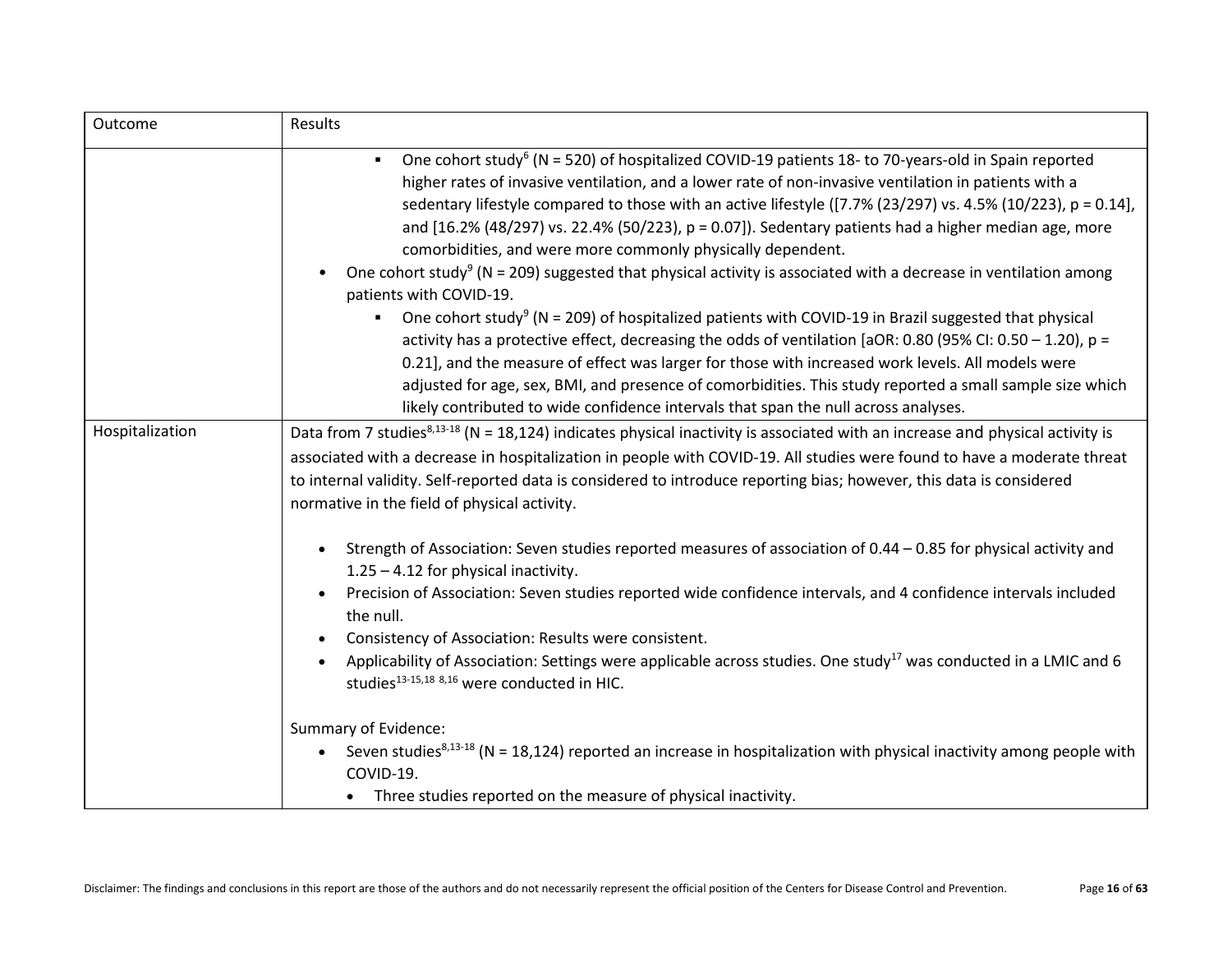| Outcome | <b>Results</b>                                                                                                                                                                                                                                                                                                                                                                                                                                                                                                                                                                                                                                                                                                                                                                                                                                                                                                                                                                                                                                                                                                                                                                                                                                                                                                                                                                                                                                                                                                                                                                                          |
|---------|---------------------------------------------------------------------------------------------------------------------------------------------------------------------------------------------------------------------------------------------------------------------------------------------------------------------------------------------------------------------------------------------------------------------------------------------------------------------------------------------------------------------------------------------------------------------------------------------------------------------------------------------------------------------------------------------------------------------------------------------------------------------------------------------------------------------------------------------------------------------------------------------------------------------------------------------------------------------------------------------------------------------------------------------------------------------------------------------------------------------------------------------------------------------------------------------------------------------------------------------------------------------------------------------------------------------------------------------------------------------------------------------------------------------------------------------------------------------------------------------------------------------------------------------------------------------------------------------------------|
|         | Two cohort studies <sup>13,14</sup> (N = 5,712) and 1 cross-sectional study <sup>18</sup> (N = NR) reported adjusted effect<br>$\bullet$<br>measures indicating that physical inactivity is associated with increased hospitalization among people<br>with COVID-19. (aOR: 1.25 (95% CI: 1.03 - 1.51, $p \le 0.05$ ] <sup>14</sup> to [aRR: 4.12 (95% CI: 0.95 - 17.76), $p = 0.05$ ] <sup>18</sup> )<br>$\circ$ One study reported wide confidence intervals that spanned the null <sup>18</sup> . One study <sup>13</sup> was restricted to<br>white participants and another study <sup>14</sup> was restricted to Kaiser Permanente insurance patients of<br>Georgia who had ready access to healthcare services.<br>Four studies reported on the measure of physical activity.<br>Three cohort studies <sup>8,15,16</sup> (N = 11,474) and one cross-sectional study <sup>17</sup> (N = 938) reported effect measures<br>$\bullet$<br>suggesting that physical activity is associated with decreased hospitalization among people with COVID-<br>19. (unadjusted [OR: 0.44 (95% CI: 0.18 - 1.07), p = 0.07] (Li 2021) to [OR: 0.83 (95% CI: 0.68 - 1.00, p =<br>0.06]) <sup>8</sup> and adjusted ([aOR: 0.59 (95% CI: 0.39-0.89), p = 0.01] <sup>15</sup> to [aOR: 0.85 (95% CI: 0.69 - 1.05), p <<br>$(0.13)^{8}$<br>All studies reported wide confidence intervals and 3 of these wide confidence intervals span the<br>$\circ$<br>null <sup>8,16,17</sup> . Furthermore, studies used physical activity data acquired from 2006 to 2010 <sup>8</sup> , decreasing<br>confidence in the results. |

\**Physical activity is defined as any bodily movement produced by skeletal muscles that results in energy expenditure.*

*\* Physical inactivity is defined as reporting no physical activity in the given questionnaire Both terms may vary by context of activity.* 

#### <span id="page-16-0"></span>**Table 3** The Association Between Physical Activity/ Inactivity and Risk Markers and Severe COVID-19 Outcomes.

| . .<br>come | Results |
|-------------|---------|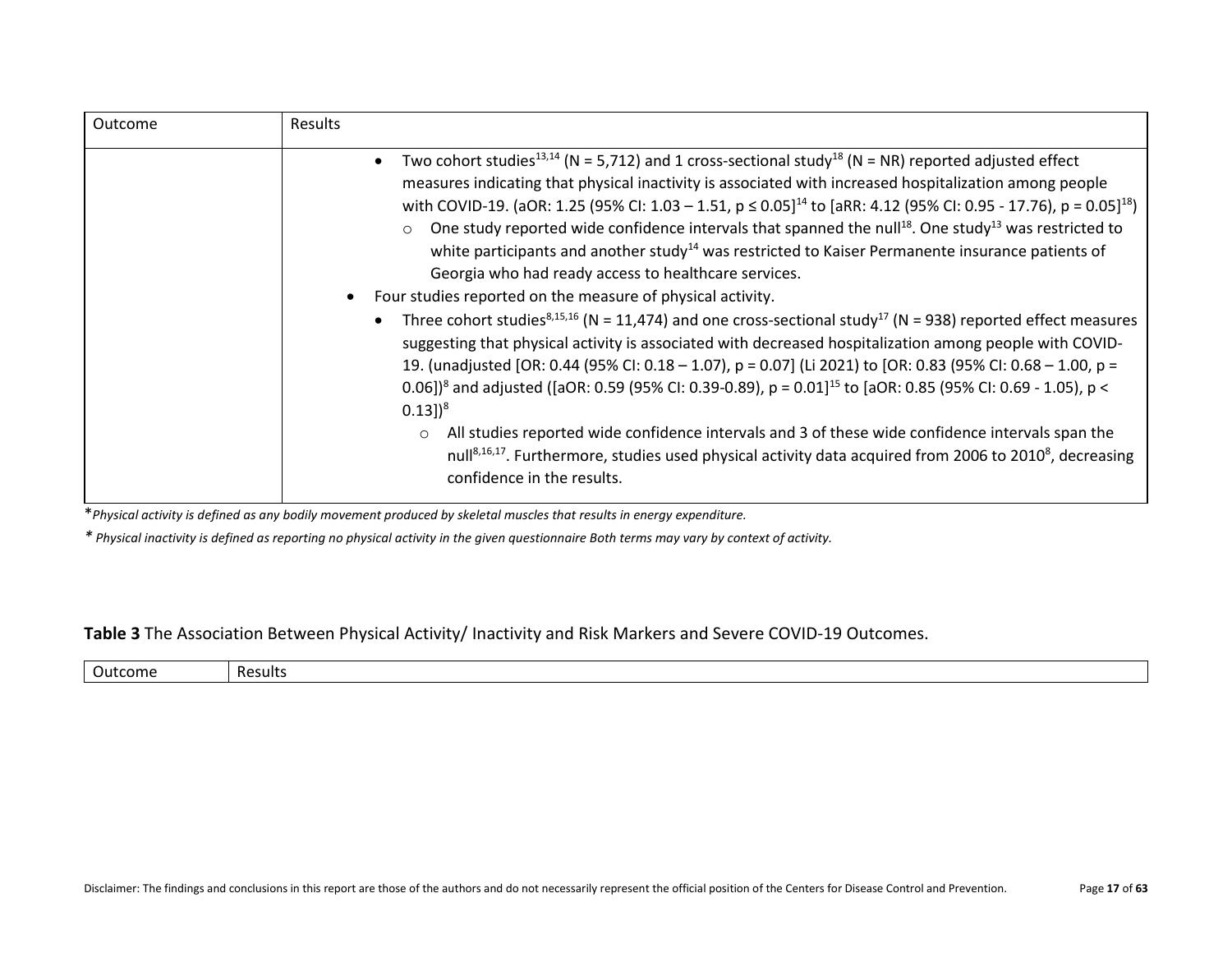| Hospitalization | Limited data from only one study <sup>14</sup> is insufficient to determine an association between physical inactivity, gender, and   |
|-----------------|---------------------------------------------------------------------------------------------------------------------------------------|
|                 | hospitalization among people with COVID-19. The study was found to have a moderate threat to internal validity. Aggregation           |
|                 | indices are not assessed for outcomes reported by only one study. Self-reported data is considered to introduce reporting bias;       |
|                 | however, this data is considered normative in the field of physical activity.                                                         |
|                 | One study <sup>14</sup> ( $N = 5.712$ ) reported effect measures suggesting that physical inactivity and female gender are associated |
|                 | with an increase in hospitalization among people with COVID-19.                                                                       |
|                 | One cohort study <sup>14</sup> ( $N = 5.712$ ) reported increased odds of hospitalization in physically inactive female patients      |
|                 | compared to physically inactive male patients when adjusting for age, COVID-19 status, and race/ethnicity. ([aOR:                     |
|                 | 1.45 (95%CI: $1.12 - 1.89$ ), $p \le 0.05$ ])                                                                                         |
|                 |                                                                                                                                       |

### <span id="page-17-0"></span>**Table 4** The Association Between the Duration or Frequency of Physical Activity/ Inactivity and Severe COVID-19 Outcomes.

| Outcome   | Results                                                                                                                                                                                                                                                                                                                                                                                                                                                                                                                                      |  |  |
|-----------|----------------------------------------------------------------------------------------------------------------------------------------------------------------------------------------------------------------------------------------------------------------------------------------------------------------------------------------------------------------------------------------------------------------------------------------------------------------------------------------------------------------------------------------------|--|--|
| Mortality | Data from 4 studies <sup>19-22</sup> (N =60,905) suggests that the duration of physical inactivity is associated with mortality among people<br>with COVID-19; duration of physical inactivity is associated with increased mortality whereas duration of physical activity is<br>associated with decreased mortality. All studies were found to have a moderate threat to internal validity. Self-reported data is<br>considered to introduce reporting bias; however, this data is considered normative in the field of physical activity. |  |  |
|           | Strength of Association: Four studies reported adjusted measures of association from 0.28 - 0.90 for physical activity and<br>$1.32 - 2.49$ for physical inactivity.                                                                                                                                                                                                                                                                                                                                                                         |  |  |
|           | Precision of Association: Four studies reported wide confidence intervals and 3 studies <sup>19-21</sup> included the null.                                                                                                                                                                                                                                                                                                                                                                                                                  |  |  |
|           | Consistency of Association: Results were consistent.                                                                                                                                                                                                                                                                                                                                                                                                                                                                                         |  |  |
|           | Applicability of Association: Four studies <sup>19-22</sup> were conducted in HIC.                                                                                                                                                                                                                                                                                                                                                                                                                                                           |  |  |
|           | Summary of Evidence:                                                                                                                                                                                                                                                                                                                                                                                                                                                                                                                         |  |  |
|           | Four studies <sup>19-22</sup> (N = 60,905) reported data suggesting that increased mortality is associated with increased duration or<br>frequency of physical inactivity and decreased duration of physical activity in people with COVID-19.<br>One study reported on the measure of physical inactivity.                                                                                                                                                                                                                                  |  |  |
|           | One cohort study <sup>22</sup> (N = 48,440) stratified the population by number of minutes of physical inactivity per week<br>and reported the odds of mortality increases as the minutes of physical inactivity per week increases among<br>people with COVID-19. ([aOR: 1.32 (95% CI: 1.09 – 1.60), p = NR] to [aOR: 2.49 (95% CI: 1.33 – 4.67), p = NR])                                                                                                                                                                                  |  |  |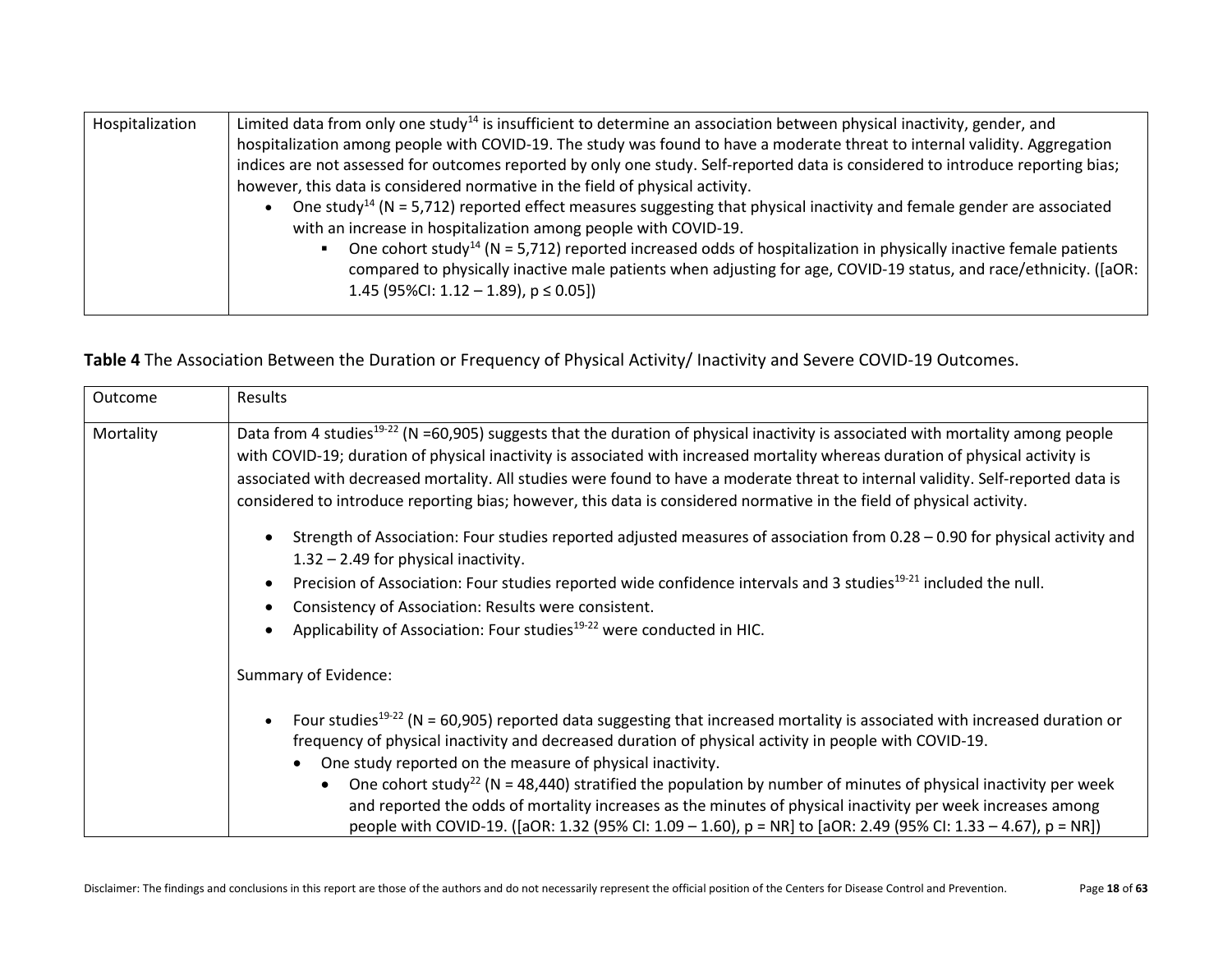| Outcome         | Results                                                                                                                                                                                                                               |
|-----------------|---------------------------------------------------------------------------------------------------------------------------------------------------------------------------------------------------------------------------------------|
|                 | Some confidence intervals were wide, and the study population was limited to managed care organization<br>$\circ$<br>members, decreasing confidence and generalizability of the results.                                              |
|                 | Three studies reported on the measure of physical activity.                                                                                                                                                                           |
|                 | Two cohort studies <sup>19,21</sup> (N = 6,177) and one case-control <sup>20</sup> (N = 6,288) reported a decrease in the odds of                                                                                                     |
|                 | mortality as the minutes of physical activity per week increases when stratifying the population by number of                                                                                                                         |
|                 | minutes of physical activity per week and among patients with COVID-19. ([aOR: 0.28 (95% CI: 0.06 - 1.20), p =<br>NR] <sup>21</sup> to [aRR: 0.90 (95% CI: 0.68 - 1.90), p = NR] <sup>19</sup> )                                      |
|                 | $\circ$ Some confidence intervals were wide, included the null, and one study <sup>21</sup> limited the population to those that                                                                                                      |
|                 | received COVID-19 testing by medical or Korean Disease Control and Prevention Agency (KDCA) referral.                                                                                                                                 |
| ICU admission   | Limited data from only one study <sup>22</sup> is insufficient to determine an association between the frequency of physical inactivity and                                                                                           |
|                 | ICU admission. The study was found to have a moderate threat to internal validity. Aggregation indices are not assessed for                                                                                                           |
|                 | outcomes reported by only 1 study. Self-reported data is considered to introduce reporting bias; however, this data is considered                                                                                                     |
|                 | normative in the field of physical activity.                                                                                                                                                                                          |
|                 | One cohort study <sup>22</sup> (N = 48,440) reported adjusted effect measures suggesting increased ICU admission is associated<br>with increased duration of physical inactivity among people with COVID-19.                          |
|                 | One cohort study <sup>22</sup> (N = 48,440) of HMO members with COVID-19 suggested that the odds of ICU admission<br>increase as the duration of physical inactivity increases. Participants who were consistently active had a lower |
|                 | odds of ICU admission compared with participants who were inconsistently active [aOR 1.58 (95% CI: 1.10 -<br>2.27), $p = NR$ ] and those who were consistently inactive [aOR 1.73 (95% CI: 1.18 - 2.55), $p = NR$ ] when adjusting    |
|                 | for demographics and other risk factors for severe COVID-19. While the odds of ICU admission were greater                                                                                                                             |
|                 | among those who were consistently inactive, there was no difference in ICU admission when comparing                                                                                                                                   |
|                 | participants who were consistently inactive to those who were inconsistently active [aOR 1.10 (95% CI: 0.93 -                                                                                                                         |
|                 | 1.29), p = NR]. This study reported wide confidence intervals.                                                                                                                                                                        |
| Hospitalization | Data from 7 studies <sup>15,17,18,22-25</sup> indicates that the duration of physical inactivity is associated with the need for hospitalization                                                                                      |
|                 | among patients with COVID-19; duration of physical inactivity is associated with increased need for hospitalization whereas                                                                                                           |
|                 | duration of physical activity is associated decreased for hospitalization. All the studies all were found to have a moderate threat                                                                                                   |
|                 | to internal validity. Self-reported data is considered to introduce reporting bias; however, this data is considered normative in the                                                                                                 |
|                 | field of physical activity.                                                                                                                                                                                                           |
|                 | Strength of Association: Seven studies reported adjusted measures of association from 0.13 - 0.76 for physical activity                                                                                                               |
|                 | and $1.22 - 2.26$ for physical inactivity.                                                                                                                                                                                            |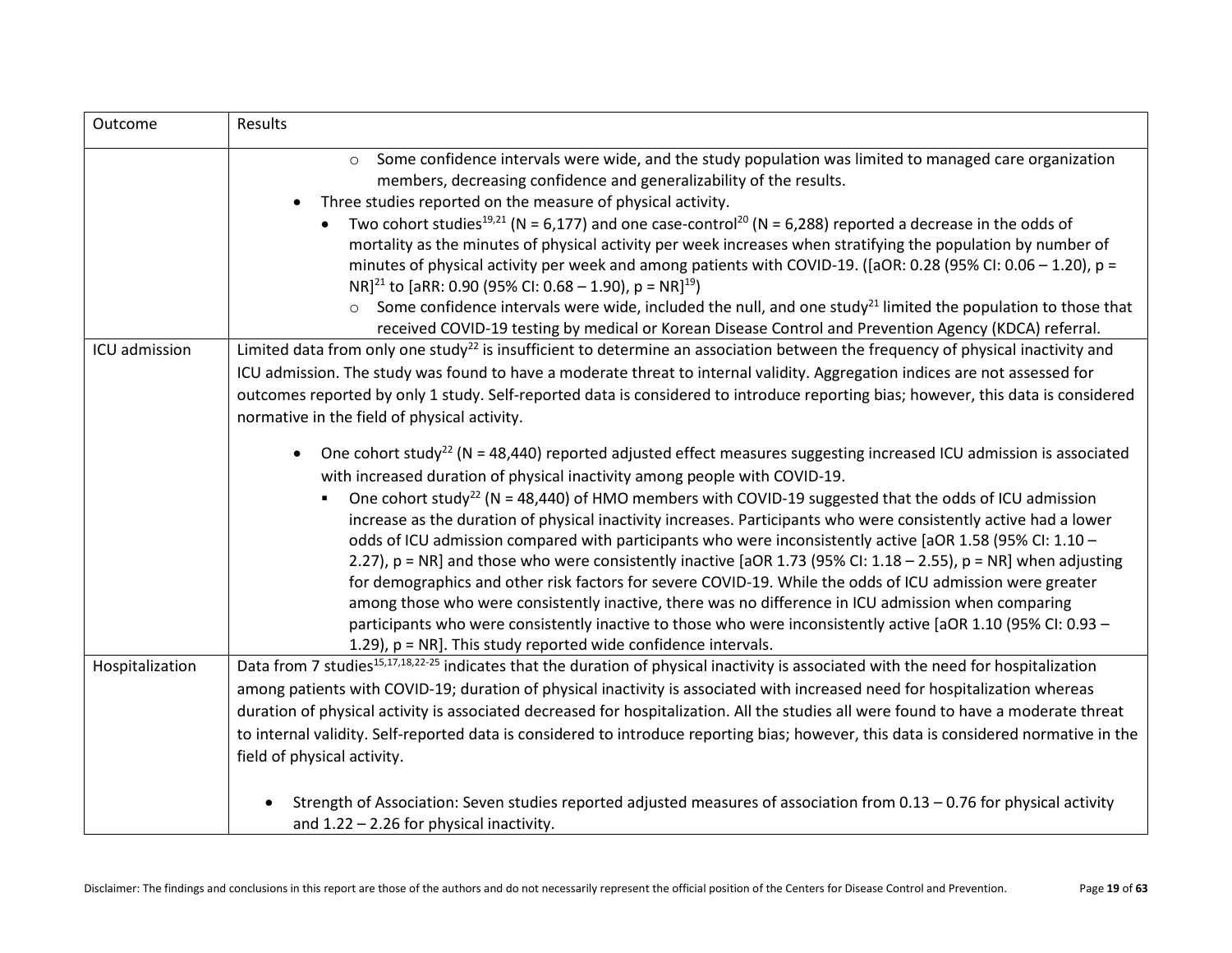| Outcome | Results                                                                                                                                                                                                                                                                                                                                                                                                                                                                                                                                                                                                                                                                                                                                                                                                                                                                                                                                                                                                                                                                                                                                                                                                                                                                                                                                                                                                                                                                                                                                                                                                                                                                             |
|---------|-------------------------------------------------------------------------------------------------------------------------------------------------------------------------------------------------------------------------------------------------------------------------------------------------------------------------------------------------------------------------------------------------------------------------------------------------------------------------------------------------------------------------------------------------------------------------------------------------------------------------------------------------------------------------------------------------------------------------------------------------------------------------------------------------------------------------------------------------------------------------------------------------------------------------------------------------------------------------------------------------------------------------------------------------------------------------------------------------------------------------------------------------------------------------------------------------------------------------------------------------------------------------------------------------------------------------------------------------------------------------------------------------------------------------------------------------------------------------------------------------------------------------------------------------------------------------------------------------------------------------------------------------------------------------------------|
|         | Precision of Association: Five studies <sup>15,17,18,22,23</sup> reported wide confidence intervals and 6 studies <sup>15,17,18,23-25</sup> reported<br>confidence intervals that included the null.<br>Consistency of Association: Results were consistent.<br>Applicability of Association: Six studies <sup>15,18,22-25</sup> were conducted in high-income countries a and one <sup>17</sup> in a middle-income<br>country.                                                                                                                                                                                                                                                                                                                                                                                                                                                                                                                                                                                                                                                                                                                                                                                                                                                                                                                                                                                                                                                                                                                                                                                                                                                     |
|         | Summary of Evidence:                                                                                                                                                                                                                                                                                                                                                                                                                                                                                                                                                                                                                                                                                                                                                                                                                                                                                                                                                                                                                                                                                                                                                                                                                                                                                                                                                                                                                                                                                                                                                                                                                                                                |
|         | Seven studies <sup>15,17,18,22-25</sup> (N = 53,840) reported data indicating that increased hospitalization is associated with increased<br>duration of physical inactivity or decreased intensity or duration of physical activity among people with COVID-19.<br>Three studies reported on the measure of physical inactivity.<br>Three cohort studies <sup>22,24,25</sup> (N = 49,080) stratified the population by number of minutes of physical inactivity per<br>$\bullet$<br>week and reported that the odds of hospitalization increase as the minutes of physical inactivity per week<br>increases in people with COVID-19. ([aRR: 0.98 (95% CI: 0.83 - 1.17), p = NR] <sup>24</sup> to [aOR: 2.26 (95% CI: 1.81 - 2.83),<br>$p = NR]^{22}$<br>One study <sup>22</sup> reported a wide confidence interval and 2 studies <sup>24,25</sup> reported confidence intervals that included<br>the null.<br>Four studies reported on the measure of physical activity.<br>One cohort study <sup>15</sup> (N = 3,139) and 3 cross-sectional studies <sup>17,18,23</sup> (N = 1,621) stratified the population by<br>$\bullet$<br>duration of physical activity per week and reported that the odds of hospitalization decrease as the duration of<br>physical activity per week increases. ([OR: 0.41 (95% CI: 0.22 - 0.74), $p < 0.01$ ] <sup>15</sup> to [PR: 0.72 (95% CI: 0.43 - 1.21),<br>$p = 0.21$ ] <sup>17</sup> , or adjusted [aRR: 0.13 (95% CI: 0.01 – 1.17), $p = 0.07$ ] <sup>18</sup> to [aOR: 0.76 (95% CI: 0.26 – 1.84), $p = 0.58$ ] <sup>15</sup> )<br>All 4 studies reported confidence intervals that included the null <sup>15,17,18,23</sup> .<br>$\circ$ |

### <span id="page-19-0"></span>**B.3.b. Extracted Evidence**

<span id="page-19-1"></span>**Table 5** Extracted Studies Reporting the Association Between Physical Activity/ Inactivity and Severe COVID-19 Outcomes.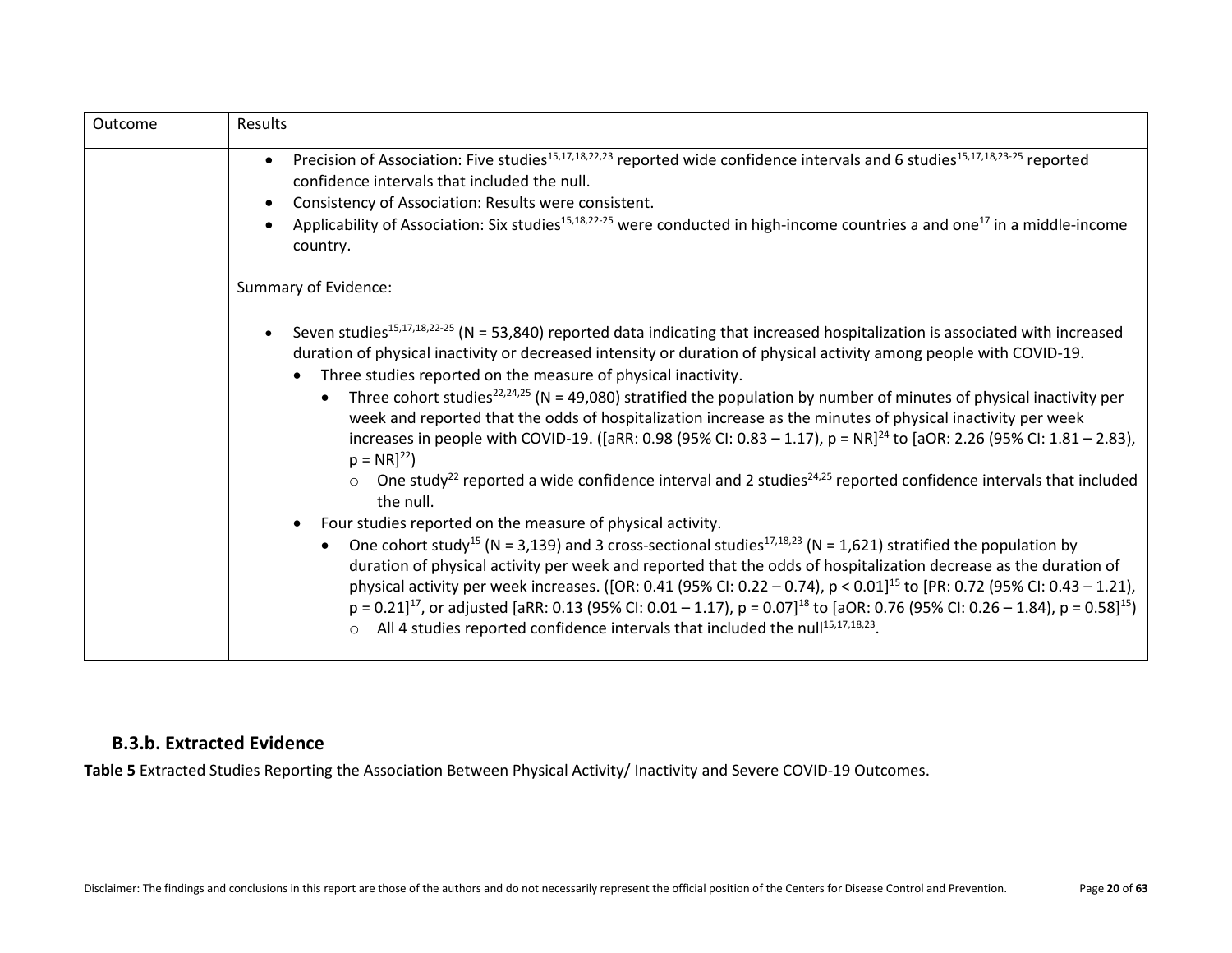| <b>Study</b>                | <b>Population and</b>           | <b>Exposure</b>                 | <b>Definitions</b>                     | <b>Results</b>                            |
|-----------------------------|---------------------------------|---------------------------------|----------------------------------------|-------------------------------------------|
|                             | <b>Setting</b>                  |                                 |                                        |                                           |
| Author: Ahmadi <sup>1</sup> | Population:                     | Condition, n/N (%):             | Condition(s): NR                       | Severe COVID-19: NR                       |
|                             | $N = 468,569$                   | Insufficient physical activity: |                                        |                                           |
|                             | COVID-19 positive $N =$         | 140,609/468,569 (30%)           | <b>Severity Measure(s):</b>            | <b>Severity of Condition:</b>             |
| <b>Publication:</b>         | ΝR                              | Sufficient physical activity:   | Inactive: 0 min/week of activity       | aRR: fully adjusted Risk Ratio model      |
| 2021                        |                                 | 232,613/468,569 (50%)           | Insufficient physical activity: <600   | RR: Risk Ratio                            |
|                             | <b>Setting: Assessment ce</b>   | Moderate sedentary behavior:    | MET-min/week                           |                                           |
| Data                        | nters                           | 249,929/468,569 (53.3%)         | Sufficient physical activity: at least | Mortality, n/N (%):                       |
| <b>Extractor: MW</b>        |                                 | Low sedentary behavior:         | 600 MET-min/week                       | Insufficient physical activity:           |
|                             | Data Source: UK                 | 161,029/468,569 (34.3%)         | High sedentary behavior: >7            | • aRR: 0.87 (95% CI: 0.67 -1.14)          |
| Reviewer: MM                | National Health                 |                                 | h/d of daily TV, PC, screen-based      | • RR: 0.75 (95% CI: 0.58 - 0.97)          |
|                             | Service (NHS)                   | Control/Comparison Group, n/N   | activities and driving                 | • Insufficient PA: 115/140,609 (0.08%)    |
| <b>Study Design: Co</b>     |                                 | $(\%):$                         | Moderate sedentary behavior: 4 to      | • Inactive: 112/95,221 (0.11%)            |
| hort                        | Location: United                | Physically inactive:            | 7 h/d of TV, PC screen-based           | Sufficient physical activity:             |
|                             | Kingdom                         | 95,221/468,569 (20.3%)          | activities and driving                 | • aRR: 0.70 (95% CI: 0.54 - 0.89)         |
| <b>Study Objective:</b>     |                                 | High sedentary behavior:        | Low sedentary behavior: <4 h/d of      | • RR: 0.57 (95% CI: 0.44 - 0.72)          |
| To examine the              | Study Dates: NA-                | 57,485/468,569 (12.3%)          | TV, PC screen-based activities and     | • Sufficient PA: 160/232,613 (0.06%)      |
| association of              | June 28, 2020                   |                                 | driving                                | • Inactive: 112/95,221 (0.11%)            |
| combined                    |                                 |                                 |                                        | Moderate sedentary behavior:              |
| lifestyle risk              | <b>Inclusion Criteria: Adul</b> |                                 | <b>Clinical Marker: NR</b>             | • aRR: 0.90 (95% CI: 0.68 - 1.90)         |
| factor indexes              | ts aged between 40              |                                 |                                        | • RR: 0.72 (95% CI: 0.55 - 0.95)          |
| and risk of                 | and 69 years who were           |                                 | <b>Outcome Definitions:</b>            | • Moderate sedentary: 217/249,929 (0.08%) |
| infectious                  | registered with NHS.            |                                 | Mortality: COVID-19 mortality was      | • High sedentary: 68/57,485 (0.11%)       |
| disease                     |                                 |                                 | identified using ICD-10 codes          | Low sedentary behavior:                   |
| mortality,                  | <b>Exclusion Criteria: Part</b> |                                 | U07.1-U07.2                            | • aRR: 0.87 (95% CI: 0.64 - 1.20)         |
| including                   | icipants who did not            |                                 | ICU admission: NR                      | • RR: 0.65 (95% CI: 0.48 - 0.89)          |
| mortality due to            | have usable physical            |                                 | Intubation: NR                         | • Low sedentary: 102/161,029 (0.06%)      |
| pneumonia and               | activity, sedentary             |                                 | Ventilation: NR                        | • High sedentary: 68/57,485 (0.11%)       |
| COVID-19.                   | behavior, sleep, diet,          |                                 | Hospitalization: NR                    |                                           |
|                             | alcohol consumption,            |                                 | Non-elective readmissions: NR          | <b>Duration of Condition: NR</b>          |
| <b>IVA Score: 24</b>        | and smoking history             |                                 |                                        |                                           |
| (Moderate)                  | information and any             |                                 | <b>Comments: None</b>                  | <b>Comorbid Conditions: NR</b>            |
|                             | remaining participants          |                                 |                                        |                                           |
|                             | with an incomplete              |                                 |                                        | <b>Risk Markers: NR</b>                   |
|                             | covariate profile.              |                                 |                                        |                                           |
|                             |                                 |                                 |                                        | Long-term Sequelae: NR                    |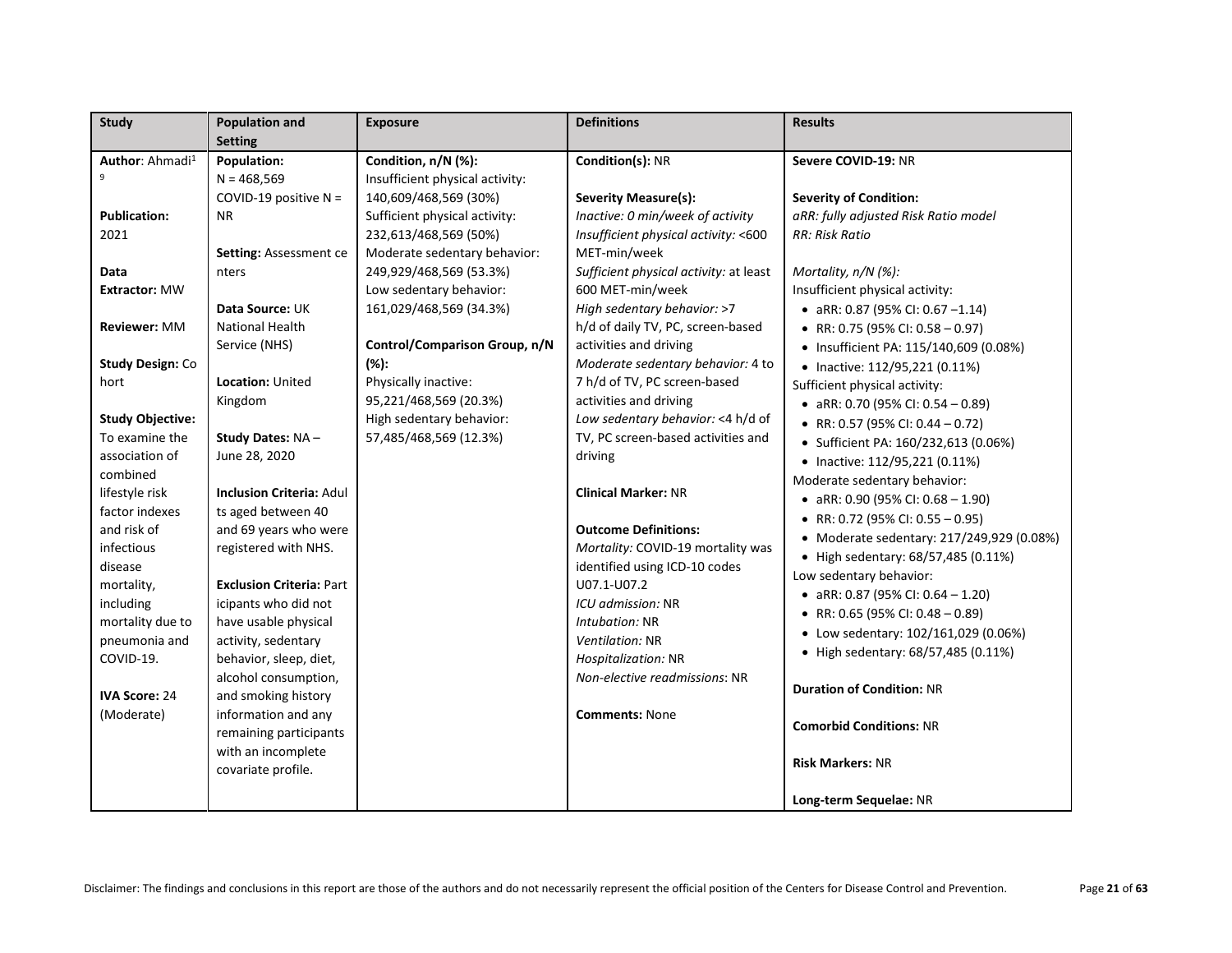| <b>Study</b>              | <b>Population and</b>          | <b>Exposure</b>                       | <b>Definitions</b>                    | <b>Results</b>                                |
|---------------------------|--------------------------------|---------------------------------------|---------------------------------------|-----------------------------------------------|
|                           | <b>Setting</b>                 |                                       |                                       |                                               |
| Author:                   | Population: $N = 263$          | Condition, n/N (%):                   | Condition(s):                         | Severe COVID-19:                              |
| Brandenburg <sup>23</sup> |                                | Physical activity:                    | Physical activity: modified physical  |                                               |
|                           | Setting: NA                    | • Moderate: 73/263 (28%)              | activity rating (PA-R)                | <b>Severity of Condition:</b>                 |
| <b>Publication:</b>       |                                | $\bullet$ < 1 hour, vigorous: 49/263  | questionnaire, which asked            | aOR1: Odds Ratio (adjusted for age, BMI, pre- |
| 2021                      | Data Source: Self-             | (18%)                                 | participants to rate their physical   | existing condition, and time between recovery |
|                           | report survey, self-           | $\bullet$ > 1 hour, vigorous: 102/263 | activity level, using a 0 to 7 scale, | from COVID-19 and completion of the online    |
| Data Extractor:           | report                         | (39%)                                 | over the 6 months prior to the        | survey)                                       |
| MC                        | cardiorespiratory and          |                                       | COVID-19 diagnosis                    | aOR2: Odds Ratio (adjusted for age, BMI, and  |
|                           | physical fitness               | Control/Comparison Group, n/N         |                                       | preexisting conditions)                       |
| <b>Reviewer: MW</b>       | assessment                     | $(% )^{\ast }$                        | <b>Severity Measure(s):</b>           |                                               |
|                           |                                | No/low physical activity: 39/263      | Physical activity:                    | Hospitalization, n/N (%):                     |
| <b>Study Design:</b>      | Location: Canada               | (15%)                                 | • No/low: no regular physical         | Physical activity, no/low: Ref                |
| Cross-sectional           |                                |                                       | activity (score: 0-1)                 | Physical activity, moderate:                  |
|                           | <b>Study Dates: early July</b> |                                       | • Moderate: participation in          | • aOR1: 1.1 (95% CI: 0.50 - 2.59), $p = 0.8$  |
| <b>Study Objective:</b>   | - mid-October 2021             |                                       | moderate-intensity activity of        | • aOR2: 1.43 (95% CI: 0.42 - 4.84), $p = 0.6$ |
| To understand             |                                |                                       | any duration (score: 2-3)             | Physical activity, < 1 hour, vigorous:        |
| whether physical          | <b>Inclusion Criteria:</b>     |                                       | $\bullet$ < 1 hour, vigorous: regular | • aOR1: 1.4 (95% CI: 0.55 - 3.49), $p = 0.5$  |
| activity and              | Over the age of 18             |                                       | participation in vigorous             | • aOR2: 1.05 (95% CI: 0.22 - 5.0), $p = 0.9$  |
| physical fitness          | years, and a                   |                                       | intensity activity for <1 hour        | Physical activity, > 1 hour, vigorous:        |
| levels are related        | confirmed/positive             |                                       | per week (score: 4-5)                 | • aOR1: 0.55 (95% CI: 0.24 - 1.28), $p = 0.2$ |
| to COVID-19               | SARS-CoV-2test result.         |                                       | $\bullet$ > 1 hour, vigorous: regular | • aOR2: 1.06 (95% CI: 0.23 - 4.79), $p = 0.6$ |
| symptom                   |                                |                                       | participation in vigorous-            |                                               |
| characteristics           | <b>Exclusion Criteria:</b>     |                                       | intensity activity for a weekly       | <b>Duration of Condition: NR</b>              |
| and any adverse           | Respondents that did           |                                       | duration greater than 1 hour          |                                               |
| complications             | not indicate positive          |                                       | (score: 6-7)                          | <b>Comorbid Conditions: NR</b>                |
| resulting from            | test result for COVID-         |                                       |                                       |                                               |
| infection.                | 19, and respondents            |                                       | <b>Clinical Marker: NR</b>            | <b>Risk Markers: NR</b>                       |
|                           | with missing data on           |                                       |                                       |                                               |
| <b>IVA Score: 22</b>      | COVID-19                       |                                       | <b>Outcome Definitions:</b>           | Long-term Sequelae:                           |
| (Moderate)                | characteristics, CR            |                                       | Mortality: NR                         | Non-elective readmissions: NR                 |
|                           | fitness, physical              |                                       | ICU admission: NR                     |                                               |
|                           | activity, and                  |                                       | Intubation: NR                        |                                               |
|                           | demographics.                  |                                       | Ventilation: NR                       |                                               |
|                           |                                |                                       | Hospitalization: required             |                                               |
|                           |                                |                                       | hospitalization (not including        |                                               |
|                           |                                |                                       | emergency room visits)                |                                               |
|                           |                                |                                       | Non-elective readmissions: NR         |                                               |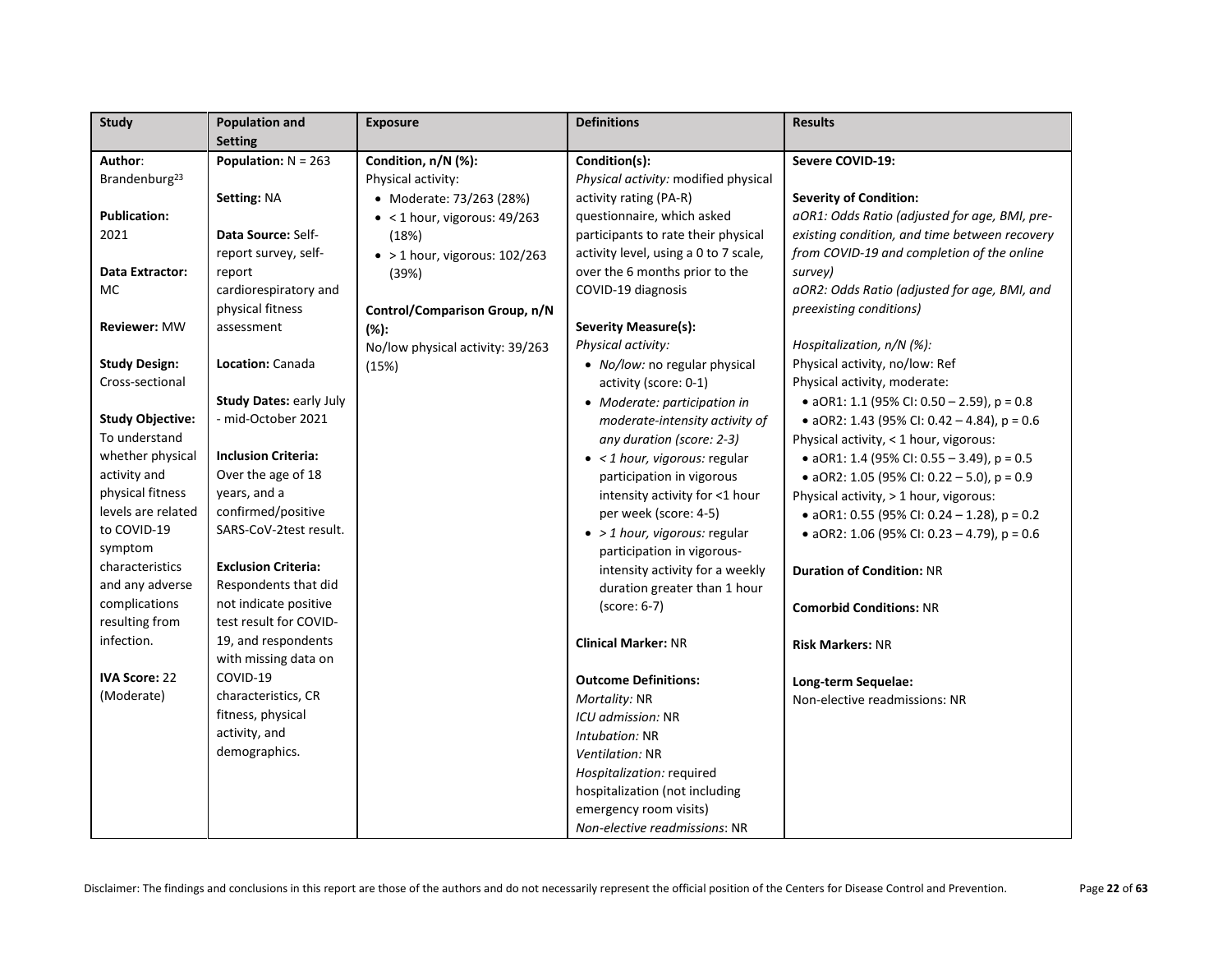| <b>Study</b>                | <b>Population and</b>         | <b>Exposure</b>                  | <b>Definitions</b>                | <b>Results</b>                                   |
|-----------------------------|-------------------------------|----------------------------------|-----------------------------------|--------------------------------------------------|
|                             | <b>Setting</b>                |                                  |                                   |                                                  |
|                             |                               |                                  |                                   |                                                  |
|                             |                               |                                  | <b>Comments: None</b>             |                                                  |
| Author: Burden <sup>2</sup> | Population: $N = 181$         | Condition, n/N (%): NR           | Condition(s):                     | Severe COVID-19:                                 |
|                             | countries                     |                                  | Excess deaths: the number of      | multivariable logistic regression; included      |
|                             | COVID-19 positive             | Control/Comparison Group, n/N    | deaths above or below those       | model variables: gross domestic product per      |
| <b>Publication:</b>         | cases = $4,670,832$           | (%): NR                          | linearly predicted by case number | person (GDPP), population, land mass,            |
| 2020                        |                               |                                  | for the whole population          | healthcare access and quality index (HAQ) and    |
|                             | Setting: Population           |                                  |                                   | agedness                                         |
| Data Extractor:             |                               |                                  | Severity Measure(s): NR           |                                                  |
| MM                          | Data Source: European         |                                  |                                   | Mortality:                                       |
|                             | <b>Centre for Disease</b>     |                                  | <b>Clinical Marker: NR</b>        | Physical inactivity was associated with excess   |
| <b>Reviewer: MC</b>         | <b>Prevention and Control</b> |                                  |                                   | deaths, and this remained significant after      |
|                             | (ECDC)                        |                                  | <b>Outcome Definitions:</b>       | adjustment for confounders                       |
| <b>Study Design:</b>        |                               |                                  | Mortality: ND                     | • $p < 0.05$                                     |
| Cross-sectional             | Location: Worldwide           |                                  | ICU admission: NR                 |                                                  |
|                             |                               |                                  | Intubation: NR                    | <b>Severity of Condition: NR</b>                 |
| <b>Study Objective:</b>     | <b>Study Dates: NR - May</b>  |                                  | <b>Ventilation: NR</b>            |                                                  |
| To collate data             | 18, 2020                      |                                  | Hospitalization: NR               | <b>Duration of Condition: NR</b>                 |
| and establish               |                               |                                  | Non-elective readmissions: NR     |                                                  |
| whether                     | <b>Inclusion Criteria: NR</b> |                                  |                                   | <b>Comorbid Conditions: NR</b>                   |
| modifiable risk             |                               |                                  | <b>Comments: None</b>             |                                                  |
| factors and                 | <b>Exclusion Criteria: NR</b> |                                  |                                   | <b>Risk Markers:</b>                             |
| country-specific            |                               |                                  |                                   | Mortality:                                       |
| characteristics             |                               |                                  |                                   | Physical inactivity was associated with excess   |
| are associated              |                               |                                  |                                   | deaths in both men and women, and this           |
| with the number             |                               |                                  |                                   | remained significant after adjusting for GDPP,   |
| of COVID-19                 |                               |                                  |                                   | population, land mass, HAQ and agedness,         |
| cases and                   |                               |                                  |                                   | p < 0.05<br>$\bullet$                            |
| deaths.                     |                               |                                  |                                   |                                                  |
|                             |                               |                                  |                                   | Long-term Sequelae:                              |
| <b>IVA Score: 21</b>        |                               |                                  |                                   | Non-elective readmissions: NR                    |
| (Moderate)                  |                               |                                  |                                   |                                                  |
| Author: Cho <sup>20</sup>   | <b>Population: N</b>          | Medical Condition, n/N (%):      | <b>Medical Condition(s): NR</b>   | Severe COVID-19:                                 |
|                             | $=132,060$                    | Physical activity, by intensity: |                                   | aOR: Adjusted odds ratio; multivariable logistic |
| <b>Publication:</b>         | Cases: $n = 6,288$            | · Light intensity: 1752/6288     | Severity Measure(s):              | regression; included model variables: age, sex,  |
| 2021                        | Controls: n = 125,772         | (27.9%)                          | Physical inactivity: Sedentary    | income, medical history (obesity, hypertension,  |
|                             |                               |                                  |                                   |                                                  |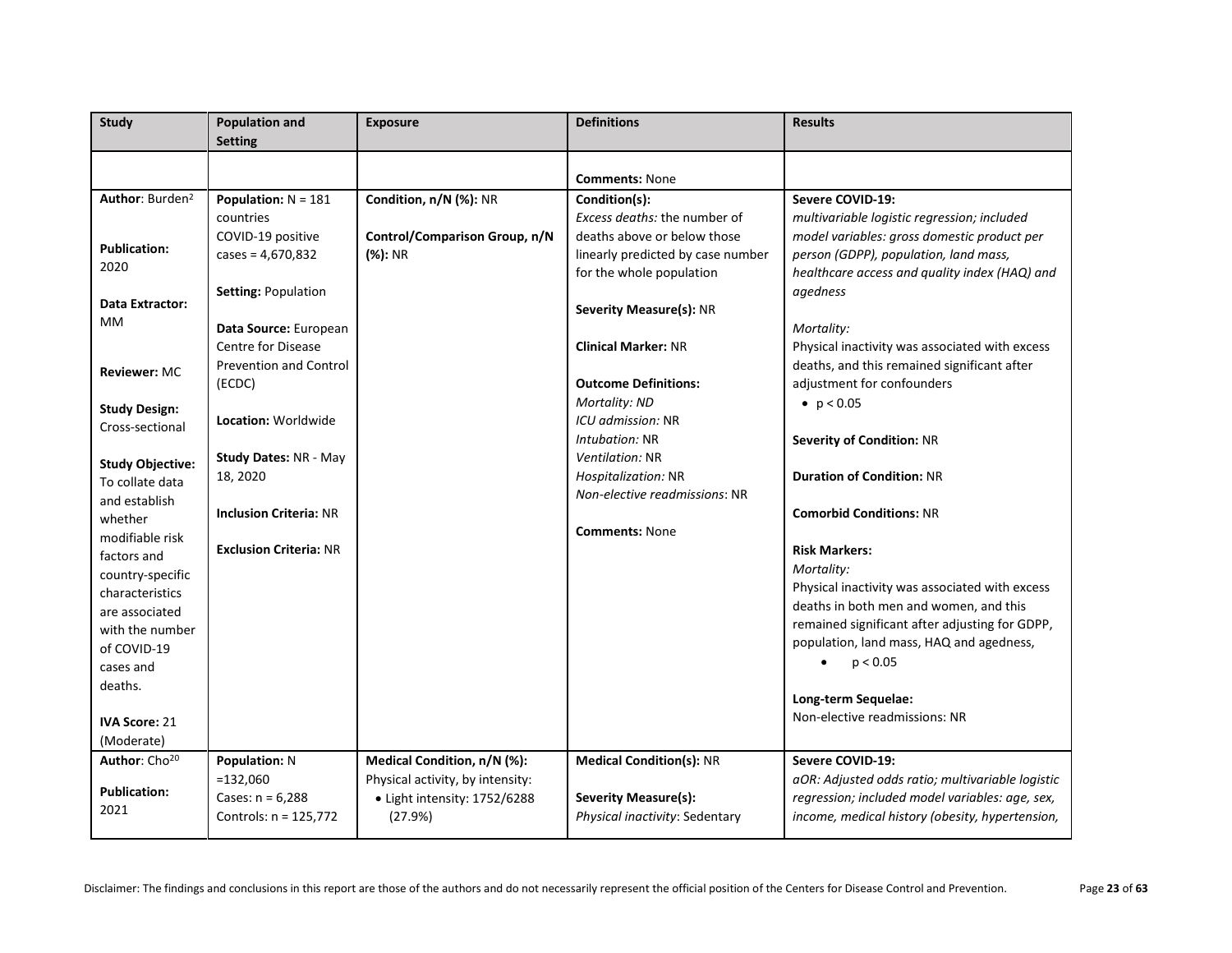| <b>Study</b>            | <b>Population and</b>            | <b>Exposure</b>                     | <b>Definitions</b>                    | <b>Results</b>                               |
|-------------------------|----------------------------------|-------------------------------------|---------------------------------------|----------------------------------------------|
|                         | <b>Setting</b>                   |                                     |                                       |                                              |
| Data Extractor:         |                                  | • Moderate intensity: 861/6288      | Light intensity: Walking at own       | diabetes, dyslipidemia, ischaemic heart      |
| AH                      | Setting: Nationwide,             | (13.7%)                             | pace at slow speed                    | disease, and stroke), smoking status, and    |
|                         | population-based                 | · Vigorous intensity: 2362/6288     | Moderate intensity: Brisk walking,    | alcohol consumption.                         |
| <b>Reviewer: CS</b>     |                                  | (37.6%)                             | playing tennis, or slow cycling       |                                              |
|                         | <b>Data Source:</b>              |                                     | Vigorous intensity: Running,          | <b>Severity of Condition:</b>                |
| <b>Study Design:</b>    | Electronic medical               | Physical activity, by level of MET- | jogging, climbing, or bicycling or    | Mortality, n/N (%):                          |
| Case-Control            | records                          | min/week:                           | fast cycling                          | Physically inactive (ref):                   |
|                         |                                  | · <500 MET-min / week:              |                                       | $\bullet$ 31/1344 (2.3%)                     |
| <b>Study Objective:</b> | Location: South Korea            | 1889/6288 (30.0%)                   | Physically Inactive: 0 METs-          | Light intensity:                             |
| To examine the          |                                  | • 500-999 MET-min / week:           | min/week                              | • aOR: 0.57 (95% CI: 0.31 - 1.04)            |
| associations            | <b>Study Dates: January 1</b>    | 1973/6288 (31.4%)                   | <500 MET-min / week: physical         | $\bullet$ 27/1779 (1.5%)                     |
| between regular         | - July 16, 2020                  | • 1000-1499 MET-min / week:         | activity <500 METs-min/week           | Moderate intensity:                          |
| physical activity       |                                  | 752/6288 (12.0%)                    | 500-999 MET-min / week: 500 ≤         | • aOR: 0.26 (95% CI: 0.08 - 0.81) p<0.05     |
| and the risk of         | <b>Inclusion Criteria: The</b>   | $\bullet$ 21500 MET-min / week:     | physical activity < 1000 METs-        | $\bullet$ 4/865 (0.5%)                       |
| COVID-19 and            | study included all               | 364/6288 (5.8%)                     | min/week                              | Vigorous intensity:                          |
| mortality.              | Koreans over 18 years            |                                     | 1000-1499 MET-min / week: 1000        | • aOR: 0.38 (95% CI: 0.18-0.81) p< 0.05      |
|                         | of age who tested                | Control/Comparison Group, n/N       | $\leq$ physical activity < 1500 METs- | $\bullet$ 13/2375 (0.5%)                     |
| <b>IVA Score: 25</b>    | positive for SARS-CoV-           | $(% )^{\ast }$                      | min/week                              | Moderate to vigorous intensity:              |
| (Moderate)              | 2 by TR-PCR of                   | Physical inactivity: 1,313/6,288    | ≥1500 MET-min / week: physical        | • aOR: 0.47 (95% CI: 0.26-0.87) p < 0.05     |
|                         | pharyngeal and nasal             | (20.9%)                             | activity ≥ 1500 METs-min/week         | $\bullet$ 17/3240 (0.5%)                     |
|                         | swab samples and                 |                                     |                                       | <500 MET-min / week:                         |
|                         | underwent national               |                                     | <b>Clinical Marker: NR</b>            | • aOR: 0.54 (95% CI: 0.28 - 1.08)            |
|                         | health screening                 |                                     |                                       | $\bullet$ 19/1905 (1.0%)                     |
|                         | between 2014 and                 |                                     | <b>Outcome Definitions:</b>           | 500-999 MET-min / week:                      |
|                         | 2017. For every case             |                                     | Mortality: COVID-19 related           | • aOR: 0.42 (95% CI: 0.21 - 0.83) $p < 0.05$ |
|                         | patient, 20 random               |                                     | mortality was defined as the          | $\bullet$ 16/1989 (0.8%)                     |
|                         | controls from the                |                                     | termination of isolation due to       | 1000-1499 MET-min / week:                    |
|                         | target population who            |                                     | death<br>ICU admission: NR            | • aOR: 0.56 (95% CI: 0.21 - 1.49)            |
|                         | underwent the<br>national health |                                     | Intubation: NR                        | $\bullet$ 6/758 (0.8%)                       |
|                         |                                  |                                     | Ventilation: NR                       | $\geq$ 1500 MET-min / week:                  |
|                         | screening was<br>selected.       |                                     | Hospitalization: NR                   | • aOR: 0.23 (95% CI: 0.06-0.85) p < 0.05     |
|                         |                                  |                                     | Non-elective readmissions: NR         | $\bullet$ 3/367 (0.8%)                       |
|                         | <b>Exclusion Criteria:</b>       |                                     |                                       |                                              |
|                         | People missing data of           |                                     | <b>Comments: None</b>                 | <b>Duration of Condition: NR</b>             |
|                         | physical activity were           |                                     |                                       |                                              |
|                         | excluded.                        |                                     |                                       | <b>Comorbid Conditions: NR</b>               |
|                         |                                  |                                     |                                       |                                              |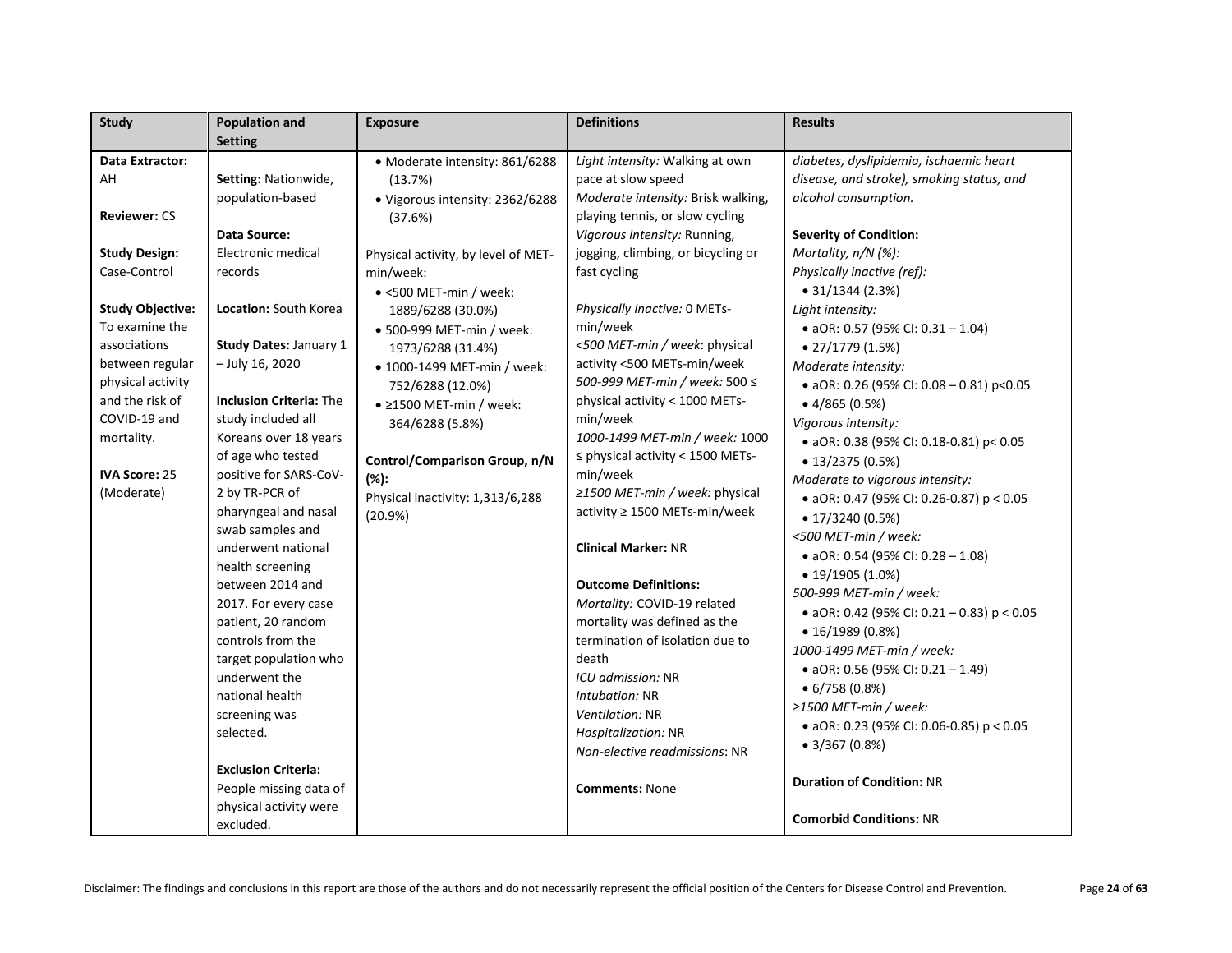| <b>Study</b>                         | <b>Population and</b><br><b>Setting</b> | <b>Exposure</b>               | <b>Definitions</b>                                               | <b>Results</b>                                                                              |
|--------------------------------------|-----------------------------------------|-------------------------------|------------------------------------------------------------------|---------------------------------------------------------------------------------------------|
|                                      |                                         |                               |                                                                  |                                                                                             |
|                                      |                                         |                               |                                                                  | <b>Risk Markers: NR</b>                                                                     |
|                                      |                                         |                               |                                                                  |                                                                                             |
|                                      |                                         |                               |                                                                  | Long-term Sequelae: NR                                                                      |
| Author:                              | <b>Population:</b>                      | Condition, n/N (%):           | Condition(s):                                                    | Severe COVID-19:                                                                            |
| Cunningham <sup>11</sup>             | $N = 3,142$ counties and                | Physical activity: 76.63%     | Physical activity: percentage who                                | County- and state-level random intercept                                                    |
|                                      | county-equivalents                      |                               | had any level of activity assessed                               | model with county-level physical activity                                                   |
| <b>Publication:</b>                  |                                         | Control/Comparison Group, n/N | via the following survey question:                               | predicting COVID-19 deaths; model included                                                  |
| 2021                                 | Setting: Nationwide                     | $(% )^{\ast }$                | "During the past month, other                                    | covariates for fair or poor health, uninsured,                                              |
|                                      |                                         | No physical activity: 23.37%  | than your regular job, did you                                   | natural log of the median household income,                                                 |
| Data Extractor:                      | Data Source:                            |                               | participate in any physical                                      | unemployed, female residents, White residents,                                              |
| <b>DOS</b>                           | 1) USA Facts                            |                               | activities or exercises such as                                  | 65 or older, and rural.                                                                     |
|                                      | 2) 2020 County Health                   |                               | running, calisthenics, golf,                                     |                                                                                             |
|                                      | Ranking and                             |                               | gardening, or walking for                                        | Mortality:                                                                                  |
| <b>Reviewer: AH</b>                  | Roadmaps                                |                               | exercise?"; this measure                                         | Physical activity was negatively correlated with                                            |
|                                      | <b>Location: US</b>                     |                               | represents the lowest possible<br>threshold of physical activity | COVID-19 deaths per 100,000 (correlation<br>coefficient, r: -0.23). In the random intercept |
| <b>Study Design:</b>                 |                                         |                               |                                                                  | model, physical activity was negatively                                                     |
| Ecological study                     | <b>Study Dates: January</b>             |                               | <b>Severity Measure(s): NR</b>                                   | associated with COVID-19 deaths per 100,000                                                 |
|                                      | 20 - November 30,                       |                               |                                                                  | (estimate = -0.72, SE = 0.27, p<0.01). Physical                                             |
| <b>Study Objective:</b>              | 2020                                    |                               | <b>Clinical Marker: NR</b>                                       | activity appears to be a moderator for the                                                  |
| To examine                           |                                         |                               |                                                                  | relationship between cases and deaths as this                                               |
| through an                           | <b>Inclusion Criteria:</b>              |                               | <b>Outcome Definitions:</b>                                      | relationship is stronger when physical activity                                             |
| analysis of                          | Data related to COVID-                  |                               | Mortality: COVID-19 deaths per                                   | was low than when it was high.                                                              |
| county-level data<br>the possibility | 19 cases and deaths,                    |                               | 100,000                                                          |                                                                                             |
| that                                 | physical activity,                      |                               | ICU admission: NR                                                | <b>Severity of Condition: NR</b>                                                            |
| communities                          | subjective health                       |                               | Intubation: NR                                                   |                                                                                             |
| with higher                          | rating, lack of                         |                               | <i>Ventilation:</i> NR                                           | <b>Duration of Condition: NR</b>                                                            |
| levels of physical                   | insurance,                              |                               | Hospitalization: NR                                              |                                                                                             |
| activity might                       | unemployment,                           |                               | Non-elective readmissions: NR                                    | <b>Comorbid Conditions: NR</b>                                                              |
| also see fewer                       | median household                        |                               |                                                                  |                                                                                             |
| COVID-19 cases                       | income, sex, race, age,                 |                               | <b>Comments: None</b>                                            | <b>Risk Markers: NR</b>                                                                     |
| and deaths.                          | and rural designation                   |                               |                                                                  |                                                                                             |
|                                      | in counties and                         |                               |                                                                  | Long-term Sequelae: NR                                                                      |
| <b>IVA Score: 17</b>                 | county-equivalents                      |                               |                                                                  |                                                                                             |
| (High)                               | (boroughs, parishes,                    |                               |                                                                  |                                                                                             |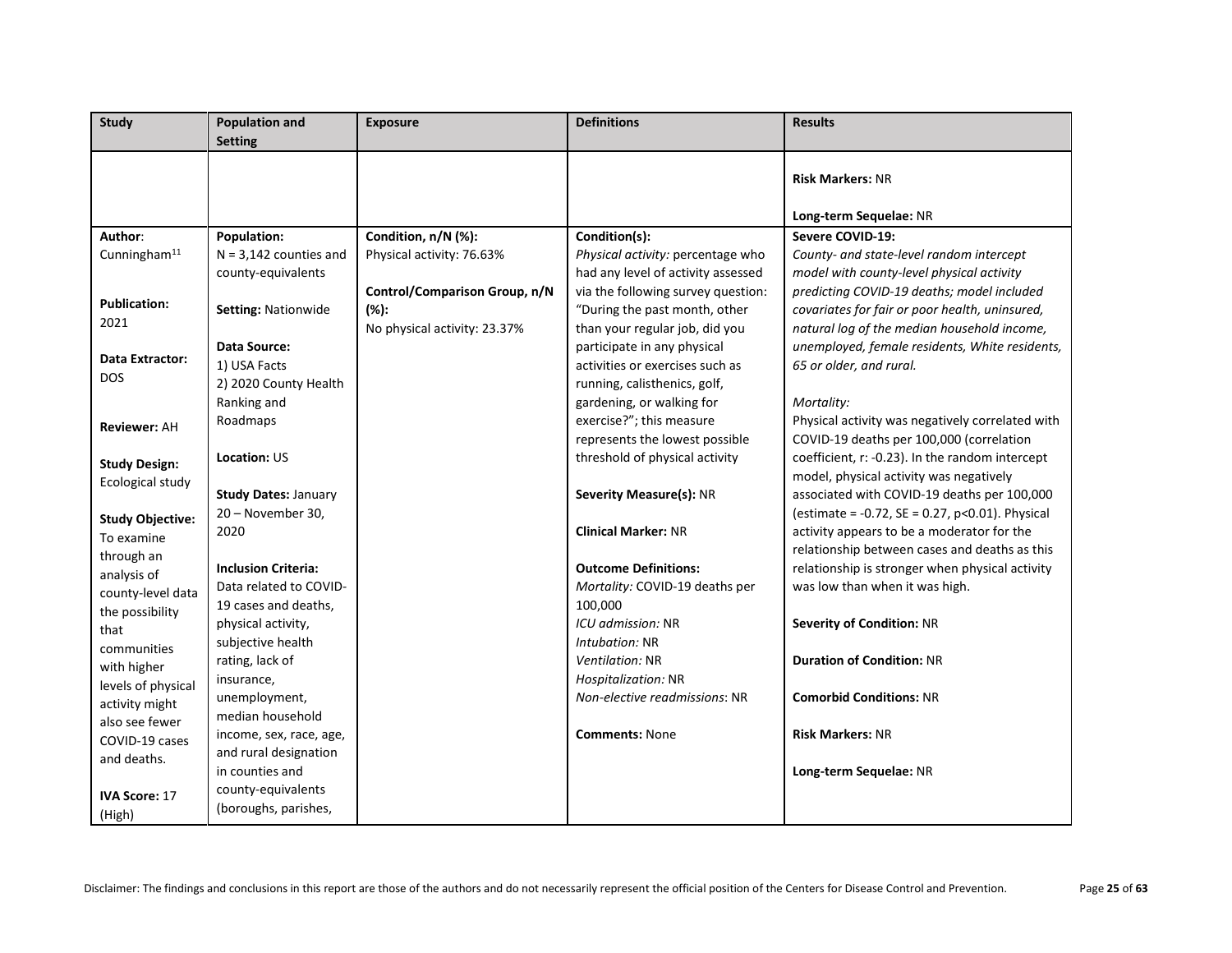| <b>Study</b>            | <b>Population and</b>         | <b>Exposure</b>                   | <b>Definitions</b>                     | <b>Results</b>                                  |
|-------------------------|-------------------------------|-----------------------------------|----------------------------------------|-------------------------------------------------|
|                         | <b>Setting</b>                |                                   |                                        |                                                 |
|                         | and the District of           |                                   |                                        |                                                 |
|                         | Columbia).                    |                                   |                                        |                                                 |
|                         |                               |                                   |                                        |                                                 |
|                         | <b>Exclusion Criteria: NR</b> |                                   |                                        |                                                 |
| Author: de              | <b>Population:</b> $N = 938$  | Condition, n/N (%):               | Condition(s):                          | Severe COVID-19:                                |
| Souza <sup>17</sup>     |                               | Sufficient physical activity:     | Sufficient physical activity: at least | aPR: Adjusted Prevalence Ratio; Poisson         |
|                         | Setting: Nationwide,          | 611/938 (65.1%)                   | 150 minutes per week of                | multivariate regression model; included model   |
| <b>Publication:</b>     | community                     | Sitting time:                     | moderate physical activity and/or      | variables: age, sex, and pre-existing diseases  |
| 2021                    |                               | $\bullet$ ≥4.7: 475/938 (50.6%)   | at least 75 minutes of vigorous        | PR: Prevalence ratio; Univariable Poisson       |
|                         | Data Source:                  | $\bullet$ ≥7.4: 228/938 (24.3%)   | physical activity                      | regression                                      |
| <b>Data Extractor:</b>  | Electronic link to            | Number of physical activities     | Sitting time: in hours/day             |                                                 |
| CS.                     | questionnaires spread         | performed:                        |                                        | Intubation, n/N (%):                            |
|                         | through social media,         | • 2 or more: 261/938 (27.8%)      | Severity Measure(s):                   | Physical activity:                              |
| <b>Reviewer: TR</b>     | newscasts, hospitals,         | • 1: 192/938 (20.5%)              | Number of physical activities          | • Sufficient: 3/49 (6.1%)                       |
|                         | medical care                  |                                   | performed: 2 or more, 1, or no         | • Insufficient: 6/42 (14.3%)                    |
| <b>Study Design:</b>    | providers, and disease        | Control/Comparison Group, n/N     | physical activities performed          | • $p = 0.293$                                   |
| Cross-sectional         | control centers in            | $(% )^{\ast }$                    |                                        | Sitting time ≥4.7:                              |
|                         | some cities                   | Insufficient physical activity:   | <b>Clinical Marker: NR</b>             | $\bullet$ <4.7: 6/51 (11.8%)                    |
| <b>Study Objective:</b> |                               | 327/938 (34.9%)                   |                                        | $\bullet$ $\geq$ 4.7: 3/40 (7.5%)               |
| To assess the           | Location: Brazil              | Sitting time:                     | <b>Outcome Definitions:</b>            | • $P = 0.726$                                   |
| association of          |                               | $\bullet$ <4.7: 463/938 (49.4%)   | Mortality: NR                          | Sitting time ≥7.4:                              |
| physical activity       | <b>Study Dates: March-</b>    | $\bullet$ <7.4: 710/938 (75.7%)   | ICU admission: NR                      | $\bullet$ <7.4: 7/72 (9.7%)                     |
| before the              | August 2020                   | No physical activities performed: | Intubation: mechanical ventilation     | $\bullet$ ≥7.4: 2/19 (10.5%)                    |
| pandemic and            |                               | 485/938 (51.7%)                   | Ventilation: NR                        | • $p > 0.999$                                   |
| quarantine              | <b>Inclusion Criteria:</b>    |                                   | Hospitalization: ND                    |                                                 |
| measures with           | Survivors (after              |                                   | Non-elective readmissions: NR          | Hospitalization, n/N (%):                       |
| the prevalence of       | hospital discharge) and       |                                   |                                        | Physical activity:                              |
| hospitalizations        | fully recovered               |                                   | <b>Comments: None</b>                  | • aPR: 0.66 (95% CI: 0.44 - 0.99), $p = 0.05$   |
| in surviving            | patients (outpatient          |                                   |                                        | • PR: 0.624 (95% CI: 0.423 - 0.922), $p = 0.02$ |
| patients infected       | without symptoms) of          |                                   |                                        | • Sufficient: 49/611 (8.0%)                     |
| with SARS-CoV-2.        | all ages, with or             |                                   |                                        |                                                 |
|                         | without                       |                                   |                                        | · Insufficient: 42/327 (12.8%)                  |
| <b>IVA Score: 24</b>    | symptoms/hospitalizat         |                                   |                                        | • $p = 0.02$                                    |
| (Moderate)              | ion, with confirmed           |                                   |                                        | Sitting time ≥4.7:                              |
|                         | quantitative PCR viral        |                                   |                                        | • aPR: 1.24 (95% CI: 0.84 - 1.84), $p = 0.28$   |
|                         | tests, blood test             |                                   |                                        | • PR: 1.31 (95% CI: 0.88 - 1.94), $p = 0.18$    |
|                         | (serology), and a rapid       |                                   |                                        | $\bullet$ <4.7: 51/463 (11.0%)                  |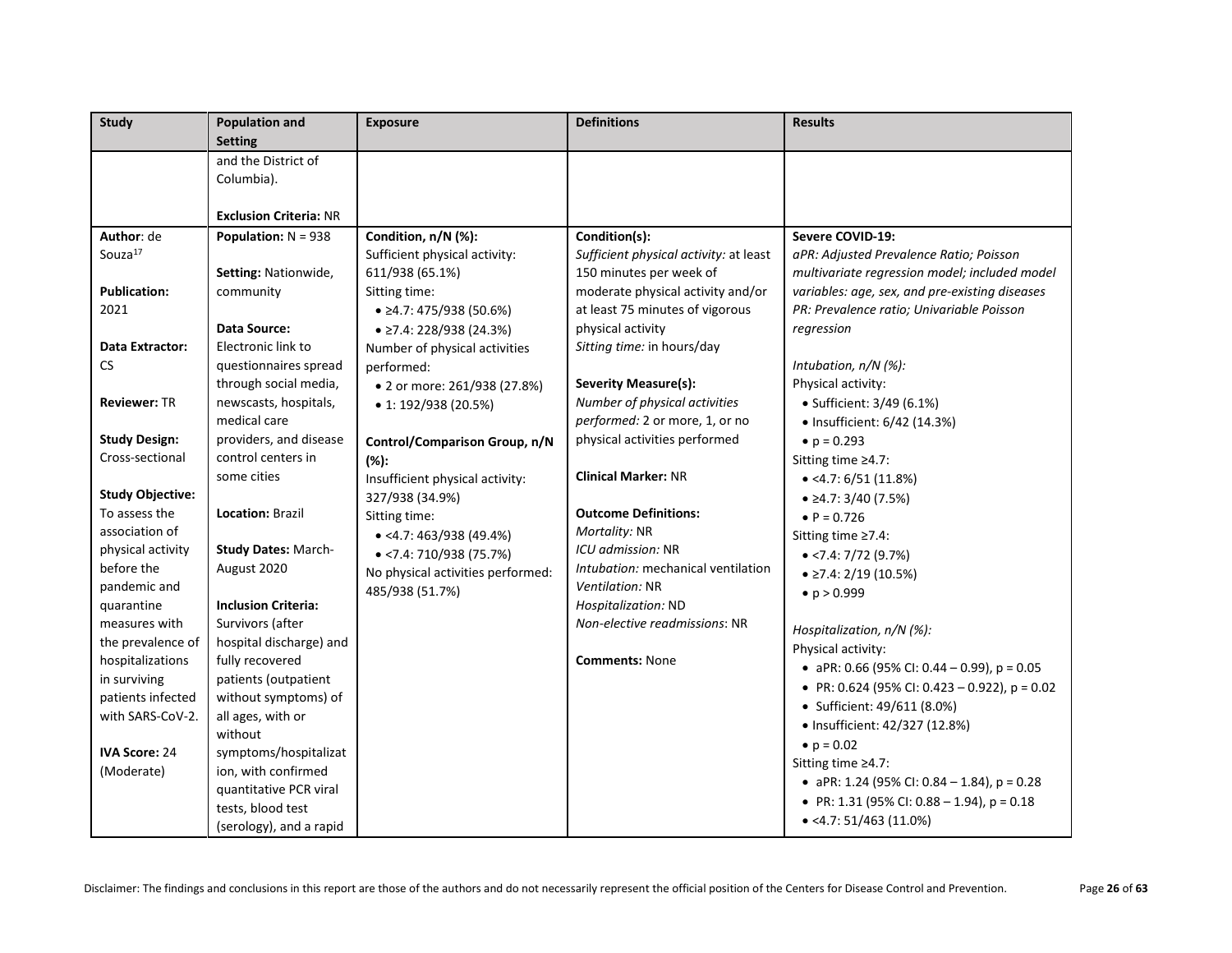| Study                       | <b>Population and</b>      | <b>Exposure</b>                  | <b>Definitions</b>                  | <b>Results</b>                                       |
|-----------------------------|----------------------------|----------------------------------|-------------------------------------|------------------------------------------------------|
|                             | <b>Setting</b>             |                                  |                                     |                                                      |
|                             | antibody test for SARS-    |                                  |                                     | $\bullet$ 24.7: 40/475 (8.4%)                        |
|                             | CoV-2were included.        |                                  |                                     | • $p = 0.218$                                        |
|                             | Those with or without      |                                  |                                     | Sitting time $\geq 7.4$ :                            |
|                             | drug treatment, and        |                                  |                                     | • aPR: 1.14 (95% CI: 0.71 - 1.84), $p = 0.59$        |
|                             | with any chronic           |                                  |                                     | • PR: 1.22 (95% CI: 0.75 - 1.97), $p = 0.43$         |
|                             | disease, such as           |                                  |                                     | $\bullet$ <7.4: 72/710 (10.1%)                       |
|                             | diabetes,                  |                                  |                                     | $\bullet$ ≥7.4: 19/228 (8.3%)                        |
|                             | hypertension,              |                                  |                                     | • $p = 0.50$                                         |
|                             | coronary artery            |                                  |                                     |                                                      |
|                             | disease, obesity,          |                                  |                                     | <b>Severity of Condition:</b>                        |
|                             | metabolic syndrome,        |                                  |                                     | Hospitalization, $n/N$ (%):                          |
|                             | cancer, among others       |                                  |                                     | PR by Number of physical activities performed:       |
|                             | were also included.        |                                  |                                     | • PR, $\geq$ 2: 0.54 (95% CI: 0.35 - 0.83), p = 0.01 |
|                             |                            |                                  |                                     | • PR, 1: 0.72 (95% CI: 0.43 - 1.21), $p = 0.21$      |
|                             | <b>Exclusion Criteria:</b> |                                  |                                     | • $\geq$ 2: 36/261 (7.4%)                            |
|                             | Illiterate patients who    |                                  |                                     | $\bullet$ 1: 19/192 (9.9%)                           |
|                             | had difficulty filling out |                                  |                                     | • None, ref: 36/485 (13.8%)                          |
|                             | the electronic form,       |                                  |                                     | • $p = 0.020$                                        |
|                             | patients still             |                                  |                                     | <b>Duration of Condition: NR</b>                     |
|                             | hospitalized or with       |                                  |                                     |                                                      |
|                             | symptoms of COVID-         |                                  |                                     | <b>Comorbid Conditions: NR</b>                       |
|                             | 19, duplicate              |                                  |                                     |                                                      |
|                             | responses, people          |                                  |                                     | <b>Risk Markers: NR</b>                              |
|                             | without any diagnostic     |                                  |                                     |                                                      |
|                             | tests for SARS-CoV-2,      |                                  |                                     | Long-term Sequelae:                                  |
|                             | children under the age     |                                  |                                     | Non-elective readmissions: NR                        |
|                             | of 10, and participants    |                                  |                                     |                                                      |
|                             | with inconsistent          |                                  |                                     |                                                      |
|                             | answers were               |                                  |                                     |                                                      |
|                             | excluded.                  |                                  |                                     |                                                      |
| Author: Hamer <sup>13</sup> | Population: $N =$          | Condition, n/N (%):              | Condition(s):                       | Severe COVID-19:                                     |
|                             | 334,329                    | Physical (in)activity: 78/19,690 | Physical (in) activity: measured by | aOR: Odds Ratio, adjusted for age (per 5 years),     |
| <b>Publication:</b>         | COVID-19 positive          |                                  | physical activity in the last 4     | sex, smoking, physical activity, alcohol             |
| 2020                        | $cases = NR$               | Control/Comparison Group, n/N    | weeks: none, walking, exercise and  | consumption, education, ethnicity, diabetes,         |
|                             |                            | (%): NR                          | sport, household maintenance        | hypertension, and CVD                                |
|                             | <b>Setting: Community</b>  |                                  | work and gardening                  |                                                      |
|                             |                            |                                  |                                     | Hospitalization, n/N (%):                            |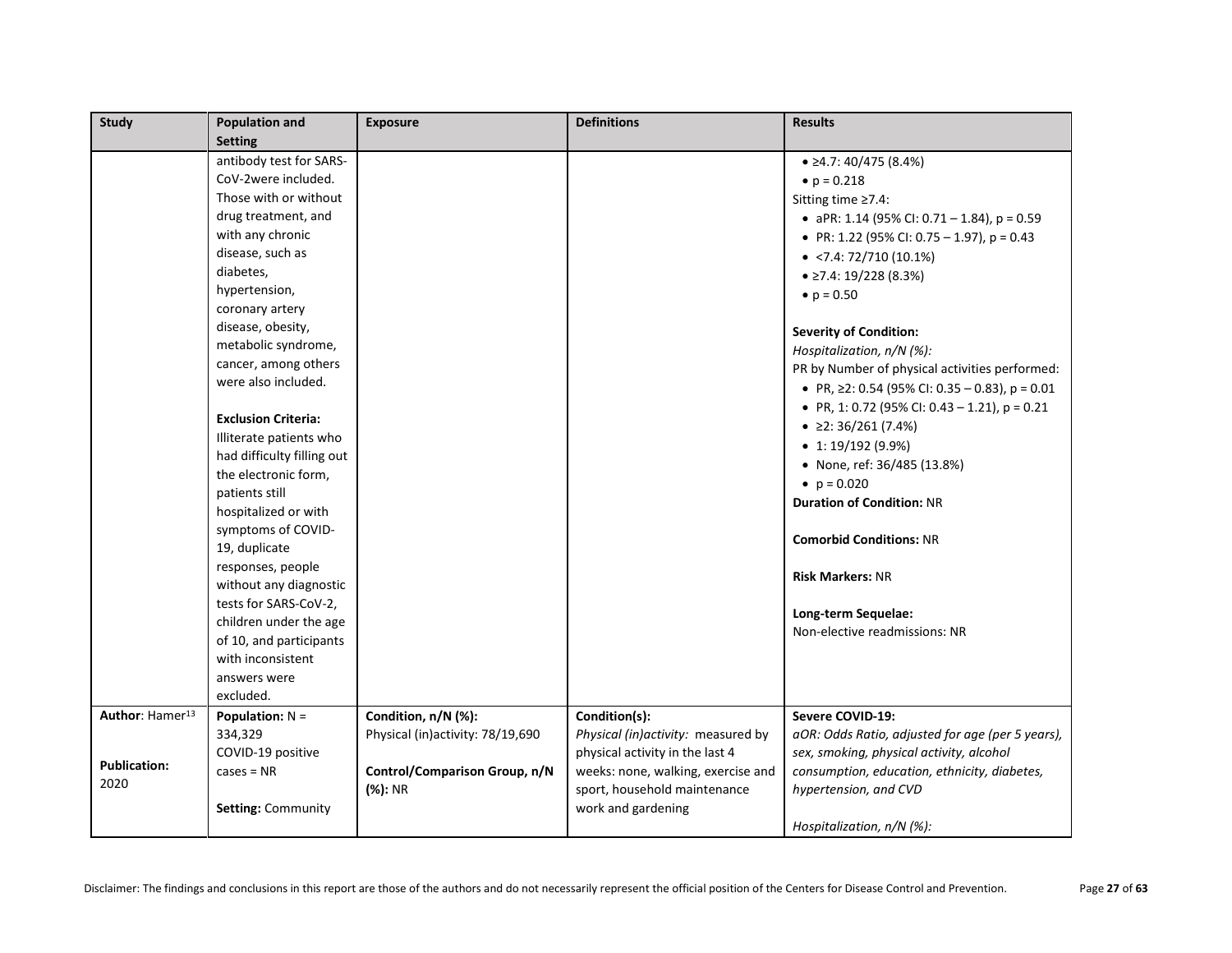| <b>Study</b>            | <b>Population and</b>        | <b>Exposure</b> | <b>Definitions</b>                  | <b>Results</b>                    |
|-------------------------|------------------------------|-----------------|-------------------------------------|-----------------------------------|
|                         | <b>Setting</b>               |                 |                                     |                                   |
| Data Extractor:         | Data Source: UK              |                 | Severity Measure(s): NR             | · aOR: 1.52 (95% CI: 1.19 - 1.95) |
| <b>MC</b>               | Biobank                      |                 |                                     |                                   |
|                         |                              |                 | <b>Clinical Marker: NR</b>          | <b>Severity of Condition: NR</b>  |
| <b>Reviewer:</b>        | Location: UK                 |                 |                                     |                                   |
| MM                      |                              |                 | <b>Outcome Definitions:</b>         | <b>Duration of Condition: NR</b>  |
|                         | <b>Study Dates: March 16</b> |                 | Mortality: NR                       |                                   |
| <b>Study Design:</b>    | - April 26, 2020             |                 | ICU admission: NR                   | <b>Comorbid Conditions: NR</b>    |
| Cohort                  |                              |                 | Intubation: NR                      |                                   |
|                         | <b>Inclusion Criteria:</b>   |                 | Ventilation: NR                     | <b>Risk Markers: NR</b>           |
| <b>Study Objective:</b> | Participants who were        |                 | Hospitalization: ND                 |                                   |
| To attempt to           | alive prior to COVID-19      |                 | Non-elective readmissions: NR       | Long-term Sequelae:               |
| discover if a           | testing (5 March 2020)       |                 |                                     | Non-elective readmissions: NR     |
| potential               | and had available data       |                 | <b>Comments:</b> Given the reported |                                   |
| obesity-COVID-          | on BMI and covariates.       |                 | increased risk of COVID-19 in       |                                   |
| 19 association is       |                              |                 | ethnic minority groups, analysis    |                                   |
| driven by               | <b>Exclusion Criteria:</b>   |                 | was restricted to White             |                                   |
| underlying              | Participants residing in     |                 | participants.                       |                                   |
| morbidity or            | Scotland and Wales.          |                 |                                     |                                   |
| other biological        |                              |                 |                                     |                                   |
| mechanisms, and         |                              |                 |                                     |                                   |
| to examine the          |                              |                 |                                     |                                   |
| aetiological            |                              |                 |                                     |                                   |
| relation of             |                              |                 |                                     |                                   |
| overweight and          |                              |                 |                                     |                                   |
| obesity with new        |                              |                 |                                     |                                   |
| cases of COVID-         |                              |                 |                                     |                                   |
| 19                      |                              |                 |                                     |                                   |
| hospitalizations        |                              |                 |                                     |                                   |
| in a general            |                              |                 |                                     |                                   |
| population-             |                              |                 |                                     |                                   |
| based cohort            |                              |                 |                                     |                                   |
| study with              |                              |                 |                                     |                                   |
| available               |                              |                 |                                     |                                   |
| biomarker data.         |                              |                 |                                     |                                   |
|                         |                              |                 |                                     |                                   |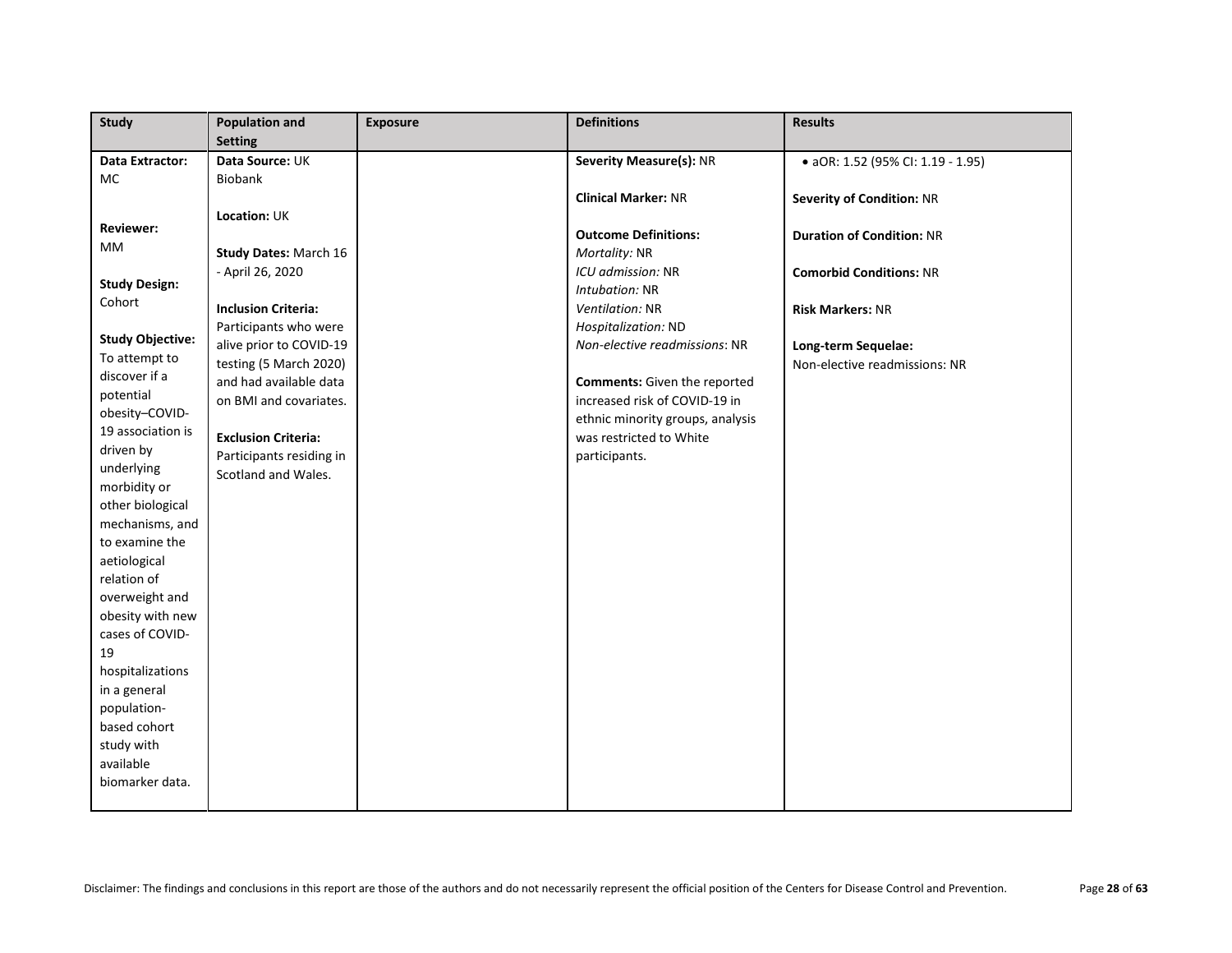| <b>Study</b>                  | <b>Population and</b>               | <b>Exposure</b>                 | <b>Definitions</b>                  | <b>Results</b>                                |
|-------------------------------|-------------------------------------|---------------------------------|-------------------------------------|-----------------------------------------------|
|                               | <b>Setting</b>                      |                                 |                                     |                                               |
| <b>IVA Score: 21</b>          |                                     |                                 |                                     |                                               |
| (Moderate)                    |                                     |                                 |                                     |                                               |
| <b>Author: Hamer</b>          | <b>Population: N=</b>               | Condition, n/N (%):             | Condition(s):                       | Severe COVID-19:                              |
| M <sup>13</sup>               | 387,109                             | Insufficient physical activity: | Physical activity: Was assessed     | aRR1: adjusted Relative Risk, model adjusted  |
|                               | COVID-19 positive                   | 108,707/387,109 (28.1%)         | using the International Physical    | for age, sex, education, ethnicity, diabetes, |
| <b>Publication:</b>           | cases, $N = NR$                     | Nonphysical activity:           | Activity Questionnaire (IPAQ) short | hypertension, cardiovascular disease (heart   |
| 2020                          |                                     | 68,913/387,109 (17.8%)          | form that measures duration and     | attack, angina, or stroke)                    |
|                               | Setting: Research                   |                                 | frequency of moderate-to-           | aRR2: adjusted Relative Risk, model adjusted  |
| Data Extractor:               | assessment centers                  | Control/Comparison Group, n/N   | vigorous physical activity (MVPA)   | for age and sex                               |
| <b>MW</b>                     |                                     | $(% )^{\ast }$                  | from all domains in the last week.  |                                               |
| Reviewer: MM                  | Data Source: UK                     | Sufficient physical activity:   |                                     | <b>Severity of Condition:</b>                 |
|                               | <b>Biobank</b>                      | 209,489/387,109 (54.1%)         | <b>Severity Measure(s):</b>         | Hospitalization, n/N (%):                     |
| <b>Study Design:</b>          |                                     |                                 | Sufficient physical activity: ND    | Insufficient physical activity:               |
| Cohort                        | <b>Location: United</b>             |                                 | Insufficient physical activity: ND  | • aRR1: 0.99 (95% CI: 0.84 - 1.18)            |
|                               | Kingdom                             |                                 |                                     | • aRR2: 0.98 (95% CI: 0.83 - 1.17)            |
| <b>Study Objective:</b>       |                                     |                                 | <b>Clinical Marker: NR</b>          | • Insufficient PA: 192/108,707 (0.17%)        |
| To examine the                | Study Dates: March 16               |                                 |                                     | • Sufficient PA: 382/209,489 (0.18%)          |
| association of                | - April 26, 2020                    |                                 | <b>Outcome Definitions:</b>         | Nonphysical activity:                         |
| lifestyle risk                |                                     |                                 | Mortality: NR                       | • aRR1: 1.38 (95% CI: 1.15 - 1.64)            |
| factors with new              | <b>Inclusion Criteria:</b>          |                                 | ICU admission: NR                   | • aRR2: 1.51 (95% CI: 1.27 - 1.81)            |
| cases of COVID-               | Participants who were               |                                 | Intubation: NR                      | • None: 186/68,913 (0.27%)                    |
| 19                            | alive up to March 5 <sup>th</sup> , |                                 | Ventilation: NR                     | • Sufficient PA: 382/209,489 (0.18%)          |
| hospitalizations              | 2020 and had available              |                                 | Hospitalization: ND                 |                                               |
| in a general                  | data on lifestyle                   |                                 | Non-elective readmissions: NR       | <b>Duration of Condition: NR</b>              |
| population-                   | exposures and                       |                                 |                                     |                                               |
| based cohort                  | covariates. Baseline                |                                 | <b>Comments: None</b>               | <b>Comorbid Conditions: NR</b>                |
| study.                        | data was collected                  |                                 |                                     |                                               |
|                               | among people aged                   |                                 |                                     | <b>Risk Markers: NR</b>                       |
| <b>IVA Score: 23</b>          | 40-69 years between                 |                                 |                                     |                                               |
| (Moderate)                    | 2006 and 2010.                      |                                 |                                     | Long-term Sequelae:                           |
|                               |                                     |                                 |                                     | Non-elective readmissions: NR                 |
|                               | <b>Exclusion Criteria: NR</b>       |                                 |                                     |                                               |
|                               |                                     |                                 |                                     |                                               |
|                               |                                     |                                 |                                     |                                               |
| Author: Lassale <sup>25</sup> | Population:                         | Condition, n/N (%):             | Condition(s): NR                    | Severe COVID-19:                              |
|                               | $N = 427,594$                       | *Numerators calculated using    |                                     | aOR: Adjusted Odds Ratio; fitted logistic     |
|                               | Analyzed, n = 340,966               | percentages reported among      | Severity Measure(s):                | regression model include age, sex,            |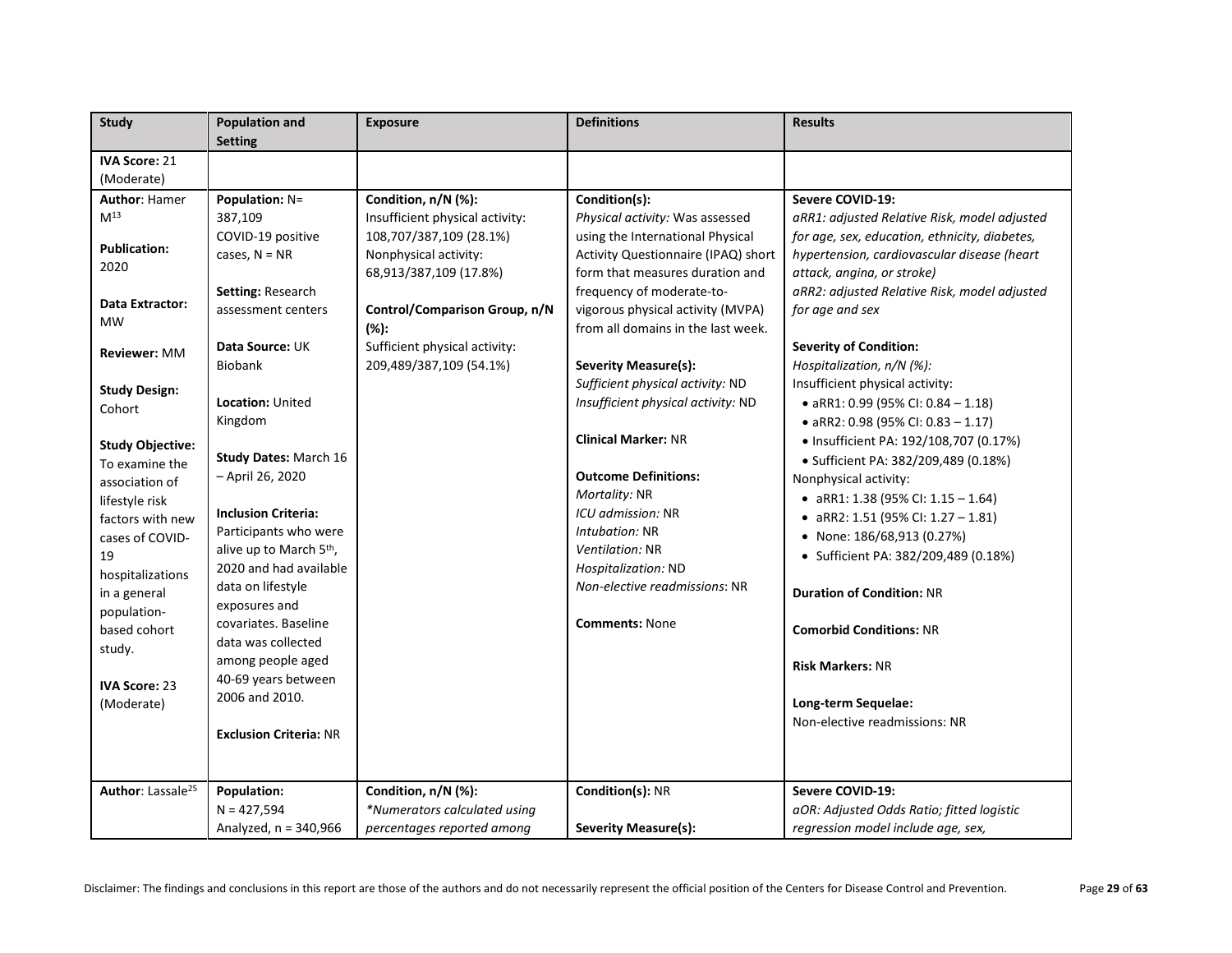| Study                   | <b>Population and</b>        | <b>Exposure</b>                  | <b>Definitions</b>                      | <b>Results</b>                                  |
|-------------------------|------------------------------|----------------------------------|-----------------------------------------|-------------------------------------------------|
|                         | <b>Setting</b>               |                                  |                                         |                                                 |
| <b>Publication:</b>     | COVID-19 positive            | those not hospitalized;          | Physical activity meeting guideline:    | socioeconomic covariates, lifestyle covariates, |
| 2020                    | cases, $n = 640$             | prevalence data reported among   | ≥150 min/week moderate-to-              | comorbidities, and biomarkers                   |
|                         |                              | entire study population          | vigorous physical activity or $\geq 75$ |                                                 |
| Data Extractor:         | <b>Setting: Community</b>    |                                  | min/week vigorous activity              | <b>Severity of Condition:</b>                   |
| AH                      |                              | Active > 10 min not reaching     | Active > 10 min not reaching            | Hospitalization, (%):                           |
|                         | Data Source: UK              | guideline: 119,550/428,494       | guideline: > 10 min of physical         | Physical activity meeting guideline: ref        |
| <b>Reviewer: DOS</b>    | Biobank & Public             | (27.9%)                          | activity but not below guidelines       |                                                 |
|                         | <b>Health England</b>        | Inactive: 77,986/428,494 (18.2%) | Inactive: < 10 min of physical          | Active > 10 min not reaching guideline:         |
| <b>Study Design:</b>    |                              |                                  | activity                                | • aOR: 0.93 (95% CI: 0.77 - 1.13), $p = 0.47$   |
| Cohort                  | Location: UK                 | Control/Comparison Group, n/N    |                                         |                                                 |
|                         |                              | (%):                             | <b>Clinical Marker: NR</b>              | Inactive:                                       |
| <b>Study Objective:</b> | <b>Study Dates: March 16</b> | Physical activity meeting        |                                         | • aOR: 1.22 (95% CI: 1.00 - 1.48), $p = 0.05$   |
| To assess the           | - April 26, 2020             | guideline: 230,958/428,494       | <b>Outcome Definitions:</b>             |                                                 |
| ethnic                  |                              | (53.9%)                          | Mortality: NR                           | <b>Duration of Condition: NR</b>                |
| differences in          | <b>Inclusion Criteria:</b>   |                                  | ICU admission: NR                       |                                                 |
| serious cases of        | Participants aged 40-        |                                  | Intubation: NR                          | <b>Comorbid Conditions: NR</b>                  |
| COVID-19 in a           | 69 years when                |                                  | Ventilation: NR                         |                                                 |
| well                    | recruited in 2006 -          |                                  | Hospitalization: real-time PCR          | <b>Risk Markers: NR</b>                         |
| characterized,          | 2010. Recruitment            |                                  | confirmed COVID-19 via combined         |                                                 |
| large,                  | relied on mailed             |                                  | nose/throat swab used as a proxy        | Long-term Sequelae: NR                          |
| community-              | invitations.                 |                                  | for hospitalizations for severe         |                                                 |
| based cohort and        |                              |                                  | COVID-19 cases as testing was           |                                                 |
| to investigate          | <b>Exclusion Criteria:</b>   |                                  | largely restricted to those with        |                                                 |
| which underlying        | Participants residing in     |                                  | symptoms in hospital                    |                                                 |
| factors drive the       | <b>Scotland and Wales</b>    |                                  | Non-elective readmissions: NR           |                                                 |
| observed                | were excluded as             |                                  |                                         |                                                 |
| associations.           | SARS-CoV-2 test data         |                                  | <b>Comments: Real-time PCR</b>          |                                                 |
|                         | were only available for      |                                  | confirmed COVID-19 used as a            |                                                 |
| <b>IVA Score: 19</b>    | England.                     |                                  | proxy for hospitalization.              |                                                 |
| (Moderate)              |                              |                                  |                                         |                                                 |
| Author: Latorre-        | Population: $N = 420$        | Medical Condition, n/N (%):      | <b>Medical Condition(s):</b>            | Severe COVID-19:                                |
| Roman <sup>18</sup>     | COVID-19 positive            | Moderate physical activity (PA): | Physical activity: The level of self-   | aRR: Adjusted Risk ratio; adjusted by sex and   |
| <b>Publication:</b>     | cases, $n = NR$              | 243/420 (58.0%)                  | reported engagement in moderate         | aqe                                             |
| 2021                    |                              |                                  | or vigorous activity in a typical       |                                                 |
|                         | <b>Setting: Community</b>    | Control/Comparison Group, n/N    | week, measured in days per week         | Hospitalization:                                |
| Data Extractor:         |                              | (%):                             | and hours per week, as well as          | Performing moderate PA: ref                     |
|                         |                              |                                  |                                         | Not performing PA:                              |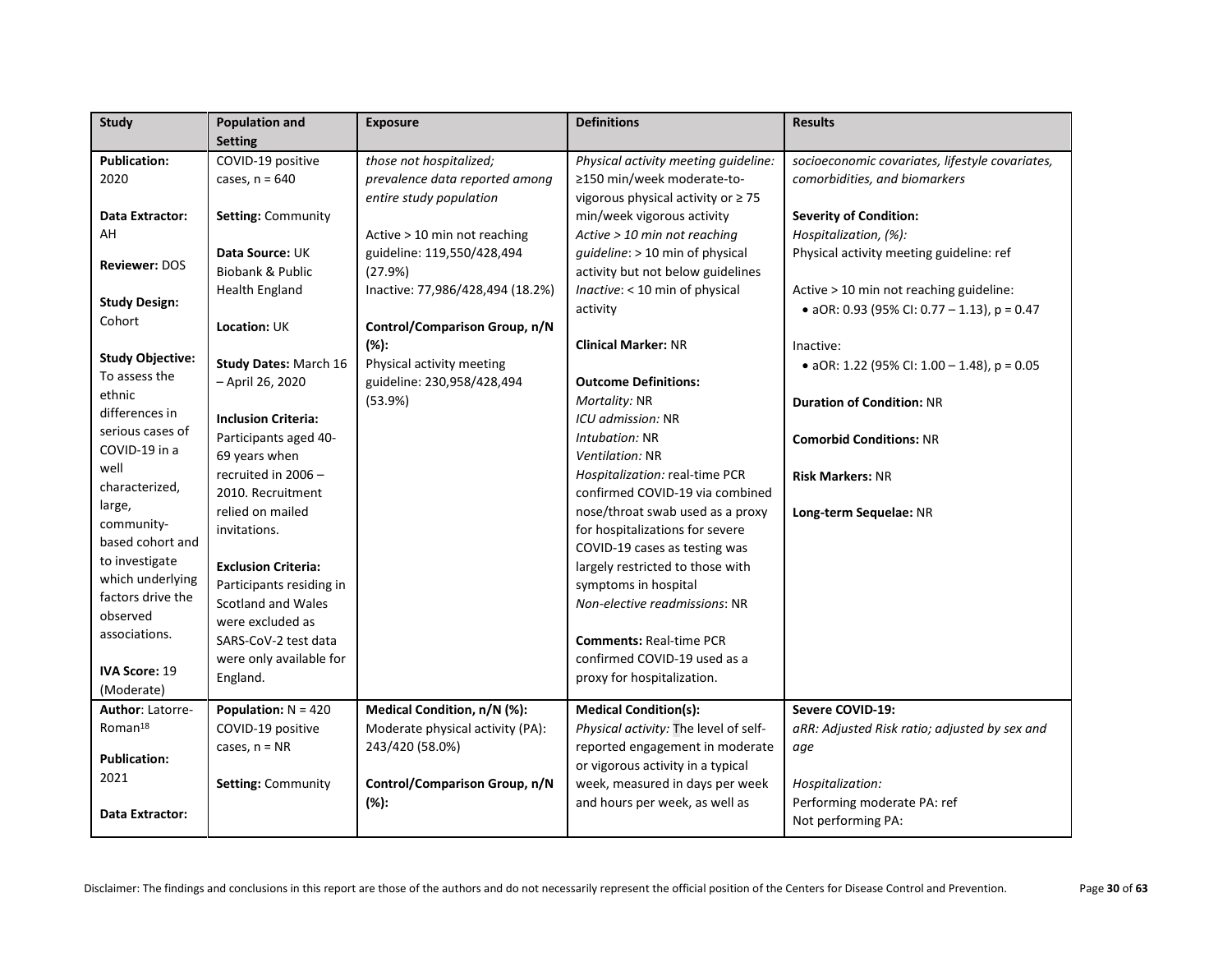| Study                        | <b>Population and</b>                       | <b>Exposure</b>                    | <b>Definitions</b>                  | <b>Results</b>                                       |
|------------------------------|---------------------------------------------|------------------------------------|-------------------------------------|------------------------------------------------------|
|                              | <b>Setting</b>                              |                                    |                                     |                                                      |
| MM                           | Data Source: Online                         | Not performing PA: 84/420          | how many days per week the          | • aRR: 4.12 (95% CI: 0.95 - 17.76), p = 0.05         |
|                              | questionnaire                               | $(20.0\%)$                         | individual walks for 10 minutes     |                                                      |
| <b>Reviewer:</b>             |                                             |                                    |                                     | <b>Severity of Condition:</b>                        |
| <b>MW</b>                    | Location: Spain                             |                                    | Severity Measure(s):                | Hospitalization:                                     |
|                              |                                             |                                    | Moderate physical activity: An      | · Moderate PA, <30 min/week: ref                     |
| <b>Study Design:</b>         | Study Dates: May -                          |                                    | activity that causes heavier than   | Moderate PA, >150 min/week: aRR: 0.24 (95%           |
| Cross-sectional              | June 2020                                   |                                    | normal breathing and may include    | CI: $0.05 - 1.04$ ), $p = 0.05$                      |
|                              |                                             |                                    | carrying light weights, riding a    |                                                      |
| <b>Study Objective:</b>      | <b>Inclusion Criteria:</b>                  |                                    | bicycle at normal speed, and        | Moderate PA, 30-150 min/week: aRR: 0.13              |
| To determine the             | People ≥ 18 years-old                       |                                    | engaging in sports, but does not    | $(95\%$ CI: 0.01 - 1.17), p = 0.07                   |
| association of               | residing in Spain that                      |                                    | include walking                     |                                                      |
| physical activity            | had reliable internet                       |                                    |                                     | <b>Duration of Condition: NR</b>                     |
| patterns prior to            | access were included.                       |                                    | <b>Clinical Marker: NR</b>          |                                                      |
| COVID-19                     |                                             |                                    |                                     | <b>Comorbid Conditions: NR</b>                       |
| confinement and              | <b>Exclusion Criteria:</b>                  |                                    | <b>Outcome Definitions:</b>         |                                                      |
| severe                       | People that were<br>unable to give consent, |                                    | Mortality: NR<br>ICU admission: NR  | <b>Risk Markers: NR</b>                              |
| respiratory                  | had intellectual                            |                                    | Intubation: NR                      |                                                      |
| symptoms                     | limitations, or had no                      |                                    | Ventilation: NR                     | Long-term Sequelae:<br>Non-elective readmissions: NR |
| consistent with              | internet access were                        |                                    | Hospitalization: admission for      |                                                      |
| COVID-19.                    | excluded                                    |                                    | respiratory symptoms compatible     |                                                      |
|                              |                                             |                                    | with COVID-19                       |                                                      |
| <b>IVA Score: 22</b>         |                                             |                                    | Non-elective readmissions: NR       |                                                      |
| (Moderate)                   |                                             |                                    |                                     |                                                      |
|                              |                                             |                                    | <b>Comments: Measures are not</b>   |                                                      |
|                              |                                             |                                    | adjusted and are self-reported      |                                                      |
| Author: Lee SW <sup>21</sup> | Population:                                 | Condition, n/N (%):                | Condition(s): NR                    | Severe COVID-19:                                     |
|                              | $N = 212,768$                               | Activity recommendations:          |                                     | aRR: Adjusted Relative Risk; modified Poisson        |
|                              |                                             | Muscle strengthening only:         | <b>Severity Measure(s):</b>         | regression adjusted for age, sex, region of          |
| <b>Publication:</b>          | Two cohorts:                                | 150/2,295 (6.5%)                   | Activity recommendations:           | residence, Charlson comorbidity index, history       |
| 2021                         | Activity                                    | Aerobic only: 561/2,295 (24.4%)    | • Insufficient aerobic activity and | of diabetes mellitus, tuberculosis, stroke and       |
|                              | recommendations:                            | Aerobic and muscle                 | muscle strengthening: <150          | cardiovascular disease, BMI, systolic blood          |
| Data Extractor:              | COVID-19 positive                           | strengthening: 291/2,295 (12.7%)   | min/week of moderate                | pressure, diastolic blood pressure, fasting blood    |
| <b>DOS</b>                   | cases, $N = 2,295$                          |                                    | intensity activity (exercise that   | glucose, serum total cholesterol, glomerular         |
|                              | MET score:                                  | <b>MET</b> score                   | causes mild shortness of breath     | filtration rate, household income, smoking,          |
| <b>Reviewer: TR</b>          | COVID-19 positive                           | Insufficiently active: 1,641/3,882 | such as risk walking and            | alcoholic drinks, and medication for                 |
|                              | cases, $N = 3,882$                          | (42.3%)                            | bicycling), <75 min/week of         |                                                      |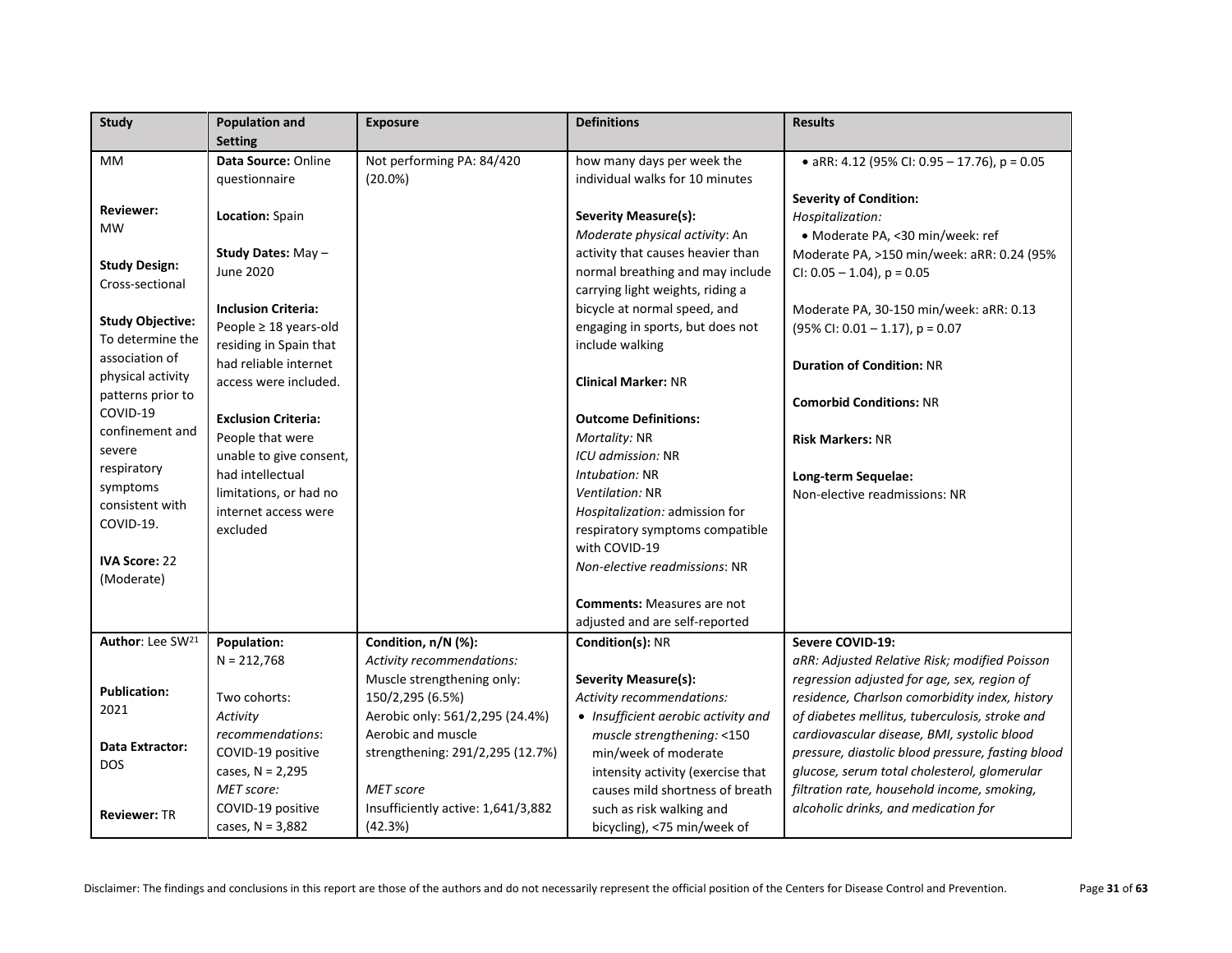| <b>Study</b>            | <b>Population and</b>          | <b>Exposure</b>                   | <b>Definitions</b>                 | <b>Results</b>                             |
|-------------------------|--------------------------------|-----------------------------------|------------------------------------|--------------------------------------------|
|                         | <b>Setting</b>                 |                                   |                                    |                                            |
|                         |                                | Active: 816/3,882 (21.0%)         | vigorous intensity activity        | hypertension, diabetes mellitus, and       |
| <b>Study Design:</b>    | Setting: Nationwide            | Highly active: 622/3,882 (16.0%)  | (intense exercise that causes      | cardiovascular disease                     |
| Cohort                  |                                |                                   | severe shortness of breath such    |                                            |
|                         | Data Source: Korean            | Control/Comparison Group, n/N     | as running), and less than an      | <b>Severity of Condition:</b>              |
| <b>Study Objective:</b> | <b>National Health</b>         | $(% )^{2}(x^{2})$                 | equivalent combination             | Mortality, n/N (%):                        |
| To investigate          | Insurance Survey,              | Activity recommendations:         | (equivalent combination was        | Muscle strengthening only:                 |
| whether                 | national COVID-19              | Insufficient aerobic activity and | calculated using the general       | • Muscle strengthening only: 0/150 (0%)    |
| sufficient              | related registers              | muscle strengthening:             | rule that 2 min of moderate        | · Insufficient aerobic activity and muscle |
| physical activity       | generated by the               | 1,293/2,295 (56.3%)               | counts as 1 min of vigorous        | strengthening: 32/1,293 (2.5%)             |
| reduces the risk        | Korean Disease                 |                                   | intensity activity) plus <2        |                                            |
| of COVID-19             | <b>Control and Prevention</b>  | <b>MET</b> score                  | times/week of muscle               | Aerobic only:                              |
| infectivity,            | Agency (KDCA), and             | Inactive: 803/3,882 (20.7%)       | strengthening activity             | • aRR: 0.71 (95%CI: 0.35 - 1.42)           |
| severity, and its       | national general health        |                                   | • Muscle strengthening only:       | • Aerobic only: 11/561 (2.0%)              |
| related mortality       | examination and                |                                   | <150 min/week of moderate          | • Insufficient aerobic activity and muscle |
| among patients          | health insurance data          |                                   | intensity activity, <75 min/week   | strengthening: 32/1,293 (2.5%)             |
| who underwent           | from the Ministry of           |                                   | of vigorous intensity activity,    |                                            |
| SARS-CoV-2              | Health and Welfare,            |                                   | and less than an equivalent        | Aerobic and muscle strengthening:          |
| testing or              | South Korea                    |                                   | combination plus ≥2                | • aRR: 0.28 (95%CI: $0.06 - 1.20$ )        |
| decrease the            |                                |                                   | times/week of muscle               | • Aerobic and muscle strengthening: 2/291  |
| length of hospital      | Location: South Korea          |                                   | strengthening activity             | (0.69%)                                    |
| stay among              |                                |                                   | ● Aerobic only: ≥150 min/week of   | • Insufficient aerobic activity and muscle |
| patients                | Study Dates: January 1         |                                   | moderate intensity activity or     | strengthening: 32/1,293 (2.5%)             |
| confirmed with          | - July 31, 2020                |                                   | ≥75 min/week of vigorous           |                                            |
| COVID-19.               |                                |                                   | intensity activity or greater than | Insufficiently active:                     |
|                         | <b>Inclusion Criteria: All</b> |                                   | an equivalent combination plus     | • aRR: 0.74 (95%CI: 0.49 - 1.06)           |
| <b>IVA Score: 25</b>    | Korean people aged             |                                   | <2 times/week of muscle            | · Insufficiently active: 53/1,641 (3.2%)   |
| (Moderate)              | $\geq$ 20 years who            |                                   | strengthening activity             | • Inactive: 39/803 (4.9%)                  |
|                         | underwent SARS-CoV-            |                                   | • Aerobic and muscle               |                                            |
|                         | 2 testing between              |                                   | strengthening: ≥150 min/week       | Active:                                    |
|                         | January 1 - May 15,            |                                   | of moderate intensity activity or  | • aRR: 0.49 (95%CI: 0.27 - 0.82)           |
|                         | 2020 by medical or             |                                   | ≥75 min/week of vigorous           | • Active: 17/816 (2.1%)                    |
|                         | KDCA referral. SARS-           |                                   | intensity activity or great than   | • Inactive: 39/803 (4.9%)                  |
|                         | CoV-2 infection was            |                                   | an equivalent combination plus     |                                            |
|                         | confirmed by nasal             |                                   | ≥2 times/week of muscle            | Highly active:                             |
|                         | and pharyngeal swabs           |                                   | strengthening activity             | • aRR: 0.43 (95%CI: 0.22 - 0.83)           |
|                         | using the laboratory           |                                   | MET score:                         | • Highly active: 13/622 (2.1%)             |
|                         | real-time rt-PCR assay.        |                                   |                                    |                                            |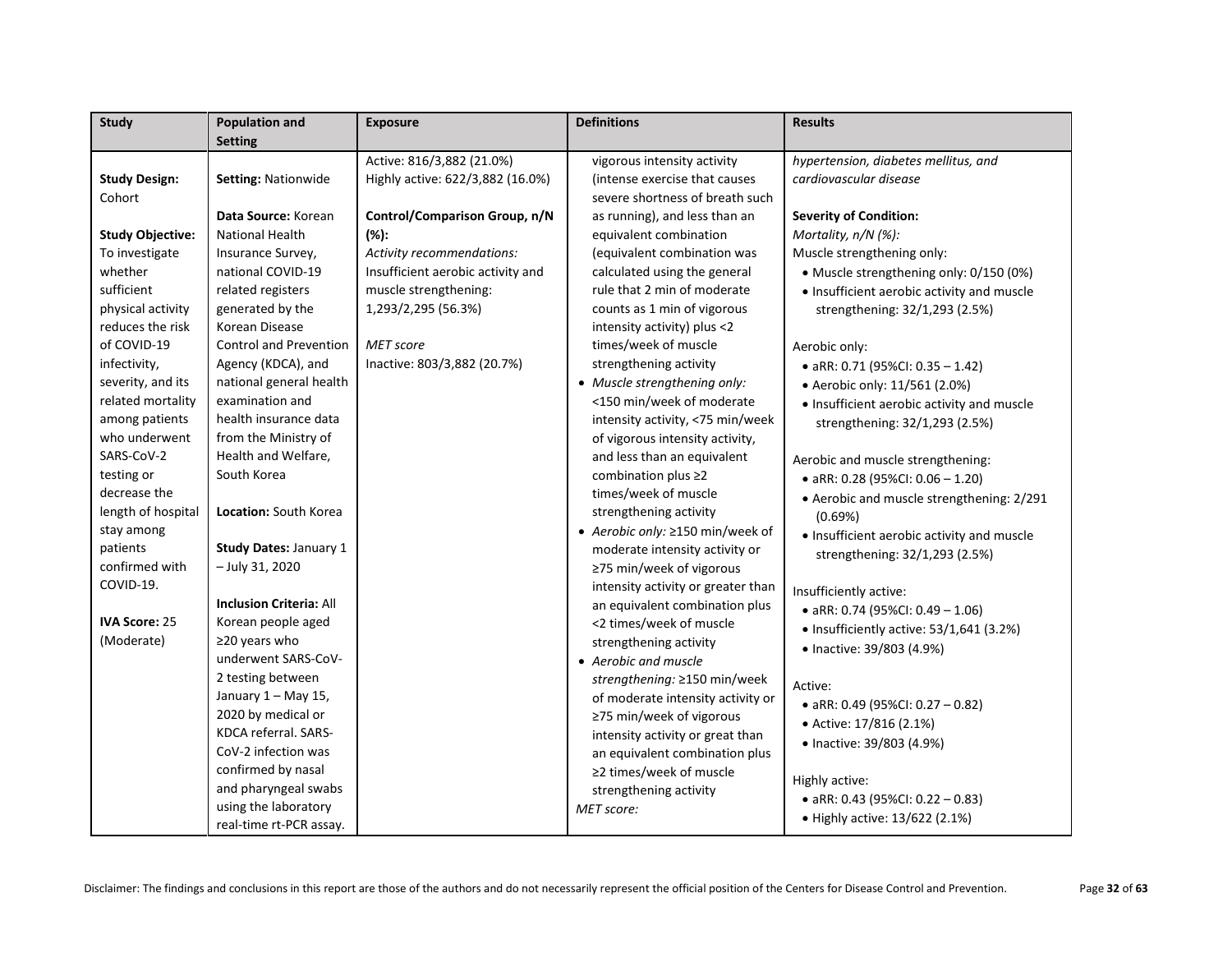| Study                    | <b>Population and</b>      | <b>Exposure</b>               | <b>Definitions</b>                 | <b>Results</b>                              |
|--------------------------|----------------------------|-------------------------------|------------------------------------|---------------------------------------------|
|                          | <b>Setting</b>             |                               |                                    |                                             |
|                          |                            |                               | Metabolic equivalent task (MET)    | • Inactive: 39/803 (4.9%)                   |
|                          | <b>Exclusion Criteria:</b> |                               | score: each category of activity   |                                             |
|                          | Patients that self-        |                               | was assigned a MET score on the    | <b>Duration of Condition: NR</b>            |
|                          | referred for SARS-CoV-     |                               | energy cost and the weighted       |                                             |
|                          | 2 testing.                 |                               | MET-minutes per week was           | <b>Comorbid Conditions: NR</b>              |
|                          |                            |                               | calculated by multiplying the      |                                             |
|                          |                            |                               | standard MET score, duration, and  | <b>Risk Markers: NR</b>                     |
|                          |                            |                               | frequency per week; rating of 4.0  |                                             |
|                          |                            |                               | and 8.0 METs were assigned for     | Long-term Sequelae: NR                      |
|                          |                            |                               | moderate and vigorous intensity    |                                             |
|                          |                            |                               | activity, respectively             |                                             |
|                          |                            |                               | • Inactive: 0 MET min/week         |                                             |
|                          |                            |                               | • Insufficiently active: 0 to <500 |                                             |
|                          |                            |                               | MET min/week                       |                                             |
|                          |                            |                               | • Active: 500 to <1,000 MET        |                                             |
|                          |                            |                               | min/week                           |                                             |
|                          |                            |                               | • Highly active: more than 1,000   |                                             |
|                          |                            |                               | MET min/week                       |                                             |
|                          |                            |                               |                                    |                                             |
|                          |                            |                               | <b>Clinical Marker: NR</b>         |                                             |
|                          |                            |                               |                                    |                                             |
|                          |                            |                               | <b>Outcome Definitions:</b>        |                                             |
|                          |                            |                               | Mortality: COVID-19 related death  |                                             |
|                          |                            |                               | ICU admission: NR                  |                                             |
|                          |                            |                               | Intubation: NR                     |                                             |
|                          |                            |                               | Ventilation: NR                    |                                             |
|                          |                            |                               | Hospitalization: NR                |                                             |
|                          |                            |                               | Non-elective readmissions: NR      |                                             |
|                          |                            |                               |                                    |                                             |
|                          |                            |                               | <b>Comments: None</b>              |                                             |
| Author: Li <sup>12</sup> | Population: $N = 217$      | Condition, n/N (%):           | Condition(s):                      | Severe COVID-19:                            |
|                          | counties                   | Physical inactivity: NR       | Physical inactivity: ND            | Mortality comparing top 50% of counties     |
| <b>Publication:</b>      |                            |                               |                                    | reporting deaths per 100,000 vs. bottom 50% |
| 2020                     | Setting: Counties from     | Control/Comparison Group, n/N | Severity Measure(s): NR            | of counties reporting deaths per 100,000    |
|                          | 37 states and the          | $(% )^{\ast }$                |                                    | (standard error of the mean):               |
|                          | District of Columbia       |                               | <b>Clinical Marker: NR</b>         | • Top 50%: 25.01% (0.48%)                   |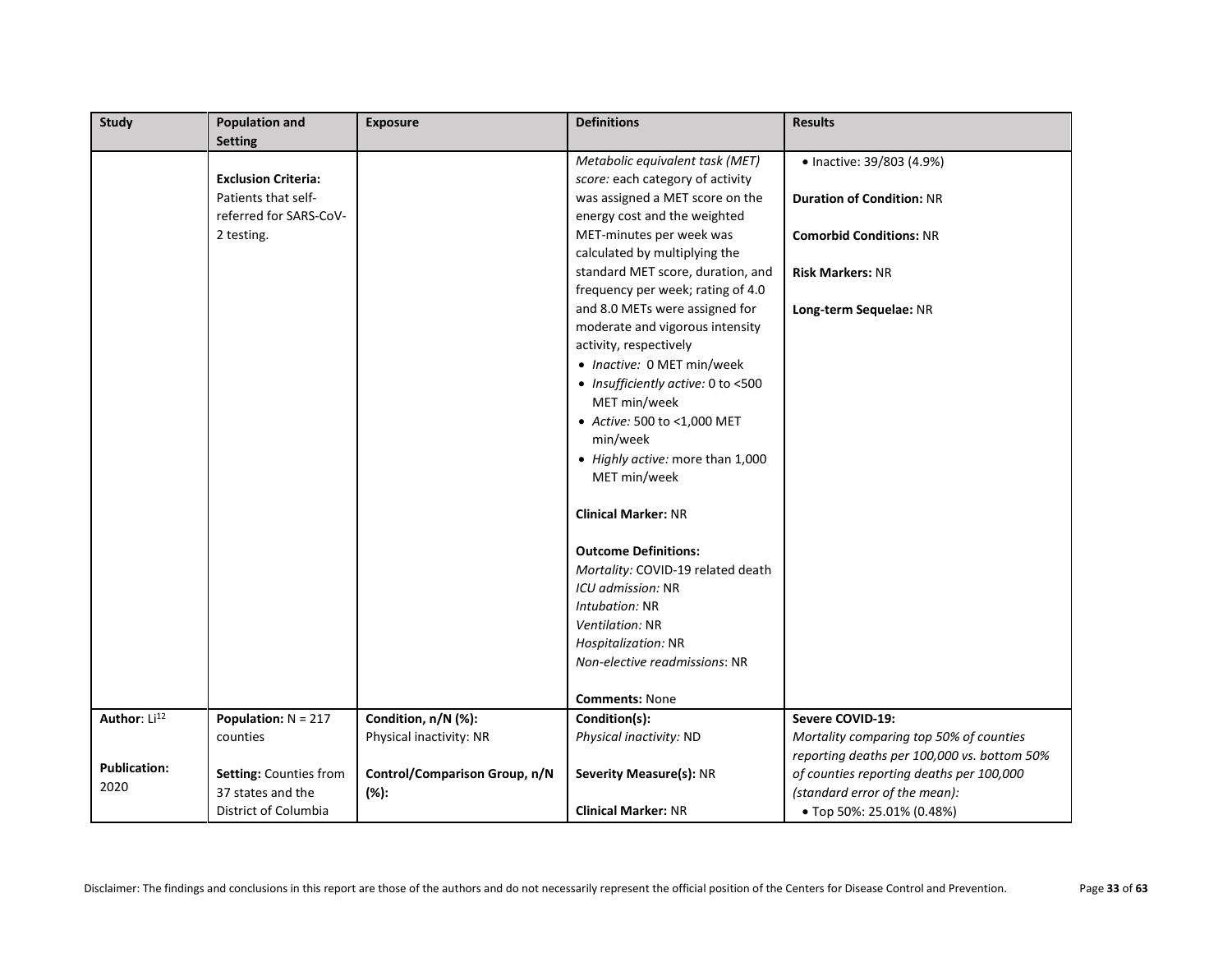| Study                   | <b>Population and</b>          | <b>Exposure</b>                | <b>Definitions</b>            | <b>Results</b>                               |
|-------------------------|--------------------------------|--------------------------------|-------------------------------|----------------------------------------------|
|                         | <b>Setting</b>                 |                                |                               |                                              |
| Data Extractor:         |                                | NA as exposure is a continuous |                               | ● Bottom 50%: 21.73% (0.46%)                 |
| CS.                     | Data Source: County-           | variable                       | <b>Outcome Definitions:</b>   | • $p < 0.001$                                |
|                         | level data obtained            |                                | Mortality: COVID-19 confirmed | The percentage of physical inactivity was    |
|                         | from Center for                |                                | deaths per 100,000            | higher (25.01%) in the top 50% of counties   |
| <b>Reviewer:</b>        | Systems Science and            |                                | ICU admission: NR             | reporting deaths per 100,000 due to COVID-19 |
| AH/DOS                  | Engineering (CSSE)             |                                | Intubation: NR                | compared to the percentage of physical       |
|                         | Coronavirus Resource           |                                | Ventilation: NR               | inactivity in the bottom 50% of counties     |
| <b>Study Design:</b>    | Center at Johns                |                                | Hospitalization: NR           | $(21.73\%).$                                 |
| Ecological              | Hopkins University,            |                                | Non-elective readmissions: NR |                                              |
|                         | census data, County            |                                |                               | <b>Severity of Condition: NR</b>             |
| <b>Study Objective:</b> | Health Rankings and            |                                | <b>Comments: None</b>         |                                              |
| To analyze data         | Roadmaps Program               |                                |                               | <b>Duration of Condition: NR</b>             |
| for COVID-19 in         | Database, National             |                                |                               |                                              |
| <b>United States</b>    | Oceanic and                    |                                |                               | <b>Comorbid Conditions: NR</b>               |
| counties and            | Atmospheric                    |                                |                               |                                              |
| ground them in          | Administration,                |                                |                               | <b>Risk Markers: NR</b>                      |
| the larger              | research agreements            |                                |                               |                                              |
| context of              | with companies, and            |                                |                               | Long-term Sequelae:                          |
| patient                 | other publicly available       |                                |                               | Non-elective readmissions: NR                |
| demographics,           | data sources                   |                                |                               |                                              |
| underlying              |                                |                                |                               |                                              |
| health                  | Location: U.S.                 |                                |                               |                                              |
| conditions, social      |                                |                                |                               |                                              |
| determinants of         | <b>Study Dates: Through</b>    |                                |                               |                                              |
| health,                 | April 14, 2020                 |                                |                               |                                              |
| environmental           |                                |                                |                               |                                              |
| variables, and          | <b>Inclusion Criteria: All</b> |                                |                               |                                              |
| social distancing       | COVID-19 confirmed             |                                |                               |                                              |
| adherence.              | case number and                |                                |                               |                                              |
|                         | death numbers from             |                                |                               |                                              |
| <b>IVA Score: 18</b>    | each U.S. county               |                                |                               |                                              |
| (Moderate)              | through the study              |                                |                               |                                              |
|                         | date.                          |                                |                               |                                              |
|                         |                                |                                |                               |                                              |
|                         | <b>Exclusion Criteria:</b>     |                                |                               |                                              |
|                         | Counties were                  |                                |                               |                                              |
|                         | excluded from death            |                                |                               |                                              |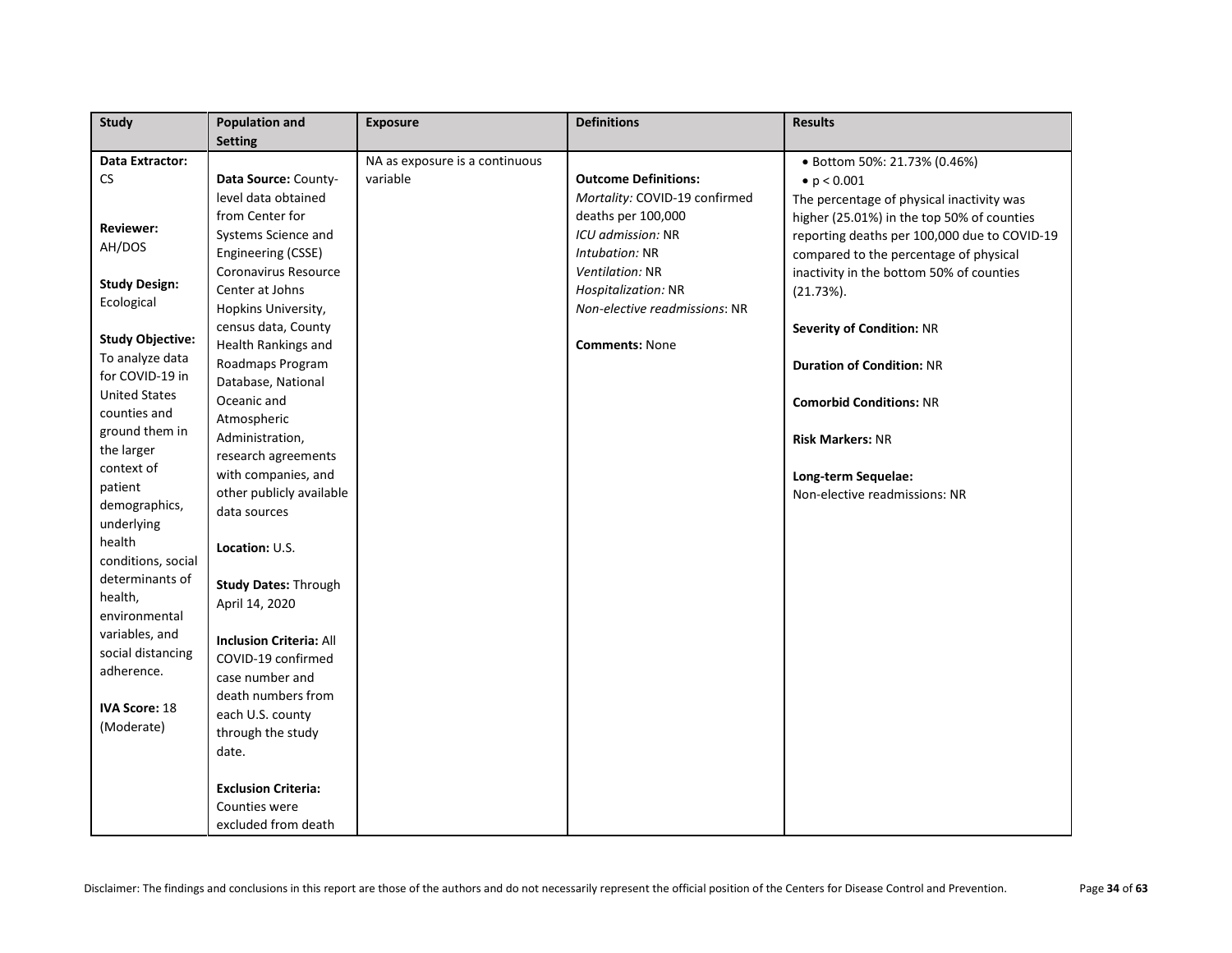| <b>Study</b>             | <b>Population and</b>          | <b>Exposure</b>                   | <b>Definitions</b>                 | <b>Results</b>                                    |
|--------------------------|--------------------------------|-----------------------------------|------------------------------------|---------------------------------------------------|
|                          | <b>Setting</b>                 |                                   |                                    |                                                   |
|                          | analyses if they               |                                   |                                    |                                                   |
|                          | reported fewer than            |                                   |                                    |                                                   |
|                          | 50 cases and fewer             |                                   |                                    |                                                   |
|                          | than 10 deaths or the          |                                   |                                    |                                                   |
|                          | first death had                |                                   |                                    |                                                   |
|                          | occurred fewer than 2          |                                   |                                    |                                                   |
|                          | weeks prior to the end         |                                   |                                    |                                                   |
|                          | of the study.                  |                                   |                                    |                                                   |
| Author: Li <sup>16</sup> | <b>Population:</b>             | Condition, n/N (%):               | Condition(s):                      | Severe COVID-19:                                  |
|                          | $N = 941,280$                  | Genetically predicted physical    | Genetically predicted physical     | Per-SD OR: Odds Ratio using inverse-variance      |
| <b>Publication:</b>      | COVID-19 positive              | activity: NR                      | activity: five genetic variants    | weighted method under random-effects model        |
| 2021                     | cases, n: 9,462                |                                   | identified to be associated with   | calculating odds of COVID-19 hospitalization      |
|                          |                                | Control/Comparison Group, n/N     | accelerometer-measured overall     | for per-standard deviation (SD) increase          |
| Data Extractor:          | <b>Setting: NR</b>             | $(% )^{\ast }$                    | physical activity (measured as     | accelerometer-measured physical activity          |
| <b>TR</b>                |                                | No genetically predicted physical | average vector magnitude) in a     |                                                   |
|                          | Data Source: Two               | activity: NR                      | sample of up to 91,105 UK Biobank  | Hospitalization:                                  |
| <b>Reviewer: DOS</b>     | genome-wide                    |                                   | people, explaining ~0.2% variation | Genetically predicted physical activity:          |
|                          | association study              |                                   | in overall physical activity       | • Per-SD OR = 0.44 (95% CI: 0.18 - 1.07), $p =$   |
| <b>Study Design:</b>     | (GWAS) analyses by             |                                   |                                    | 0.07                                              |
| Cohort using             | the COVID-19 Host              |                                   | <b>Severity Measure(s): NR</b>     |                                                   |
| Mendelian                | Genetic Initiative             |                                   |                                    | Genetically predicted physical activity was       |
| randomization            |                                |                                   | <b>Clinical Marker: NR</b>         | found to be associated with a decreased risk of   |
|                          | Location: Europe               |                                   |                                    | COVID-19 hospitalization, however the 95% CI      |
| <b>Study Objective:</b>  |                                |                                   | <b>Outcome Definitions:</b>        | did include one and the finding was not           |
| To investigate           | Study Dates: Up to             |                                   | Mortality: NR                      | statistically significant. There might be weak    |
| the causality            | September 2020                 |                                   | ICU admission: NR                  | instrument bias as the five genetic               |
| between four             |                                |                                   | Intubation: NR                     | instrumental variables for physical activity only |
| lifestyle factors,       | <b>Inclusion Criteria: One</b> |                                   | Ventilation: NR                    | explained ~0.2% variation in accelerometer-       |
| namely BMI,              | analysis included very         |                                   | Hospitalization: COVID-19          | measured physical activity. There might be        |
| smoking, physical        | severe respiratory             |                                   | hospitalization                    | horizontal pleiotropy of the physical activity    |
| activity and             | confirmed COVID-19             |                                   | Non-elective readmissions: NR      | genetic instrumental variables, potentially       |
| alcohol                  | cases defined as               |                                   |                                    | biasing results. There was no evidence of         |
| consumption,             | hospitalized laboratory        |                                   | <b>Comments: None</b>              | heterogeneity between genetic variants of         |
| and severe               | confirmed SARS CoV-2           |                                   |                                    | physical activity.                                |
| illness of COVID-        | infection via RNA or           |                                   |                                    |                                                   |
| 19 using a large         | serology with death or         |                                   |                                    | Severity of Condition: NR                         |
|                          | respiratory support,           |                                   |                                    |                                                   |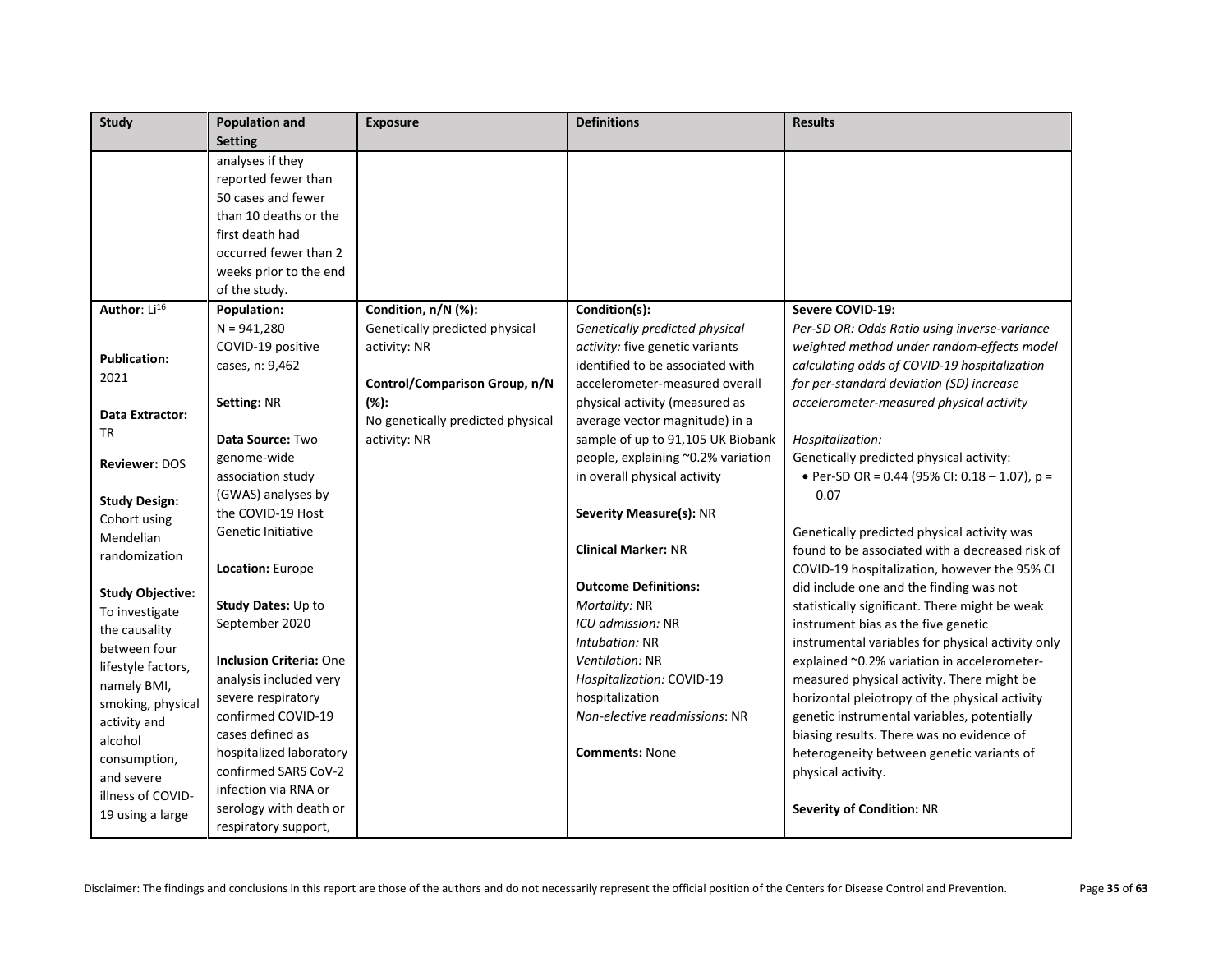| <b>Study</b>                 | <b>Population and</b>         | <b>Exposure</b>                  | <b>Definitions</b>                 | <b>Results</b>                                   |
|------------------------------|-------------------------------|----------------------------------|------------------------------------|--------------------------------------------------|
|                              | <b>Setting</b>                |                                  |                                    |                                                  |
| sample size and              | and hospitalization           |                                  |                                    | <b>Duration of Condition: NR</b>                 |
| the two-sample               | with COVID-19 as              |                                  |                                    |                                                  |
| Mendelian                    | primary reason for            |                                  |                                    | <b>Comorbid Conditions: NR</b>                   |
| randomization                | admission. The other          |                                  |                                    |                                                  |
| approach.                    | analysis included             |                                  |                                    | <b>Risk Markers: NR</b>                          |
|                              | hospitalized confirmed        |                                  |                                    |                                                  |
| IVA Score: 20                | COVID-19 defined as           |                                  |                                    | Long-term Sequelae: NR                           |
| (Moderate)                   | hospitalized laboratory       |                                  |                                    |                                                  |
|                              | confirmed SARS-CoV-2          |                                  |                                    |                                                  |
|                              | via RNA or serology           |                                  |                                    |                                                  |
|                              | and hospitalization           |                                  |                                    |                                                  |
|                              | due to corona-related         |                                  |                                    |                                                  |
|                              | symptoms. Both                |                                  |                                    |                                                  |
|                              | analyses included             |                                  |                                    |                                                  |
|                              | population controls.          |                                  |                                    |                                                  |
|                              |                               |                                  |                                    |                                                  |
|                              | <b>Exclusion Criteria: NR</b> |                                  |                                    |                                                  |
| Author: Lobelo <sup>14</sup> | Population: $N = 5,712$       | Condition, n/N (%):              | Condition(s):                      | Severe COVID-19:                                 |
|                              |                               | Physically inactive: 1,648/5,712 | Physically inactive: self-reported | aOR: Adjusted odds ratio; multivariable logistic |
| <b>Publication:</b>          | Setting: Regional             | (28.9%)                          | exercise <10 min assessed at the   | regression model included age, sex,              |
| 2021                         | integrated healthcare         |                                  | most recent clinical encounter     | race/ethnicity, BMI, comorbidity burden, and     |
|                              | system                        | Control/Comparison Group, n/N    | within the last 12 months          | therapeutic management                           |
| Data Extractor:              |                               | $(% )^{\ast }$                   |                                    |                                                  |
| <b>DOS</b>                   | Data Source:                  | Not physically inactive:         | Severity Measure(s): NR            | Hospitalization:                                 |
|                              | Electronic health             | 4,073/5,712 (71.3%)              |                                    | Physically inactive:                             |
|                              | records (EHR) and ESRI        |                                  | <b>Clinical Marker: NR</b>         | • aOR: 1.25 (95%CI: 1.03 - 1.51), $p \le 0.05$   |
| <b>Reviewer: TR</b>          | <b>Business Analyst data</b>  |                                  |                                    |                                                  |
|                              |                               |                                  | <b>Outcome Definitions:</b>        | <b>Severity of Condition: NR</b>                 |
| <b>Study Design:</b>         | Location: GA, US              |                                  | Mortality: NR                      |                                                  |
| Retrospective                |                               |                                  | ICU admission: NR                  | <b>Duration of Condition: NR</b>                 |
| cohort                       | <b>Study Dates: March 3</b>   |                                  | Intubation: NR                     |                                                  |
|                              | - October 29, 2020            |                                  | <b>Ventilation: NR</b>             | <b>Comorbid Conditions: NR</b>                   |
| <b>Study Objective:</b>      |                               |                                  | Hospitalization: hospitalized at   |                                                  |
| To determine if              | <b>Inclusion Criteria:</b>    |                                  | hospital affiliated with study     | <b>Risk Markers:</b>                             |
| racial disparities           | Patients who were             |                                  | healthcare system                  | Hospitalization among female patients:           |
| exist among                  | members of the study          |                                  | Non-elective readmissions: NR      | Physically inactive:                             |
|                              | healthcare system with        |                                  |                                    | • aOR: 1.45 (95%Cl: 1.12 - 1.89), $p \le 0.05$   |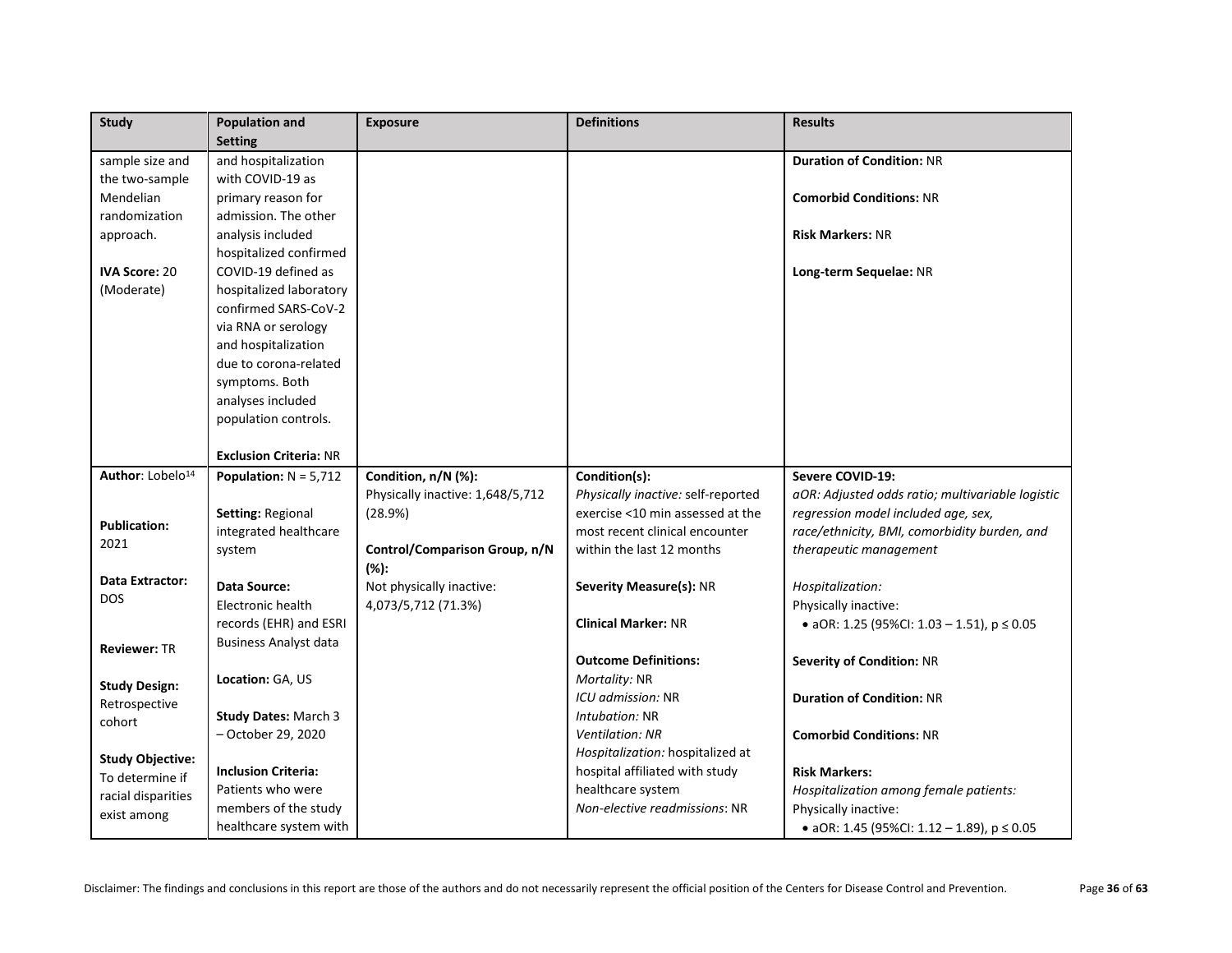| Study                | <b>Population and</b>      | <b>Exposure</b> | <b>Definitions</b>    | <b>Results</b>                                 |
|----------------------|----------------------------|-----------------|-----------------------|------------------------------------------------|
|                      | <b>Setting</b>             |                 |                       |                                                |
| patients with        | a documented               |                 | <b>Comments: None</b> |                                                |
| COVID-19, with       | diagnosis or               |                 |                       | The effect estimate of physical inactivity was |
| respect to           | laboratory-confirmed       |                 |                       | even more pronounced for female patients       |
| demographic and      | SARS-CoV-2 PCR test in     |                 |                       |                                                |
| social               | their EHR. Tests were      |                 |                       | Long-term Sequelae: NR                         |
| determinants of      | prioritized among          |                 |                       |                                                |
| health (SDOH),       | symptomatic                |                 |                       |                                                |
| pre-pandemic         | healthcare workers         |                 |                       |                                                |
| comorbidities/un     | and patients requiring     |                 |                       |                                                |
| derlying             | hospital admission.        |                 |                       |                                                |
| conditions,          | Testing was                |                 |                       |                                                |
| quality of care      | progressively              |                 |                       |                                                |
| metrics and          | expanded to high-risk      |                 |                       |                                                |
| lifestyle            | symptomatic patients       |                 |                       |                                                |
| behaviors as well    | and symptomatic            |                 |                       |                                                |
| as COVID-19-         | patients with public       |                 |                       |                                                |
| related clinical     | health implications.       |                 |                       |                                                |
| outcomes and to      | Patients were tested if    |                 |                       |                                                |
| explore the roles    | recommended after in-      |                 |                       |                                                |
| of these clinical    | person or telemedicine     |                 |                       |                                                |
| behavioral and       | evaluation.                |                 |                       |                                                |
| SDOH factors as      |                            |                 |                       |                                                |
| potential drivers    | <b>Exclusion Criteria:</b> |                 |                       |                                                |
| of racial            | Patients with COVID-       |                 |                       |                                                |
| disparities for      | 19 seen during study       |                 |                       |                                                |
| COVID-19             | period in the 'Other',     |                 |                       |                                                |
| hospitalization.     | 'unknown', and             |                 |                       |                                                |
|                      | 'declined to report'       |                 |                       |                                                |
| <b>IVA Score: 23</b> | race/ethnicity             |                 |                       |                                                |
| (Moderate)           | categories.                |                 |                       |                                                |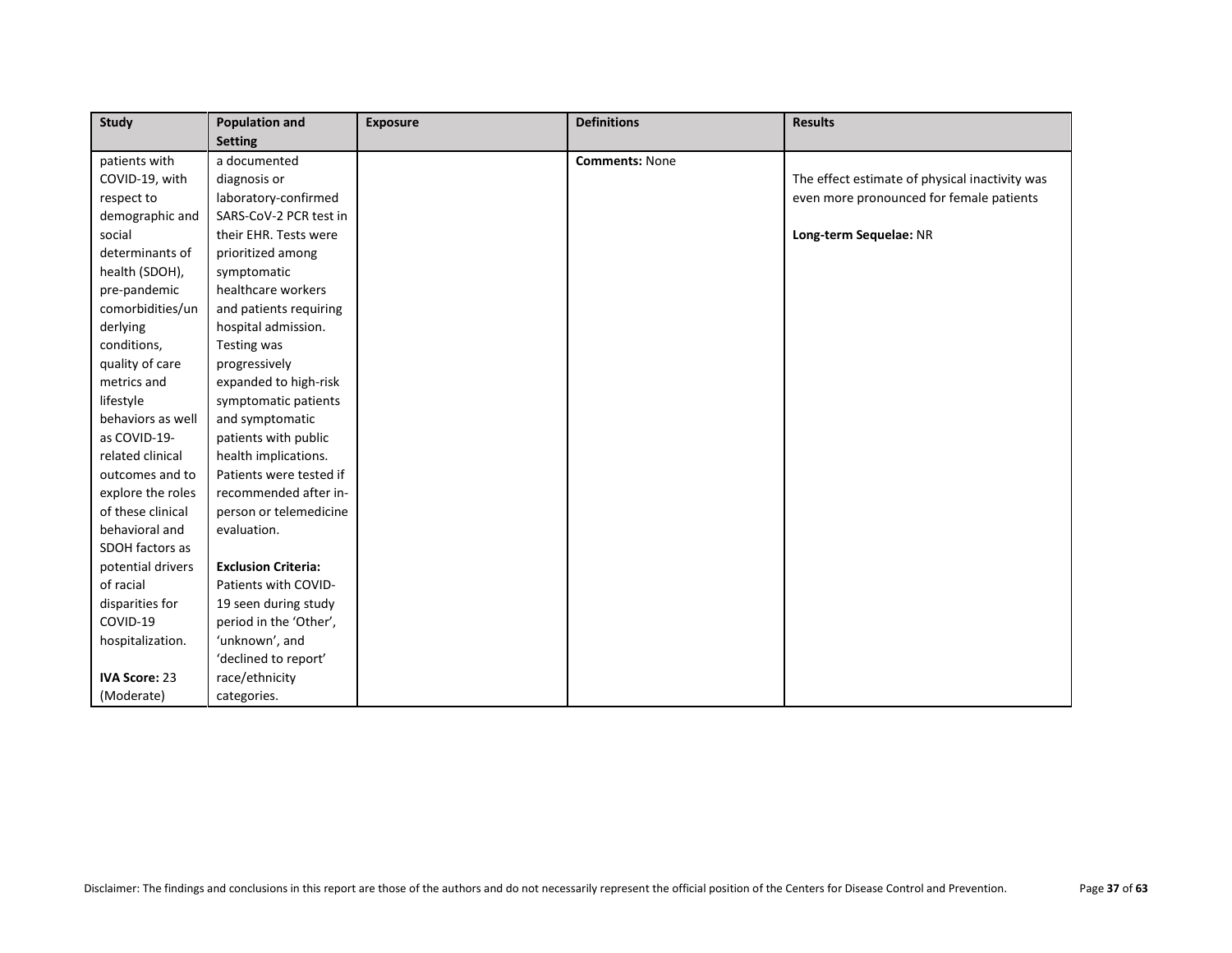| <b>Study</b>              | <b>Population and</b>               | <b>Exposure</b>                   | <b>Definitions</b>                   | <b>Results</b>                                   |
|---------------------------|-------------------------------------|-----------------------------------|--------------------------------------|--------------------------------------------------|
|                           | <b>Setting</b>                      |                                   |                                      |                                                  |
| Author:                   | Population:                         | Medical Condition, n/N (%):       | <b>Medical Condition(s): NR</b>      | <b>Severe COVID-19:</b>                          |
| Madakkatel <sup>7</sup>   | $N = 421,111$                       | Physical activity: NR             | Physical activity: within the last 4 | aHR: Adjusted Hazard Ratio; model included       |
| <b>Publication:</b>       | COVID-19 positive, n =              | Walking as transport: NR          | weeks measured at baseline           | age, sex, UK Biobank assessment center,          |
|                           | 1,953                               | Number days/week walked≥10        | recruitment (March 13, 2006 -        | Townsend deprivation index, ethnicity, BMI,      |
| 2021                      |                                     | min: NR                           | October 1, 2010)                     | smoking, and long-standing illness               |
| Data Extractor:           | Setting: Community                  | Time spent watching TV: NR        | Walking as transport: ND             |                                                  |
| МM                        |                                     |                                   | Time spent watching TV: ND           | Mortality:                                       |
|                           | Data Source: UK                     | Control/Comparison Group, n/N     |                                      | Physical activity (past 4 weeks):                |
| <b>Reviewer: DOS</b>      | <b>Biobank</b>                      | (%):                              | Severity Measure(s): NR              | • aHR: 0.97 (95% CI: 0.76 - 1.23), p = 0.79      |
|                           |                                     | No physical activity: NR          |                                      |                                                  |
| <b>Study Design:</b>      | Location: England                   | No walking as transport: NR       | <b>Clinical Marker: NR</b>           | Walking as transport:                            |
| Cohort                    |                                     |                                   |                                      | • aHR: 1.06 (95% CI: 0.85 - 1.32), $p = 0.61$    |
|                           | Study Dates: Up to                  | No comparison for number          | <b>Outcome Definitions:</b>          |                                                  |
| <b>Study Objective:</b>   | July 26, 2020                       | day/week walked ≥10 min or        | Mortality: ICD-10 code U07.2         | Time spent watching TV:                          |
| To identify               |                                     | time spent watching TV as these   | (recorded up to June 28, 2020)       | • aHR: 1.04 (95% CI: 0.98 - 1.10), $p = 0.18$    |
| possible                  | <b>Inclusion Criteria:</b>          | are continuous variables          | ICU admission: NR                    |                                                  |
| predictors for            | Participants aged 37-               |                                   | Intubation: NR                       | <b>Severity of Condition: NR</b>                 |
| long-term                 | 73 years recruited                  |                                   | Ventilation: NR                      |                                                  |
| susceptibility to         | between March 13,                   |                                   | Hospitalization: NR                  | <b>Duration of Condition: NR</b>                 |
| severe COVID-19           | 2006 - October 1,                   |                                   | Non-elective readmissions: NR        |                                                  |
| infection and             | 2010 from assessment                |                                   |                                      | <b>Comorbid Conditions: NR</b>                   |
| mortality.                | centers across<br>England. COVID-19 |                                   | <b>Comments: None</b>                |                                                  |
|                           | diagnosis was made                  |                                   |                                      | <b>Risk Markers: NR</b>                          |
| <b>IVA Score: 20</b>      | based on a positive RT-             |                                   |                                      |                                                  |
| (Moderate)                | PCR test.                           |                                   |                                      | Long-term Sequelae: NR                           |
|                           |                                     |                                   |                                      |                                                  |
|                           | <b>Exclusion Criteria:</b>          |                                   |                                      |                                                  |
|                           | Participants who died               |                                   |                                      |                                                  |
|                           | before January 2020 or              |                                   |                                      |                                                  |
|                           | were not from                       |                                   |                                      |                                                  |
|                           | England.                            |                                   |                                      |                                                  |
| Author:                   | Population: N =3,139                | Condition, n/N (%):               | Condition(s):                        | Severe COVID-19:                                 |
| Maltagliati <sup>15</sup> | COVID-19 positive, n =              | Physical activity, any intensity: | Muscle strength: hand grip           | aOR: Adjusted odds ratio; multivariable logistic |
|                           | 266                                 | • More than once a week:          | strength measured by handheld        | regression; included model variables: age,       |
| <b>Publication:</b>       |                                     | 1161/3139 (37.0%)                 | dynamometer                          | height, sex, body mass index, cardiovascular     |
| 2021                      | Setting: NR                         |                                   |                                      | disease, diabetes, cancer, chronic kidney        |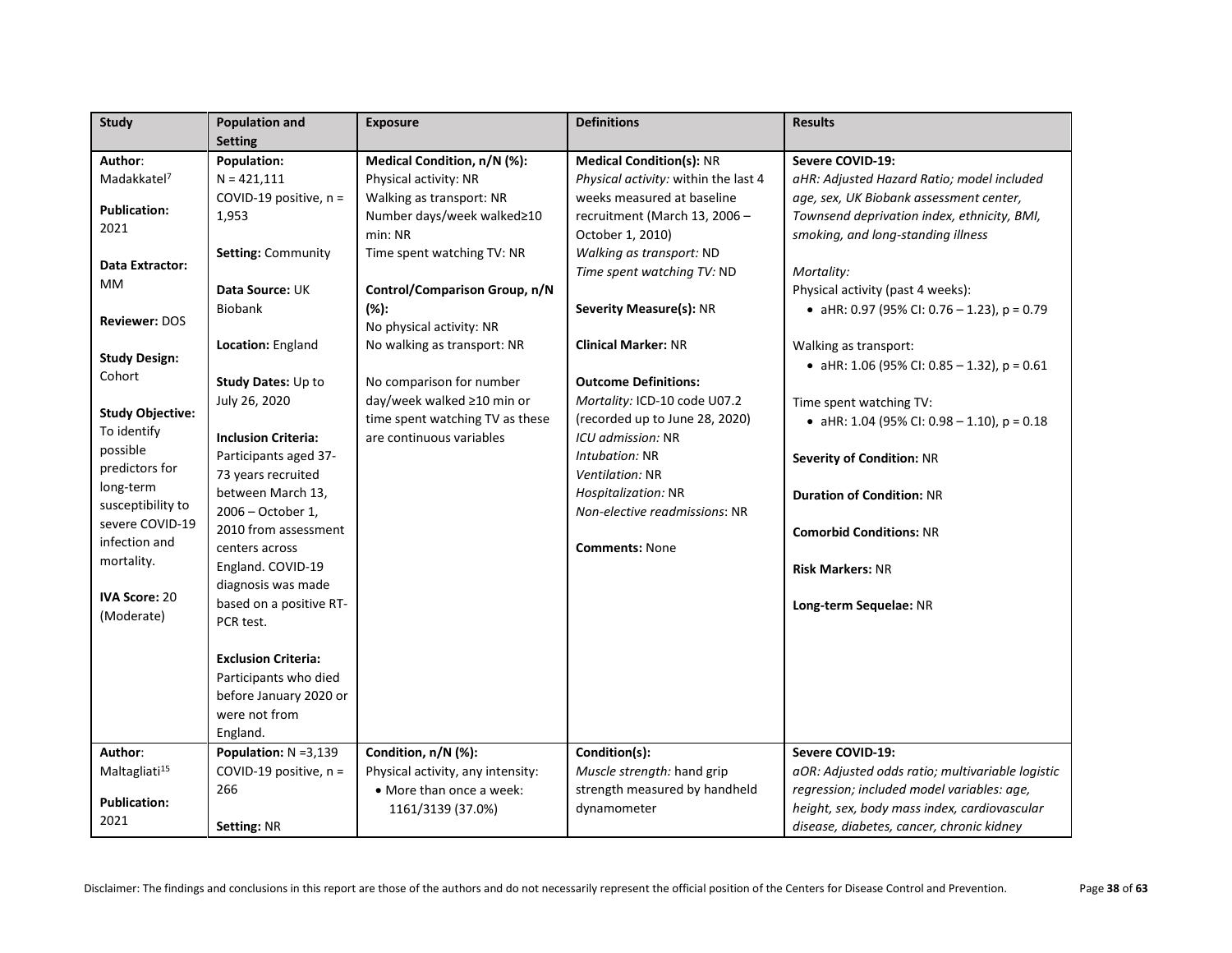| <b>Study</b>            | <b>Population and</b>      | <b>Exposure</b>                   | <b>Definitions</b>                    | <b>Results</b>                                 |
|-------------------------|----------------------------|-----------------------------------|---------------------------------------|------------------------------------------------|
|                         | <b>Setting</b>             |                                   |                                       |                                                |
|                         |                            | • Once a week: 541/3139           | <b>Severity Measure(s):</b>           | disease, rheumatoid arthritis, respiratory     |
| <b>Data Extractor:</b>  | <b>Data Source:</b>        | (17.2%)                           | Physical activity: self-reported low- | disease, and muscle strength                   |
| CS                      | Longitudinal, cross-       | • Once to three times a month:    | to-moderate or vigorous physical      | OR: Univariable (Univariate) Logistic          |
|                         | national information       | 270/3139 (8.6%)                   | activity intensity more than once a   | Regression                                     |
| <b>Reviewer: AH</b>     | from people aged 50        | Muscle strength: NR               | week, once a week, one to three       |                                                |
|                         | or older; SHARE and        |                                   | times a month, or hardly              | Hospitalization:                               |
| <b>Study Design:</b>    | <b>SHARE COVID-19</b>      | Control/Comparison Group, n/N     | ever/never                            | Muscle strength:                               |
| Cohort                  |                            | $(% )^{\ast }$                    |                                       | • aOR: 0.59 (95% CI: 0.39 – 0.89), $p = 0.01$  |
|                         | Location: 27 European      | Physical activity, any intensity: | <b>Clinical Marker: NR</b>            |                                                |
| <b>Study Objective:</b> | countries                  | • Hardly ever or never:           |                                       | <b>Severity of Condition:</b>                  |
| To test the             |                            | 1167/3139 (37.2%)                 | <b>Outcome Definitions:</b>           | Hospitalized, n/N (%):                         |
| association             | <b>Study Dates: NR</b>     | Low muscle strength: NR           | Mortality: NR                         | Physical activity, more than once a week:      |
| between physical        |                            |                                   | ICU admission: NR                     | • aOR: 0.64 (95% CI: 0.32 - 1.20), $p = 0.17$  |
| activity and the        | <b>Inclusion Criteria:</b> |                                   | Intubation: NR                        | • OR: 0.41 (95% CI: 0.22 - 0.74), $p < 0.01$   |
| odds of COVID-          | Participants 50 years      |                                   | Ventilation: NR                       | • More than once a week: 15/66 (23.0%)         |
| 19                      | or older who               |                                   | Hospitalization: self-reported        | • Hardly ever or never (ref): 36/66 (54.5%)    |
| hospitalization,        | completed at least one     |                                   | hospitalization due to COVID-19       | Physical activity, once a week:                |
| and to                  | health questionnaire in    |                                   | Non-elective readmissions: NR         | • aOR: 0.78 (95% CI: 0.36 - 1.56), $p = 0.50$  |
| investigate             | SHARE over the 7           |                                   |                                       | • OR: 0.59 (95% CI: 0.28 - 1.16), $p = 0.15$   |
| whether this            | survey waves (2004-        |                                   | <b>Comments: None</b>                 | • Once a week: 10/66 (15.2%)                   |
| association is          | 2017), and provided an     |                                   |                                       | • Hardly ever or never (ref): 36/66 (54.5%)    |
| explained by            | answer to "Have you,       |                                   |                                       | Physical activity, one to three times a month: |
| established risk        | or anyone close to         |                                   |                                       | • aOR: 0.76 (95% CI: 0.26 - 1.84), $p = 0.58$  |
| factors for             | you, been tested for       |                                   |                                       | • OR: 0.59 (95% CI: 0.20 - 1.29), $p = 0.28$   |
| COVID-19                | the coronavirus and        |                                   |                                       | • One to three times a month: 5/66 (7.6%)      |
| hospitalization.        | the result was positive,   |                                   |                                       | • Hardly ever or never (ref): 36/66 (54.5%)    |
|                         | meaning that the           |                                   |                                       |                                                |
| <b>IVA Score: 20</b>    | person had the COVID       |                                   |                                       | <b>Duration of Condition: NR</b>               |
| (Moderate)              | disease?" from the         |                                   |                                       |                                                |
|                         | COVID-19                   |                                   |                                       | <b>Comorbid Conditions: NR</b>                 |
|                         | questionnaire. Patients    |                                   |                                       |                                                |
|                         | who did not answer         |                                   |                                       | <b>Risk Markers: NR</b>                        |
|                         | that question but          |                                   |                                       |                                                |
|                         | indicated they were        |                                   |                                       | Long-term Sequelae:                            |
|                         | hospitalized for COVID-    |                                   |                                       | Non-elective readmissions: NR                  |
|                         | 19 were also included      |                                   |                                       |                                                |
|                         | in the analysis.           |                                   |                                       |                                                |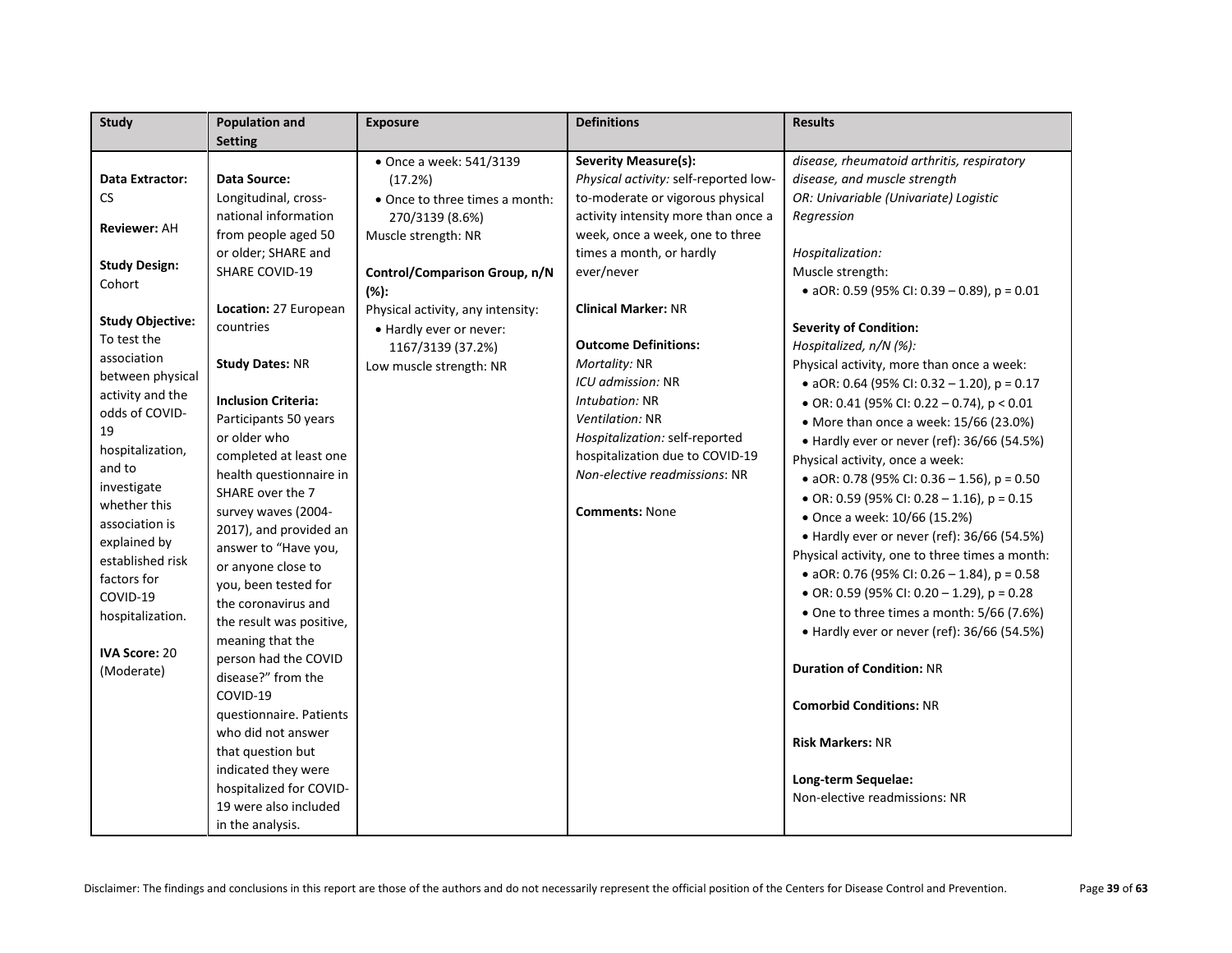| <b>Study</b>            | <b>Population and</b><br><b>Setting</b> | <b>Exposure</b>                    | <b>Definitions</b>                     | <b>Results</b>                                     |
|-------------------------|-----------------------------------------|------------------------------------|----------------------------------------|----------------------------------------------------|
|                         |                                         |                                    |                                        |                                                    |
|                         | <b>Exclusion Criteria:</b>              |                                    |                                        |                                                    |
|                         | Participants without all                |                                    |                                        |                                                    |
|                         | covariate                               |                                    |                                        |                                                    |
|                         | measurements                            |                                    |                                        |                                                    |
|                         | recorded.                               |                                    |                                        |                                                    |
| Author:                 | <b>Population:</b> $N = 53$             | Condition, n/N (%):                | Condition(s):                          | Severe COVID-19:                                   |
| Okeahalam <sup>3</sup>  | countries                               | Insufficient physical activity: NR | Insufficient physical activity: adults | aOR: Multivariable logistic regression; included   |
|                         |                                         |                                    | who do not meet the WHO                | model variables: age, sex, mortality by cause,     |
| <b>Publication:</b>     | Setting: Population                     | Control/Comparison Group, n/N      | recommendations on PA for              | morbidity, nutrition, environmental risk factors,  |
| 2020                    |                                         | $(% )^{\ast }$                     | health: 150 min of moderate            | noncommunicable diseases, immunization,            |
|                         | Data Source: WHO                        | Sufficient physical activity: NR   | intensity, or 75 min of vigorous       | essential health services, utilization and access, |
| Data Extractor:         | <b>Global Health</b>                    |                                    | intensity PA per week                  | health workforce, health information and           |
| <b>MM</b>               | Observatory                             |                                    |                                        | health financing                                   |
|                         | Repository and 2018                     |                                    | Severity Measure(s): NR                | OR: Univariable (Univariate) Logistic              |
|                         | Global Reference List                   |                                    |                                        | Regression                                         |
| <b>Reviewer: MC</b>     | of 100 Core Health                      |                                    | <b>Clinical Marker: NR</b>             | SE: Standard error                                 |
|                         | Indicators                              |                                    |                                        |                                                    |
| <b>Study Design:</b>    |                                         |                                    | <b>Outcome Definitions:</b>            | Mortality:                                         |
| Cross-sectional         | <b>Location: Africa</b>                 |                                    | Mortality: ND                          | • $aOR = 0.08$ (SE: 0.03), $p = 0.01$              |
|                         |                                         |                                    | ICU admission: NR                      | $\bullet$ OR: 0.12 (SE: 0.02), p < 0.01            |
| <b>Study Objective:</b> | <b>Study Dates: NR</b>                  |                                    | Intubation: NR                         |                                                    |
| To determine            |                                         |                                    | Ventilation: NR                        | <b>Severity of Condition: NR</b>                   |
| risk factors for        | <b>Inclusion Criteria:</b>              |                                    | Hospitalization: NR                    |                                                    |
| cumulative              | <b>NR</b>                               |                                    | Non-elective readmissions: NR          | <b>Duration of Condition: NR</b>                   |
| COVID-19 deaths         |                                         |                                    |                                        |                                                    |
| and cases per           | <b>Exclusion Criteria: NR</b>           |                                    | <b>Comments: None</b>                  | <b>Comorbid Conditions: NR</b>                     |
| million in all          |                                         |                                    |                                        |                                                    |
| countries in the        |                                         |                                    |                                        | <b>Risk Markers: NR</b>                            |
| continent of            |                                         |                                    |                                        |                                                    |
| Africa.                 |                                         |                                    |                                        | Long-term Sequelae:                                |
|                         |                                         |                                    |                                        | Non-elective readmissions: NR                      |
| <b>IVA Score: 21</b>    |                                         |                                    |                                        |                                                    |
| (Moderate)              |                                         |                                    |                                        |                                                    |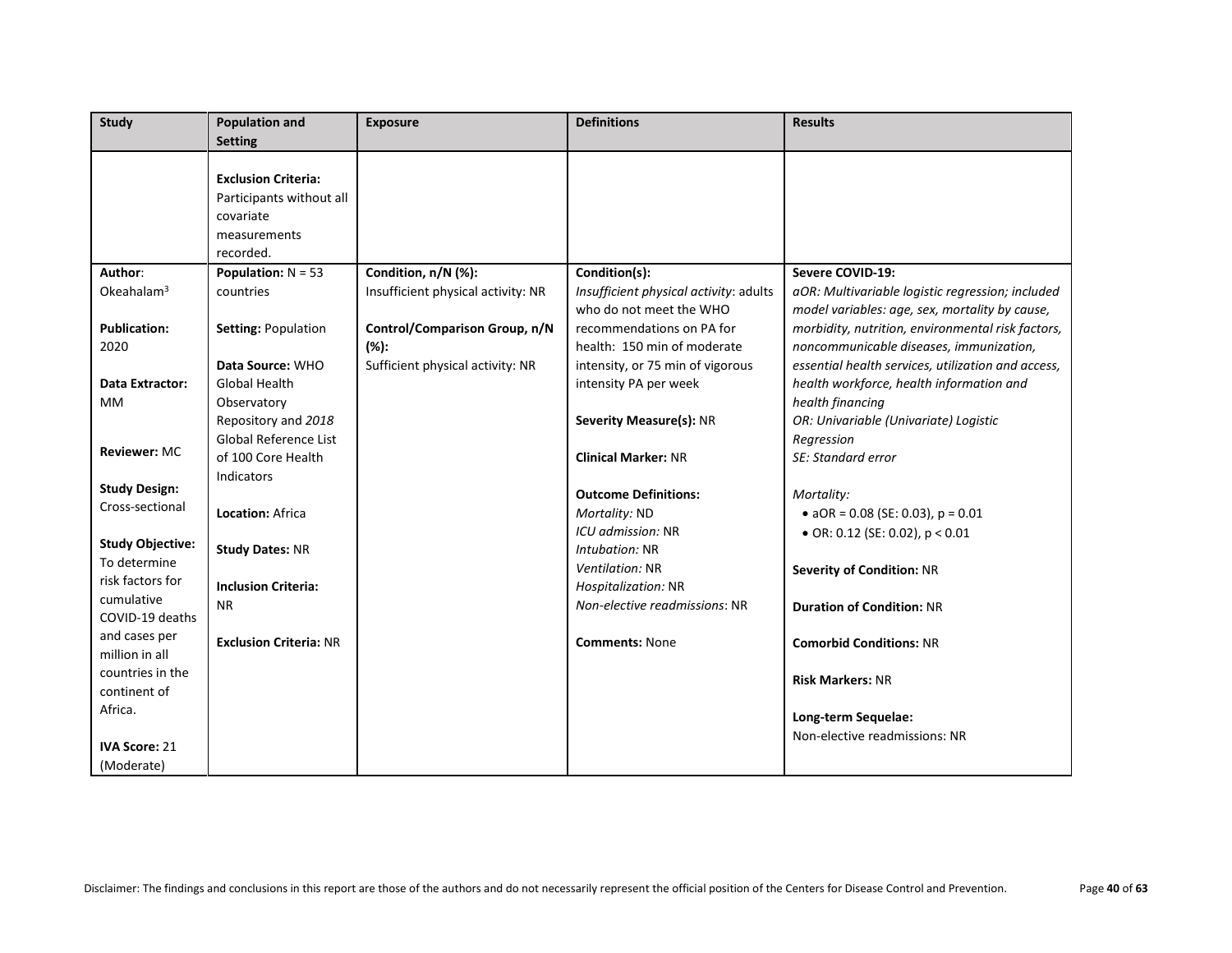| <b>Study</b>                | <b>Population and</b>          | <b>Exposure</b>                   | <b>Definitions</b>                                                    | <b>Results</b>                                              |
|-----------------------------|--------------------------------|-----------------------------------|-----------------------------------------------------------------------|-------------------------------------------------------------|
|                             | <b>Setting</b>                 |                                   |                                                                       |                                                             |
| Author: Pinto <sup>9</sup>  | Population: $N = 209$          | Medical Condition, n/N (%):       | <b>Medical Condition(s): Physical</b>                                 | Severe COVID-19: aOR: Adjusted odds ratio;                  |
|                             |                                | Physical activity levels: 209/209 | activity levels: assessed using the                                   | multivariable logistic regression; included                 |
| <b>Publication:</b><br>2021 | Setting: Hospital              | (100%)                            | <b>Baecke Questionnaire of Habitual</b>                               | model variables: age, sex, BMI, and presence of             |
|                             | Data Source: Medical           | Control/Comparison Group, n/N     | Physical Activity consisting of 3                                     | comorbidities                                               |
| <b>Data Extractor:</b>      | records                        | (%): NA                           | sections: work, sport, and leisure-                                   | OR: Univariable (Univariate) Logistic                       |
| МM                          |                                |                                   | time activity. Scores in each                                         | Regression                                                  |
|                             | Location: Brazil               |                                   | section range between 0 and 5,                                        |                                                             |
| <b>Reviewer:</b><br>MW/CS   | Study Dates: June 2-           |                                   | where higher scores indicate a                                        | Mortality:                                                  |
|                             | October 7, 2020                |                                   | higher PA level. A total activity<br>index is obtained by summing all | Work index                                                  |
| <b>Study Design:</b>        |                                |                                   | scores (maximum score = 15)                                           |                                                             |
| Cohort                      | <b>Inclusion Criteria:</b>     |                                   |                                                                       | • aOR: 1.10 (95% CI: 0.30 - 3.80), $p = 0.94$               |
|                             | Patients aged 18 years         |                                   | <b>Severity Measure(s): NR</b>                                        | • OR: 2.40 (95% CI: 0.90 – 6.50), $p = 0.07$<br>Sport index |
| <b>Study Objective:</b>     | or older with a                |                                   |                                                                       | • aOR: 0.40 (95% CI: 0.10 - 1.50), $p = 0.19$               |
| To investigate              | diagnosis of COVID-19          |                                   | <b>Clinical Marker: NR</b>                                            | • OR: 0.90 (95% CI: 0.30 - 2.30), $p = 0.81$                |
| the possible                | by PCR or CT scan and          |                                   | <b>Outcome Definitions:</b>                                           | Leisure-time index                                          |
| associations                | a diagnosis of flu             |                                   |                                                                       | • aOR: 0.50 (95% CI: 0.10 - 2.10), $p = 0.34$               |
| between physical            | syndrome, i.e.,                |                                   | Mortality: ND                                                         | • OR: 1.20 (95% CI: 0.40 - 3.30), $p = 0.76$                |
| activity (PA)               | presenting with                |                                   | ICU admission: ND                                                     | Total activity index                                        |
| levels and clinical         | respiratory rate of 24         |                                   |                                                                       | • aOR: 0.70 (95% CI: 0.40 - 1.30), $p = 0.27$               |
| outcomes among              | breaths per minute             |                                   | Intubation: NR                                                        | • OR: 1.30 (95% CI: 0.80 - 2.10), $p = 0.27$                |
| hospitalized                | and saturation of <93%         |                                   |                                                                       |                                                             |
| patients with               | on room air, or have           |                                   | Ventilation: mechanical ventilation                                   | ICU admission:                                              |
| moderate to                 | risk factors for               |                                   | Hospitalization: NR                                                   | Work index:                                                 |
| severe COVID-19.            | complications, such as         |                                   |                                                                       | • aOR: 1.10 (95% CI: 0.60 - 2.00), $p = 0.70$               |
| <b>IVA Score: 22</b>        | heart disease, diabetes        |                                   | Non-elective readmissions: NR                                         | • OR: 1.50 (95% CI: 0.9 - 2.4), $p = 0.10$                  |
| (Moderate)                  | mellitus, systemic             |                                   | <b>Comments: None.</b>                                                | Sport index:                                                |
|                             | arterial hypertension,         |                                   |                                                                       | • aOR: 0.90 (95% CI: 0.50 - 1.80), $p = 0.87$               |
|                             | neoplasms,                     |                                   |                                                                       | • OR: 1.10 (95% CI: 0.70 - 2.00), $p = 0.64$                |
|                             | immunosuppression,             |                                   |                                                                       | Leisure-time index                                          |
|                             | pulmonary<br>tuberculosis, and |                                   |                                                                       | • aOR: 0.50 (95% CI: 0.30 - 1.10), $p = 0.08$               |
|                             | obesity, followed by           |                                   |                                                                       | • OR: 0.80 (95 % CI: 0.40 - 1.30), $p = 0.34$               |
|                             | COVID-19 confirmation          |                                   |                                                                       | Total activity index:                                       |
|                             | were included.                 |                                   |                                                                       | • aOR: 0.90 (95% CI: 0.70 - 1.20), $p = 0.46$               |
|                             |                                |                                   |                                                                       | • OR: 1.10 (95% CI: 0.80 - 1.40), $p = 0.47$                |
|                             |                                |                                   |                                                                       |                                                             |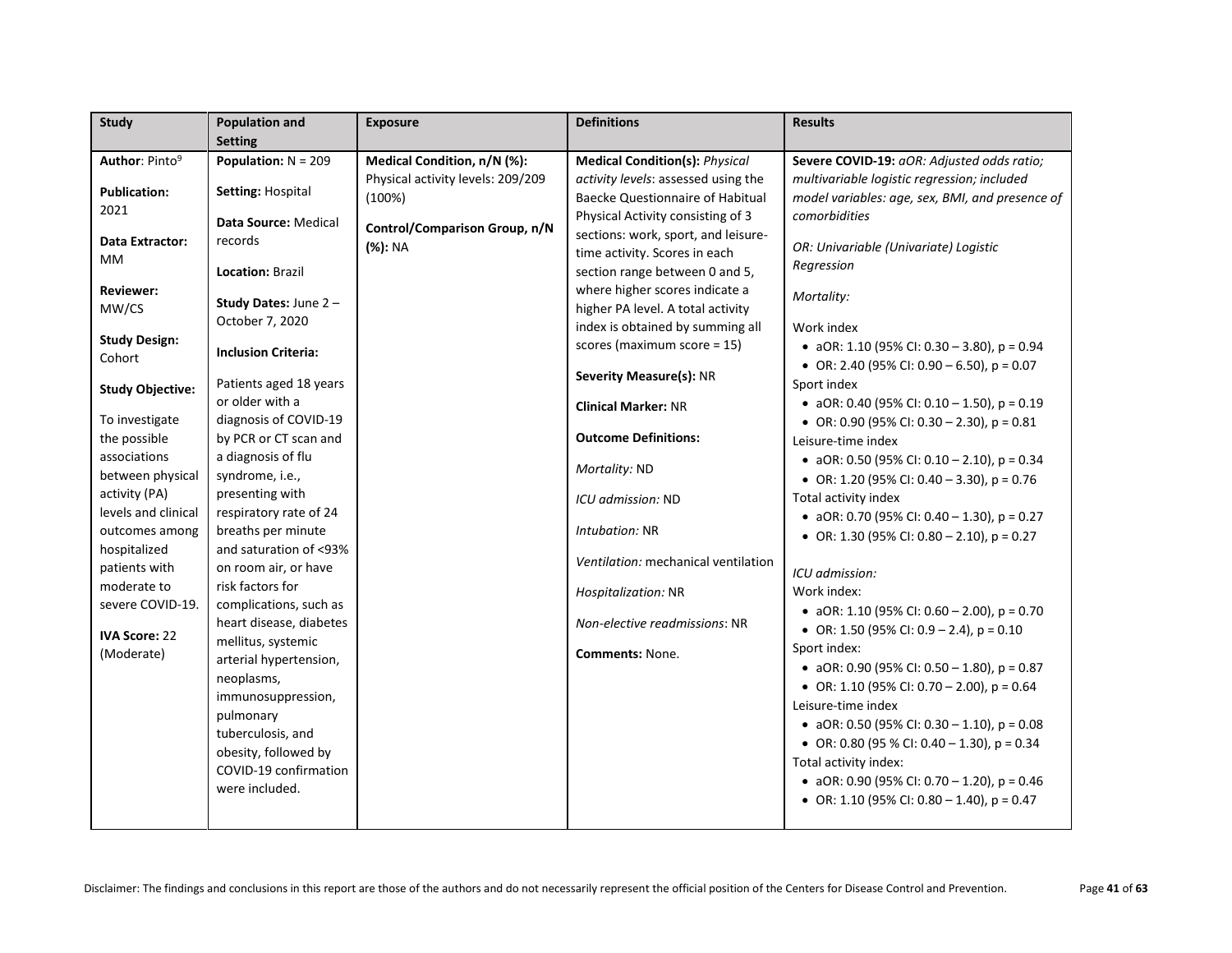| <b>Study</b>           | <b>Population and</b>                          | <b>Exposure</b>                 | <b>Definitions</b>                 | <b>Results</b>                                |
|------------------------|------------------------------------------------|---------------------------------|------------------------------------|-----------------------------------------------|
|                        | <b>Setting</b>                                 |                                 |                                    |                                               |
|                        | <b>Exclusion Criteria:</b>                     |                                 |                                    | Ventilation, n/N (%), or Median (IQR):        |
|                        |                                                |                                 |                                    | Work index:                                   |
|                        | Patients were                                  |                                 |                                    | • aOR: 0.60 (95% CI: 0.30 - 1.20), $p = 0.18$ |
|                        | excluded if they were                          |                                 |                                    | • OR: 1.1 (95% CI: 0.60 – 1.90), $p = 0.81$   |
|                        | unable to read and                             |                                 |                                    | Sport index:                                  |
|                        | sign the written                               |                                 |                                    | • aOR: 0.90 (95% CI: 0.40 - 2.00), $p = 0.84$ |
|                        | informed consent,                              |                                 |                                    | • OR: 1.10 (95% CI: 0.50 - 2.10), $p = 0.85$  |
|                        | were already admitted                          |                                 |                                    | Leisure-time index:                           |
|                        | under invasive                                 |                                 |                                    | • aOR: 0.70 (95% CI: 0.30 - 1.60), $p = 0.41$ |
|                        | mechanical ventilation,                        |                                 |                                    | • OR: 0.90 (95 % CI: 0.40 – 1.70), $p = 0.68$ |
|                        | had a previous vitamin                         |                                 |                                    | Total activity index                          |
|                        | D3 supplementation                             |                                 |                                    | • aOR: 0.80 (95% CI: 0.50 - 1.20), $p = 0.21$ |
|                        | (>1000 IU/day), have                           |                                 |                                    | • OR: 1.00 (95% CI: 0.70 - 1.40), $p = 0.97$  |
|                        | renal failure requiring                        |                                 |                                    |                                               |
|                        | dialysis, pregnant or                          |                                 |                                    | <b>Severity of Condition: NR</b>              |
|                        | lactating women,                               |                                 |                                    |                                               |
|                        | and/or had an                                  |                                 |                                    | <b>Duration of Condition: NR</b>              |
|                        | expected hospital                              |                                 |                                    |                                               |
|                        | discharge of less than<br>24 h from admission. |                                 |                                    | <b>Comorbid Conditions: NR</b>                |
|                        |                                                |                                 |                                    | <b>Risk Markers: NR</b>                       |
|                        |                                                |                                 |                                    | Long-term Sequelae:                           |
|                        |                                                |                                 |                                    | Non-elective readmissions: NR                 |
| Author: Prado-         | Population: $N = 15,529$                       | Condition, n/N (%):             | Condition(s):                      | Severe COVID-19:                              |
| Galbarro <sup>10</sup> |                                                | Walking: NR                     | Walking: as the participant's main | aHR: Adjusted Hazard Ratio; Cox proportional  |
|                        | Setting: Healthcare                            |                                 | mode of transport                  | hazards ratio; included model variables: NR   |
| <b>Publication:</b>    | units and hospitals                            | Control/Comparison Group, n/N   |                                    |                                               |
| 2020                   |                                                | $(% )^{\ast }$                  | Severity Measure(s): NR            | Mortality, n/N (%):                           |
|                        | <b>Data Source:</b>                            | Driving or public transport: NR |                                    | Walking, overall sample:                      |
| <b>Data Extractor:</b> | Nationwide COVID-19                            |                                 | <b>Clinical Marker: NR</b>         | • aHR: 0.95 (95% CI: 0.91 - 1.00), p = 0.04   |
| CS                     | data from the Mexican                          |                                 |                                    | Walking, outpatients:                         |
| <b>Reviewer: TR</b>    | Secretary of Health                            |                                 | <b>Outcome Definitions:</b>        | • aHR: 0.94 (95% CI: 0.90 - 0.99), $p = 0.02$ |
|                        |                                                |                                 | Mortality: ND                      | Walking, hospitalized patients:               |
| <b>Study Design:</b>   | Location: Mexico                               |                                 | ICU admission: NR                  | • aHR: 0.99 (95% CI: 0.86 - 1.14), $p = 0.87$ |
| Cohort                 |                                                |                                 | Intubation: NR                     |                                               |
|                        | <b>Study Dates: January</b>                    |                                 | Ventilation: NR                    |                                               |
|                        | 13-April 28, 2020                              |                                 | Hospitalization: NR                |                                               |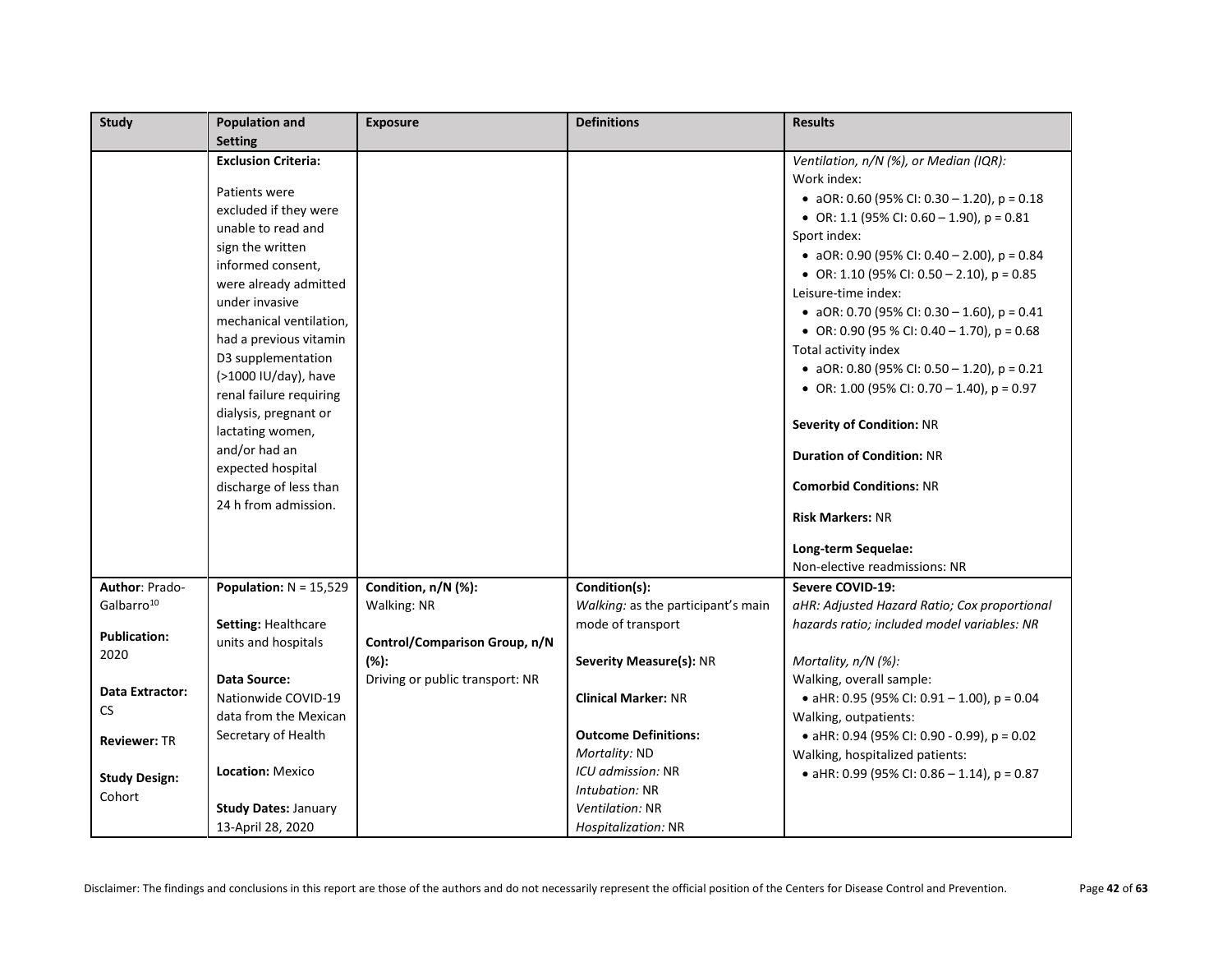| <b>Study</b>            | <b>Population and</b>         | <b>Exposure</b>               | <b>Definitions</b>                    | <b>Results</b>                                   |
|-------------------------|-------------------------------|-------------------------------|---------------------------------------|--------------------------------------------------|
|                         | <b>Setting</b>                |                               |                                       |                                                  |
| <b>Study Objective:</b> |                               |                               | Non-elective readmissions: NR         | Living in Mexico City or the State of Mexico and |
| To evaluate the         | <b>Inclusion Criteria:</b>    |                               |                                       | walking as the mode of transport (rather than    |
| association of          | Patients in the               |                               | <b>Comments: None</b>                 | driving or getting public transport) were        |
| the chronic             | nationwide COVID-19           |                               |                                       | negatively associated with mortality after       |
| disease profile         | data set with                 |                               |                                       | SARS-CoV-2 infection.                            |
| and indigenous          | confirmed SARS-CoV-2          |                               |                                       |                                                  |
| ethnicity on the        | using RT-PCR.                 |                               |                                       | <b>Severity of Condition: NR</b>                 |
| poor prognosis          |                               |                               |                                       |                                                  |
| of outpatients          | <b>Exclusion Criteria: NR</b> |                               |                                       | <b>Duration of Condition: NR</b>                 |
| with COVID-19           |                               |                               |                                       |                                                  |
| and hospitalized        |                               |                               |                                       | <b>Comorbid Conditions: NR</b>                   |
| patients in             |                               |                               |                                       |                                                  |
| Mexico.                 |                               |                               |                                       | <b>Risk Markers: NR</b>                          |
|                         |                               |                               |                                       |                                                  |
| <b>IVA Score: 25</b>    |                               |                               |                                       | Long-term Sequelae:                              |
| (Moderate)              |                               |                               |                                       | Non-elective readmissions: NR                    |
| Author: Salgado-        | Population: N=520             | Condition, n/N (%):           | Condition(s):                         | Severe COVID-19:                                 |
| Aranda <sup>6</sup>     |                               | Sedentary group: 297/520      | Sedentary group: Sedentary or         | aHR: Adjusted Hazard Ratio                       |
|                         | Setting: Hospital             | (57.1%)                       | light physical activity, never to     | HR: Hazard Ratio                                 |
| <b>Publication:</b>     |                               |                               | light physical activity each week     |                                                  |
| 2021                    | Data Source:                  | Control/Comparison Group, n/N | Active group: Moderate activity       | Mortality (among all COVID-19 patients):         |
|                         | Telephone interviews          | $(\%):$                       | <30 minutes/day 5 days/week to        | Sedentary lifestyle:                             |
| Data Extractor:         |                               | Active group: 223/520 (42.9%) | vigorous physical activities (PA) for | • aHR: 5.91 (95% CI: 1.80 - 19.41), p = 0.003    |
| <b>MW</b>               | Location: Spain               |                               | <20 minutes/day <3 days/week,         | • HR: 8.13 (95% CI: 2.91 - 22.70), p < 0.001     |
| <b>Reviewer: MC</b>     |                               |                               | and ≥30 minutes/day of moderate       | • Sedentary group: 41/297 (13.8%)                |
|                         | <b>Study Dates: February</b>  |                               | PA ≥ 5 days/week, or ≥20              | • Active group: 4/223 (1.8%)                     |
| <b>Study Design:</b>    | 15 - April 15, 2020           |                               | minutes/day of vigorous PA ≥3         | $\bullet$ p<0.01                                 |
| Cohort study            |                               |                               | days/week                             |                                                  |
|                         | <b>Inclusion Criteria:</b>    |                               |                                       | ICU admission, $n/N$ (%):                        |
| <b>Study Objective:</b> | Consecutive patients          |                               | <b>Severity Measure(s): NR</b>        | • Sedentary group: 26/297 (8.8%)                 |
| To analyze              | between 18 and 70             |                               |                                       | • Active group: 14/223 (6.3%)                    |
| retrospectively         | years of age who were         |                               | <b>Clinical Marker: NR</b>            | • $p = 0.29$                                     |
| the influence of        | hospitalized in the           |                               |                                       |                                                  |
| baseline physical       | center between the            |                               | <b>Outcome Definitions:</b>           | Invasive mechanical ventilation, n/N (%):        |
| activity level          | study dates during            |                               | Mortality: ND                         | • Sedentary group: 23/297 (7.7%)                 |
| (BPAL) on the           | Spain's first wave of         |                               | ICU admission: Critical care unit     | • Active group: 10/223 (4.5%)                    |
|                         |                               |                               | admission                             |                                                  |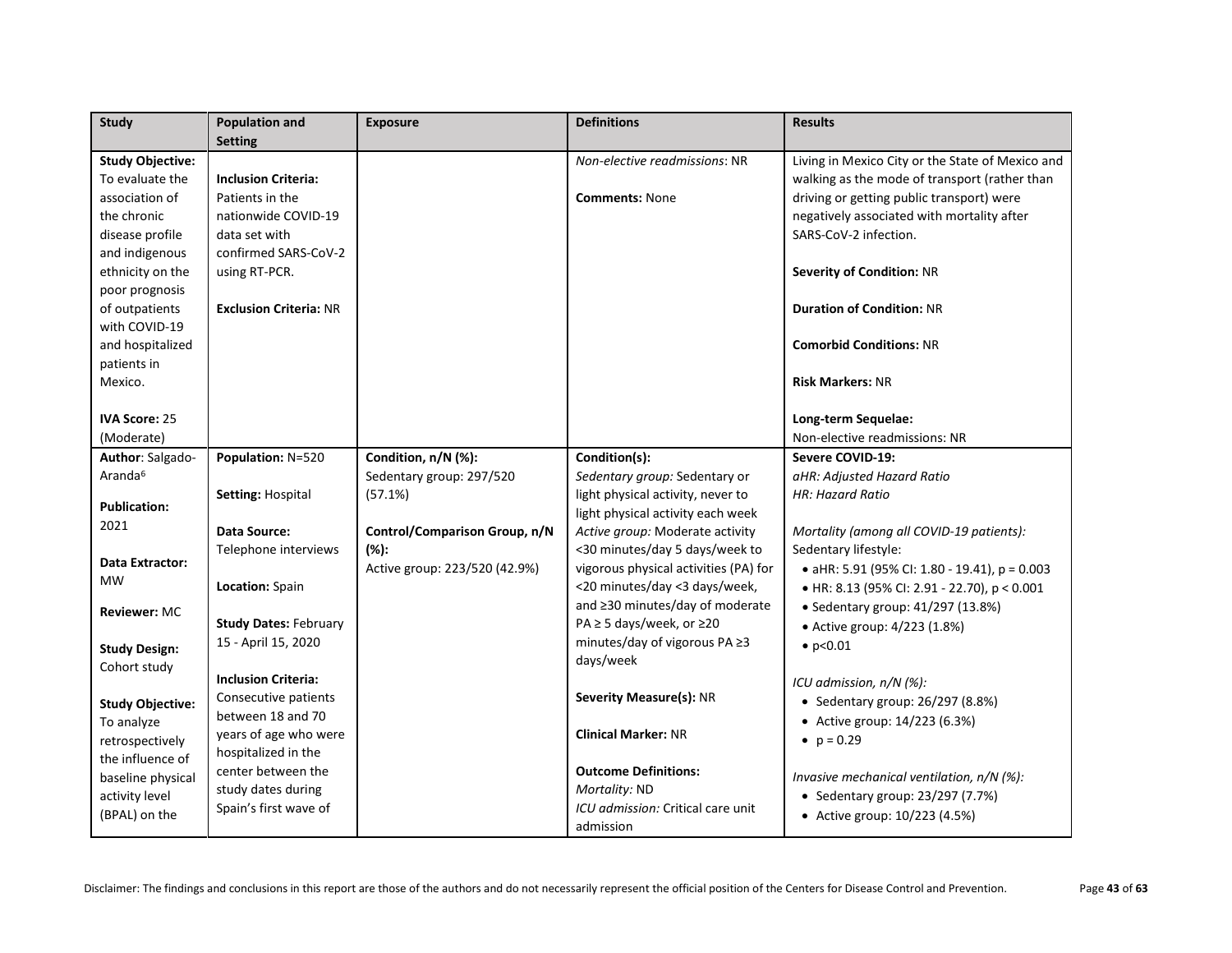| <b>Study</b>                                                                                 | <b>Population and</b>                                                                                                                                                                                                                                                                                                                       | <b>Exposure</b>                                                            | <b>Definitions</b>                                                                                                                                                   | <b>Results</b>                                                                                                                                                                                                                                                                                                   |
|----------------------------------------------------------------------------------------------|---------------------------------------------------------------------------------------------------------------------------------------------------------------------------------------------------------------------------------------------------------------------------------------------------------------------------------------------|----------------------------------------------------------------------------|----------------------------------------------------------------------------------------------------------------------------------------------------------------------|------------------------------------------------------------------------------------------------------------------------------------------------------------------------------------------------------------------------------------------------------------------------------------------------------------------|
| course of SARS-<br>CoV-2 and<br>COVID-19<br>mortality.<br><b>IVA Score: 23</b><br>(Moderate) | <b>Setting</b><br>the pandemic were<br>included.<br><b>Exclusion Criteria:</b><br>Patients who were<br>managed on an<br>outpatient basis, who<br>died before obtaining<br>medical attention.<br>patients for in whom<br>the diagnosis of<br>COVID-19 could not be<br>confirmed by PCR,<br>patients with<br>compatible<br>symptomatology but |                                                                            | Intubation: NR<br>Ventilation: Invasive and non-<br>invasive mechanical ventilation<br>Hospitalization: NR<br>Non-elective readmissions: NR<br><b>Comments: None</b> | • $p = 0.14$<br>Non-invasive mechanical ventilation, n/N (%):<br>• Sedentary group: 48/297 (16.2%)<br>• Active group: 50/223 (22.4%)<br>• $p = 0.07$<br><b>Severity of Condition: NR</b><br><b>Duration of Condition: NR</b><br><b>Comorbid Conditions: NR</b><br><b>Risk Markers: NR</b><br>Long-term Sequelae: |
|                                                                                              | negative polymerase<br>chain reaction (PCR)<br>and elderly patients<br>(over 70 years old).                                                                                                                                                                                                                                                 |                                                                            |                                                                                                                                                                      | Non-elective readmissions: NR                                                                                                                                                                                                                                                                                    |
| Author: Sallis <sup>22</sup>                                                                 | Population: $N = 48,440$                                                                                                                                                                                                                                                                                                                    | Condition, n/N (%):<br>Consistently inactive:                              | Condition(s): NR                                                                                                                                                     | Severe COVID-19: NR                                                                                                                                                                                                                                                                                              |
| <b>Publication:</b><br>2021<br>Data Extractor:                                               | Setting: Kaiser<br>Permanente Southern<br>California (KPSC)                                                                                                                                                                                                                                                                                 | 6,984/48,440 (14.4%)<br>Inconsistently active:<br>38,338/48,440 (79.2%)    | <b>Severity Measure(s):</b><br>Exercise level:<br>• Consistently inactive: EVS 0-10<br>minutes of activity per week at                                               | <b>Severity of Condition:</b><br>OR: odds ratio<br>Mortality, n/N (%):                                                                                                                                                                                                                                           |
| МC<br>Reviewer: MM                                                                           | Data Source:<br>Electronic health<br>records                                                                                                                                                                                                                                                                                                | Control/Comparison Group, n/N<br>(%):<br>Consistently active: 3,118/48,440 | all assessments<br>• Inconsistently active: EVS 11-<br>149 minutes of activity per                                                                                   | Consistently active [reference]:<br>$\bullet$ 11/3,118 (0.4%)<br>Consistently inactive:                                                                                                                                                                                                                          |
| <b>Study Design:</b><br>Cohort                                                               | Location: California,<br><b>USA</b>                                                                                                                                                                                                                                                                                                         | (6.4%)                                                                     | week or those with variability<br>in their EVS measures<br>● Consistently active: EVS ≥150                                                                           | • OR: 2.49 (95% CI: $1.33 - 4.67$ )<br>$\bullet$ 170/6,984 (2.4%)<br>Inconsistently active:                                                                                                                                                                                                                      |
| <b>Study Objective:</b><br>To compare<br>hospitalization<br>rates, intensive                 | <b>Study Dates: January 1</b><br>- October 21, 2020                                                                                                                                                                                                                                                                                         |                                                                            | minutes of activity per week at<br>all assessments during the<br>study period                                                                                        | • OR: 1.88 (95% CI: $1.02 - 3.47$ )<br>$\bullet$ 590/38,338 (1.5%)<br>ICU admission, $n/N$ (%):                                                                                                                                                                                                                  |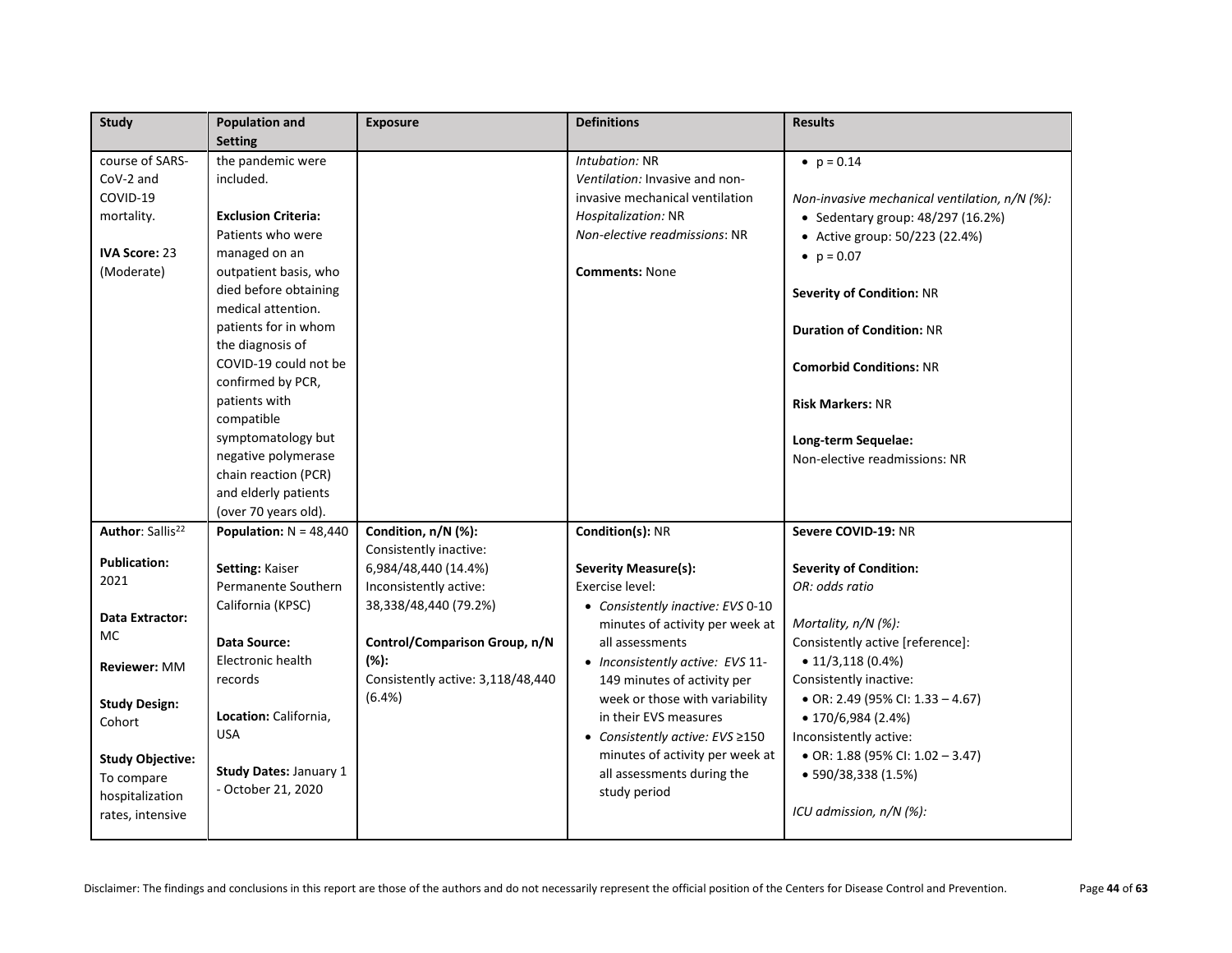| <b>Study</b>          | <b>Population and</b>         | <b>Exposure</b>                    | <b>Definitions</b>                 | <b>Results</b>                                               |
|-----------------------|-------------------------------|------------------------------------|------------------------------------|--------------------------------------------------------------|
|                       | <b>Setting</b>                |                                    |                                    |                                                              |
| care unit (ICU)       | <b>Inclusion Criteria:</b>    |                                    | <b>Clinical Marker: NR</b>         | Consistently active [reference]:                             |
| admissions and        | KPSC health plan              |                                    |                                    | $\bullet$ 32/3,118 (1%)                                      |
| mortality for         | members aged 18               |                                    | <b>Outcome Definitions:</b>        | Consistently inactive:                                       |
| patients with         | years and older with a        |                                    | Mortality: ND                      | • OR: 1.73 (95% CI: 1.18 - 2.55)                             |
| COVID-19 who          | positive SARS-CoV-2           |                                    | ICU admission: ND                  | $\bullet$ 195/6,984 (2.8%)                                   |
| were                  | test or diagnosis             |                                    | Intubation: NR                     | Inconsistently active:                                       |
| consistently          | between the study             |                                    | Ventilation: NR                    | • OR: 1.58 (95% CI: $1.10 - 2.27$ )                          |
| inactive, doing       | dates were included.          |                                    | Hospitalization:                   | $\bullet$ 972/38,338 (2.5%)                                  |
| some activity or      | Participants were also        |                                    | Non-elective readmissions: NR      |                                                              |
| consistently          | required to have at           |                                    |                                    | Hospitalization, n/N (%):                                    |
| meeting physical      | least three outpatient        |                                    | <b>Comments: None</b>              | Consistently active [reference]:                             |
| activity.             | visits with an exercise       |                                    |                                    | $\bullet$ 99/3,118 (3.2%)                                    |
|                       | vital sign (EVS)              |                                    |                                    | Consistently inactive:                                       |
| <b>IVA Score: 24</b>  | measure between               |                                    |                                    | • OR: 2.26 (95% CI: $1.81 - 2.83$ )                          |
| (Moderate)            | March 19, 2018 and            |                                    |                                    | • 732/6,984 (10.5%)                                          |
|                       | March 19, 2020 to be          |                                    |                                    | Inconsistently active:                                       |
|                       | included.                     |                                    |                                    | • OR: 1.89 (95% CI: 1.53 - 2.33)                             |
|                       |                               |                                    |                                    | $\bullet$ 3,405/38,338 (8.9%)                                |
|                       | <b>Exclusion Criteria: NR</b> |                                    |                                    |                                                              |
|                       |                               |                                    |                                    | <b>Duration of Condition: NR</b>                             |
|                       |                               |                                    |                                    | <b>Comorbid Conditions: NR</b>                               |
|                       |                               |                                    |                                    | <b>Risk Markers: NR</b>                                      |
|                       |                               |                                    |                                    |                                                              |
|                       |                               |                                    |                                    | Long-term Sequelae:                                          |
|                       |                               |                                    |                                    | Non-elective readmissions: NR                                |
| Author:               | Population: $N = 173$         | Condition, n/N (%):                | Condition(s):                      | Severe COVID-19:                                             |
| Urashima <sup>4</sup> | countries                     | Insufficient physical activity: NR | Insufficient physical activity:    | aR <sup>2</sup> : Multi-linear regression adjusting for PCR- |
|                       |                               |                                    | Percent of defined population      | test numbers and COVID-19 morbidity per                      |
| <b>Publication:</b>   | Setting: NR                   | Control/Comparison Group, n/N      | attaining less than 150 minutes of | million population                                           |
| 2020                  |                               | (%): NR                            | moderate-intensity physical        |                                                              |
|                       | Data Source: Open             |                                    | activity per week, or less than 75 | Mortality:                                                   |
| Data Extractor:       | resources,                    |                                    | minutes of vigorous-intensity      | • Insufficient physical inactivity had a strong              |
| <b>MC</b>             | Worldometer COVID-            |                                    | physical activity per week, or     | and positive association with morbidity,                     |
|                       | 19 Data                       |                                    | equivalent                         | but not with mortality (aR <sup>2</sup> : 0.7270)            |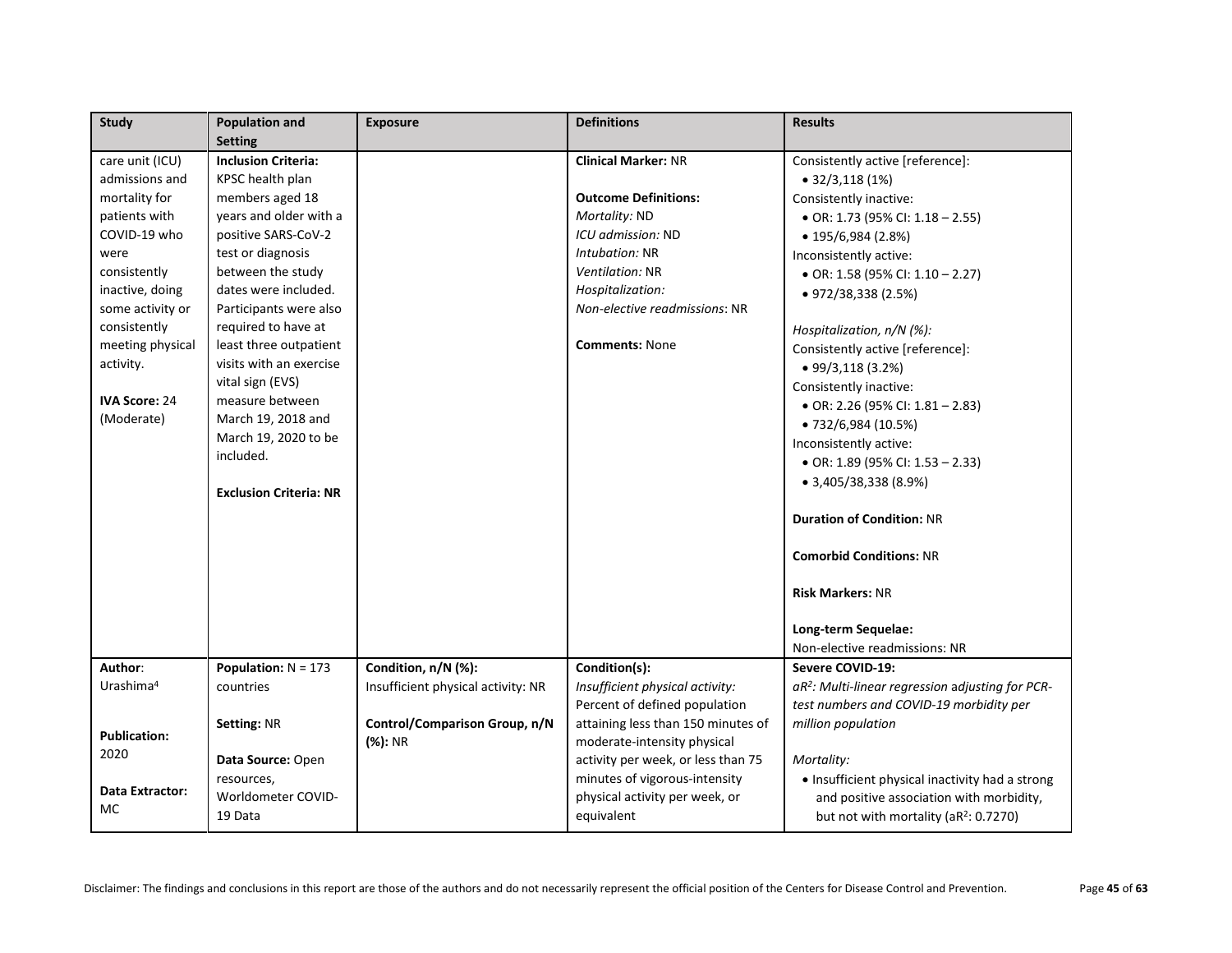| <b>Study</b>            | <b>Population and</b>           | <b>Exposure</b> | <b>Definitions</b>                | <b>Results</b>                   |
|-------------------------|---------------------------------|-----------------|-----------------------------------|----------------------------------|
|                         | <b>Setting</b>                  |                 |                                   |                                  |
|                         |                                 |                 |                                   |                                  |
| <b>Reviewer: MW</b>     | Location: 173                   |                 | Severity Measure(s): NR           | <b>Severity of Condition: NR</b> |
|                         | countries                       |                 |                                   |                                  |
| <b>Study Design:</b>    |                                 |                 | <b>Clinical Marker: NR</b>        | <b>Duration of Condition: NR</b> |
| Ecological              | <b>Study Dates: Unknown</b>     |                 |                                   |                                  |
|                         | - July 17,2020                  |                 | <b>Outcome Definitions:</b>       | <b>Comorbid Conditions: NR</b>   |
| <b>Study Objective:</b> |                                 |                 | Mortality: Total COVID-19-related |                                  |
| To explore              | <b>Inclusion Criteria: Only</b> |                 | deaths per million population     | <b>Risk Markers: NR</b>          |
| whether recent          | countries that had              |                 | ICU admission: NR                 |                                  |
| <b>Bacillus</b>         | data of both total              |                 | Intubation: NR                    | Long-term Sequelae:              |
| Calmette-Guérin         | deaths and BCG                  |                 | Ventilation: NR                   | Non-elective readmissions: NR    |
| (BCG) vaccine           | vaccine coverage were           |                 | Hospitalization: NR               |                                  |
| coverage is             | included for analyses           |                 | Non-elective readmissions: NR     |                                  |
| associated with         | in this study.                  |                 |                                   |                                  |
| COVID-19                |                                 |                 | <b>Comments: None</b>             |                                  |
| morbidity and/or        | <b>Exclusion Criteria: NR</b>   |                 |                                   |                                  |
| mortality rates,        |                                 |                 |                                   |                                  |
| using linear            |                                 |                 |                                   |                                  |
| regression              |                                 |                 |                                   |                                  |
| models to               |                                 |                 |                                   |                                  |
| explore                 |                                 |                 |                                   |                                  |
| associations            |                                 |                 |                                   |                                  |
| between the two         |                                 |                 |                                   |                                  |
| continuous              |                                 |                 |                                   |                                  |
| random variables        |                                 |                 |                                   |                                  |
| adjusted for a          |                                 |                 |                                   |                                  |
| variety of              |                                 |                 |                                   |                                  |
| potential               |                                 |                 |                                   |                                  |
| confounders,            |                                 |                 |                                   |                                  |
| such as median          |                                 |                 |                                   |                                  |
| age and body            |                                 |                 |                                   |                                  |
| mass index (BMI)        |                                 |                 |                                   |                                  |
| in individual           |                                 |                 |                                   |                                  |
| countries.              |                                 |                 |                                   |                                  |
|                         |                                 |                 |                                   |                                  |
| <b>IVA Score: 21</b>    |                                 |                 |                                   |                                  |
| (Moderate)              |                                 |                 |                                   |                                  |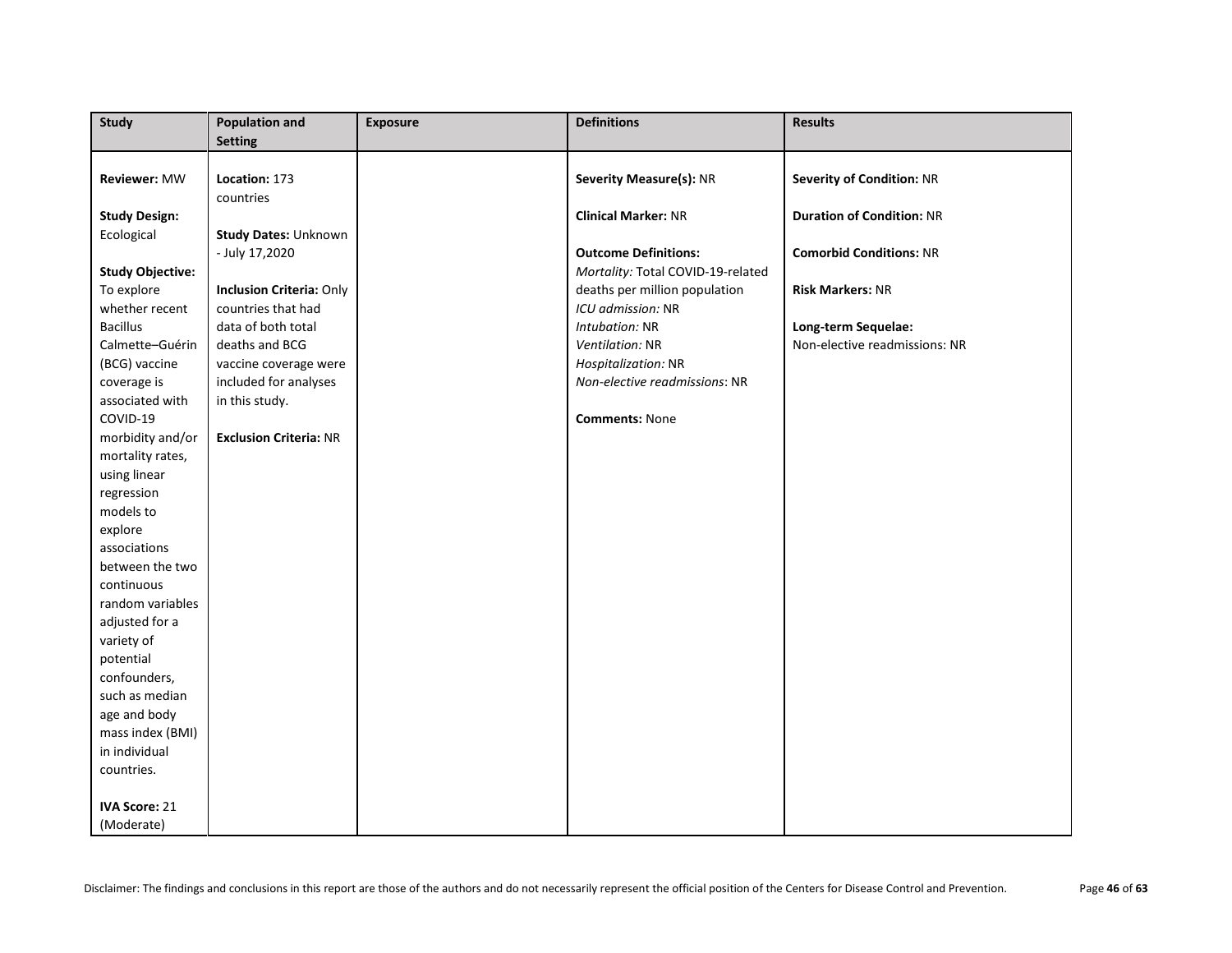| <b>Study</b>              | <b>Population and</b>                         | <b>Exposure</b>                    | <b>Definitions</b>                 | <b>Results</b>                                       |
|---------------------------|-----------------------------------------------|------------------------------------|------------------------------------|------------------------------------------------------|
|                           | <b>Setting</b>                                |                                    |                                    |                                                      |
| Author: Wang <sup>5</sup> | Population: N = 186                           | Condition, n/N (%):                | Condition(s):                      | Severe COVID-19:                                     |
| <b>Publication:</b>       | countries                                     | Insufficient physical activity: NR | Insufficient physical activity: ND | R <sup>2</sup> : Bonferroni multiple comparison test |
| 2021                      |                                               |                                    |                                    |                                                      |
|                           | <b>Setting: NR</b>                            | Control/Comparison Group, n/N      | Severity Measure(s): NR            | Mortality:                                           |
| Data Extractor:           |                                               | (%): NA                            |                                    | Insufficient physical activity:                      |
| TR                        | Data Source:                                  |                                    | <b>Clinical Marker: NR</b>         | • $R^2$ : 0.04, $p = 0.01$                           |
|                           | 2015/2016 WHO                                 |                                    |                                    | COVID-19 mortality showed significant positive       |
| <b>Reviewer:</b>          | handbooks, 2019                               |                                    | <b>Outcome Definitions:</b>        | association with insufficient physical activity.     |
| CS/DOS                    | World bank, 2019                              |                                    | Mortality: deaths per million      |                                                      |
|                           | <b>International Diabetes</b>                 |                                    | population                         | <b>Severity of Condition: NR</b>                     |
| <b>Study Design:</b>      | Federation, and                               |                                    | ICU admission: NR                  |                                                      |
| Ecological study          | Worldometer                                   |                                    | Intubation: NR                     | <b>Duration of Condition: NR</b>                     |
|                           |                                               |                                    | Ventilation: NR                    |                                                      |
| <b>Study Objective:</b>   | Location: Worldwide                           |                                    | Hospitalization: NR                | <b>Comorbid Conditions: NR</b>                       |
| To investigate            |                                               |                                    | Non-elective readmissions: NR      |                                                      |
| the worldwide             | <b>Study Dates: through</b>                   |                                    |                                    | <b>Risk Markers: NR</b>                              |
| association               | August 20, 2020                               |                                    | <b>Comments: None</b>              |                                                      |
| between                   |                                               |                                    |                                    | Long-term Sequelae: NR                               |
| lifestyle-related         | <b>Inclusion Criteria:</b>                    |                                    | Mortality: deaths per million      | Non-elective readmissions: NR                        |
| disease burden            | Countries with data on                        |                                    | population                         |                                                      |
| and COVID-19              | mortality due to                              |                                    | ICU admission: NR                  |                                                      |
| mortality.                | COVID-19 and at least<br>one of the variables |                                    | Intubation: NR                     |                                                      |
|                           |                                               |                                    | Ventilation: NR                    |                                                      |
| <b>IVA Score: 15</b>      | (lifestyle-related                            |                                    | Hospitalization: NR                |                                                      |
| (High)                    | factors of                                    |                                    | Non-elective readmissions: NR      |                                                      |
|                           | hypertension,<br>hyperlipidaemia,             |                                    | <b>Comments: None</b>              |                                                      |
|                           | smoking, overweight,                          |                                    |                                    |                                                      |
|                           | diabetes, and                                 |                                    |                                    |                                                      |
|                           | insufficient physical                         |                                    |                                    |                                                      |
|                           | activity, age $\geq 65$ ).                    |                                    |                                    |                                                      |
|                           |                                               |                                    |                                    |                                                      |
|                           | <b>Exclusion Criteria: NR</b>                 |                                    |                                    |                                                      |
| Author: Yuan <sup>1</sup> | <b>Population:</b> $N = 164$                  | Condition, n/N (%):                | Condition(s):                      | Severe COVID-19:                                     |
|                           |                                               | Physical inactivity: 103/164       | Physical inactivity: <150 min/week |                                                      |
| <b>Publication:</b>       | Setting: Tumor Center                         | (62.8%)                            | of moderate activity or <75        | Mortality, n/N (%):                                  |
| 2021                      | at one hospital                               |                                    | min/week of vigorous activity      | • Physical inactivity: 6/103 (5.8%)                  |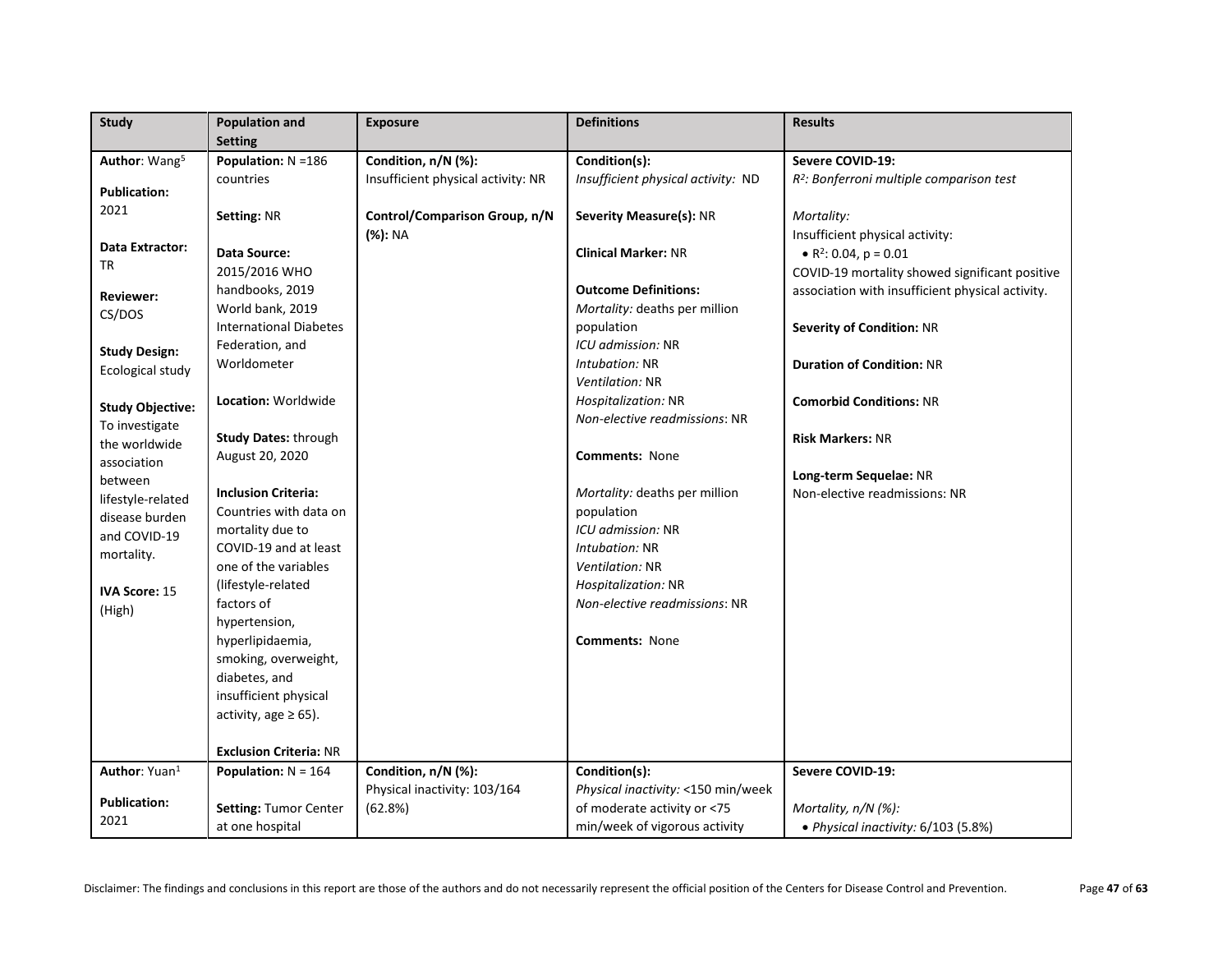| <b>Study</b>               | <b>Population and</b>         | <b>Exposure</b>                   | <b>Definitions</b>                  | <b>Results</b>                                   |
|----------------------------|-------------------------------|-----------------------------------|-------------------------------------|--------------------------------------------------|
|                            | <b>Setting</b>                |                                   |                                     |                                                  |
|                            |                               | Control/Comparison Group, n/N     |                                     | • Physical activity: 0/61 (0.0%)                 |
| Data Extractor:            | Data Source: Digital          | $(\%):$                           | Severity Measure(s): NR             | • $p = 0.09$                                     |
| AH                         | database of medical           | Physical activity: 61/164 (37.2%) |                                     |                                                  |
|                            | records                       |                                   | <b>Clinical Marker: NR</b>          | Ventilation, n/N (%):                            |
| <b>Reviewer: DOS</b>       |                               |                                   |                                     | • Physical inactivity: 3/103 (2.9%)              |
|                            | Location: China               |                                   | <b>Outcome Definitions:</b>         | • Physical activity: 0/61 (0.0%)                 |
| <b>Study Design:</b>       |                               |                                   | Mortality: NR                       | $\bullet$ p = NR                                 |
| Cohort                     | <b>Study Dates: February</b>  |                                   | ICU admission: NR                   |                                                  |
|                            | 15 - March 14, 2020           |                                   | Intubation: NR                      | Severity of Condition: NR                        |
| <b>Study Objective:</b>    |                               |                                   | Ventilation: Invasive ventilation   |                                                  |
| To investigate             | <b>Inclusion Criteria:</b>    |                                   | Hospitalization: Hospitalized due   | <b>Duration of Condition: NR</b>                 |
| the association            | Consecutive                   |                                   | to COVID-19.                        |                                                  |
| between pre-               | hospitalized patients         |                                   | Non-elective readmissions: NR       | <b>Comorbid Conditions: NR</b>                   |
| existent physical          | with laboratory               |                                   |                                     |                                                  |
| inactivity and             | confirmation of SARS-         |                                   | <b>Comments: None</b>               | <b>Risk Markers: NR</b>                          |
| severe COVID-19            | CoV-2 via real-time RT-       |                                   |                                     |                                                  |
| retrospectively.           | PCR of viral RNA              |                                   |                                     | Long-term Sequelae: NR                           |
|                            | extracted from                |                                   |                                     |                                                  |
| <b>IVA Score: 18</b>       | nasopharynx and               |                                   |                                     |                                                  |
| (Moderate)                 | oropharynx swab.              |                                   |                                     |                                                  |
|                            |                               |                                   |                                     |                                                  |
|                            | <b>Exclusion Criteria: NR</b> |                                   |                                     |                                                  |
| Author: Zhang <sup>8</sup> | <b>Population:</b>            | Condition, mean (SD):             | Condition(s):                       | Severe COVID-19:                                 |
|                            | $N = 339,256$                 | Moderate-to-vigorous physical     | MVPA: Self-reported physical        | aOR: Adjusted odds ratio; multivariable logistic |
| <b>Publication:</b>        | COVID-19+, $n = 1,746$        | activity (MVPA), MET-min/week:    | activity mainly acquired during     | regression model includes age, sex, waist        |
| 2020                       |                               | 990.4 (1310.8)                    | 2006 to 2010 through touch          | circumference, hip circumference, BMI, and       |
|                            | <b>Setting: Community</b>     | Acceleration vector magnitude     | screen questionnaire; calculated    | smoking status                                   |
| Data Extractor:            |                               | physical activity (AMPA), milli-  | by taking the sum of total          | OR: Univariable (Univariate) Logistic            |
| <b>TR</b>                  | Data Source: UK               | gravities: 26.7 (8.6) (n = 215)   | min/week of moderate physical       | Regression                                       |
| Reviewer: DOS              | <b>Biobank</b>                |                                   | activity multiplied by four and the |                                                  |
|                            |                               | <b>Control/Comparison Group,</b>  | total number of vigorous physical   | Mortality, Mean (SD):                            |
| <b>Study Design:</b>       | Location:                     | mean (SD):                        | activity min/week multiplied by     | MVPA, MET-min/week:                              |
| Prospective                | United Kingdom                | NA as MVPA and AMPA are           | eight                               | • aOR: 1.00 (95% CI: 0.90 - 1.11), $p = 0.97$    |
| cohort                     |                               | continuous variables              |                                     | • OR: 1.03 (95% CI: 0.94 - 1.14), $p = 0.49$     |
|                            | Study Dates: March 16         |                                   | AMPA: collected from participants   | • COVID-19 deaths: 1017.0 (1057.9)               |
| <b>Study Objective:</b>    | - June 29, 2020               |                                   | wearing an accelerometer for 7      | • COVID-19 survivals: NR                         |
|                            |                               |                                   | days between 2013 and 2015          |                                                  |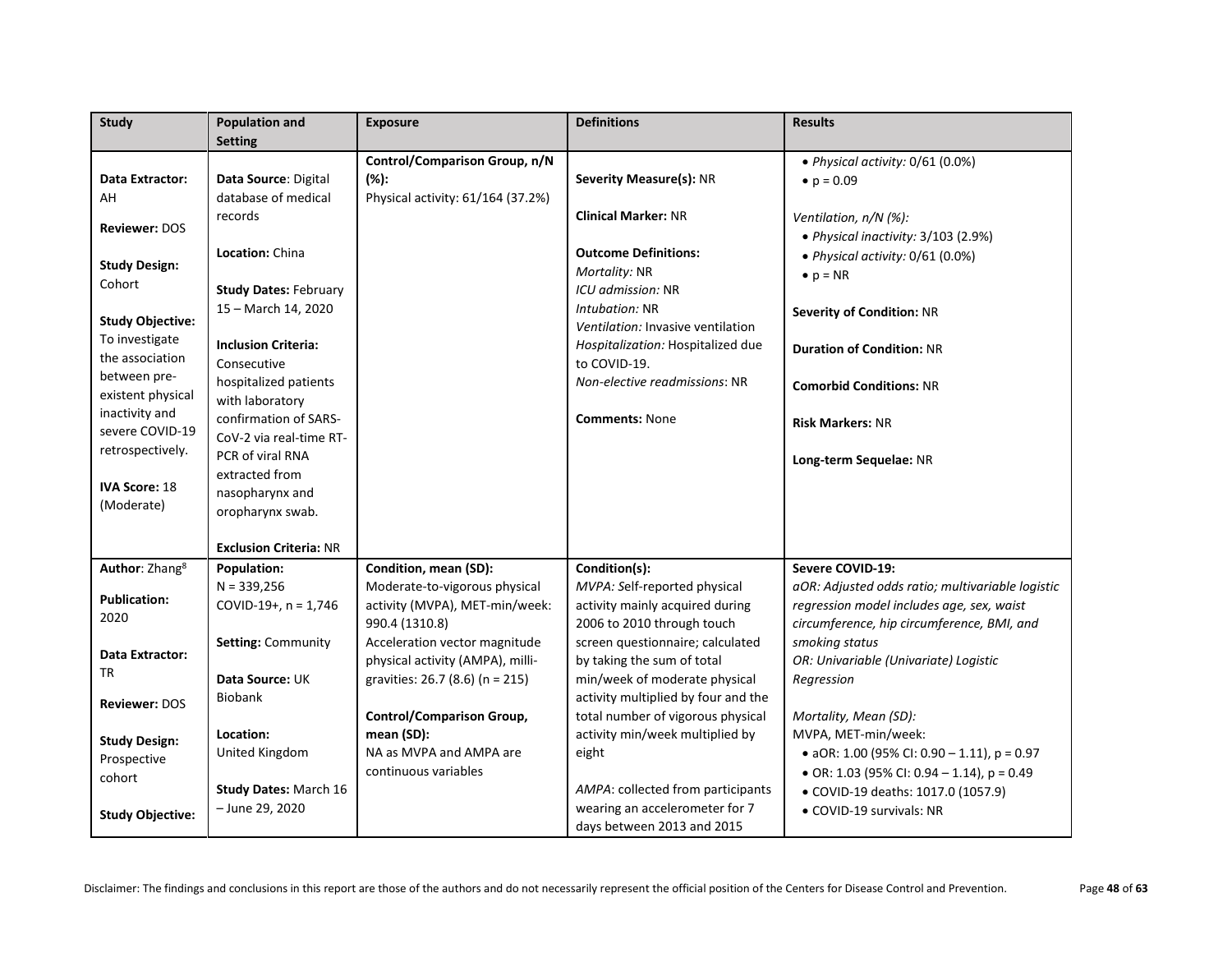| <b>Study</b>         | <b>Population and</b>      | <b>Exposure</b> | <b>Definitions</b>                | <b>Results</b>                                |
|----------------------|----------------------------|-----------------|-----------------------------------|-----------------------------------------------|
|                      | <b>Setting</b>             |                 |                                   |                                               |
| To analyze           | <b>Inclusion Criteria:</b> |                 |                                   |                                               |
| whether PA           | Patients included in       |                 | <b>Severity Measure(s): NR</b>    | AMPA, milli-gravities (n = 36):               |
| influences the       | the prospective cohort     |                 |                                   | • aOR: 0.74 (95% CI: 0.48 - 1.14), $p = 0.17$ |
| risk of COVID-19     | were aged 40 to 69         |                 | <b>Clinical Marker: NR</b>        | • OR: 0.56 (95% CI: 0.38 - 0.83), $p < 0.01$  |
| in a prospective     | vears. COVID-19            |                 |                                   | • COVID-19 deaths: 24.1 (8.1)                 |
| observational        | inpatients included all    |                 | <b>Outcome Definitions:</b>       | • COVID-19 survivals: NR                      |
| study by             | inpatients with at least   |                 | Mortality: deaths caused by       |                                               |
| adjusting            | one positive SARS-         |                 | clinical and epidemiological      | Hospitalization, Mean (SD):                   |
| measures of          | CoV-2 testing result.      |                 | diagnosed COVID-19 (both primary  | MVPA, MET-min/week:                           |
| obesity and          | COVID-19 outpatients       |                 | and contributory causes of death) | • aOR: 1.05 (95% CI: 0.98 - 1.11), $p = 0.17$ |
| smoking status.      | included outpatients       |                 | ICU admission: NR                 | • OR: 1.05 (95% CI: 0.99 - 1.11), $p = 0.10$  |
|                      | who tested SARS-CoV-       |                 | Intubation: NR                    | • COVID-19 inpatients: 1039.0 (1356.1)        |
| <b>IVA Score: 23</b> | 2 positive at least        |                 | Ventilation: NR                   | • COVID-19 outpatients: 898.7 (1236.7)        |
| (Moderate)           | once. Controls             |                 | Hospitalization: inpatient COVID- |                                               |
|                      | consisted of               |                 | 19 cases                          | AMPA, milli-gravities (n = 201):              |
|                      | participants who have      |                 | Non-elective readmissions: NR     | • aOR: 0.85 (95% CI: 0.69 - 1.05), $p = 0.13$ |
|                      | not tested positive for    |                 |                                   | • OR: 0.83 (95% CI: 0.68 - 1.00, p = 0.06     |
|                      | SARS-CoV-2 and have        |                 | <b>Comments: None</b>             | • COVID-19 inpatients: 26.6 (8.9)             |
|                      | not died of COVID-19       |                 |                                   | · COVID-19 outpatients: 27.4 (8.1)            |
|                      | <b>Exclusion Criteria:</b> |                 |                                   |                                               |
|                      | Participants were          |                 |                                   | Severity of Condition: NR                     |
|                      | excluded due to            |                 |                                   |                                               |
|                      | consent withdrawals,       |                 |                                   | <b>Duration of Condition: NR</b>              |
|                      | non-white British          |                 |                                   |                                               |
|                      | ethnic background, sex     |                 |                                   | <b>Comorbid Conditions: NR</b>                |
|                      | mismatch, sex              |                 |                                   |                                               |
|                      | aneuploidy, high           |                 |                                   | <b>Risk Markers: NR</b>                       |
|                      | missing rate/outlier,      |                 |                                   |                                               |
|                      | and kinship inference.     |                 |                                   | Long-term Sequelae: NR                        |
|                      | Participants who           |                 |                                   |                                               |
|                      | tested negative (as        |                 |                                   |                                               |
|                      | these results could        |                 |                                   |                                               |
|                      | have been false            |                 |                                   |                                               |
|                      | negatives), those who      |                 |                                   |                                               |
|                      | are not from England       |                 |                                   |                                               |
|                      | (as all SARS-CoV-2 test    |                 |                                   |                                               |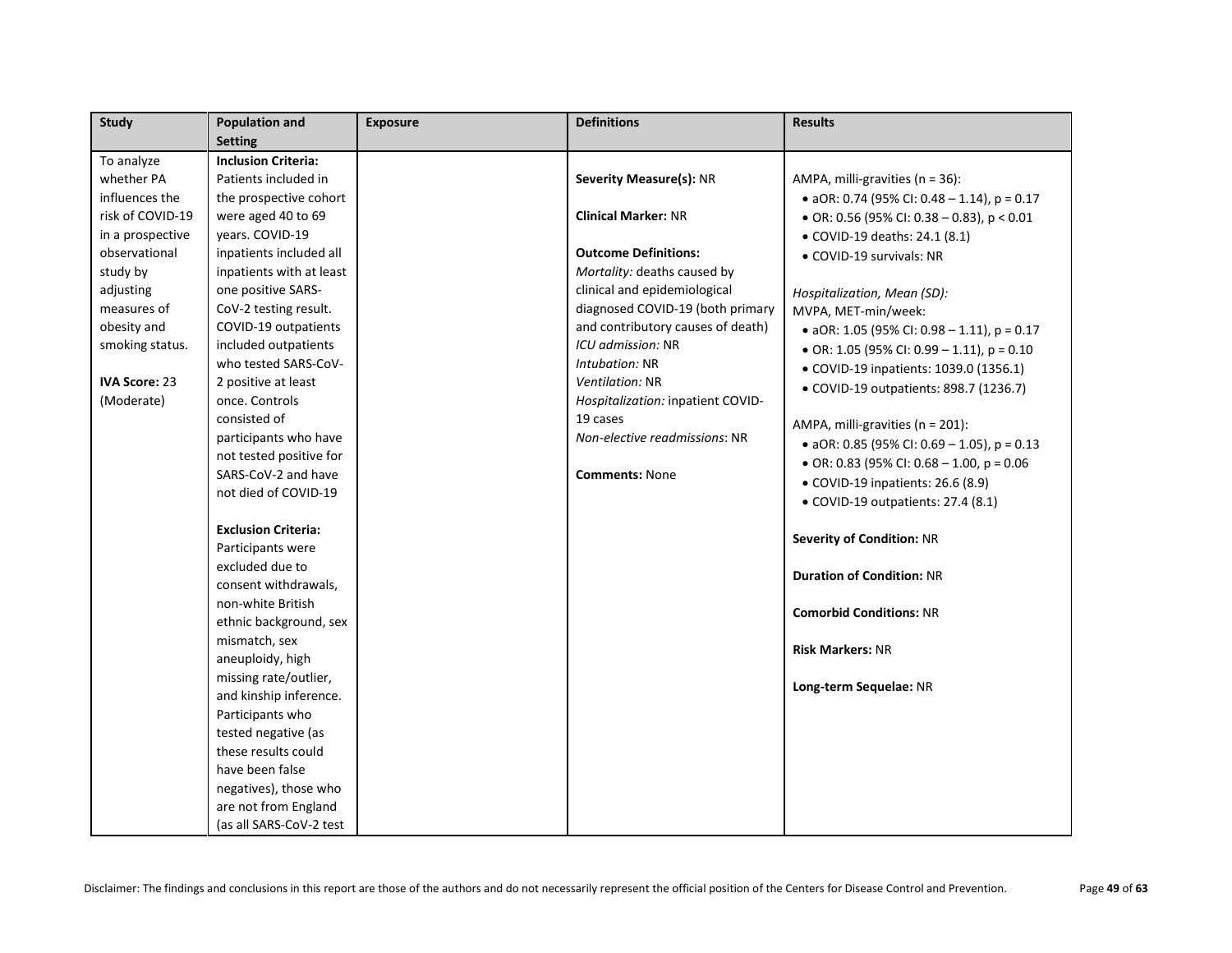| <b>Study</b> | <b>Population and</b>  | <b>Exposure</b> | <b>Definitions</b> | <b>Results</b> |
|--------------|------------------------|-----------------|--------------------|----------------|
|              | <b>Setting</b>         |                 |                    |                |
|              | results were provided  |                 |                    |                |
|              | by NHS England only),  |                 |                    |                |
|              | and those who died     |                 |                    |                |
|              | before January 1, 2020 |                 |                    |                |
|              | were excluded from     |                 |                    |                |
|              | the non-COVID-19       |                 |                    |                |
|              | control group.         |                 |                    |                |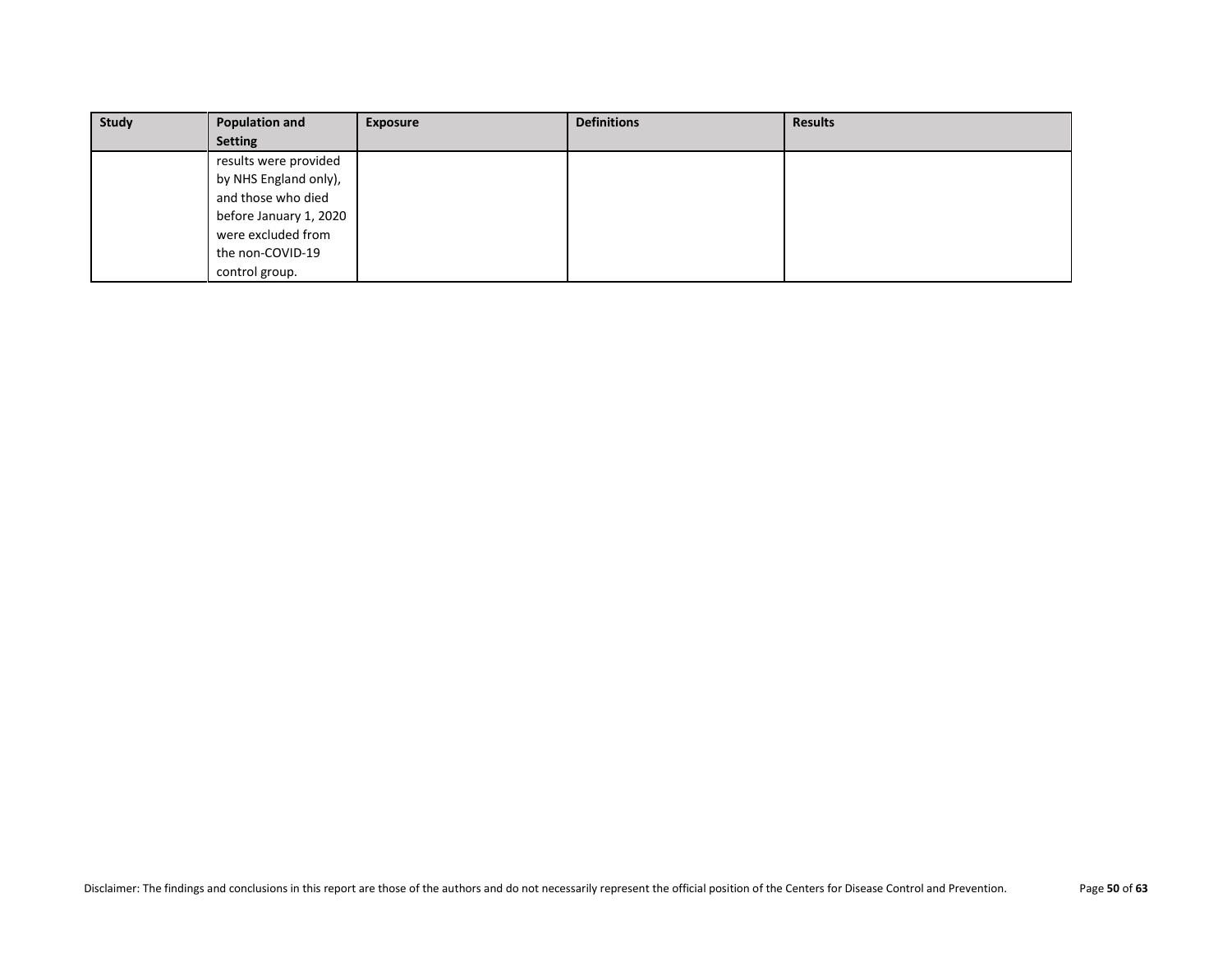## <span id="page-50-0"></span>**B.3.c. Internal Validity Assessments of Extracted Studies**

<span id="page-50-1"></span>**Table 6** Internal Validity Assessments of Extracted Studies Reporting the Association Between Physical Activity / Inactivity and Severe COVID-19 Outcomes.

|                        | Author<br><b>Publication Year</b>                          | Ahmadi<br>202119    | Brandenburg<br>2020 <sup>23</sup> | Burden<br>2020 <sup>2</sup> | Cho<br>202020 | Cunningham<br>202111 | de Souza<br>202017             |
|------------------------|------------------------------------------------------------|---------------------|-----------------------------------|-----------------------------|---------------|----------------------|--------------------------------|
|                        | Outcome(s)                                                 | Mortality           | Hospitalization                   | Mortality                   | Mortality     | Mortality            | Intubation,<br>Hospitalization |
| <b>Domain</b>          | <b>Signaling question</b>                                  |                     |                                   |                             |               |                      |                                |
|                        | Design appropriate to research question                    | $\mathbf{1}$        | $\mathbf{1}$                      | $\mathbf{1}$                | $\mathbf{1}$  | 0                    | $\mathbf{1}$                   |
|                        | Well described population                                  | $\mathbf{1}$        | $\mathbf{1}$                      | $\mathbf{1}$                | $\mathbf{1}$  | 0                    | $\mathbf{1}$                   |
|                        | Well described setting                                     | $\mathbf 0$         | $\mathbf 0$                       | $\mathbf{1}$                | $\mathbf{1}$  | $\mathbf{1}$         | $\mathbf{1}$                   |
| <b>Study Elements</b>  | Well described intervention/exposure                       | $\mathbf{1}$        | $\mathbf{1}$                      | $\mathbf 0$                 | $\mathbf{1}$  | $\mathbf{1}$         | $\mathbf{1}$                   |
|                        | Well described control/ comparator                         | $\mathbf{1}$        | $\mathbf{1}$                      | 0                           | $\mathbf{1}$  | $\mathbf{1}$         | $\mathbf{1}$                   |
|                        | Well described outcome                                     | $\mathbf{1}$        | $\mathbf{1}$                      | $\mathbf{1}$                | $\mathbf{1}$  | $\mathbf{1}$         | $\mathbf{1}$                   |
|                        | Clear timeline of exposures/<br>interventions and outcomes | 1                   | $\mathbf{1}$                      | 0                           | $\mathbf{1}$  | 0                    | $\mathbf{1}$                   |
|                        | Randomization appropriately performed                      | 0                   | 0                                 | $\Omega$                    | $\Omega$      | $\mathbf 0$          | $\mathbf{0}$                   |
| <b>Selection Bias:</b> | Allocation adequately concealed                            | $\mathbf 0$         | 0                                 | 0                           | 0             | 0                    | 0                              |
| Sampling               | Population sampling appropriate to<br>study design         | $\mathbf{1}$        | $\mathbf{1}$                      | $\mathbf{1}$                | $\mathbf{1}$  | $\mathbf{1}$         | $\mathbf{1}$                   |
| <b>Selection Bias:</b> | Attrition not significantly different<br>between groups    | 1                   | $\mathbf{1}$                      | $\mathbf{1}$                | $\mathbf{1}$  | 0                    | $\mathbf{1}$                   |
| Attrition              | Attrition <10-15% of population                            | 1                   | $\mathbf{1}$                      | $\mathbf{1}$                | $\mathbf{1}$  | 0                    | $\mathbf{1}$                   |
|                        | Attrition appropriately analyzed                           | $\mathbf{1}$        | $\mathbf{1}$                      | $\mathbf{1}$                | 0             | 0                    | $\mathbf{1}$                   |
| Information            | Measure of intervention/exposure is<br>valid               | $\mathbf{1}$        | $\mathbf{1}$                      | $\mathbf{1}$                | 0             | $\mathbf 0$          | $\mathbf 0$                    |
| Bias:                  | Measure of outcome is valid                                | $\mathbf{1}$        | $\mathbf{1}$                      | $\mathbf{1}$                | $\mathbf{1}$  | $\mathbf{1}$         | 0                              |
| Measurement            | Fidelity to intervention is measured                       | 0                   | 0                                 | $\mathbf 0$                 | 0             | $\mathbf 0$          | $\mathbf 0$                    |
| and                    | Fidelity to intervention is valid                          | $\mathsf{O}\xspace$ | $\mathbf 0$                       | $\mathbf 0$                 | 0             | 0                    | 0                              |
| Misclassification      | Prospective study                                          | $\mathbf{1}$        | $\mathbf{1}$                      | $\mathbf{1}$                | $\mathbf{1}$  | $\mathbf{1}$         | $\mathbf{1}$                   |
|                        | Adequately powered to detect result                        | $\mathbf{1}$        | 0                                 | $\pmb{0}$                   | $\mathbf{1}$  | 0                    | $\mathbf{1}$                   |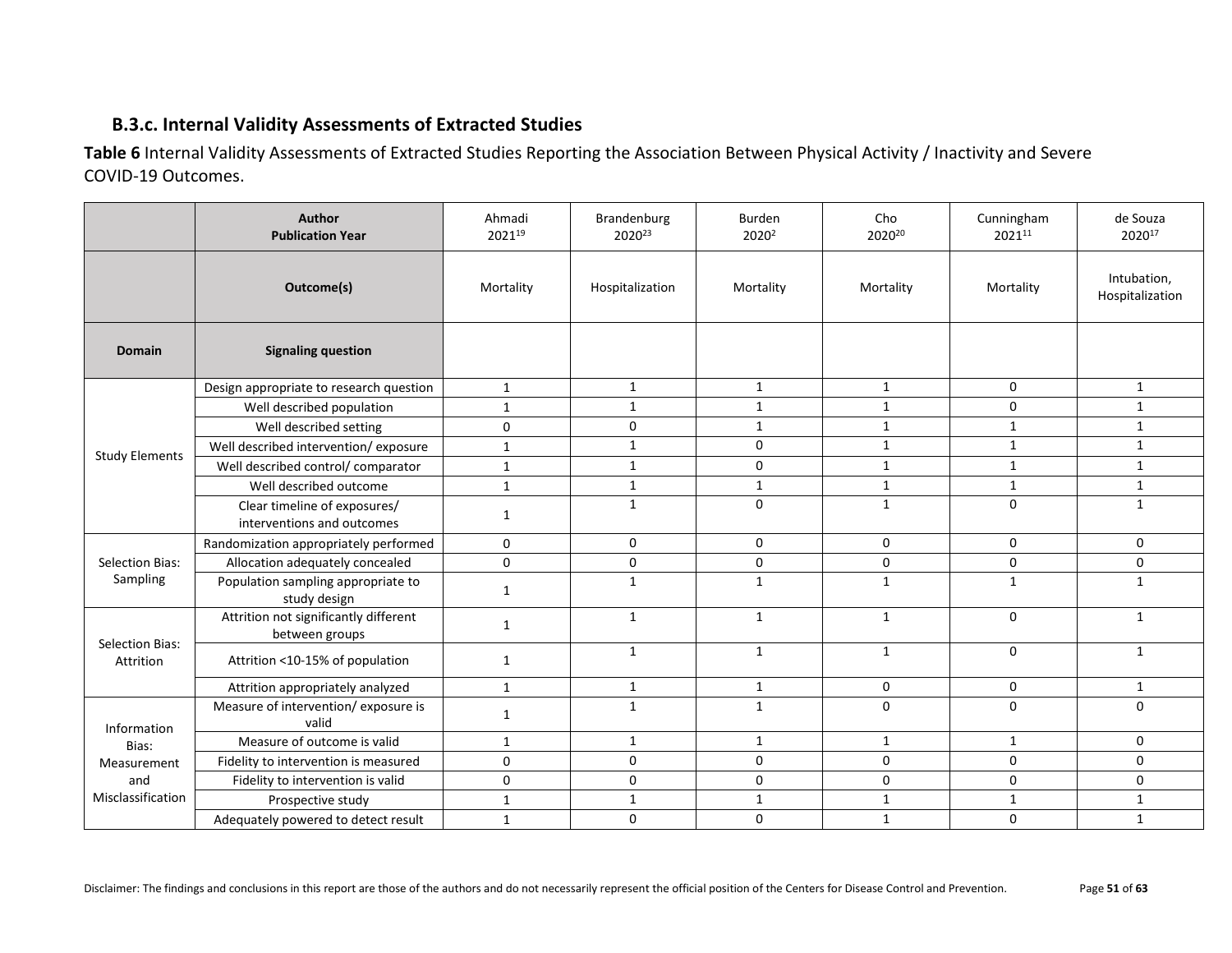|                                      | Author<br><b>Publication Year</b>                                | Ahmadi<br>202119 | Brandenburg<br>2020 <sup>23</sup> | <b>Burden</b><br>2020 <sup>2</sup> | Cho<br>202020 | Cunningham<br>202111 | de Souza<br>202017 |
|--------------------------------------|------------------------------------------------------------------|------------------|-----------------------------------|------------------------------------|---------------|----------------------|--------------------|
|                                      | Outcome assessor blinded                                         | 0                | $\Omega$                          | $\Omega$                           | $\Omega$      | $\Omega$             | $\Omega$           |
|                                      | Study participant blinded                                        | $\mathbf 0$      | 0                                 | 0                                  | $\Omega$      | $\mathbf 0$          | 0                  |
| Information                          | Investigator/ data analyst blinded                               | $\Omega$         | 0                                 | $\Omega$                           | $\Omega$      | $\Omega$             | $\mathbf 0$        |
| Bias:<br>Performance &<br>Detection  | Data collection methods described in<br>sufficient detail        |                  | 1                                 | 1                                  | $\mathbf{1}$  | 1                    | $\mathbf{1}$       |
|                                      | Data collection methods appropriate                              | $\mathbf{1}$     | $\mathbf 0$                       | $\mathbf{1}$                       | $\mathbf{1}$  | 1                    | $\mathbf{1}$       |
|                                      | Sufficient follow up to detect outcome                           | $\mathbf{1}$     | 1                                 | 1                                  | 1             | 1                    | 1                  |
| Information<br><b>Bias: Analytic</b> | Appropriate statistical analyses for<br>collected data           | 1                | $\mathbf{1}$                      |                                    | $\mathbf{1}$  | 1                    | $\overline{1}$     |
|                                      | Appropriate statistical analyses are<br>conducted correctly      | 1                | $\mathbf{1}$                      | 1                                  | $\mathbf{1}$  | $\mathbf{1}$         | 1                  |
|                                      | Confidence interval is narrow                                    | 0                | $\mathbf 0$                       | 0                                  | $\mathbf{1}$  | $\mathbf 0$          | 1                  |
|                                      | Potential confounders identified                                 | $\mathbf{1}$     | $\mathbf{1}$                      | 1                                  | $\mathbf{1}$  | 1                    | $\mathbf{1}$       |
| Confounding                          | Adjustment for confounders in study<br>design phase              | $\mathbf 0$      | $\Omega$                          | $\mathbf{1}$                       | $\mathbf{1}$  | $\Omega$             | 0                  |
|                                      | Adjustment for confounders in data<br>analysis phase             | 1                | $\mathbf{1}$                      | $\mathbf{1}$                       | $\mathbf{1}$  | $\mathbf{1}$         | $\mathbf{1}$       |
| <b>Reporting Bias</b>                | All pre-specified outcomes are<br>adequately reported            | 1                | $\mathbf{1}$                      | 1                                  | 1             | $\mathbf{1}$         | $\mathbf{1}$       |
| <b>Other Bias</b>                    | No other sources of bias                                         | $\mathbf{1}$     | $\mathbf{1}$                      | $\mathbf{1}$                       | $\mathbf{1}$  | $\mathbf{1}$         | $\mathbf{1}$       |
| <b>COI</b>                           | Funding sources disclosed and no<br>obvious conflict of interest | 1                | $\mathbf{1}$                      | $\Omega$                           | $\mathbf{1}$  | $\mathbf{1}$         | $\mathbf{1}$       |
|                                      | Threat to internal validity                                      | 24               | 22                                | 21                                 | 25            | 17                   | 24                 |
| <b>SCORE</b>                         | Low, Moderate, High                                              | Moderate         | Moderate                          | Moderate                           | Moderate      | High                 | Moderate           |

|        | <b>Author</b><br><b>Publication Year</b> | Hamer. M.<br>202024 | Hamer<br>202013 | Lassale<br>202025 | Latorre-Roman<br>202118 | Lee SW<br>202121 | Li<br>202012 |
|--------|------------------------------------------|---------------------|-----------------|-------------------|-------------------------|------------------|--------------|
|        | Outcome(s)                               | Hospitalization     | Hospitalization | Hospitalization   | Hospitalization         | Mortality        | Mortality    |
| Domain | <b>Signaling question</b>                |                     |                 |                   |                         |                  |              |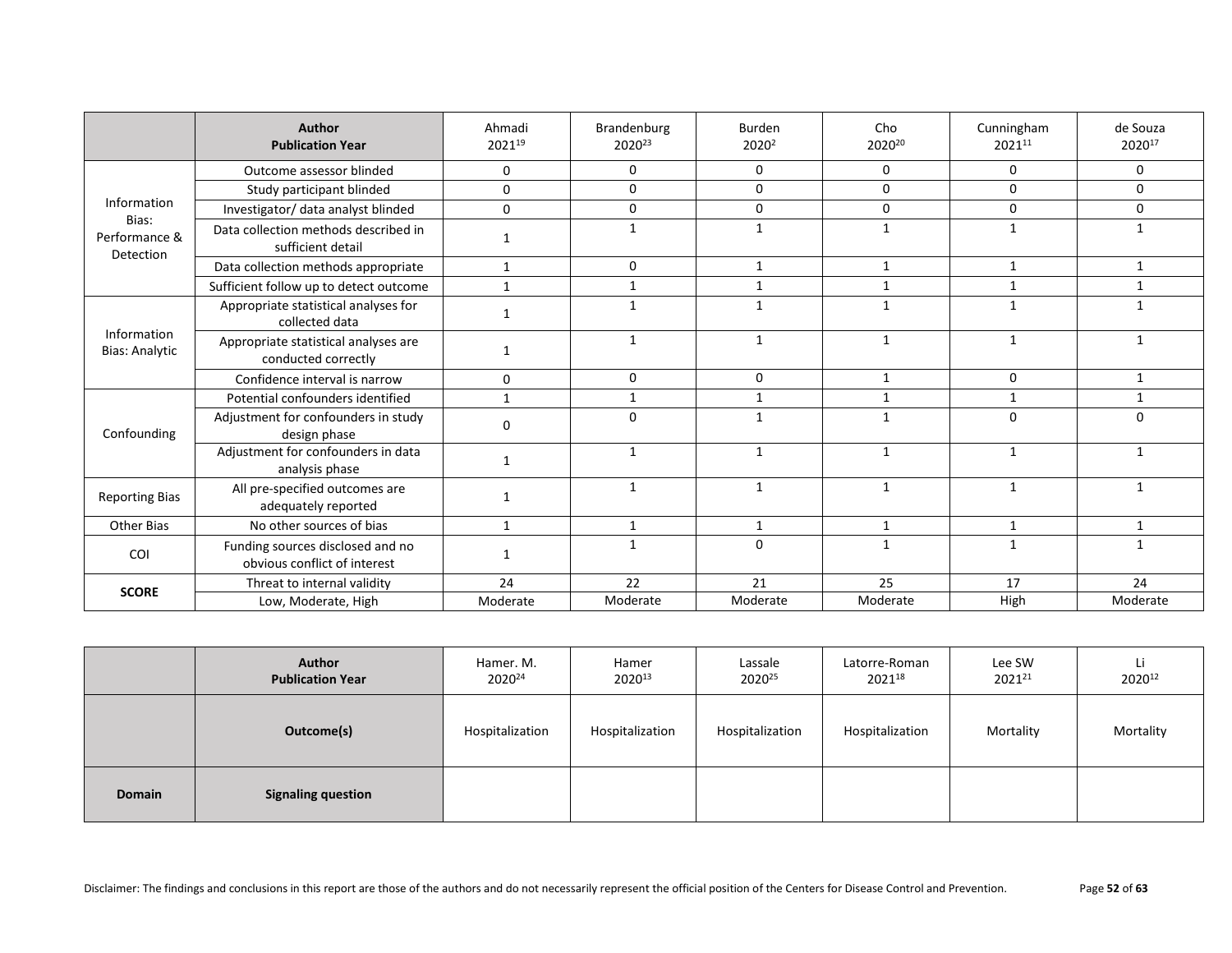|                                      | Author<br><b>Publication Year</b>                           | Hamer. M.<br>202024 | Hamer<br>202013 | Lassale<br>2020 <sup>25</sup> | Latorre-Roman<br>202118 | Lee SW<br>202121 | Li<br>202012 |
|--------------------------------------|-------------------------------------------------------------|---------------------|-----------------|-------------------------------|-------------------------|------------------|--------------|
|                                      | Design appropriate to research question                     | $\mathbf{1}$        | $\mathbf{1}$    | $\mathbf{1}$                  | $\mathbf{1}$            | 1                | 0            |
|                                      | Well described population                                   | $\mathbf{1}$        | $\mathbf{1}$    | $\mathbf{1}$                  | $\mathbf{1}$            | $\mathbf{1}$     | $\mathbf{1}$ |
|                                      | Well described setting                                      | $\mathbf{1}$        | $\mathbf{1}$    | $\mathbf{1}$                  | $\mathbf{1}$            | $\mathbf{1}$     | $\mathbf{1}$ |
|                                      | Well described intervention/exposure                        | $\mathbf{1}$        | $\mathbf{1}$    | $\mathbf 0$                   | $\mathbf{1}$            | $\mathbf{1}$     | $\mathbf 0$  |
| <b>Study Elements</b>                | Well described control/ comparator                          | $\mathbf{1}$        | $\mathbf 0$     | $\Omega$                      | $\mathbf 0$             | $\mathbf{1}$     | $\mathbf 0$  |
|                                      | Well described outcome                                      | $\mathbf{1}$        | $\mathbf{1}$    | $\mathbf{1}$                  | $\mathbf{1}$            | $\mathbf{1}$     | $\mathbf{1}$ |
|                                      | Clear timeline of exposures/<br>interventions and outcomes  | $\mathbf{1}$        | $\mathbf{1}$    | $\mathbf{1}$                  | $\mathbf{1}$            | $\mathbf{1}$     | $\mathbf{1}$ |
|                                      | Randomization appropriately performed                       | $\mathbf 0$         | $\mathbf 0$     | $\Omega$                      | 0                       | $\Omega$         | 0            |
| <b>Selection Bias:</b>               | Allocation adequately concealed                             | 0                   | 0               | $\mathbf 0$                   | 0                       | $\mathbf 0$      | $\mathbf 0$  |
| Sampling                             | Population sampling appropriate to<br>study design          | $\mathbf{1}$        | $\mathbf{1}$    | $\mathbf{1}$                  | $\mathbf{1}$            | $\mathbf{1}$     | $\mathbf{1}$ |
| <b>Selection Bias:</b><br>Attrition  | Attrition not significantly different<br>between groups     | $\mathbf{1}$        | $\mathbf 0$     | $\mathbf{1}$                  | $\mathbf{1}$            | $\mathbf{1}$     | $\mathbf{1}$ |
|                                      | Attrition <10-15% of population                             | $\mathbf{1}$        | 0               | $\mathbf 0$                   | $\mathbf{1}$            | $\mathbf{1}$     | $\mathbf{1}$ |
|                                      | Attrition appropriately analyzed                            | $\mathbf{1}$        | 0               | $\mathbf 0$                   | $\mathbf{1}$            | $\mathbf{1}$     | $\mathbf{1}$ |
|                                      | Measure of intervention/exposure is                         | $\mathbf{0}$        | $\mathbf{1}$    | $\Omega$                      | $\mathbf{1}$            | 1                | $\Omega$     |
| Information                          | valid<br>Measure of outcome is valid                        | $\mathbf{1}$        | $\mathbf{1}$    | $\mathbf 0$                   | $\mathbf{1}$            | $\mathbf{1}$     | $\mathbf{1}$ |
| Bias:                                | Fidelity to intervention is measured                        | $\mathbf 0$         | 0               | $\Omega$                      | 0                       | $\mathbf 0$      | $\mathbf 0$  |
| Measurement<br>and                   | Fidelity to intervention is valid                           | $\mathsf{o}$        | 0               | $\Omega$                      | $\mathbf 0$             | $\Omega$         | $\mathbf 0$  |
| Misclassification                    | Prospective study                                           | $\mathbf{1}$        | $\mathbf{1}$    | $\mathbf{1}$                  | $\mathbf{1}$            | $\mathbf{1}$     | $\mathbf{1}$ |
|                                      | Adequately powered to detect result                         | $\mathbf 0$         | 0               | $\mathbf{1}$                  | 0                       | $\mathbf{1}$     | $\mathbf 0$  |
|                                      | Outcome assessor blinded                                    | $\mathsf{o}$        | $\pmb{0}$       | $\Omega$                      | $\Omega$                | $\Omega$         | $\mathbf 0$  |
|                                      | Study participant blinded                                   | $\mathbf 0$         | $\mathbf 0$     | $\Omega$                      | 0                       | $\Omega$         | $\mathbf 0$  |
| Information                          | Investigator/ data analyst blinded                          | $\pmb{0}$           | 0               | $\mathbf 0$                   | $\mathsf{O}\xspace$     | 0                | 0            |
| Bias:<br>Performance &<br>Detection  | Data collection methods described in<br>sufficient detail   | $\mathbf{1}$        | $\mathbf{1}$    | $\mathbf{1}$                  | $\mathbf{1}$            | $\mathbf{1}$     | $\mathbf{1}$ |
|                                      | Data collection methods appropriate                         | $\mathbf{1}$        | $\mathbf{1}$    | $\mathbf{1}$                  | 0                       | $\mathbf{1}$     | $\mathbf{1}$ |
|                                      | Sufficient follow up to detect outcome                      | $\mathbf{1}$        | $\mathbf{1}$    | $\mathbf{1}$                  | $\mathbf{1}$            | $\mathbf{1}$     | $\mathbf{1}$ |
|                                      | Appropriate statistical analyses for<br>collected data      | $\mathbf{1}$        | $\mathbf{1}$    | 1                             | $\mathbf{1}$            | 1                | $\mathbf{1}$ |
| Information<br><b>Bias: Analytic</b> | Appropriate statistical analyses are<br>conducted correctly | $\mathbf{1}$        | $\mathbf{1}$    | $\mathbf{1}$                  | $\mathbf{1}$            | $\mathbf{1}$     | $\mathbf{1}$ |
|                                      | Confidence interval is narrow                               | $\mathbf 0$         | $\mathbf 1$     | $\mathbf 0$                   | $\mathbf 0$             | 0                | $\mathbf 0$  |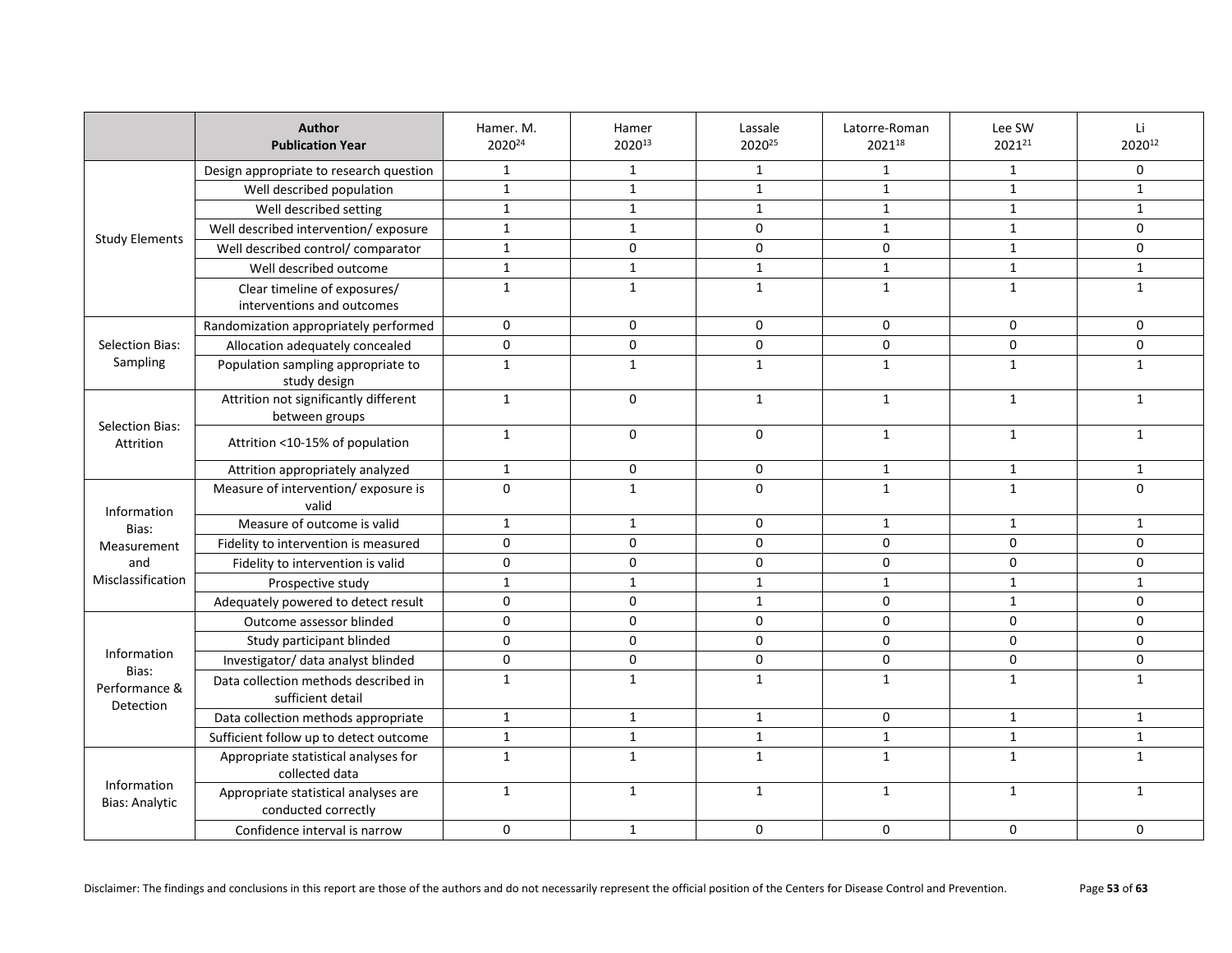|                       | <b>Author</b><br><b>Publication Year</b>                         | Hamer. M.<br>2020 <sup>24</sup> | Hamer<br>202013 | Lassale<br>2020 <sup>25</sup> | Latorre-Roman<br>202118 | Lee SW<br>202121 | Li<br>202012 |
|-----------------------|------------------------------------------------------------------|---------------------------------|-----------------|-------------------------------|-------------------------|------------------|--------------|
| Confounding           | Potential confounders identified                                 |                                 |                 |                               |                         |                  |              |
|                       | Adjustment for confounders in study<br>design phase              | 0                               | 0               |                               |                         | 0                |              |
|                       | Adjustment for confounders in data<br>analysis phase             |                                 |                 |                               |                         |                  | O            |
| <b>Reporting Bias</b> | All pre-specified outcomes are<br>adequately reported            |                                 |                 |                               |                         |                  |              |
| Other Bias            | No other sources of bias                                         |                                 |                 |                               |                         |                  |              |
| <b>COI</b>            | Funding sources disclosed and no<br>obvious conflict of interest |                                 |                 |                               |                         |                  | $\Box$       |
| <b>SCORE</b>          | Threat to internal validity                                      | 23                              | 21              | 19                            | 22                      | 25               | 18           |
|                       | Low, Moderate, High                                              | Moderate                        | Moderate        | Moderate                      | Moderate                | Moderate         | Moderate     |

|                       | <b>Author</b><br><b>Publication Year</b>                   | Τi<br>202116    | Lobelo<br>202114 | Madakkattel<br>20207 | Maltagliati<br>202115 | Okeahalam<br>2020 <sup>3</sup> |
|-----------------------|------------------------------------------------------------|-----------------|------------------|----------------------|-----------------------|--------------------------------|
|                       | Outcome(s)                                                 | Hospitalization | Hospitalization  | Hospitalization      | Hospitalization       | Mortality                      |
| Domain                | <b>Signaling question</b>                                  |                 |                  |                      |                       |                                |
|                       | Design appropriate to research question                    | $\mathbf 0$     | 1                | 1                    | 1                     | 1                              |
|                       | Well described population                                  | 1               |                  |                      | 1                     | 0                              |
|                       | Well described setting                                     | 0               |                  |                      | 0                     | 0                              |
| <b>Study Elements</b> | Well described intervention/exposure                       | $\Omega$        |                  | $\Omega$             | $\mathbf{1}$          | 0                              |
|                       | Well described control/ comparator                         | 1               |                  | $\Omega$             | 1                     | 0                              |
|                       | Well described outcome                                     | $\mathbf{1}$    |                  |                      | $\mathbf{1}$          | 1                              |
|                       | Clear timeline of exposures/<br>interventions and outcomes | $\Omega$        |                  |                      | $\mathbf{1}$          |                                |
|                       | Randomization appropriately performed                      | $\mathbf{0}$    | $\Omega$         | $\mathbf{0}$         | 0                     | 0                              |
| Selection Bias:       | Allocation adequately concealed                            | $\mathbf 0$     | 0                | $\mathbf{0}$         | 0                     | 0                              |
| Sampling              | Population sampling appropriate to<br>study design         | 1               | 1                |                      | $\mathbf{1}$          |                                |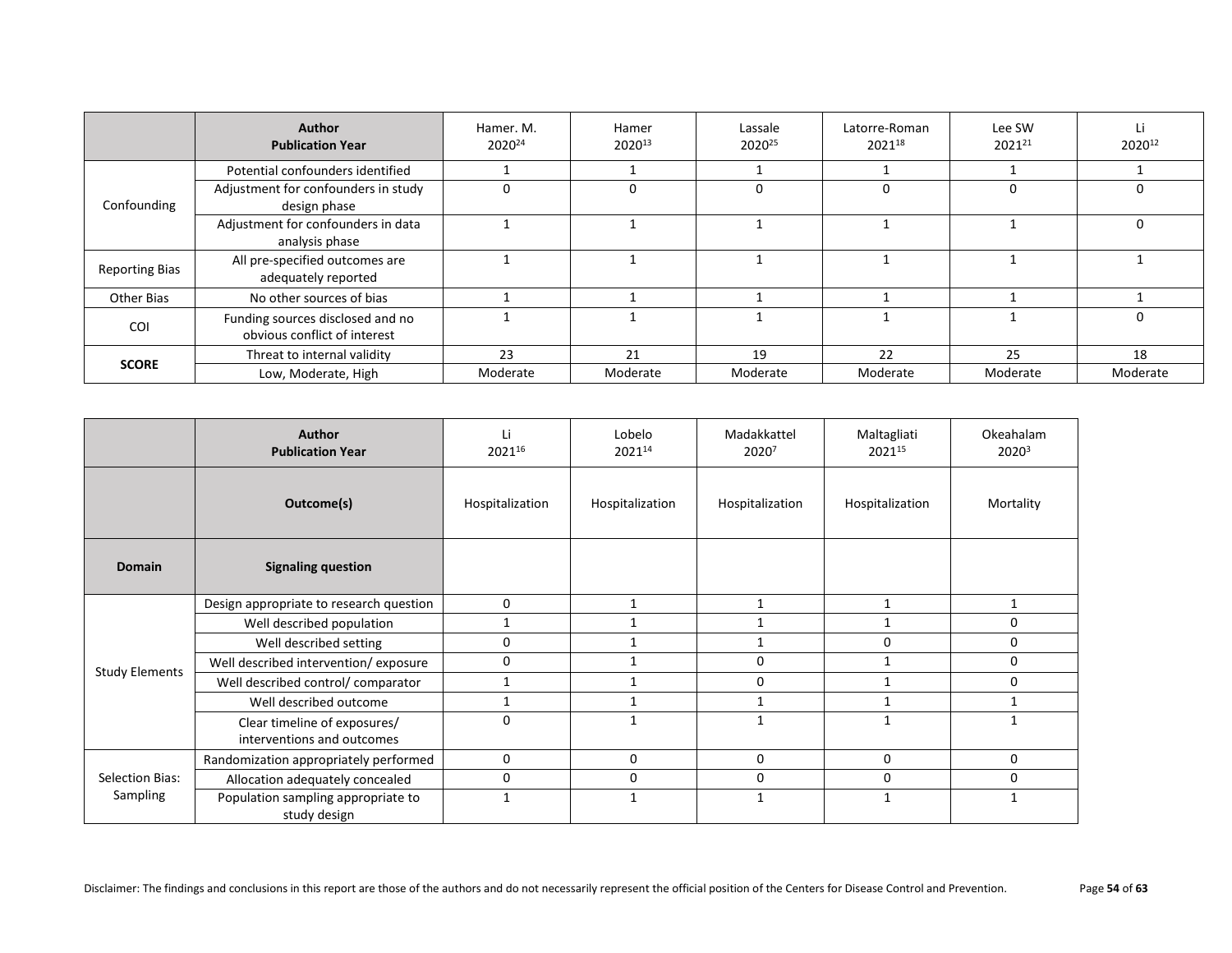|                                                    | Author<br><b>Publication Year</b>                                | Li<br>202116 | Lobelo<br>202114 | Madakkattel<br>20207 | Maltagliati<br>202115 | Okeahalam<br>20203 |
|----------------------------------------------------|------------------------------------------------------------------|--------------|------------------|----------------------|-----------------------|--------------------|
|                                                    | Attrition not significantly different<br>between groups          | $\mathbf{1}$ | $\mathbf{1}$     | $\mathbf{1}$         | $\mathbf{1}$          | $\mathbf{1}$       |
| Selection Bias:<br>Attrition                       | Attrition <10-15% of population                                  | $\mathbf{1}$ | $\mathbf{1}$     | $\mathbf{1}$         | $\mathbf{1}$          | $\mathbf{1}$       |
|                                                    | Attrition appropriately analyzed                                 | $\mathbf{1}$ | $\mathbf{1}$     | $\mathbf{1}$         | $\mathbf{1}$          | $\mathbf{1}$       |
| Information                                        | Measure of intervention/exposure is<br>valid                     | $\mathbf{1}$ | $\Omega$         | $\Omega$             | 0                     | $\mathbf{1}$       |
| Bias:                                              | Measure of outcome is valid                                      | $\mathbf{1}$ | $\mathbf{1}$     | $\mathbf{1}$         | $\mathbf 0$           | $\mathbf{1}$       |
| Measurement                                        | Fidelity to intervention is measured                             | 0            | $\mathbf 0$      | 0                    | $\mathbf 0$           | 0                  |
| and                                                | Fidelity to intervention is valid                                | 0            | $\mathbf 0$      | 0                    | $\mathsf{O}\xspace$   | 0                  |
| Misclassification                                  | Prospective study                                                | $\mathbf{1}$ | $\mathbf{1}$     | $\mathbf 1$          | $\mathbf{1}$          | $\mathbf{1}$       |
|                                                    | Adequately powered to detect result                              | $\mathbf{1}$ | $\mathbf 0$      | 0                    | $\mathbf 0$           | 0                  |
|                                                    | Outcome assessor blinded                                         | 0            | $\mathbf 0$      | 0                    | $\mathbf 0$           | 0                  |
| Information<br>Bias:<br>Performance &<br>Detection | Study participant blinded                                        | 0            | $\mathbf 0$      | 0                    | $\mathbf 0$           | 0                  |
|                                                    | Investigator/ data analyst blinded                               | 0            | $\mathbf 0$      | 0                    | $\mathbf 0$           | 0                  |
|                                                    | Data collection methods described in<br>sufficient detail        | $\mathbf{1}$ | $\mathbf{1}$     | $\mathbf{1}$         | $\mathbf{1}$          | $\mathbf{1}$       |
|                                                    | Data collection methods appropriate                              | $\mathbf{1}$ | $\mathbf{1}$     | $\mathbf{1}$         | $\mathbf{1}$          | $\mathbf{1}$       |
|                                                    | Sufficient follow up to detect outcome                           | $\mathbf{1}$ | $\mathbf{1}$     | $\mathbf{1}$         | $\mathbf 0$           | $\mathbf{1}$       |
|                                                    | Appropriate statistical analyses for<br>collected data           | $\mathbf{1}$ | $\mathbf{1}$     | $\mathbf{1}$         | $\mathbf{1}$          | $\mathbf{1}$       |
| Information<br><b>Bias: Analytic</b>               | Appropriate statistical analyses are<br>conducted correctly      | $\mathbf{1}$ | $\mathbf{1}$     | $\mathbf{1}$         | $\mathbf{1}$          | $\mathbf{1}$       |
|                                                    | Confidence interval is narrow                                    | 0            | 0                | $\mathbf 0$          | $\mathbf 0$           | 0                  |
|                                                    | Potential confounders identified                                 | $\mathbf{1}$ | $\mathbf{1}$     | $\mathbf{1}$         | $\mathbf{1}$          | $\mathbf{1}$       |
| Confounding                                        | Adjustment for confounders in study<br>design phase              | $\Omega$     | $\Omega$         | 0                    | $\Omega$              | $\mathbf{1}$       |
|                                                    | Adjustment for confounders in data<br>analysis phase             | $\mathbf{1}$ | $\mathbf{1}$     | $\mathbf{1}$         | $\mathbf{1}$          | $\mathbf{1}$       |
| <b>Reporting Bias</b>                              | All pre-specified outcomes are<br>adequately reported            | $\mathbf{1}$ | $\mathbf{1}$     | $\mathbf{1}$         | $\mathbf 1$           | $\mathbf{1}$       |
| Other Bias                                         | No other sources of bias                                         | $\mathbf 0$  | $\mathbf{1}$     | $\mathbf{1}$         | $\mathbf{1}$          | $\mathbf{1}$       |
| COI                                                | Funding sources disclosed and no<br>obvious conflict of interest | $\mathbf{1}$ | $\mathbf{1}$     | $\Omega$             | $\mathbf{1}$          | $\mathbf{1}$       |
|                                                    | Threat to internal validity                                      | 20           | 23               | 20                   | 20                    | 21                 |
| <b>SCORE</b>                                       | Low, Moderate, High                                              | Moderate     | Moderate         | Moderate             | Moderate              | Moderate           |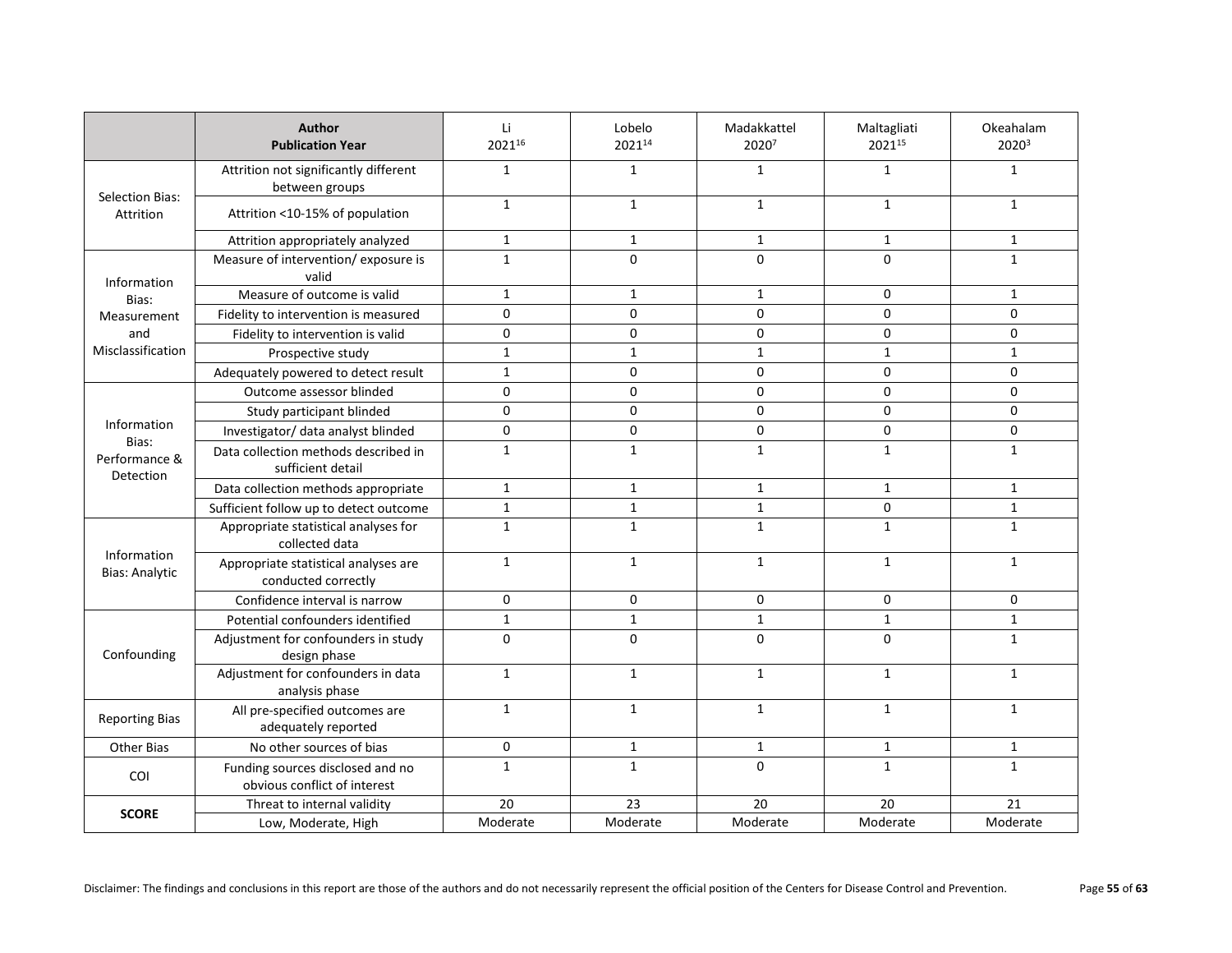|                                     | Author<br><b>Publication Year</b>                          | Pinto<br>2021 <sup>9</sup>                  | Prado-Galbarro<br>202010 | Salgado-Aranda<br>20216                     | <b>Sallis</b><br>202122                         | Urashima<br>20204 | Wang<br>20215 |
|-------------------------------------|------------------------------------------------------------|---------------------------------------------|--------------------------|---------------------------------------------|-------------------------------------------------|-------------------|---------------|
|                                     | Outcome(s)                                                 | Mortality, ICU<br>admission,<br>ventilation | Mortality                | Mortality, ICU<br>admission,<br>Ventilation | Mortality, ICU<br>admission,<br>Hospitalization | Mortality         | Mortality     |
| <b>Domain</b>                       | <b>Signaling question</b>                                  |                                             |                          |                                             |                                                 |                   |               |
|                                     | Design appropriate to research question                    | $\mathbf{1}$                                | $\mathbf{1}$             | $\mathbf{1}$                                | $\mathbf{1}$                                    | $\mathbf{1}$      | 0             |
|                                     | Well described population                                  | $\mathsf{O}\xspace$                         | $\mathbf{1}$             | $\mathbf{1}$                                | $\mathbf{1}$                                    | $\mathbf{1}$      | $\mathbf{1}$  |
|                                     | Well described setting                                     | $\mathbf{1}$                                | $\mathbf{1}$             | $\mathbf{1}$                                | $\mathbf{1}$                                    | $\mathbf 0$       | 0             |
|                                     | Well described intervention/exposure                       | $\mathbf{1}$                                | $\mathbf{1}$             | $\mathbf{1}$                                | $\mathbf{1}$                                    | $\mathbf{1}$      | 0             |
| <b>Study Elements</b>               | Well described control/ comparator                         | 0                                           | $\mathbf{1}$             | $\mathbf{1}$                                | $\mathbf{1}$                                    | $\mathbf 0$       | 0             |
|                                     | Well described outcome                                     | $\mathbf{1}$                                | $\mathbf{1}$             | $\mathbf{1}$                                | $\mathbf{1}$                                    | $\mathbf{1}$      | $\mathbf{1}$  |
|                                     | Clear timeline of exposures/<br>interventions and outcomes | $\mathbf{1}$                                | $\mathbf{1}$             | $\mathbf{1}$                                | $\mathbf{1}$                                    | $\mathbf{0}$      | $\mathbf{1}$  |
|                                     | Randomization appropriately performed                      | $\mathsf{O}\xspace$                         | $\mathbf 0$              | 0                                           | 0                                               | $\mathbf 0$       | $\mathbf 0$   |
| <b>Selection Bias:</b>              | Allocation adequately concealed                            | 0                                           | $\mathbf 0$              | 0                                           | $\mathbf 0$                                     | $\mathbf 0$       | $\mathbf 0$   |
| Sampling                            | Population sampling appropriate to<br>study design         | $\mathbf{1}$                                | $\mathbf{1}$             | $\mathbf{1}$                                | $\mathbf{1}$                                    | $\mathbf{1}$      | $\mathbf{1}$  |
|                                     | Attrition not significantly different<br>between groups    | $\mathbf{1}$                                | $\mathbf 1$              | $\mathbf{1}$                                | $\mathbf{1}$                                    | $\mathbf{1}$      | $\mathbf 0$   |
| <b>Selection Bias:</b><br>Attrition | Attrition <10-15% of population                            | $\mathbf{1}$                                | $\mathbf{1}$             | $\mathbf{1}$                                | $\mathbf{1}$                                    | $\mathbf{1}$      | 0             |
|                                     | Attrition appropriately analyzed                           | $\mathbf{1}$                                | $\mathbf{1}$             | $\mathbf{1}$                                | $\mathbf{1}$                                    | $\mathbf{1}$      | 0             |
| Information                         | Measure of intervention/exposure is<br>valid               | $\mathbf{1}$                                | $\Omega$                 | $\mathbf{1}$                                | $\mathbf{1}$                                    | $\mathbf{1}$      | $\Omega$      |
| Bias:                               | Measure of outcome is valid                                | $\mathbf{1}$                                | $\mathbf{1}$             | $\mathbf{1}$                                | 1                                               | $\mathbf{1}$      | $\mathbf{1}$  |
| Measurement                         | Fidelity to intervention is measured                       | $\mathsf{O}\xspace$                         | $\pmb{0}$                | 0                                           | $\mathbf 0$                                     | $\mathbf 0$       | 0             |
| and                                 | Fidelity to intervention is valid                          | $\mathbf 0$                                 | $\mathbf 0$              | 0                                           | $\mathbf 0$                                     | $\mathbf{0}$      | $\mathbf 0$   |
| Misclassification                   | Prospective study                                          | $\mathbf{1}$                                | $\mathbf{1}$             | $\mathbf{1}$                                | $\mathbf{1}$                                    | $\mathbf{1}$      | $\mathbf{1}$  |
|                                     | Adequately powered to detect result                        | $\mathbf 0$                                 | $\mathbf{1}$             | 0                                           | $\Omega$                                        | $\mathbf{1}$      | $\mathbf 0$   |
|                                     | Outcome assessor blinded                                   | 0                                           | $\mathbf 0$              | 0                                           | $\mathbf 0$                                     | $\mathbf 0$       | $\mathbf 0$   |
| Information<br>Bias:                | Study participant blinded                                  | $\mathsf{O}\xspace$                         | 0                        | 0                                           | $\mathbf 0$                                     | $\mathbf 0$       | $\mathbf 0$   |
|                                     | Investigator/ data analyst blinded                         | 0                                           | $\mathbf 0$              | 0                                           | 0                                               | 0                 | 0             |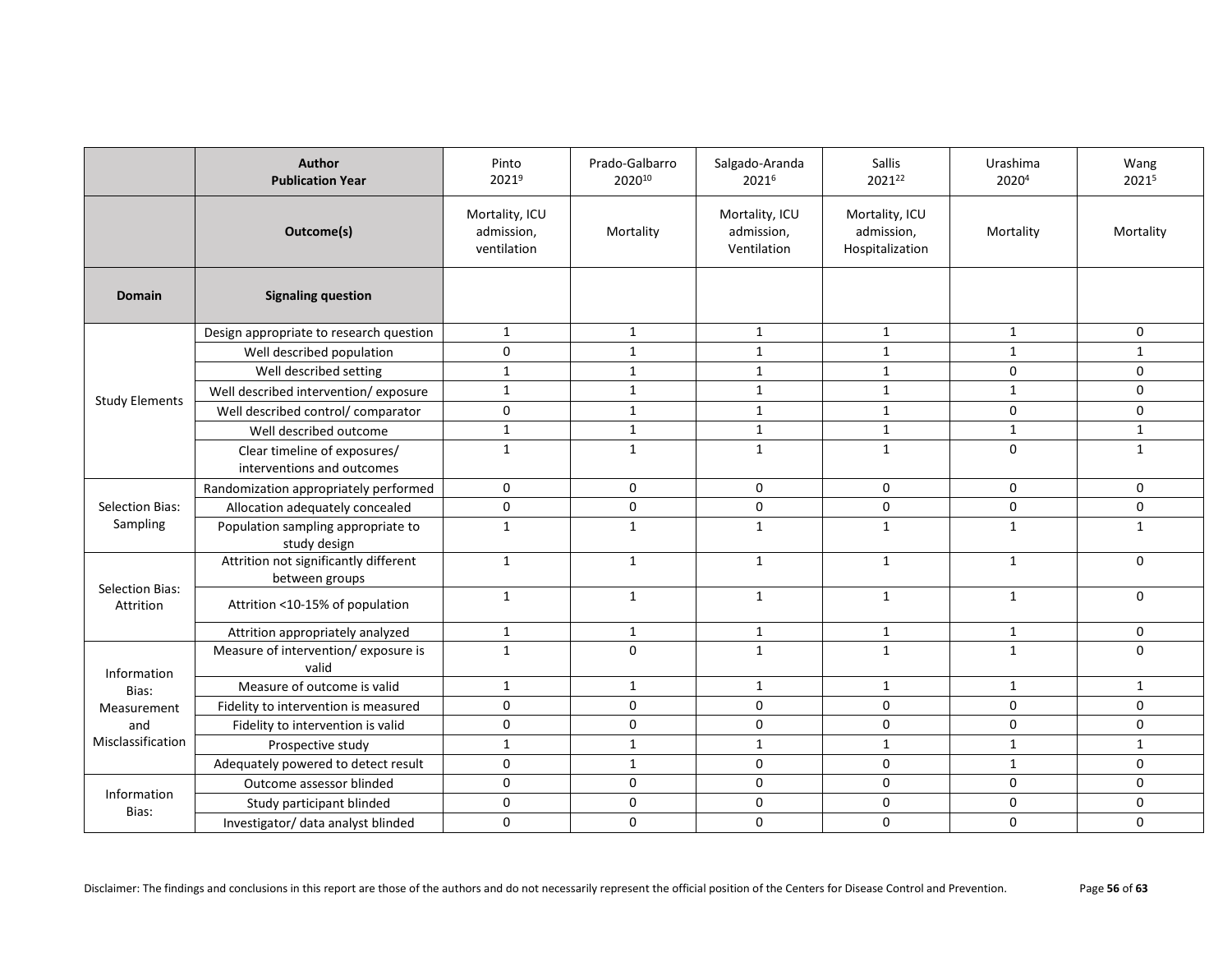|                                      | Author<br><b>Publication Year</b>                                | Pinto<br>20219 | Prado-Galbarro<br>202010 | Salgado-Aranda<br>20216 | <b>Sallis</b><br>202122 | <b>Urashima</b><br>20204 | Wang<br>20215 |
|--------------------------------------|------------------------------------------------------------------|----------------|--------------------------|-------------------------|-------------------------|--------------------------|---------------|
| Performance &<br>Detection           | Data collection methods described in<br>sufficient detail        |                |                          |                         |                         |                          |               |
|                                      | Data collection methods appropriate                              | 1              | 1                        | 0                       | 1                       | 1                        | 1             |
|                                      | Sufficient follow up to detect outcome                           | 1              | -1                       |                         |                         |                          |               |
|                                      | Appropriate statistical analyses for<br>collected data           |                |                          |                         |                         |                          |               |
| Information<br><b>Bias: Analytic</b> | Appropriate statistical analyses are<br>conducted correctly      | $\mathbf 1$    | $\mathbf{1}$             | 1                       | $\mathbf{1}$            | $\mathbf{1}$             |               |
|                                      | Confidence interval is narrow                                    | $\mathbf 0$    | $\mathbf{1}$             | $\Omega$                | 0                       | 0                        | $\mathbf 0$   |
|                                      | Potential confounders identified                                 | $\mathbf{1}$   | $\mathbf{1}$             | 1                       |                         | $\mathbf 1$              | $\mathbf{1}$  |
| Confounding                          | Adjustment for confounders in study<br>design phase              | $\Omega$       | 0                        | $\Omega$                | $\Omega$                | $\Omega$                 | $\Omega$      |
|                                      | Adjustment for confounders in data<br>analysis phase             | $\mathbf{1}$   | $\mathbf{1}$             | $\mathbf{1}$            | 1                       | 1                        | $\Omega$      |
| <b>Reporting Bias</b>                | All pre-specified outcomes are<br>adequately reported            |                |                          |                         |                         |                          |               |
| Other Bias                           | No other sources of bias                                         | $\mathbf{1}$   | 1                        | $\mathbf{1}$            | $\mathbf{1}$            | 0                        | $\mathbf{1}$  |
| <b>COI</b>                           | Funding sources disclosed and no<br>obvious conflict of interest |                | -1                       |                         |                         |                          |               |
|                                      | Threat to internal validity                                      | 22             | 25                       | 23                      | 24                      | 21                       | 15            |
| <b>SCORE</b>                         | Low, Moderate, High                                              | Moderate       | Moderate                 | Moderate                | Moderate                | Moderate                 | High          |

|                       | <b>Author</b><br><b>Publication Year</b> | Yuan<br>20211             | Zhang<br>20208                |
|-----------------------|------------------------------------------|---------------------------|-------------------------------|
|                       | Outcome(s)                               | Mortality,<br>ventilation | Mortality,<br>hospitalization |
| <b>Domain</b>         | <b>Signaling question</b>                |                           |                               |
|                       | Design appropriate to research question  | 1                         | 1                             |
| <b>Study Elements</b> | Well described population                | 1                         | 1                             |
|                       | Well described setting                   | 1                         | 1                             |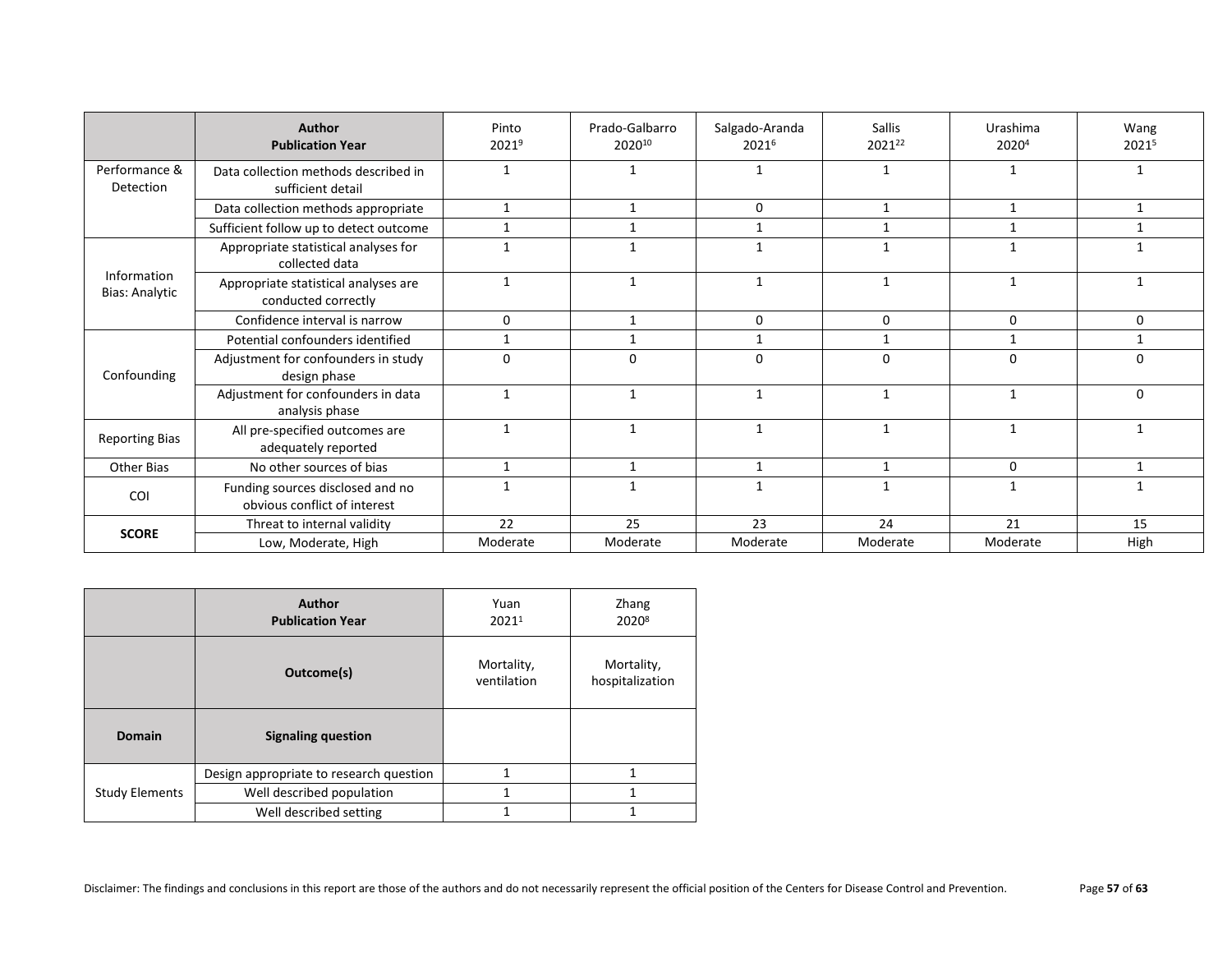|                                      | <b>Author</b><br><b>Publication Year</b>                    | Yuan<br>20211 | Zhang<br>20208 |
|--------------------------------------|-------------------------------------------------------------|---------------|----------------|
|                                      | Well described intervention/exposure                        | 1             | $\mathbf{1}$   |
|                                      | Well described control/comparator                           | $\mathbf 1$   | $\mathbf{1}$   |
|                                      | Well described outcome                                      | 1             | 1              |
|                                      | Clear timeline of exposures/<br>interventions and outcomes  | $\mathbf{1}$  | 1              |
|                                      | Randomization appropriately performed                       | 0             | $\Omega$       |
| Selection Bias:                      | Allocation adequately concealed                             | $\Omega$      | $\Omega$       |
| Sampling                             | Population sampling appropriate to<br>study design          | $\mathbf{1}$  | $\mathbf{1}$   |
|                                      | Attrition not significantly different<br>between groups     | $\Omega$      | $\mathbf{1}$   |
| <b>Selection Bias:</b><br>Attrition  | Attrition <10-15% of population                             | $\Omega$      | $\mathbf{1}$   |
|                                      | Attrition appropriately analyzed                            | 0             | $\mathbf{1}$   |
| Information                          | Measure of intervention/exposure is<br>valid                | $\Omega$      | 0              |
| Bias:                                | Measure of outcome is valid                                 | 1             | $\mathbf{1}$   |
| Measurement                          | Fidelity to intervention is measured                        | $\Omega$      | $\mathbf 0$    |
| and                                  | Fidelity to intervention is valid                           | 0             | 0              |
| Misclassification                    | Prospective study                                           | $\Omega$      | $\mathbf{1}$   |
|                                      | Adequately powered to detect result                         | 0             | $\Omega$       |
|                                      | Outcome assessor blinded                                    | 0             | 0              |
|                                      | Study participant blinded                                   | 0             | 0              |
| Information                          | Investigator/ data analyst blinded                          | 0             | 0              |
| Bias:<br>Performance &<br>Detection  | Data collection methods described in<br>sufficient detail   | 1             | 1              |
|                                      | Data collection methods appropriate                         | 1             | $\mathbf{1}$   |
|                                      | Sufficient follow up to detect outcome                      | 1             | 1              |
|                                      | Appropriate statistical analyses for<br>collected data      | 1             | 1              |
| Information<br><b>Bias: Analytic</b> | Appropriate statistical analyses are<br>conducted correctly | $\mathbf{1}$  | $\mathbf{1}$   |
|                                      | Confidence interval is narrow                               | $\Omega$      | 0              |
|                                      | Potential confounders identified                            | $\mathbf{1}$  | $\mathbf{1}$   |
| Confounding                          | Adjustment for confounders in study<br>design phase         | 0             | 0              |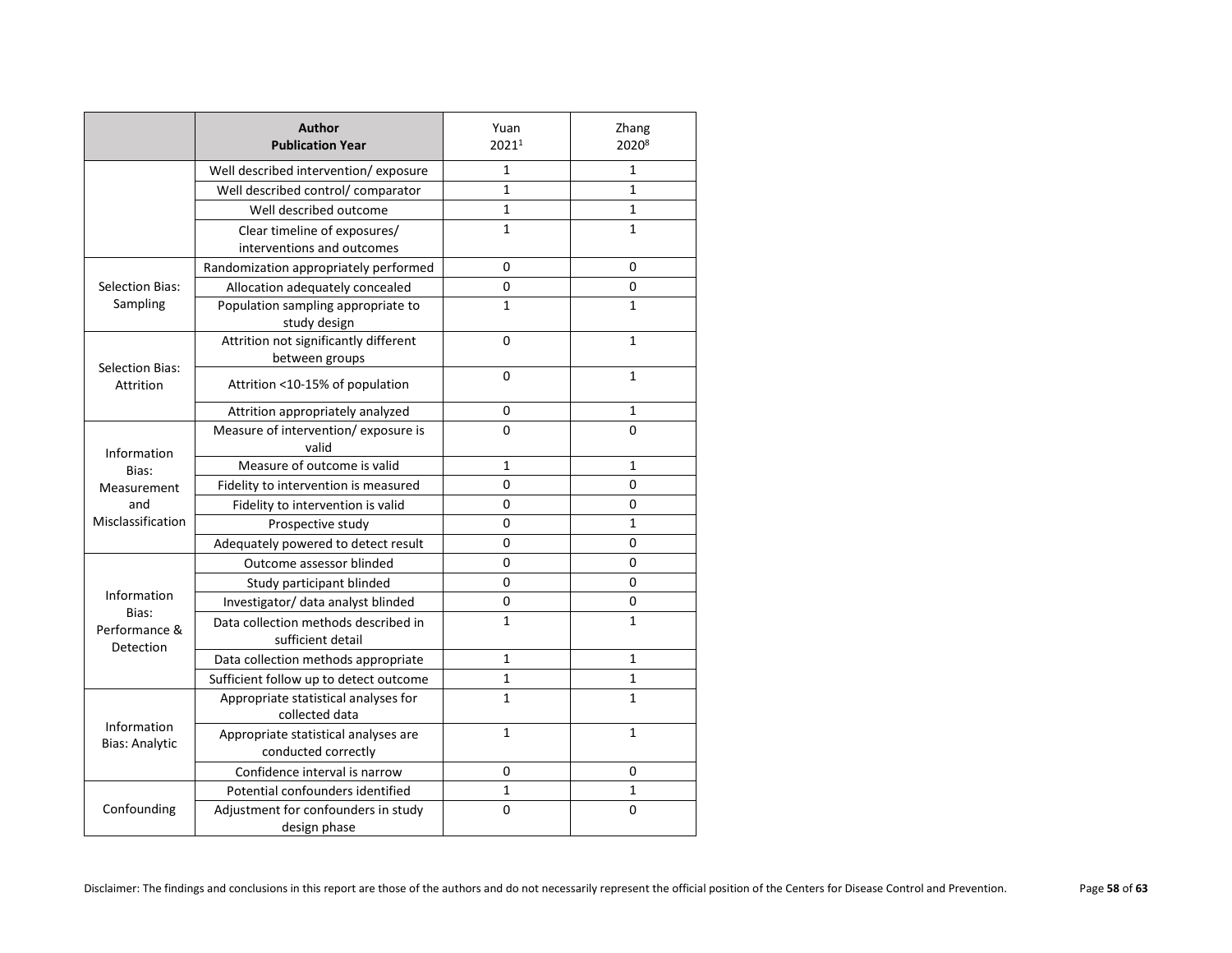|                       | Author<br><b>Publication Year</b>                                | Yuan<br>20211 | Zhang<br>2020 <sup>8</sup> |
|-----------------------|------------------------------------------------------------------|---------------|----------------------------|
|                       | Adjustment for confounders in data<br>analysis phase             | 0             |                            |
| <b>Reporting Bias</b> | All pre-specified outcomes are<br>adequately reported            |               |                            |
| <b>Other Bias</b>     | No other sources of bias                                         |               | 1                          |
| <b>COI</b>            | Funding sources disclosed and no<br>obvious conflict of interest |               |                            |
|                       | Threat to internal validity                                      | 18            | 23                         |
| <b>SCORE</b>          | Low, Moderate, High                                              | Moderate      | Moderate                   |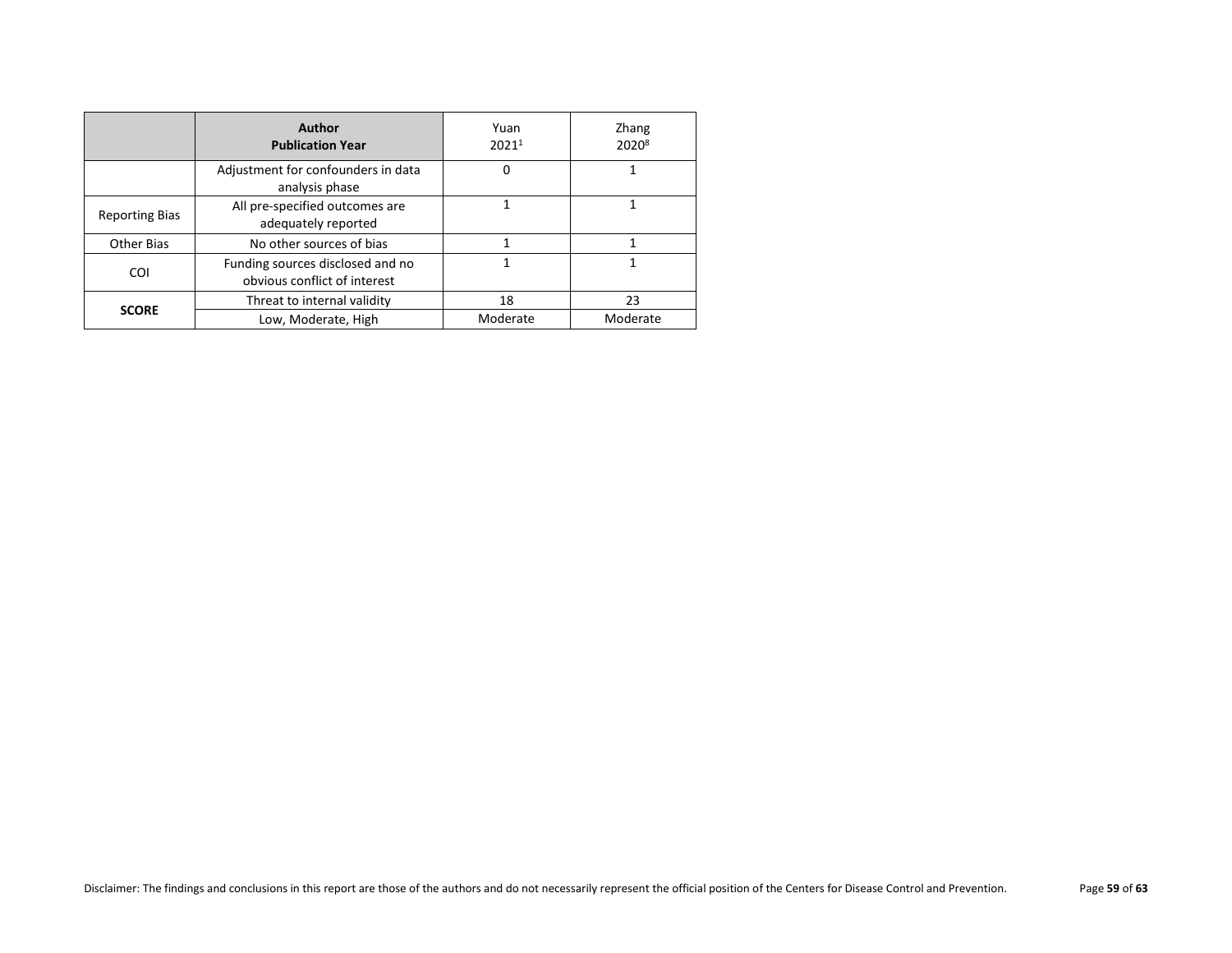# <span id="page-59-0"></span>**C. References**

# **D. Abbreviations**

#### <span id="page-59-1"></span>**Table 7** Abbreviations.

| Acronym     | Full                                               |
|-------------|----------------------------------------------------|
| 95% CI      | 95% confidence interval                            |
| aHR         | adjusted hazard ratio                              |
| aOR         | adjusted odds ratio                                |
| aPR         | adjusted prevalence ratio                          |
| aRR         | adjusted risk ratio                                |
| <b>BCG</b>  | bacille Calmette-Guérin                            |
| <b>BMI</b>  | body mass index                                    |
| <b>BPAL</b> | baseline physical level                            |
| CDC         | centers for disease control and prevention         |
| CI          | confidence interval                                |
| COI         | conflict of interest                               |
| COVID-19    | 2019 Novel Coronavirus                             |
| <b>CR</b>   | cardiorespiratory                                  |
| <b>CSSE</b> | center for systems science and engineering         |
| <b>CVD</b>  | cardiovascular disease                             |
| <b>ECDC</b> | European Centre for disease prevention and control |
| <b>ECMO</b> | extracorporeal membrane oxygenation                |
| EHR         | electronic health record                           |
| <b>EMR</b>  | electronic medical record                          |
| EVS         | exercise vital sign                                |
| <b>GDPP</b> | gross domestic product per person                  |
| <b>GWAS</b> | genome-wide association study                      |
| <b>HAQ</b>  | healthcare access and quality index                |
| <b>HIC</b>  | high-income country                                |
| <b>HR</b>   | hazard ratio                                       |
| ICD10       | international classification of diseases 10        |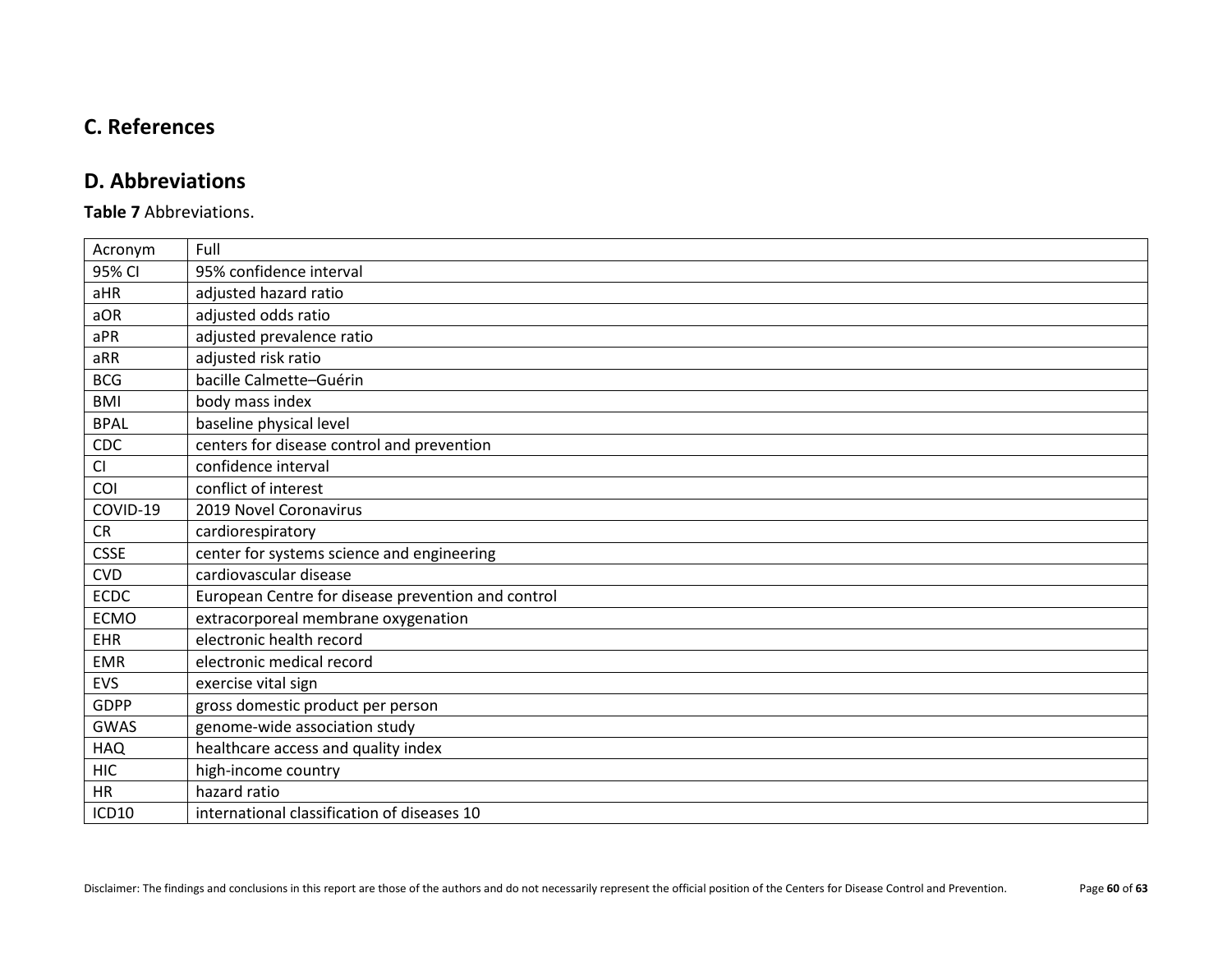| ICU          | intensive care unit                                   |
|--------------|-------------------------------------------------------|
| <b>IPAQ</b>  | international physical activity questionnaire         |
| <b>IQR</b>   | interquartile range                                   |
| IU           | international unit                                    |
| <b>IVA</b>   | internal validity assessments                         |
| <b>KDCA</b>  | Korean disease control and prevention agency          |
| <b>KPSC</b>  | Kaiser Permanente southern California                 |
| LIC          | low-income country                                    |
| <b>MET</b>   | metabolic equivalent of task                          |
| MIC          | middle-income country                                 |
| MR           | mortality rate                                        |
| <b>MVPA</b>  | moderate-to-vigorous physical activity                |
| <b>NA</b>    | not applicable                                        |
| ND           | not defined                                           |
| <b>NHS</b>   | national health service                               |
| ${\sf NR}$   | not reported                                          |
| OR           | odds ratio                                            |
| PA           | physical activity                                     |
| PC           | personal computer                                     |
| <b>PCR</b>   | polymerase chain reaction                             |
| PECO         | population, exposure, comparator, and outcomes        |
| PR           | prevalence ratio                                      |
| PUI          | person under investigation                            |
| $R^2$        | r-squared                                             |
| <b>RNA</b>   | ribonucleic acid                                      |
| <b>RR</b>    | risk ratio                                            |
| RT-PCR       | real time polymerase chain reaction                   |
| SD           | standard deviation                                    |
| SDOH         | social determinants of health                         |
| <b>SE</b>    | standard error                                        |
| <b>SHARE</b> | the survey of health, ageing and retirement in Europe |
| <b>WHO</b>   | world health organization                             |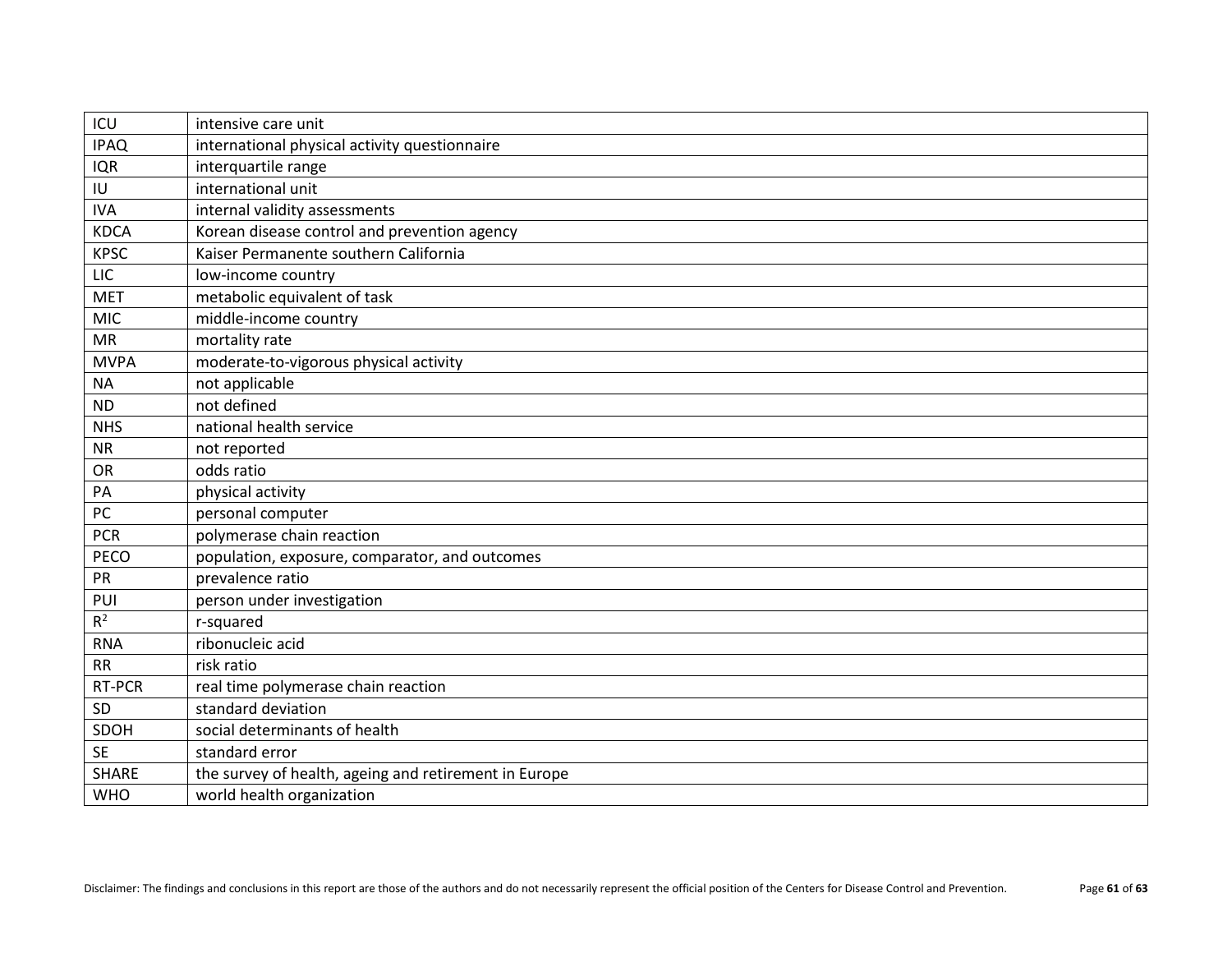1. Yuan Q, Huang HY, Chen XL, et al. Does pre-existent physical inactivity have a role in the severity of COVID-19? Research Support, Non-U.S. Gov't. *Therap*. Jan-Dec 2021;15:17534666211025221. doi[:https://dx.doi.org/10.1177/17534666211025221](https://dx.doi.org/10.1177/17534666211025221)

2. Samuel Joseph B, Josefien R, Benjamin David W, Luke W, Helen D, Alexander J. Associations of Global Country Profiles and Modifiable Risk Factors with COVID-19 Cases and Deaths. 2020.

3. Okeahalam C, Williams V, Otwombe K. Factors associated with COVID-19 infections and mortality in Africa: a cross-sectional study using publicly available data. Research Support, Non-U.S. Gov't. *BMJ Open*. 11 11 2020;10(11):e042750. doi[:https://dx.doi.org/10.1136/bmjopen-2020-042750](https://dx.doi.org/10.1136/bmjopen-2020-042750)

4. Urashima M, Otani K, Hasegawa Y, Akutsu T. BCG Vaccination and Mortality of COVID-19 across 173 Countries: An Ecological Study. *Int J Environ Res Public Health*. Aug 03 2020;17(15):03. doi[:https://dx.doi.org/10.3390/ijerph17155589](https://dx.doi.org/10.3390/ijerph17155589)

5. Jingzhou W, Toshiro S, Atsushi NAS. Worldwide association of lifestyle related factors and COVID-19 mortality. 2021.

6. Salgado-Aranda R, Perez-Castellano N, Nunez-Gil I, et al. Influence of Baseline Physical Activity as a Modifying Factor on COVID-19 Mortality: A Single-Center, Retrospective Study. *Infect*. Jun 2021;10(2):801-814. doi[:https://dx.doi.org/10.1007/s40121-021-00418-6](https://dx.doi.org/10.1007/s40121-021-00418-6)

7. Iqbal M, Catherine K, Ang Z, et al. Identifying risk factors for COVID-19 severity and mortality in the UK Biobank. 2021.

8. Xiaomeng Z, Xue L, Ziwen S, et al. Physical activity, BMI and COVID-19: an observational and Mendelian randomisation study. 2020.

9. Pinto AJ, Goessler KF, Fernandes AL, et al. No independent associations between physical activity and clinical outcomes among hospitalized patients with moderate to severe COVID-19. *J*. Aug 12 2021;12:12. doi[:https://dx.doi.org/10.1016/j.jshs.2021.08.001](https://dx.doi.org/10.1016/j.jshs.2021.08.001)

10. Prado-Galbarro FJ, Sanchez-Piedra C, Gamino-Arroyo AE, Cruz-Cruz C. Determinants of survival after severe acute respiratory syndrome coronavirus 2 infection in Mexican outpatients and hospitalised patients. *Public Health*. December 2020;189:66-72.

doi[:http://dx.doi.org/10.1016/j.puhe.2020.09.014](http://dx.doi.org/10.1016/j.puhe.2020.09.014)

11. Cunningham GB. Physical activity and its relationship with COVID-19 cases and deaths: Analysis of U.S. counties. *J*. Mar 26 2021;26:26. doi[:https://dx.doi.org/10.1016/j.jshs.2021.03.008](https://dx.doi.org/10.1016/j.jshs.2021.03.008)

12. Adam YL, Theodore CH, John D, et al. Multivariate Analysis of Factors Affecting COVID-19 Case and Death Rate in U.S. Counties: The Significant Effects of Black Race and Temperature. 2020.

13. Hamer M, Gale CR, Kivimaki M, Batty GD. Overweight, obesity, and risk of hospitalization for COVID-19: A community-based cohort study of adults in the United Kingdom. *Proc Natl Acad Sci U S A*. 01 Sep 2020;117(35):21011-21013. doi[:http://dx.doi.org/10.1073/pnas.2011086117](http://dx.doi.org/10.1073/pnas.2011086117)

14. Lobelo F, Bienvenida A, Leung S, et al. Clinical, behavioural and social factors associated with racial disparities in COVID-19 patients from an integrated healthcare system in Georgia: a retrospective cohort study. *BMJ Open*. 05 19 2021;11(5):e044052. doi[:https://dx.doi.org/10.1136/bmjopen-](https://dx.doi.org/10.1136/bmjopen-2020-044052)[2020-044052](https://dx.doi.org/10.1136/bmjopen-2020-044052)

15. Maltagliati S, Sieber S, Sarrazin P, et al. Muscle strength explains the protective effect of physical activity against COVID-19 hospitalization among adults aged 50 years and older. *J Sports Sci*. Aug 11 2021:1-8. doi[:https://dx.doi.org/10.1080/02640414.2021.1964721](https://dx.doi.org/10.1080/02640414.2021.1964721)

16. Li S, Hua X. Modifiable lifestyle factors and severe COVID-19 risk: a Mendelian randomisation study. Research Support, Non-U.S. Gov't. *BMC Med Genomics*. 02 03 2021;14(1):38. doi[:https://dx.doi.org/10.1186/s12920-021-00887-1](https://dx.doi.org/10.1186/s12920-021-00887-1)

17. de Souza FR, Motta-Santos D, Dos Santos Soares D, et al. Association of physical activity levels and the prevalence of COVID-19-associated hospitalization. Observational Study. *J Sci Med Sport*. Sep 2021;24(9):913-918. doi[:https://dx.doi.org/10.1016/j.jsams.2021.05.011](https://dx.doi.org/10.1016/j.jsams.2021.05.011)